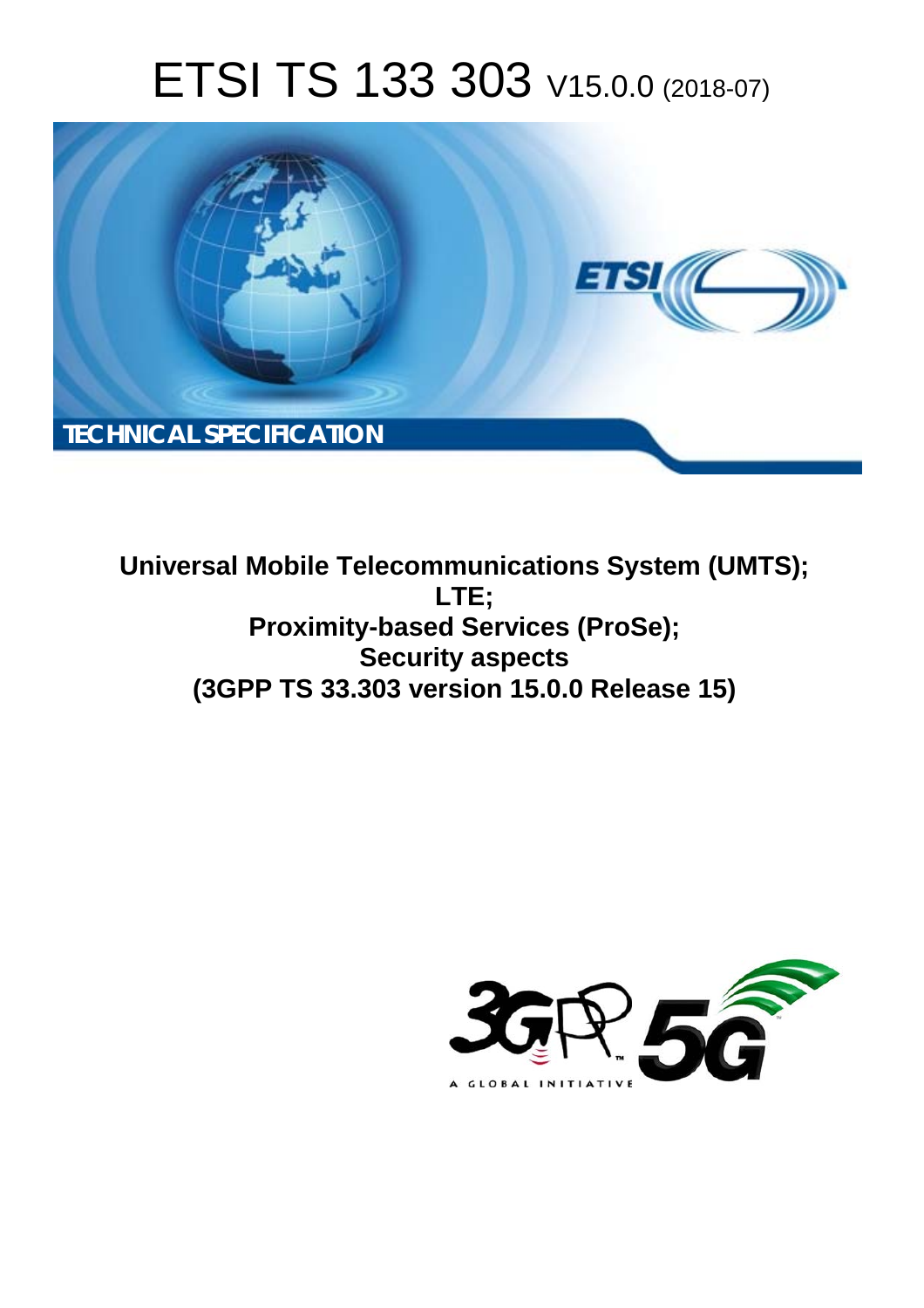Reference

RTS/TSGS-0333303vf00

Keywords LTE,SECURITY,UMTS

#### *ETSI*

#### 650 Route des Lucioles F-06921 Sophia Antipolis Cedex - FRANCE

Tel.: +33 4 92 94 42 00 Fax: +33 4 93 65 47 16

Siret N° 348 623 562 00017 - NAF 742 C Association à but non lucratif enregistrée à la Sous-Préfecture de Grasse (06) N° 7803/88

#### *Important notice*

The present document can be downloaded from: <http://www.etsi.org/standards-search>

The present document may be made available in electronic versions and/or in print. The content of any electronic and/or print versions of the present document shall not be modified without the prior written authorization of ETSI. In case of any existing or perceived difference in contents between such versions and/or in print, the only prevailing document is the print of the Portable Document Format (PDF) version kept on a specific network drive within ETSI Secretariat.

Users of the present document should be aware that the document may be subject to revision or change of status. Information on the current status of this and other ETSI documents is available at <https://portal.etsi.org/TB/ETSIDeliverableStatus.aspx>

If you find errors in the present document, please send your comment to one of the following services: <https://portal.etsi.org/People/CommiteeSupportStaff.aspx>

#### *Copyright Notification*

No part may be reproduced or utilized in any form or by any means, electronic or mechanical, including photocopying and microfilm except as authorized by written permission of ETSI. The content of the PDF version shall not be modified without the written authorization of ETSI. The copyright and the foregoing restriction extend to reproduction in all media.

> © ETSI 2018. All rights reserved.

**DECT**TM, **PLUGTESTS**TM, **UMTS**TM and the ETSI logo are trademarks of ETSI registered for the benefit of its Members. **3GPP**TM and **LTE**TM are trademarks of ETSI registered for the benefit of its Members and of the 3GPP Organizational Partners. **oneM2M** logo is protected for the benefit of its Members.

**GSM**® and the GSM logo are trademarks registered and owned by the GSM Association.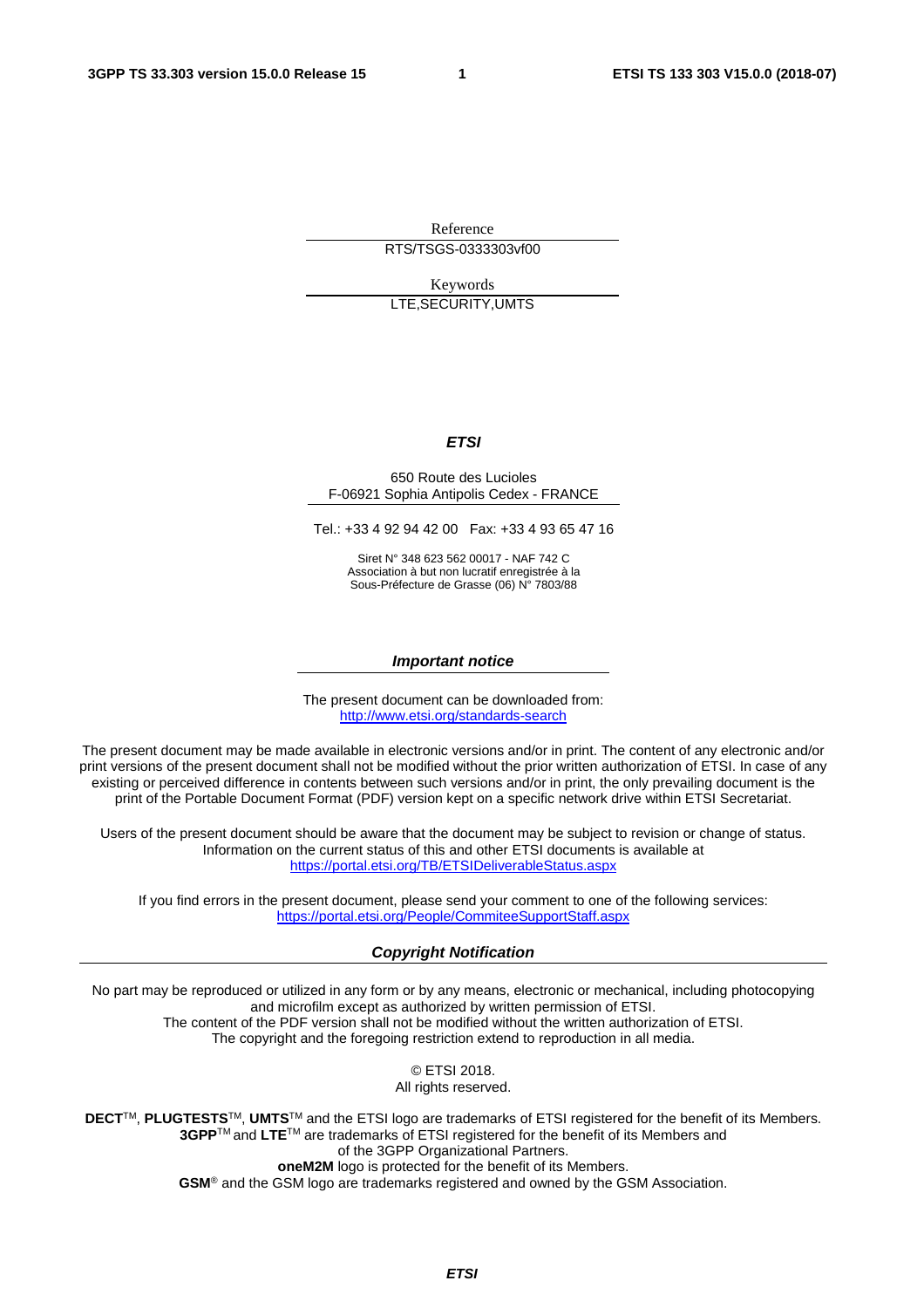## Intellectual Property Rights

#### Essential patents

IPRs essential or potentially essential to normative deliverables may have been declared to ETSI. The information pertaining to these essential IPRs, if any, is publicly available for **ETSI members and non-members**, and can be found in ETSI SR 000 314: *"Intellectual Property Rights (IPRs); Essential, or potentially Essential, IPRs notified to ETSI in respect of ETSI standards"*, which is available from the ETSI Secretariat. Latest updates are available on the ETSI Web server ([https://ipr.etsi.org/\)](https://ipr.etsi.org/).

Pursuant to the ETSI IPR Policy, no investigation, including IPR searches, has been carried out by ETSI. No guarantee can be given as to the existence of other IPRs not referenced in ETSI SR 000 314 (or the updates on the ETSI Web server) which are, or may be, or may become, essential to the present document.

#### **Trademarks**

The present document may include trademarks and/or tradenames which are asserted and/or registered by their owners. ETSI claims no ownership of these except for any which are indicated as being the property of ETSI, and conveys no right to use or reproduce any trademark and/or tradename. Mention of those trademarks in the present document does not constitute an endorsement by ETSI of products, services or organizations associated with those trademarks.

## Foreword

This Technical Specification (TS) has been produced by ETSI 3rd Generation Partnership Project (3GPP).

The present document may refer to technical specifications or reports using their 3GPP identities, UMTS identities or GSM identities. These should be interpreted as being references to the corresponding ETSI deliverables.

The cross reference between GSM, UMTS, 3GPP and ETSI identities can be found under [http://webapp.etsi.org/key/queryform.asp.](http://webapp.etsi.org/key/queryform.asp)

## Modal verbs terminology

In the present document "**shall**", "**shall not**", "**should**", "**should not**", "**may**", "**need not**", "**will**", "**will not**", "**can**" and "**cannot**" are to be interpreted as described in clause 3.2 of the [ETSI Drafting Rules](https://portal.etsi.org/Services/editHelp!/Howtostart/ETSIDraftingRules.aspx) (Verbal forms for the expression of provisions).

"**must**" and "**must not**" are **NOT** allowed in ETSI deliverables except when used in direct citation.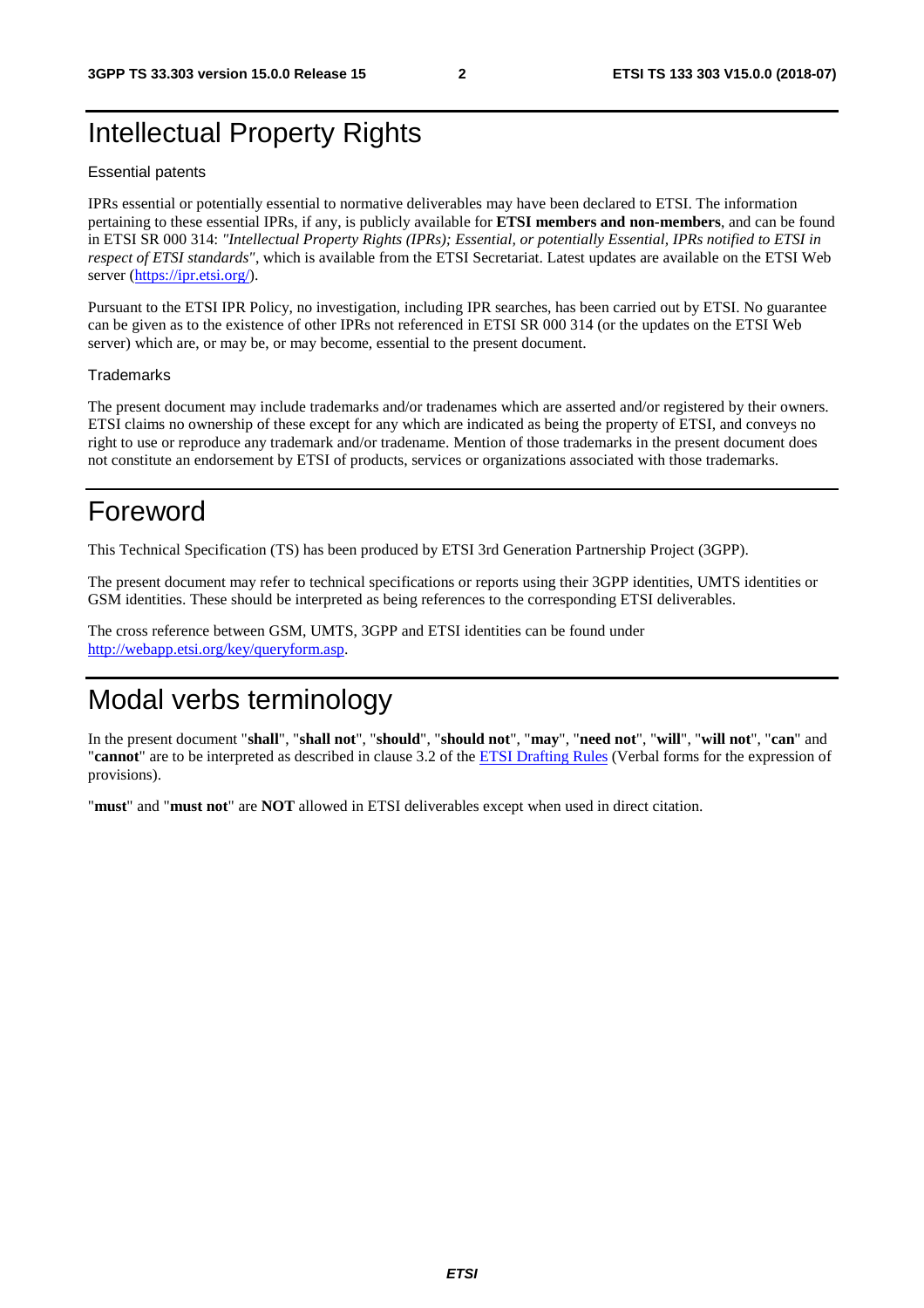## Contents

| $\mathbf{I}$             |                                                                                    |  |  |
|--------------------------|------------------------------------------------------------------------------------|--|--|
| 2                        |                                                                                    |  |  |
| 3                        |                                                                                    |  |  |
| 3.1<br>3.2               |                                                                                    |  |  |
| 4                        |                                                                                    |  |  |
| 4.1                      |                                                                                    |  |  |
| 4.2                      |                                                                                    |  |  |
| 5                        |                                                                                    |  |  |
| 5.1                      |                                                                                    |  |  |
| 5.2                      |                                                                                    |  |  |
| 5.2.1                    |                                                                                    |  |  |
| 5.2.2                    |                                                                                    |  |  |
| 5.2.3<br>5.3             |                                                                                    |  |  |
| 5.3.1                    |                                                                                    |  |  |
| 5.3.2                    |                                                                                    |  |  |
| 5.3.3                    |                                                                                    |  |  |
| 5.3.3.1                  |                                                                                    |  |  |
| 5.3.3.2                  |                                                                                    |  |  |
| 5.4                      |                                                                                    |  |  |
| 5.4.1                    |                                                                                    |  |  |
| 5.4.2                    |                                                                                    |  |  |
| 6                        |                                                                                    |  |  |
| 6.1                      |                                                                                    |  |  |
| 6.1.1                    |                                                                                    |  |  |
| 6.1.2                    |                                                                                    |  |  |
| 6.1.3<br>6.1.3.1         |                                                                                    |  |  |
| 6.1.3.2                  |                                                                                    |  |  |
| 6.1.3.3                  | Integrity protection and validation of the transmitted code for open discovery  16 |  |  |
| 6.1.3.3.1                |                                                                                    |  |  |
| 6.1.3.4                  |                                                                                    |  |  |
| 6.1.3.4.1                |                                                                                    |  |  |
| 6.1.3.4.2                |                                                                                    |  |  |
| 6.1.3.4.2.1              |                                                                                    |  |  |
| 6.1.3.4.2.2<br>6.1.3.4.3 |                                                                                    |  |  |
| 6.1.3.4.3.1              |                                                                                    |  |  |
| 6.1.3.4.3.2              |                                                                                    |  |  |
| 6.1.3.4.3.3              |                                                                                    |  |  |
| 6.1.3.4.3.4              |                                                                                    |  |  |
| 6.1.3.4.3.5              |                                                                                    |  |  |
| 6.1.3.4.3.6              |                                                                                    |  |  |
| 6.2                      |                                                                                    |  |  |
| 6.2.1<br>6.2.2           |                                                                                    |  |  |
| 6.2.3                    |                                                                                    |  |  |
| 6.2.3.1                  |                                                                                    |  |  |
|                          |                                                                                    |  |  |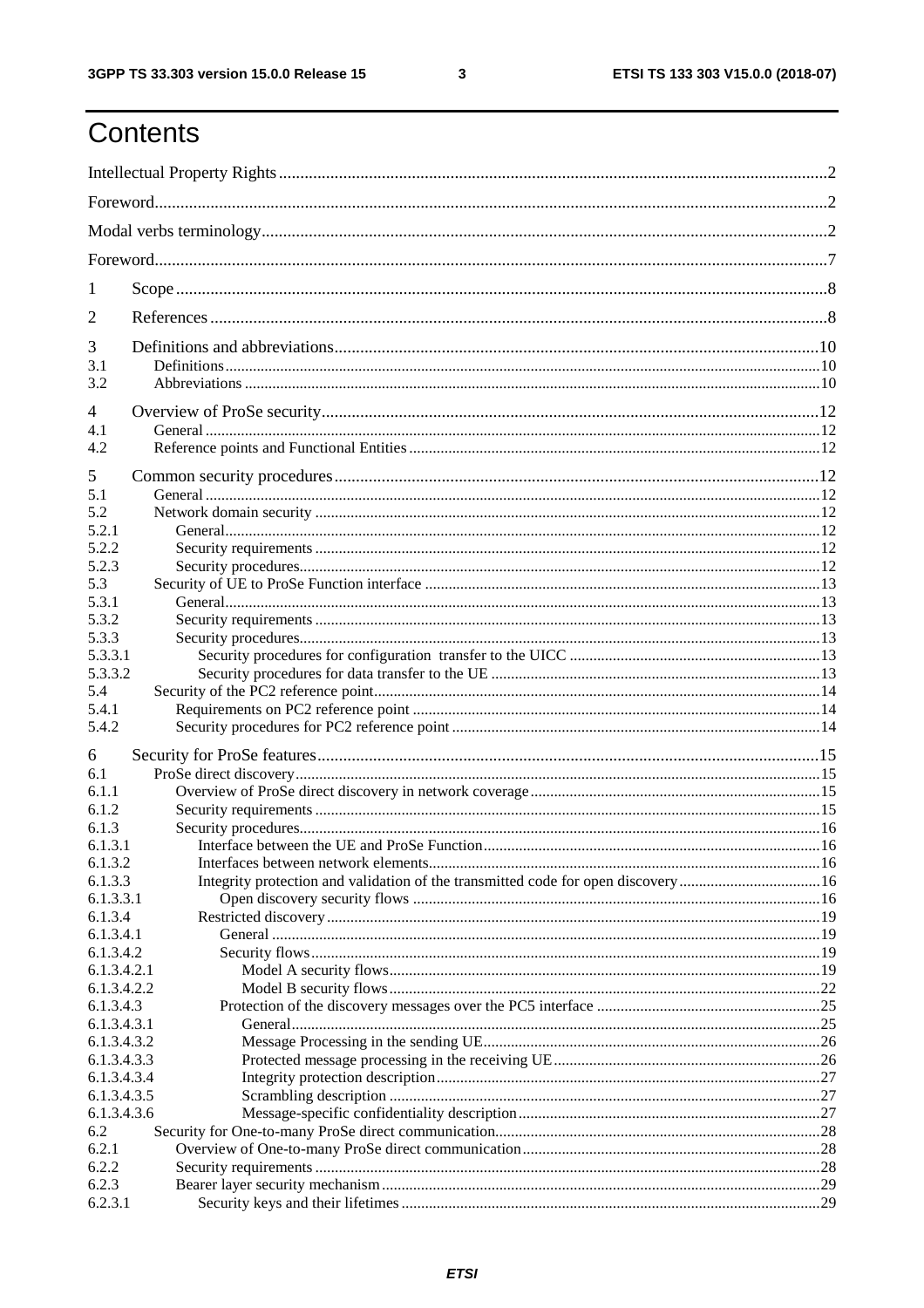| 6.2.3.2       |  |
|---------------|--|
| 6.2.3.3       |  |
| 6.2.3.3.1     |  |
| 6.2.3.3.2     |  |
| 6.2.3.3.2.1   |  |
| 6.2.3.3.2.2   |  |
| 6.2.3.3.2.3   |  |
| 6.2.3.3.2.3.1 |  |
| 6.2.3.3.2.3.2 |  |
| 6.2.3.3.2.3.3 |  |
| 6.2.3.3.2.3.4 |  |
| 6.2.3.4       |  |
| 6.2.3.5       |  |
| 6.2.3.6       |  |
| 6.2.3.6.1     |  |
| 6.2.3.6.2     |  |
|               |  |
| 6.2.4         |  |
| 6.3           |  |
| 6.3.1         |  |
| 6.3.1.1       |  |
| 6.3.1.2       |  |
| 6.3.1.3       |  |
| 6.3.1.4       |  |
| 6.3.1.5       |  |
| 6.3.1.6       |  |
| 6.3.2         |  |
| 6.4           |  |
| 6.5           |  |
| 6.5.1         |  |
| 6.5.2         |  |
| 6.5.3         |  |
| 6.5.3.1       |  |
| 6.5.3.2       |  |
| 6.5.3.3       |  |
| 6.5.4         |  |
| 6.5.4.1       |  |
| 6.5.5         |  |
| 6.5.5.1       |  |
| 6.5.5.2       |  |
| 6.5.5.3       |  |
| 6.5.6         |  |
| 6.5.6.1       |  |
| 6.5.6.2       |  |
| 6.5.6.3       |  |
| 6.5.6.4       |  |
| 6.5.7         |  |
| 6.5.7.1       |  |
| 6.5.7.2       |  |
| 6.5.7.3       |  |
| 6.5.7.3.1     |  |
| 6.5.7.3.2     |  |
| 6.6           |  |
| 6.6.1         |  |
| 6.6.2         |  |
| 6.6.3         |  |
| 6.6.3.1       |  |
| 6.6.3.2       |  |
|               |  |
| 6.6.4         |  |
| 6.6.4.1       |  |
| 6.6.4.2       |  |
| 6.6.4.2.1     |  |
| 6.6.4.2.2     |  |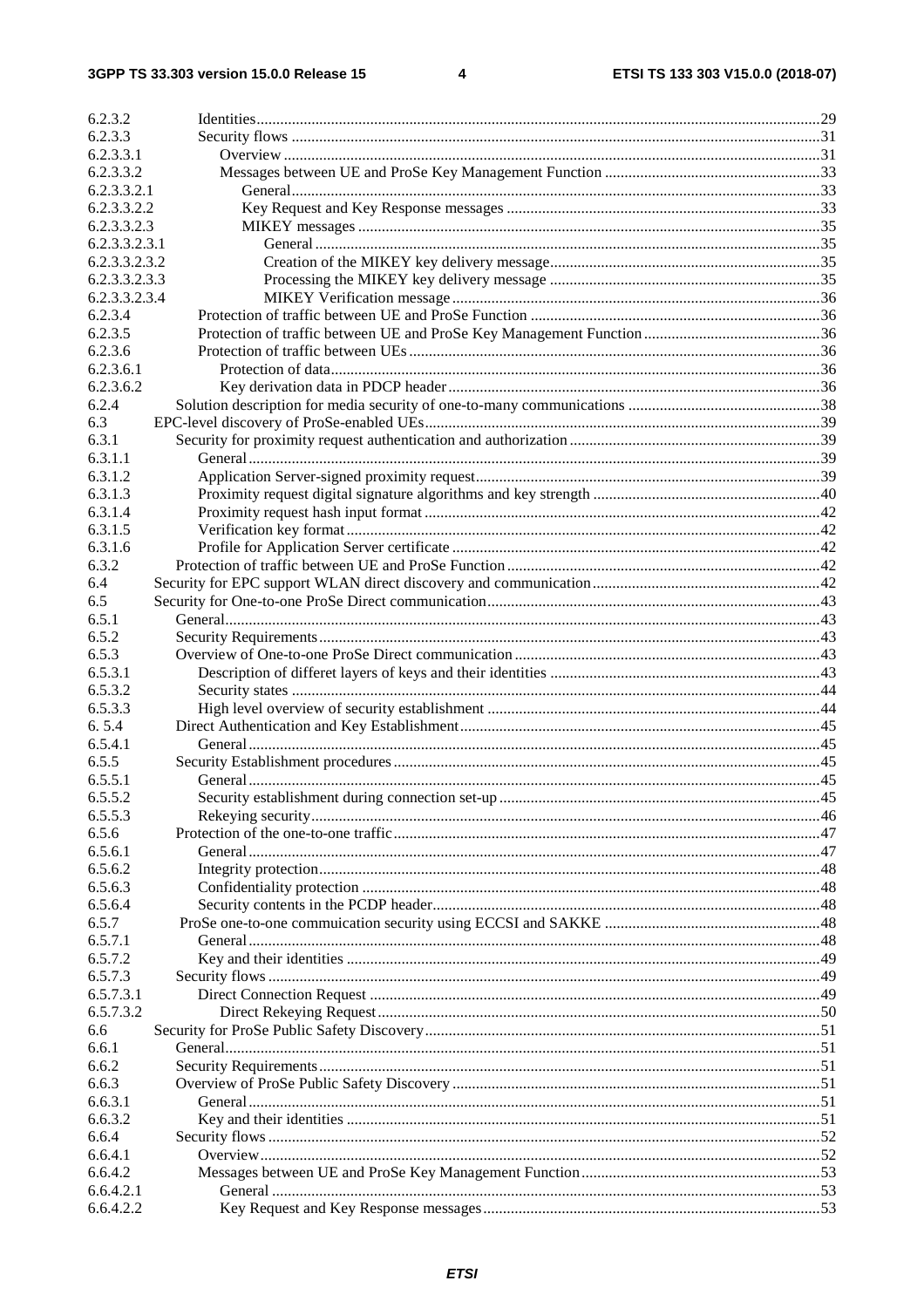| 6.6.4.2.3                  |                                                                                        |  |
|----------------------------|----------------------------------------------------------------------------------------|--|
| 6.6.4.2.3.1<br>6.6.5       |                                                                                        |  |
| 6.6.6                      |                                                                                        |  |
| 6.6.7                      |                                                                                        |  |
| 6.7                        |                                                                                        |  |
| 6.7.1                      |                                                                                        |  |
| 6.7.2<br>6.7.3             |                                                                                        |  |
| 6.7.3.1                    |                                                                                        |  |
| 6.7.3.2                    |                                                                                        |  |
| 6.7.3.2.1                  |                                                                                        |  |
| 6.7.3.2.1.1                |                                                                                        |  |
| 6.7.3.2.1.2<br>6.7.3.2.1.3 |                                                                                        |  |
| 6.7.3.2.2                  |                                                                                        |  |
| 6.7.3.2.2.1                |                                                                                        |  |
| 6.7.3.2.2.2                |                                                                                        |  |
| 6.7.3.2.3                  |                                                                                        |  |
| 6.7.3.2.3.1                |                                                                                        |  |
| 6.7.3.2.3.2<br>6.7.3.3     |                                                                                        |  |
| 6.7.3.4                    | Protection of traffic between Remote UE or Relay and ProSe Key Management Function  62 |  |
| 6.7.3.5                    |                                                                                        |  |
|                            | <b>Annex A (normative):</b>                                                            |  |
| A.1                        |                                                                                        |  |
| A.1.1                      |                                                                                        |  |
| A.1.2                      |                                                                                        |  |
| A.2                        |                                                                                        |  |
| A.3                        |                                                                                        |  |
| A.4                        |                                                                                        |  |
| A.5                        |                                                                                        |  |
| A.6                        |                                                                                        |  |
| A.7                        |                                                                                        |  |
|                            |                                                                                        |  |
| A.8                        |                                                                                        |  |
|                            | <b>Annex B</b> (informative):                                                          |  |
|                            | <b>Annex C</b> (informative):                                                          |  |
|                            | <b>Annex D</b> (informative):                                                          |  |
|                            | <b>Annex E (Normative):</b>                                                            |  |
| E.1                        |                                                                                        |  |
| E.2                        | Transport protocol for messages between UE and ProSe Key Management Function           |  |
| E.3                        |                                                                                        |  |
|                            |                                                                                        |  |
| E.4<br>E.4.1               |                                                                                        |  |
| E.4.2                      |                                                                                        |  |
| E.4.3                      |                                                                                        |  |
| E.5                        |                                                                                        |  |
| E.5.2.2                    |                                                                                        |  |
| E.5.2.2.1                  |                                                                                        |  |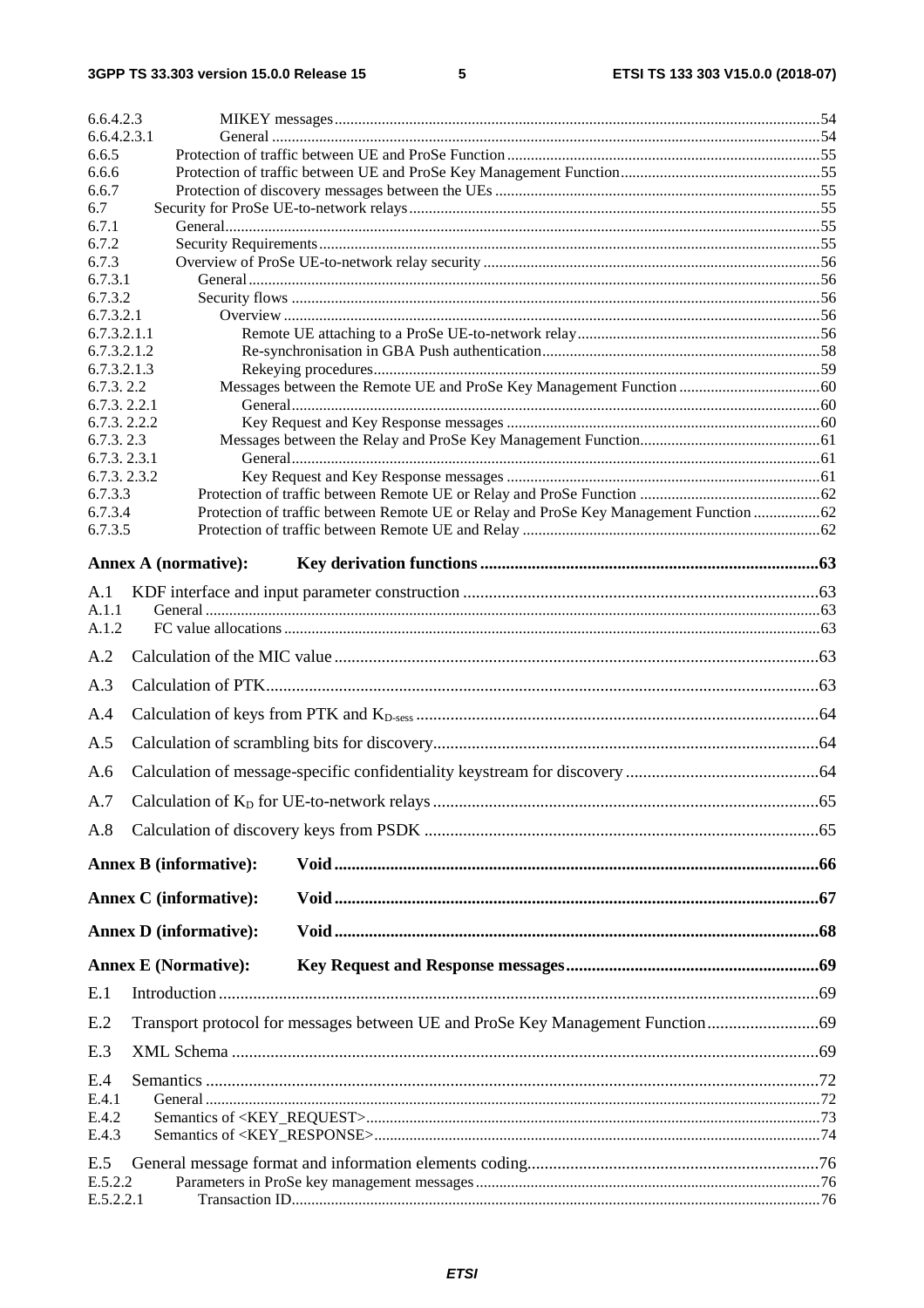#### $\bf 6$

| E.5.2.2.2                |  |                                                                                                        |  |
|--------------------------|--|--------------------------------------------------------------------------------------------------------|--|
| E.5.2.2.3                |  |                                                                                                        |  |
| E.5.2.2.4                |  |                                                                                                        |  |
| E.5.2.2.5                |  |                                                                                                        |  |
| E.5.2.2.6                |  |                                                                                                        |  |
| E.5.2.2.7                |  |                                                                                                        |  |
| E.5.2.2.8                |  |                                                                                                        |  |
| E.5.2.2.9                |  |                                                                                                        |  |
| E.5.2.2.10               |  |                                                                                                        |  |
| E.5.2.2.11               |  |                                                                                                        |  |
| E.5.2.2.12               |  |                                                                                                        |  |
| E.5.2.2.13               |  |                                                                                                        |  |
| E.5.2.2.14               |  |                                                                                                        |  |
| E.5.2.2.15               |  |                                                                                                        |  |
| E.5.2.2.16               |  |                                                                                                        |  |
| E.5.2.2.17               |  |                                                                                                        |  |
| E.5.2.2.18               |  |                                                                                                        |  |
| E.5.2.2.19               |  |                                                                                                        |  |
| E.5.2.2.20               |  |                                                                                                        |  |
| E.5.2.2.21               |  |                                                                                                        |  |
| E.5.2.2.22               |  |                                                                                                        |  |
| E.5.2.2.23               |  |                                                                                                        |  |
| E.5.2.2.24               |  |                                                                                                        |  |
| E.5.2.2.25<br>E.5.2.2.26 |  |                                                                                                        |  |
| E.5.2.2.27               |  |                                                                                                        |  |
| E.5.2.2.28               |  |                                                                                                        |  |
| E.5.2.2.29               |  |                                                                                                        |  |
| E.5.2.2.30               |  |                                                                                                        |  |
|                          |  |                                                                                                        |  |
|                          |  | <b>Annex F (Informative):</b>                                                                          |  |
| F.1                      |  |                                                                                                        |  |
| F <sub>.2</sub>          |  |                                                                                                        |  |
| F.3                      |  |                                                                                                        |  |
|                          |  |                                                                                                        |  |
| F.4                      |  |                                                                                                        |  |
|                          |  | <b>Protection of Restricted Discovery and Public Safety Discovery</b><br><b>Annex G (Informative):</b> |  |
|                          |  |                                                                                                        |  |
| G.1                      |  |                                                                                                        |  |
| G.2                      |  |                                                                                                        |  |
|                          |  |                                                                                                        |  |
|                          |  | <b>Annex H</b> (informative):                                                                          |  |
|                          |  |                                                                                                        |  |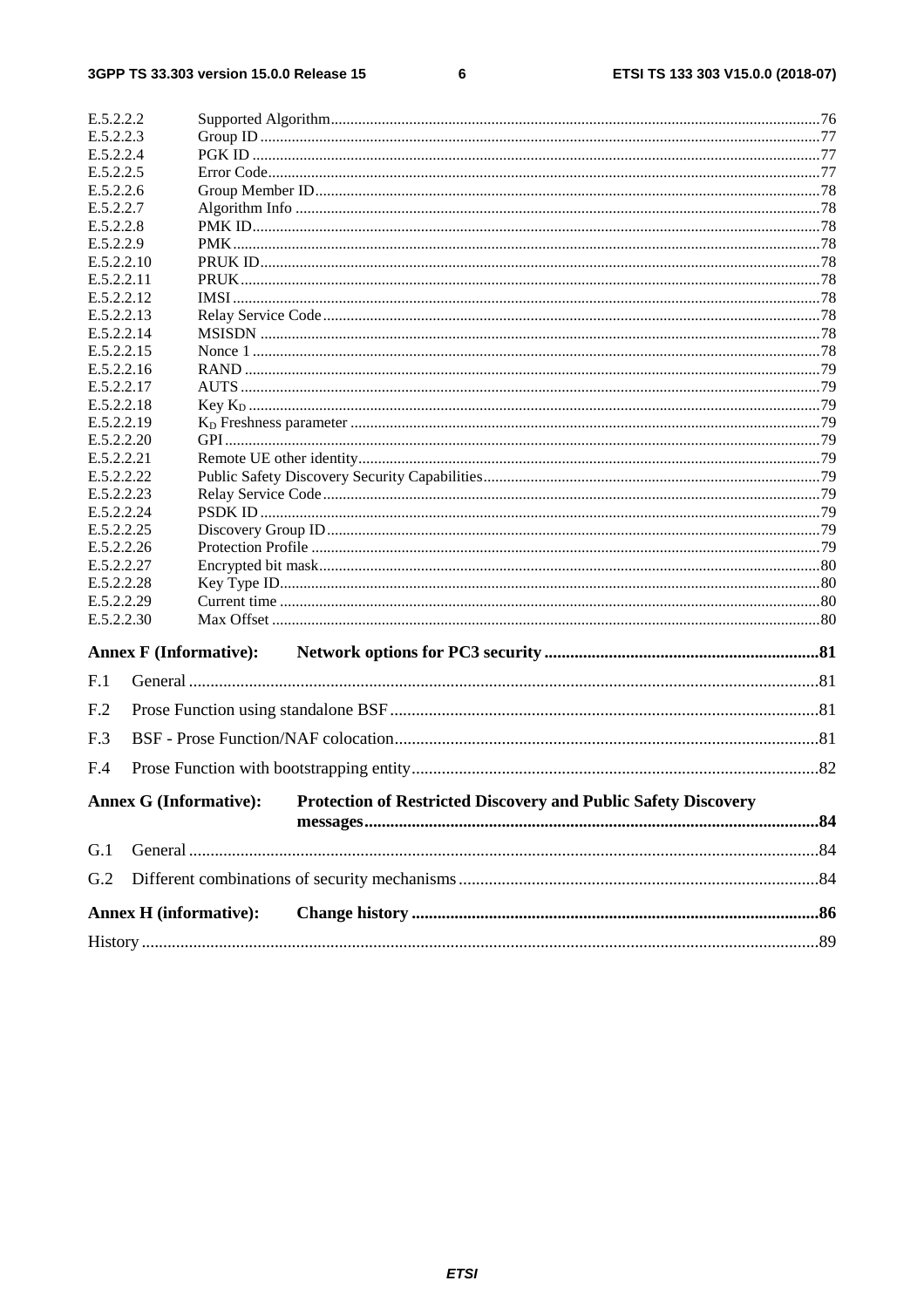## Foreword

This Technical Specification has been produced by the 3rd Generation Partnership Project (3GPP).

The contents of the present document are subject to continuing work within the TSG and may change following formal TSG approval. Should the TSG modify the contents of the present document, it will be re-released by the TSG with an identifying change of release date and an increase in version number as follows:

Version x.y.z

where:

- x the first digit:
	- 1 presented to TSG for information;
	- 2 presented to TSG for approval;
	- 3 or greater indicates TSG approved document under change control.
- y the second digit is incremented for all changes of substance, i.e. technical enhancements, corrections, updates, etc.
- z the third digit is incremented when editorial only changes have been incorporated in the document.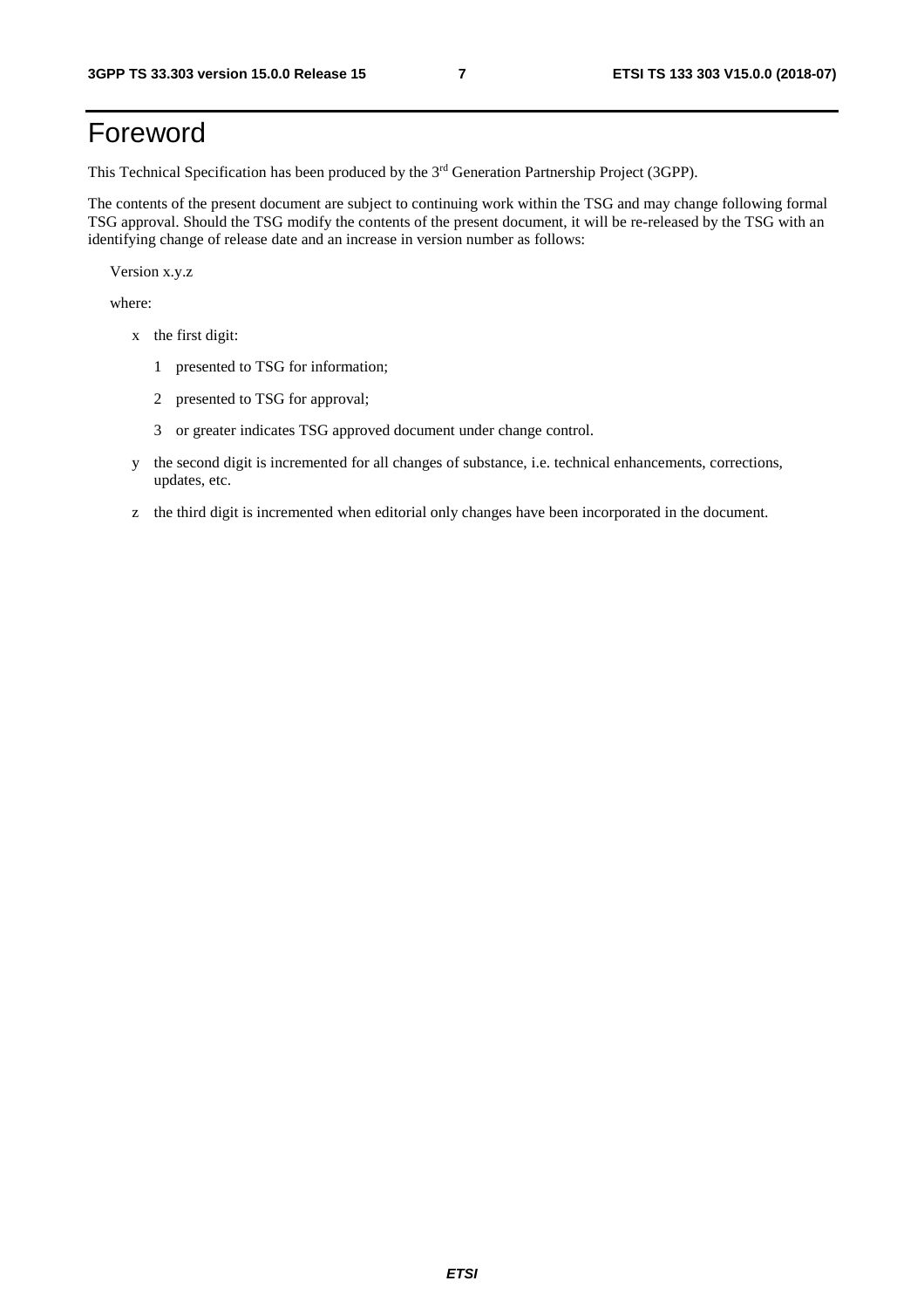## 1 Scope

The present document specifies the security aspects of the Proximity Services (ProSe) features in EPS. Based on the common security procedures (clause 5) for

- interfaces between network entities (using NDS),
- configuration of ProSe-enabled UEs, and
- data transfer between the ProSe Function and a ProSe enabled UE (PC3 interface)

security for the following ProSe features is covered:

- Open ProSe Direct Discovery in network coverage (clause 6.1);
- One-to-many ProSe direct communication for ProSe-enabled Public Safety UEs (clause 6.2);
- EPC-level Discovery of ProSe-enabled UEs (clause 6.3);
- EPC support for WLAN Direct Discovery and Communication (clause 6.4) ;
- One-to-one ProSe direct communication for ProSe-enabled Public Safety UEs (clause 6.5);
- Prose Public Safety Discovery (clause 6.6);
- Prose UE-to-network relays (clause 6.7);

## 2 References

The following documents contain provisions which, through reference in this text, constitute provisions of the present document.

- References are either specific (identified by date of publication, edition number, version number, etc.) or non-specific.
- For a specific reference, subsequent revisions do not apply.
- For a non-specific reference, the latest version applies. In the case of a reference to a 3GPP document (including a GSM document), a non-specific reference implicitly refers to the latest version of that document *in the same Release as the present document*.
- [1] 3GPP TR 21.905: "Vocabulary for 3GPP Specifications".
- [2] 3GPP TS 23.303: "Proximity-based services (ProSe); Stage 2".
- [3] 3GPP TS 33.210: "3G security; Network Domain Security (NDS); IP network layer security".
- [4] 3GPP TS 33.310: "Network Domain Security (NDS); Authentication Framework (AF)".
- [5] 3GPP TS 33.220: "Generic Authentication Architecture (GAA); Generic Bootstrapping Architecture (GBA)".
- [6] ETSI TS 102 225: "Smart Cards; Secured packet structure for UICC based applications".
- [7] ETSI TS 102 226: "Smart cards; Remote APDU structure for UICC based applications".
- [8] 3GPP TS 31.115: "Secured packet structure for (Universal) Subscriber Identity Module (U)SIM Toolkit applications".
- [9] 3GPP TS 31.116: "Remote APDU Structure for (U)SIM Toolkit applications ".
- [10] Void.
- [11] Void.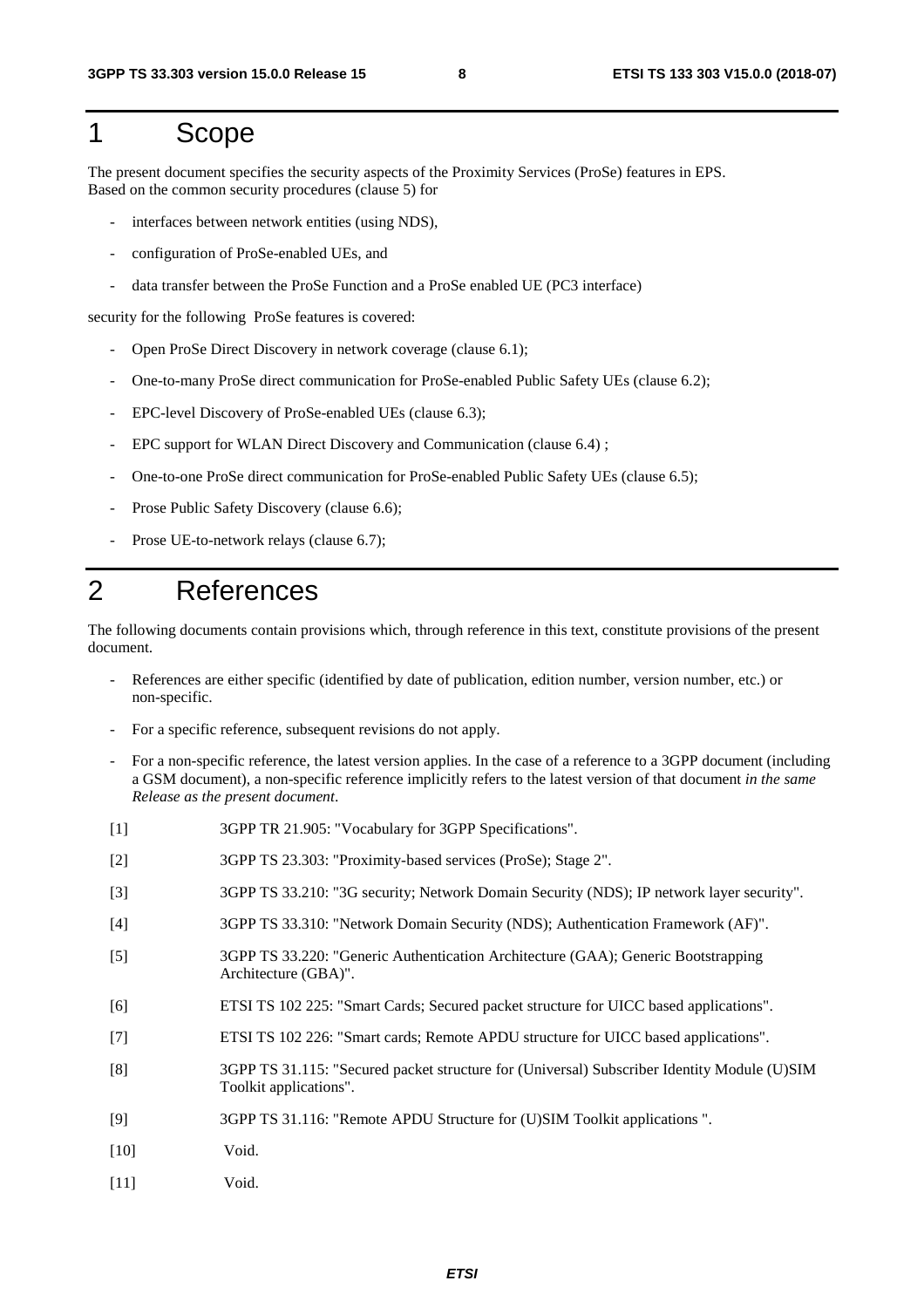| $[12]$ | IETF RFC 6509: "MIKEY-SAKKE: Sakai-Kasahara Key Encryption in Multimedia Internet<br>KEYing (MIKEY)".                                                                            |
|--------|----------------------------------------------------------------------------------------------------------------------------------------------------------------------------------|
| $[13]$ | IETF RFC 3830: "MIKEY: Multimedia Internet KEYing".                                                                                                                              |
| $[14]$ | IETF RFC 6507: "Elliptic Curve-Based Certificateless Signatures for Identity-Based Encryption<br>$(ECCSI)$ ".                                                                    |
| $[15]$ | NIST FIPS 186-4: "Digital Signature Standard (DSS)".                                                                                                                             |
| $[16]$ | BSI TR-03111: "Technical Guideline TR-03111; Elliptic Curve Cryptography".                                                                                                       |
| $[17]$ | IETF RFC 5639: "Elliptic Curve Cryptography (ECC) Brainpool Standard; Curves and Curve<br>Generation".                                                                           |
| $[18]$ | IETF RFC 3339: "Date and Time on the Internet: Timestamps".                                                                                                                      |
| $[19]$ | IETF RFC 5280: "Internet X.509 Public Key Infrastructure Certificate and Certificate Revocation<br>List (CRL) Profile".                                                          |
| $[20]$ | NIST FIPS 180-4: "Secure Hash Standard (SHS)".                                                                                                                                   |
| $[21]$ | 3GPP TS 33.401: "3GPP System Architecture Evolution (SAE); Security architecture".                                                                                               |
| $[22]$ | 3GPP TS 33.222: "Generic Authentication Architecture (GAA); Access to network application<br>functions using Hypertext Transfer Protocol over Transport Layer Security (HTTPS)". |
| $[23]$ | Void.                                                                                                                                                                            |
| $[24]$ | IETF RFC 6508: "Sakai-Kasahara Key Encryption (SAKKE)".                                                                                                                          |
| $[25]$ | Void.                                                                                                                                                                            |
| $[26]$ | Void.                                                                                                                                                                            |
| $[27]$ | Void.                                                                                                                                                                            |
| $[28]$ | Void.                                                                                                                                                                            |
| $[29]$ | Void.                                                                                                                                                                            |
| $[30]$ | Void.                                                                                                                                                                            |
| $[31]$ | IETF RFC 5116: "An Interface and Algorithms for Authenticated Encryption".                                                                                                       |
| $[32]$ | Void.                                                                                                                                                                            |
| $[33]$ | Void.                                                                                                                                                                            |
| $[34]$ | Void.                                                                                                                                                                            |
| $[35]$ | IETF RFC 4563: "The Key ID Information Type for the General Extension Payload in Multimedia<br>Internet KEYing (MIKEY)".                                                         |
| $[36]$ | W3C REC-xmlschema-2-20041028: "XML Schema Part 2: Datatypes".                                                                                                                    |
| $[37]$ | IETF RFC 2616: "Hypertext Transfer Protocol -- HTTP/1.1".                                                                                                                        |
| $[38]$ | 3GPP TS 33.223: "Generic Authentication Architecture (GAA); Generic Bootstrapping<br>Architecture (GBA) Push function".                                                          |
| $[39]$ | 3GPP TS 23.003: "Numbering, addressing and identification".                                                                                                                      |
| $[40]$ | 3GPP TS 36.331: "Evolved Universal Terrestrial Radio Access (E-UTRA); Radio Resource<br>Control (RRC); Protocol specification".                                                  |
| $[41]$ | 3GPP TS 29.368: "Tsp interface protocol between the MTC Interworking Function (MTC-IWF)<br>and Service Capability Server (SCS)".                                                 |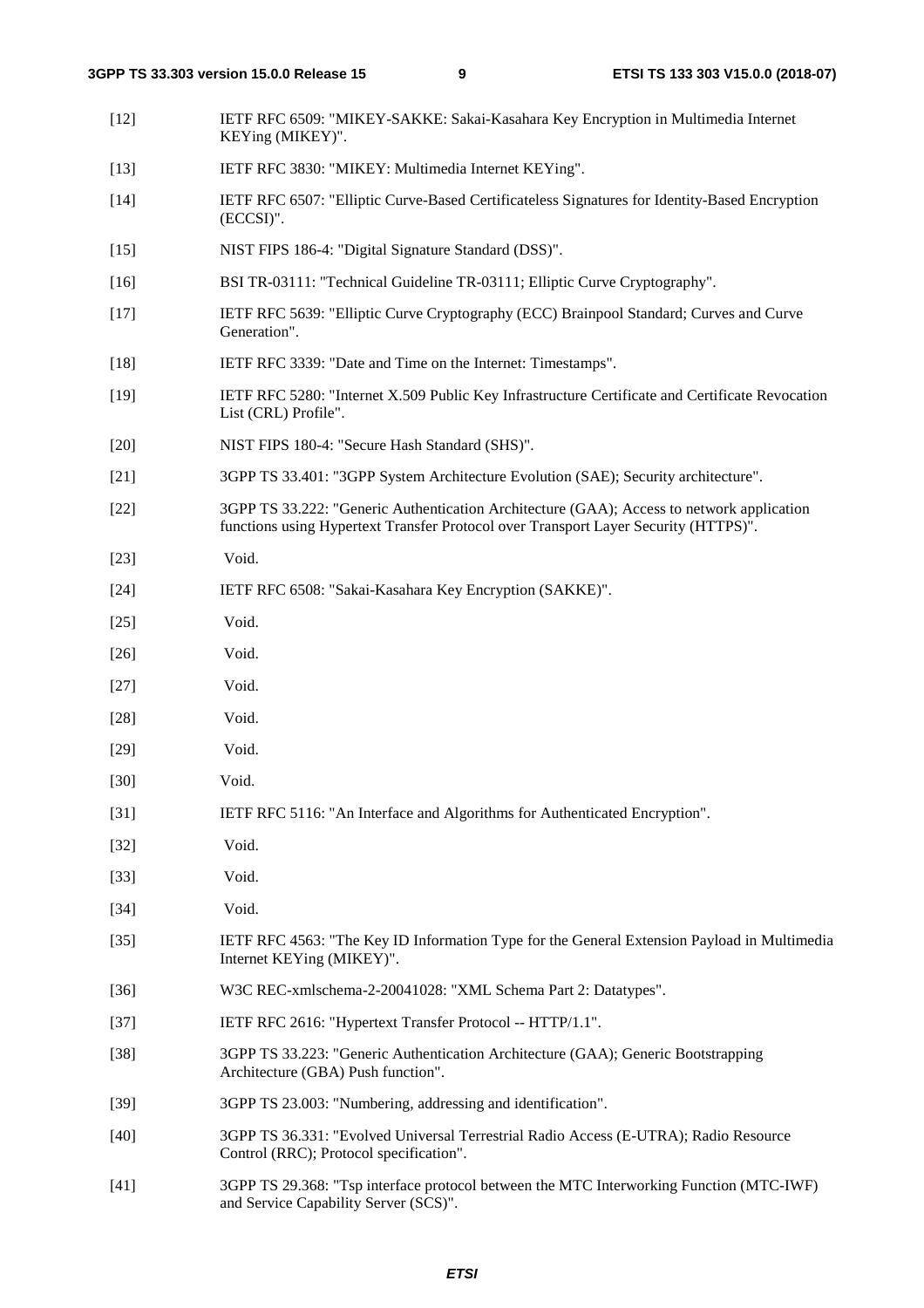- [42] 3GPP TS 33.102: "3G Security; Security architecture".
- [43] 3GPP TS 33.179: "Security of Mission Critical Push-To-Talk (MCPTT)".

## 3 Definitions and abbreviations

## 3.1 Definitions

For the purposes of the present document, the terms and definitions given in TR 21.905 [1] and the following apply. A term defined in the present document takes precedence over the definition of the same term, if any, in TR 21.905 [1].

**Application Level Container**: See 3GPP TS 23.303 [2]

**Discovery Filter:** See [2]

**Discovery Group ID:** See [2]

**ProSe Application ID**: See [2]

**ProSe Application Code**: See [2]

**ProSe Application Mask:** See [2]

**ProSe Direct Communication**: See [2]

**ProSe Direct Discovery**: See [2]

**ProSe-enabled non-Public Safety UE**: See [2]

**ProSe-enabled Public Safety UE**: See [2]

**ProSe-enabled UE**: See [2]

**ProSe Query Code:** See [2]

**ProSe Response Code:** See [2]

**ProSe Restricted Code**: See [2]

**Relay Service Code:** See [2]

**Restricted ProSe Application User ID**: See [2]

**Validity Timer:** See [2]

## 3.2 Abbreviations

For the purposes of the present document, the abbreviations given in TR 21.905 [1] and the following apply. An abbreviation defined in the present document takes precedence over the definition of the same abbreviation, if any, in TR 21.905 [1].

| ADF          | <b>Accounting Data Forwarding</b>                                             |
|--------------|-------------------------------------------------------------------------------|
| <b>ALUID</b> | <b>Application Layer User ID</b>                                              |
| AS           | <b>Application Server</b>                                                     |
| <b>BSF</b>   | <b>Bootstrapping Server Function</b>                                          |
| CA.          | Certificate Authority                                                         |
| <b>CTF</b>   | <b>Charging Trigger Function</b>                                              |
| <b>DSA</b>   | Digital Signature Algorithm                                                   |
| <b>ECCSI</b> | Elliptic Curve-based Certificateless Signatures for Identity-based Encryption |
| <b>ECDSA</b> | Elliptic Curve DSA                                                            |
| <b>EPUID</b> | <b>EPC</b> Level User ID                                                      |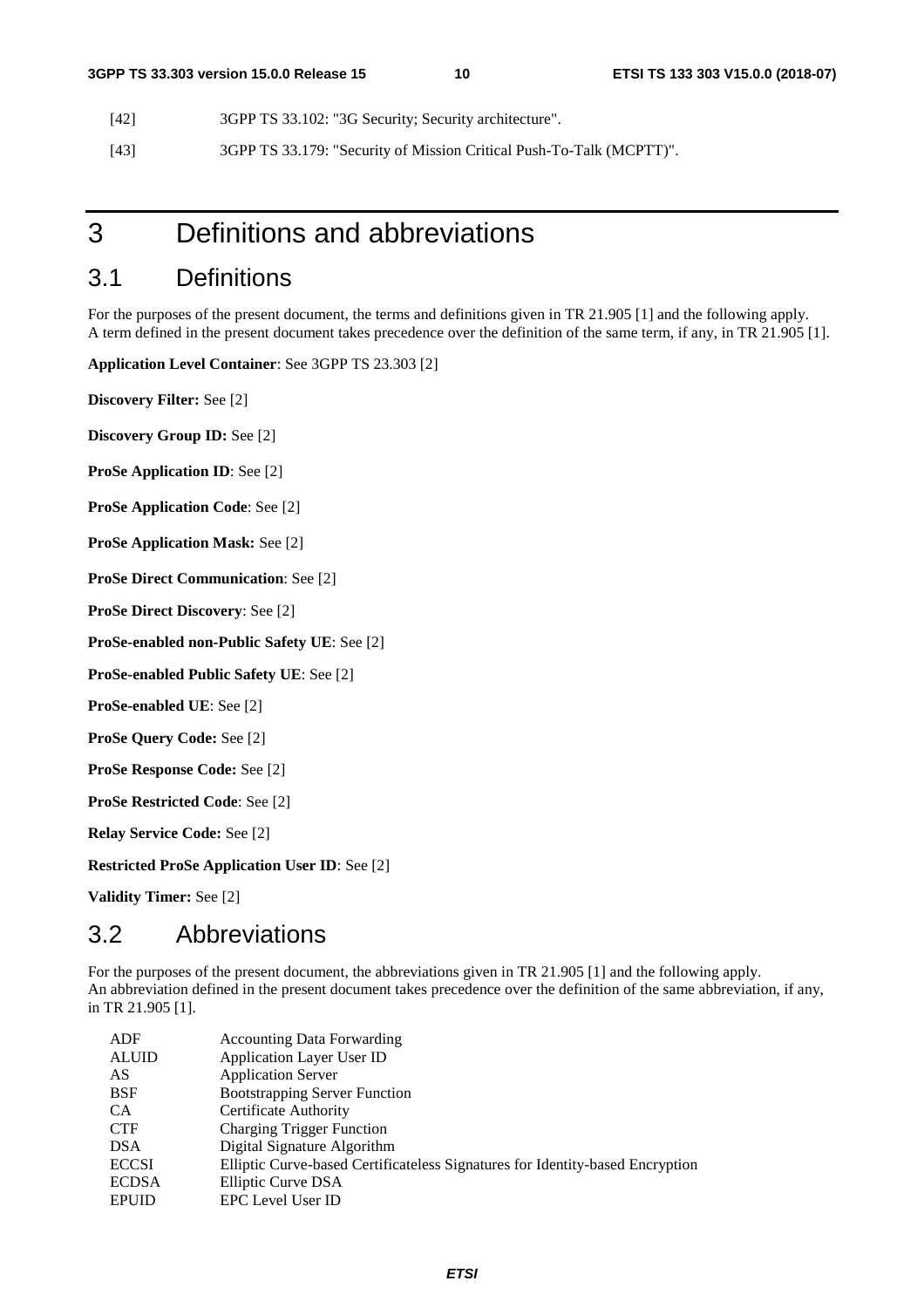| GBA           | Generic Bootstrapping Architecture   |
|---------------|--------------------------------------|
| <b>GMK</b>    | Group Master Key                     |
| <b>GPS</b>    | <b>Global Positioning System</b>     |
| GSK           | Group Session Key                    |
| ID            | Identity                             |
| <b>KMS</b>    | Key Management System                |
| <b>LCID</b>   | Logical Channel Identifier           |
| <b>MIC</b>    | Message Integrity Code               |
| <b>MIKEY</b>  | Multimedia Internet Keying           |
| <b>NAF</b>    | <b>Network Application Function</b>  |
| <b>NITZ</b>   | Network Identity and Time Zone       |
| <b>NTP</b>    | Network Time Protocol                |
| <b>OTA</b>    | Over The Air                         |
| <b>PEK</b>    | ProSe Encryption Key                 |
| <b>PIK</b>    | ProSe Integrity Key                  |
| <b>PFID</b>   | <b>ProSe Function ID</b>             |
| <b>PGK</b>    | ProSe Group Key                      |
| ProSe         | Proximity-based Services             |
| <b>PSDK</b>   | Public Safety Discovery Key          |
| <b>PTK</b>    | ProSe Traffic Key                    |
| <b>RPAUID</b> | Restricted ProSe Application User ID |
| <b>RSC</b>    | Relay Service Code                   |
| <b>RTP</b>    | <b>Real-Time Transport Protocol</b>  |
| <b>RTCP</b>   | <b>RTP Control Protocol</b>          |
| <b>SAKKE</b>  | Sakai-Kasahara Key Encryption        |
| <b>SDP</b>    | <b>Session Description Protocol</b>  |
| SEG           | <b>Security Gateway</b>              |
| <b>SRTP</b>   | Secure Real-Time Transport Protocol  |
| UID           | User ID                              |
| UTC           | Universal Time Coordinated           |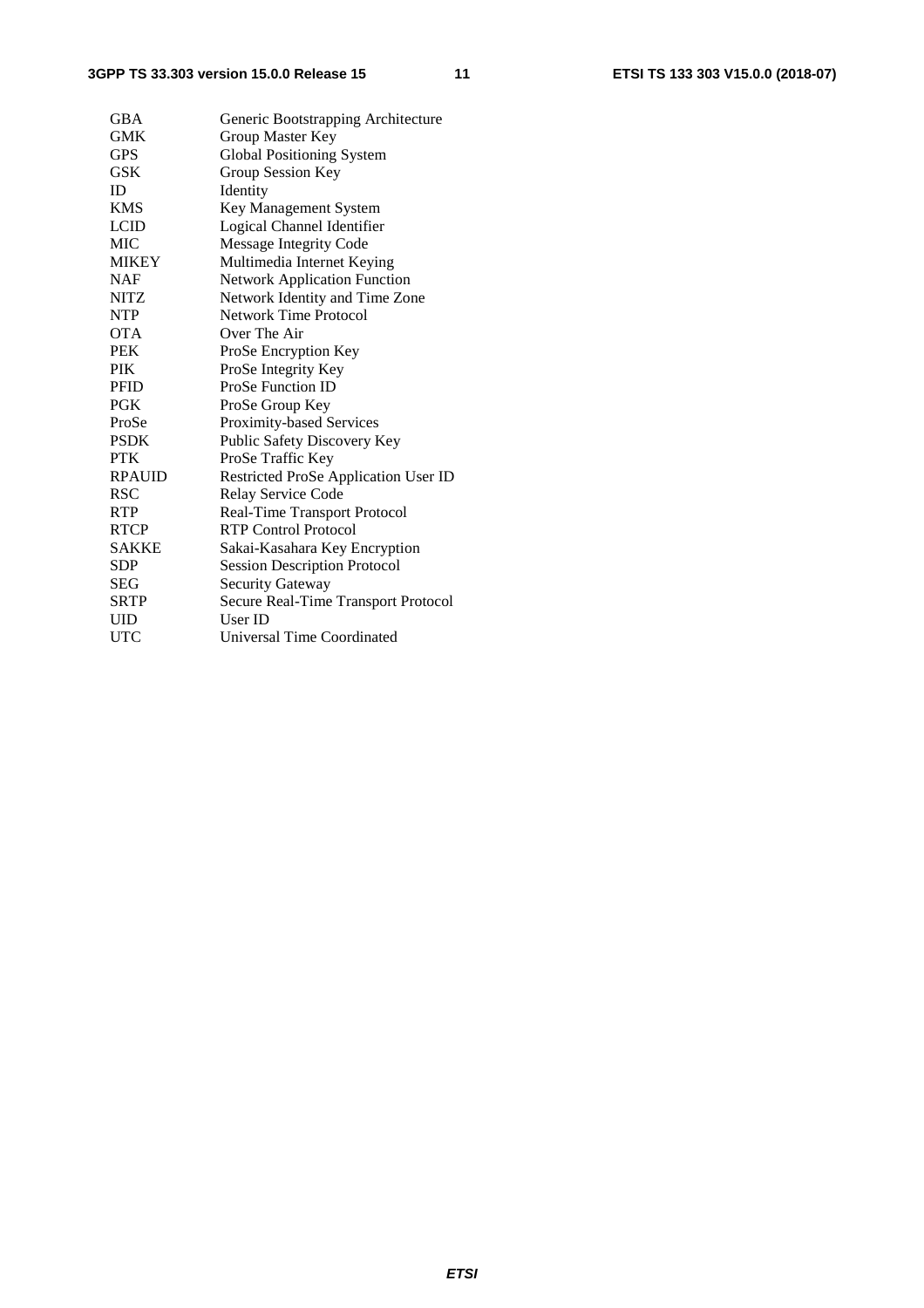## 4 Overview of ProSe security

## 4.1 General

The overall architecture for ProSe is given in TS 23.303 [2]. ProSe includes several features that may be deployed independently of each other. For this reason, no overall security architecture is provided and each feature describes its own architecture.

Although made of several different features, those features share many procedures, for example, both ProSe Direct Discovery and ProSe Direct Communication utilize the same procedure for service authorization (see TS 23.303 [2]). Security for this common procedures are described in clause 5 of the present document, while the overall security of the ProSe features is described in clause 6 of the present document (which refers back to clause 5 as necessary).

## 4.2 Reference points and Functional Entities

**PC8**: The reference point between the UE and the ProSe Key Management Function. PC8 relies on EPC user plane for transport (i.e. an "over IP" reference point). It is used to transport security material to UEs for ProSe one-to-many communications.

## 5 Common security procedures

## 5.1 General

This clause contains a description of the security procedures that are used by more than one ProSe feature.

## 5.2 Network domain security

## 5.2.1 General

ProSe uses several interfaces between network entities, e.g. PC4a between the ProSe Function and the HSS (see TS 23.303 [2]). This subclause describes the security for those interfaces.

## 5.2.2 Security requirements

The ProSe network entities shall be able to authenticate the source of the received data communications.

The transmission of data between ProSe network entities shall be integrity protected.

The transmission of data between ProSe network entities shall be confidentiality protected.

The transmission of data between ProSe network entities shall be protected from replays.

## 5.2.3 Security procedures

For all interfaces between network elements,

- TS 33.210 [3] shall be applied to secure signalling messages on the reference points unless specified otherwise, and
- TS 33.310 [4] may be applied regarding the use of certificates with the security mechanisms of TS 33.210 [3] unless specified otherwise in the present document.
- NOTE: For the case of an interface between two entities in the same security domain, TS 33.210 [3] does not mandate the protection of the interface by means of IPsec.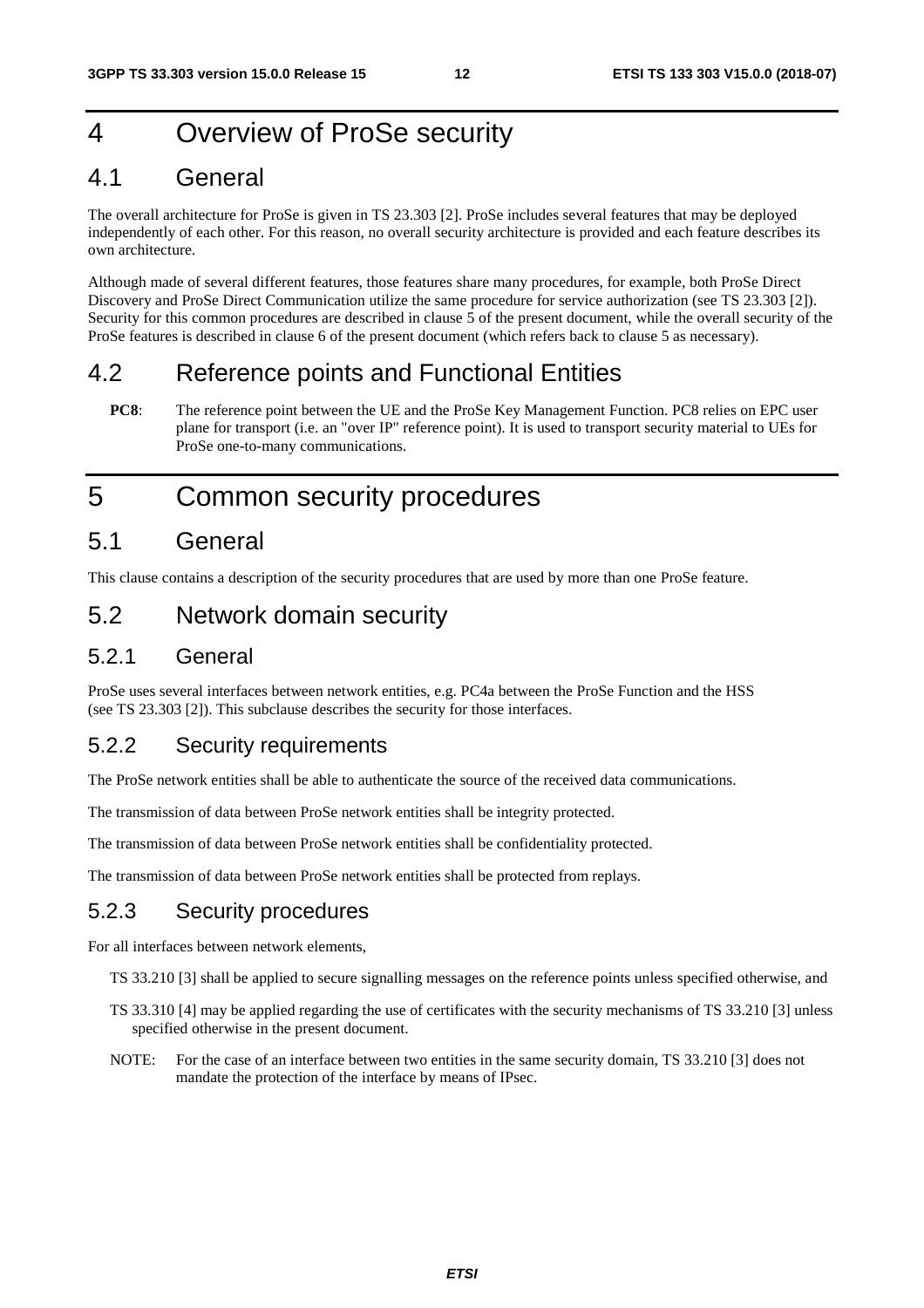## 5.3 Security of UE to ProSe Function interface

## 5.3.1 General

The ProSe-enabled UEs have many interactions with the ProSe Function over the PC3 in the ProSe features described in TS 23.303 [2].

## 5.3.2 Security requirements

Only the ProSe Function may provide configuration data impacting the ProSe-related network operations to the ProSeenabled UE. 3rd parties shall not be allowed to provide such parameters.

The ProSe-enabled UE and the ProSe Function shall mutually authenticate each other.

The transmission of configuration data between the ProSe Function and the ProSe-enabled UE shall be integrity protected.

The transmission of configuration data between the ProSe Function and the ProSe-enabled UE shall be confidentiality protected.

The transmission of configuration data between the ProSe Function and the ProSe-enabled UE shall be protected from replays.

The configuration data shall be stored in the UE in a protected way to prevent modification.

Some configuration data may require to be stored in the UE in a protected way to prevent eavesdropping.

The transmission of UE identity should be confidentiality protected on PC3 interface.

## 5.3.3 Security procedures

### 5.3.3.1 Security procedures for configuration transfer to the UICC

After deployment of the ProSe-enabled UE the configuration parameters stored in the UICC may need to be updated to reflect the changes in the configuration applied.

In case that configuration data of ProSe-enabled UE are stored in the UICC, the UICC OTA mechanism (as specified in ETSI TS 102 225 [6] / TS 102 226 [7] and 3GPP TS 31.115 [8] / TS 31.116 [9]) shall be used to secure the transfer of the configuration data to be updated in the UICC.

### 5.3.3.2 Security procedures for data transfer to the UE

This subclause describes procedures for protecting data transfer between UE and ProSe Function (called the network function in the below procedures).Between the UE and network function,

- for UE initiated messages, the procedures specified by clause 5.4 of TS 33.222 [22] shall be used with the following addition. The network function may optionally include an indication in the PSK-identity hint in the ServerKeyExchange message over the Ua interface to inform the UE of the FQDN of the BSF with which the UE shall run the bootstrapping procedure over the Ub interface as specified in TS 33.220[5] to provide the key material for establishment of the TLS tunnel. When performing such bootstrapping with the indicated BSF, the UE and BSF shall use the provided FQDN as the BSF Identity in all places, e.g. forming the B-TID. If there is no such indication, the UE shall perform the bootstrapping with the BSF at the address given in TS 23.003 [39].
- The UE may also hold a B-TID, Ks and other associated material from bootstrapping runs with different BSFs simultaneously.
- A network function that implements the NAF functionality (cf Annex F.2 or Annex F.3) shall request USSs from the BSF when requesting the Ks\_(ext/int)\_NAF key and the network function shall check in the USS if the USIM is authorized to be used for ProSe services. If the authorization in the network function fails then the network function shall release the PSK-TLS connection with the UE. Otherwise (cf Annex F.4) the retrieval of authentication vectors and authorization of the ProSe UE shall be performed using the PC4a interface instead of the Zh interface. If the ProSe Function does not have a unused Authentication vector associated with the ProSe UE, the ProSe Function shall request one Authentication Vector from the HSS over the PC4a interface. ProSe Function shall always indicate to the UE, in the Ua message carrying the ServerKeyExchange of the PSK-TLS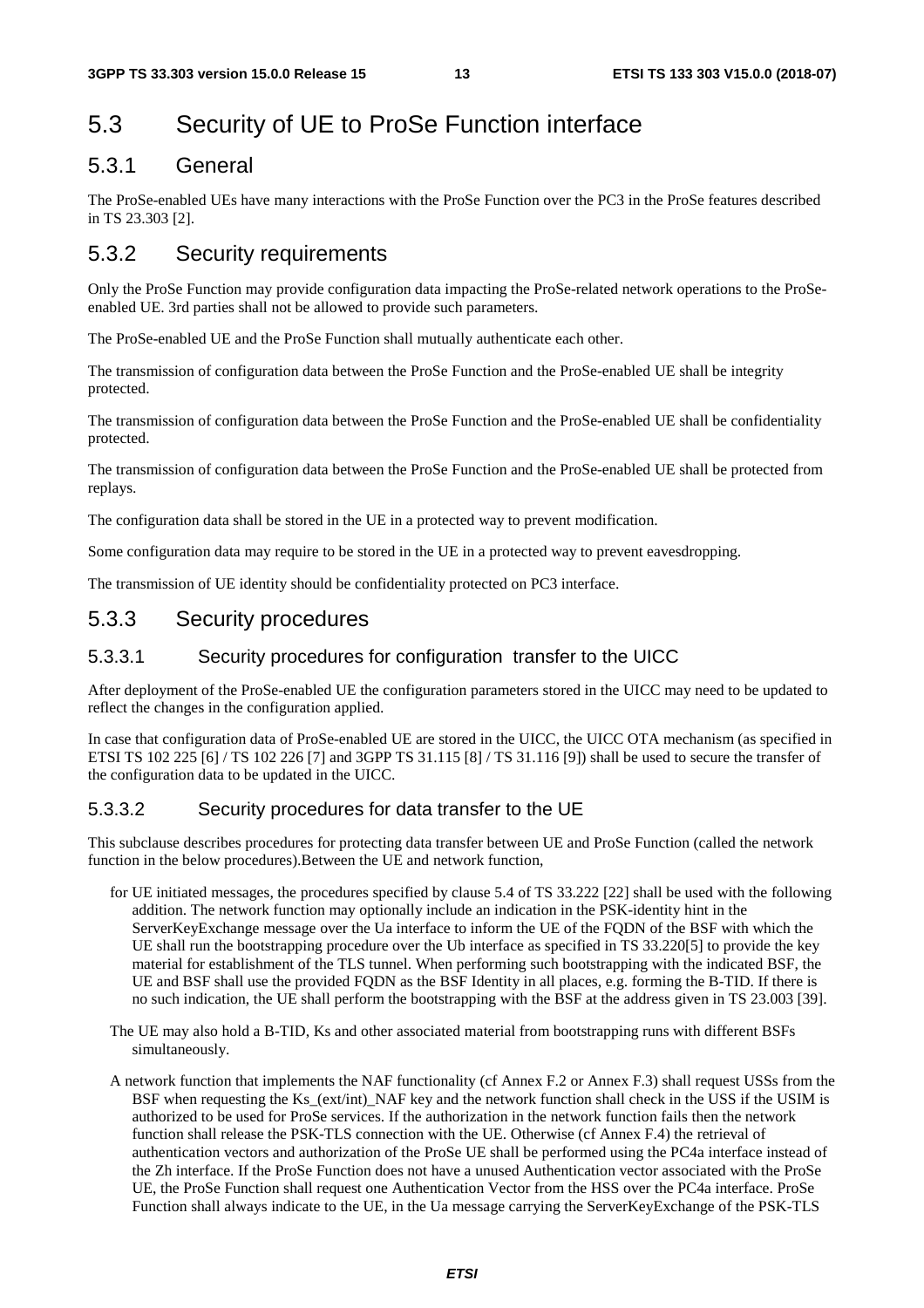handshake, that the Ks\_NAF key shall be used to bootstrap the PSK-TLS security on the PC3 interface, by setting the psk\_identity\_hint field to a static string "3GPP-bootstrapping".

- NOTE 1: Annex F describes the possible network options for PC3 security. The UE behaviour remains the same regardless of the network option used.
- NOTE 2: When the termination points of both the Ua and Ub interfaces reside in the network function then the implementation of the Zn interface is an operator decision. However, if the operator considers deploying a stand-alone BSF for use by the network function, then the operator should use the canonical BSF name from TS 23.003 and the Zn interface should be available in the network function already from the start although it would only be used internally to the network function until a stand-alone BSF was deployed. Otherwise, implementation changes to the network function will become necessary at the time of introducing the stand-alone BSF.

For network initiated messages one of the following mechanisms shall be used:

- If a PSK TLS connection has been established as a part of a pull message and is still available, the available PSK TLS session shall be used.
- Otherwise, PSK TLS with GBA push based shared key-based mutual authentication between the UE and the network function shall be used. GBA push is specified in TS 33.223 [38]. The network function (pushNAF) shall request USSs from the BSF when requesting a GPI, and the network function shall check in the USS if the USIM is authorized to be used for ProSe services. If the authorization in the network function fails then the network function shall refrain from establish PSK TLS with GBA push.
- NOTE 3: If a TLS connection is released, it can only be re-established by the client, i.e. UE, even though the TLS session including security association would be alive on both sides. TLS connection, in turn, is dependent on the underlying TCP connection.

## 5.4 Security of the PC2 reference point

## 5.4.1 Requirements on PC2 reference point

When the the ProSe Application Server is controlled by a 3rd party, then the PC2 reference point shall fulfil the following requirements:

- Integrity protection, replay protection, confidentiality protection and privacy protection for communication between the ProSe Function and ProSe Application Server shall be supported;
	- mutual authentication between ProSe Function and ProSe Application Server shall be supported;
	- integrity protection and replay protection shall be used;
	- confidentiality protection should be used;
	- privacy of the 3GPP user shall be provided (e.g. IMSI shall not be sent outside the 3GPP operator's domain);
- the ProSe Function in the 3GPP network shall be able to determine whether the ProSe Application Server is authorized to send request messages to the ProSe Function in the 3GPP network;

### 5.4.2 Security procedures for PC2 reference point

The security procedure defined for the Tsp interface in TS 29.368 [41] shall be supported and used for the PC2 reference point, where the ProSe Function takes the role as the MTC-IWF and the ProSe Application Server takes the role as the SCS.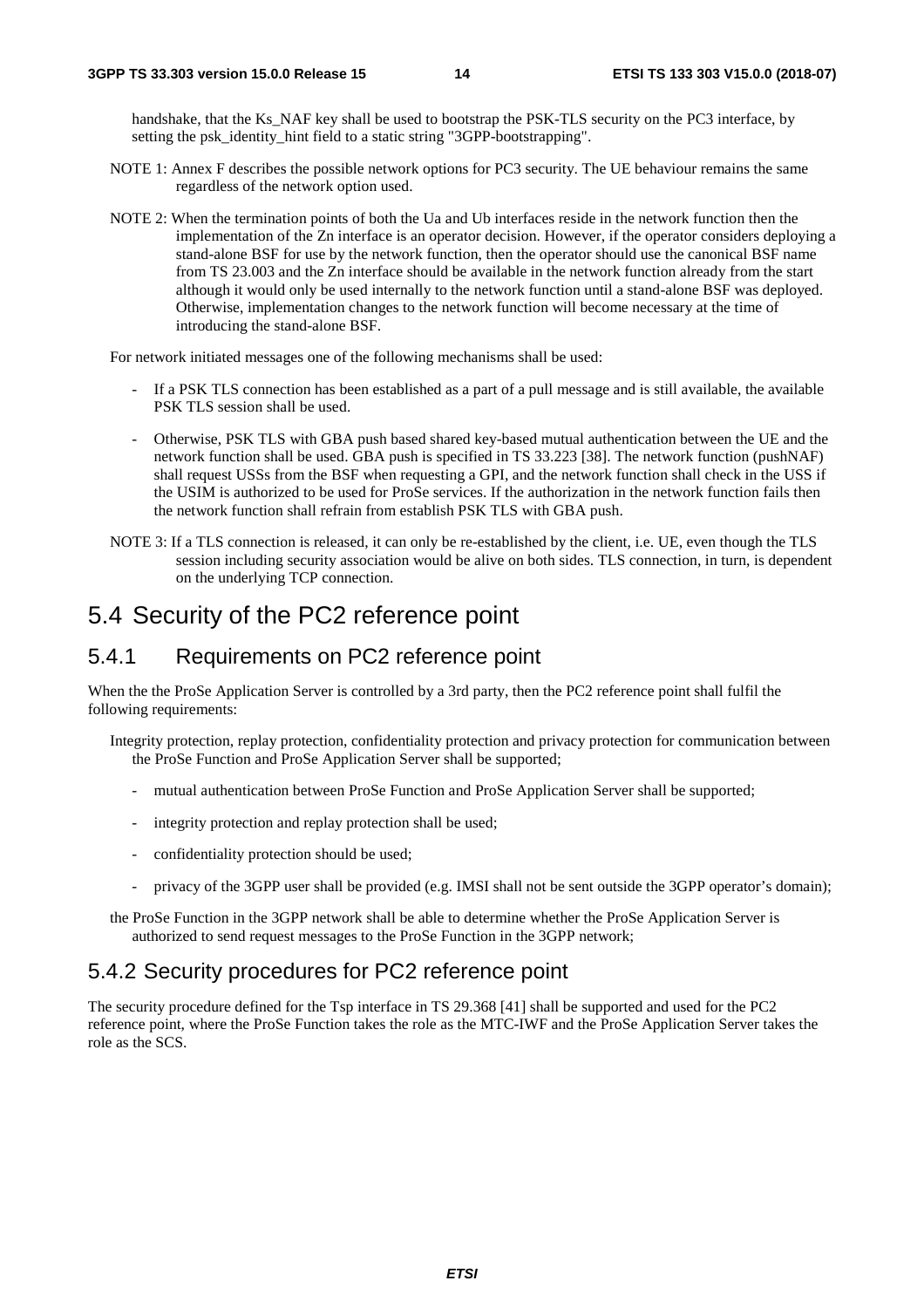## 6 Security for ProSe features

## 6.1 ProSe direct discovery

### 6.1.1 Overview of ProSe direct discovery in network coverage

The Direct Discovery in network coverage feature in clause 5.2 and 5.3 of TS 23.303 [2] describes several procedures applicable for open discovery, model A.

They are the following:

- 1. The **Service Authorization** procedure: The UE contacts the ProSe Function(s) in the HPLMN in order to obtain authorization to use direct discovery in the various PLMNs. This step also includes the ability of the HPLMN to revoke authorization via a push message.
- 2. The **Discovery Request** procedure: This allows an announcing or a monitoring UE to obtain the necessary configuration information to be able to announce a code or monitor for codes in a particular PLMN. Among other things, the configuration information includes the ProSe Application Codes to be announced or Discovery Filters to be monitored for.
- 3. The **Discovery** procedure: The ProSe App Code is announced by the announcing UE and received by the monitoring UE.
- 4. The **Match Report** procedure: This allows a ProSe App Code received by the monitoring UE to be checked and confirmed by the network. As part of this procedure the network provides the UE with the ProSe Application Id Name of that code and possibly the meta-data corresponding to that ProSe Application ID Name.

The same procedures are also used for model A and B restricted discovery (see TS 23.303 [2] for more details).

## 6.1.2 Security requirements

Procedures 1, 2, and 4 include traffic between the UE and ProSe Function, between other network entities and over the PC2 reference point, therefore the requirements in clause 5.3.2, 5.2.2 and 5.4.1 apply to this case.

In addition, for the overall open discovery procedure, the following security requirement applies:

The system shall support a method to mitigate the replay and impersonation attacks for ProSe open discovery.

For Restricted Discovery, the following requirements apply:

ProSe Restricted discovery shall allow a UE to discover only other UEs which it is currently authorized to discover. That is, the identities announced on the air interface shall be able to be protected from being understood by currently unauthorized UEs.

The possibility of tracking of UEs based on the content of their discovery messages over time should be minimized.

The possibility of replay attacks on discovery messages sent over the air interface should be minimized.

The system shall support the prevention of impersonation attacks.

The system shall support integrity protection and confidentiality protection of Restricted Discovery ProSe Codes.

- NOTE 1: Any structure present in the ProSe Code before any security processing should be preserved to enable checking for matches. Preserving the structure needs to be done in a way that does not affect the security.
- NOTE 2: These requirements apply to both model A and model B restricted discovery.
- NOTE 3: The restricted discovery system requirements above indicate mandatory support of the various protection mechanisms. The Prose Function decides which of these mechanisms are applied to a specific discovery (i.e. it is not mandatory to apply all the protection mechanisms to each discovery).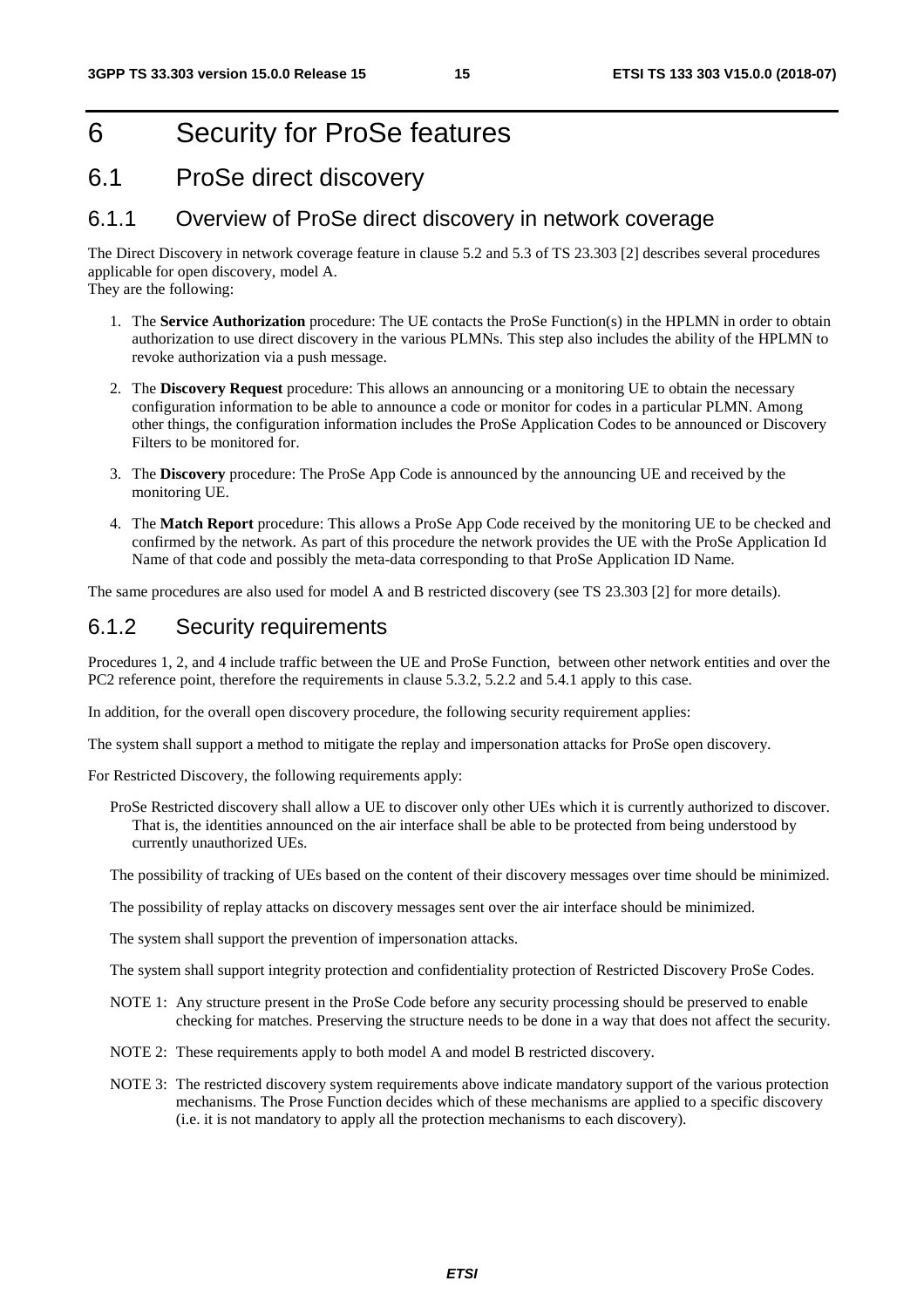## 6.1.3 Security procedures

### 6.1.3.1 Interface between the UE and ProSe Function

In order to protect the messages between the UE and ProSe Function over PC3, the UE shall support the procedures for the UE given in subclause 5.3.3.2 and the ProSe Function shall support the procedures for the network function given in subclause 5.3.3.2. In order to protect the messages between the UE and ProSe Function CTF (ADF) (Accounting Data Forwarding function block of the Charging Trigger Function) over PC3ch, the same communication security shall apply for PC3ch as is used for PC3.

### 6.1.3.2 Interfaces between network elements

This uses the procedures described in clause 5.2.3 of the present document, except the PC2 interface which uses the procedures in clause 5.4.2.

### 6.1.3.3 Integrity protection and validation of the transmitted code for open discovery

### 6.1.3.3.1 Open discovery security flows

The message flows apply when both the UEs are roaming or when one or both are in their HPLMN.

Note that integrity protection via this Message Integrity Check (MIC) furthermore enables the ProSe Function to verify that the announcing UE was indeed authorized to announce this ProSe App Code at that time instance. A UTC-based counter associated with the discovery slot is used to calculate the MIC and verify the MIC. To help ensure that the announcing and monitoring UEs end up with the same value of the UTC-based counter, the announcing UE includes the 4 least significant bits of its couter value in the discovery message, which the monitoring UE uses when setting the value of the UTC-based counter that is passed to the ProSe Function.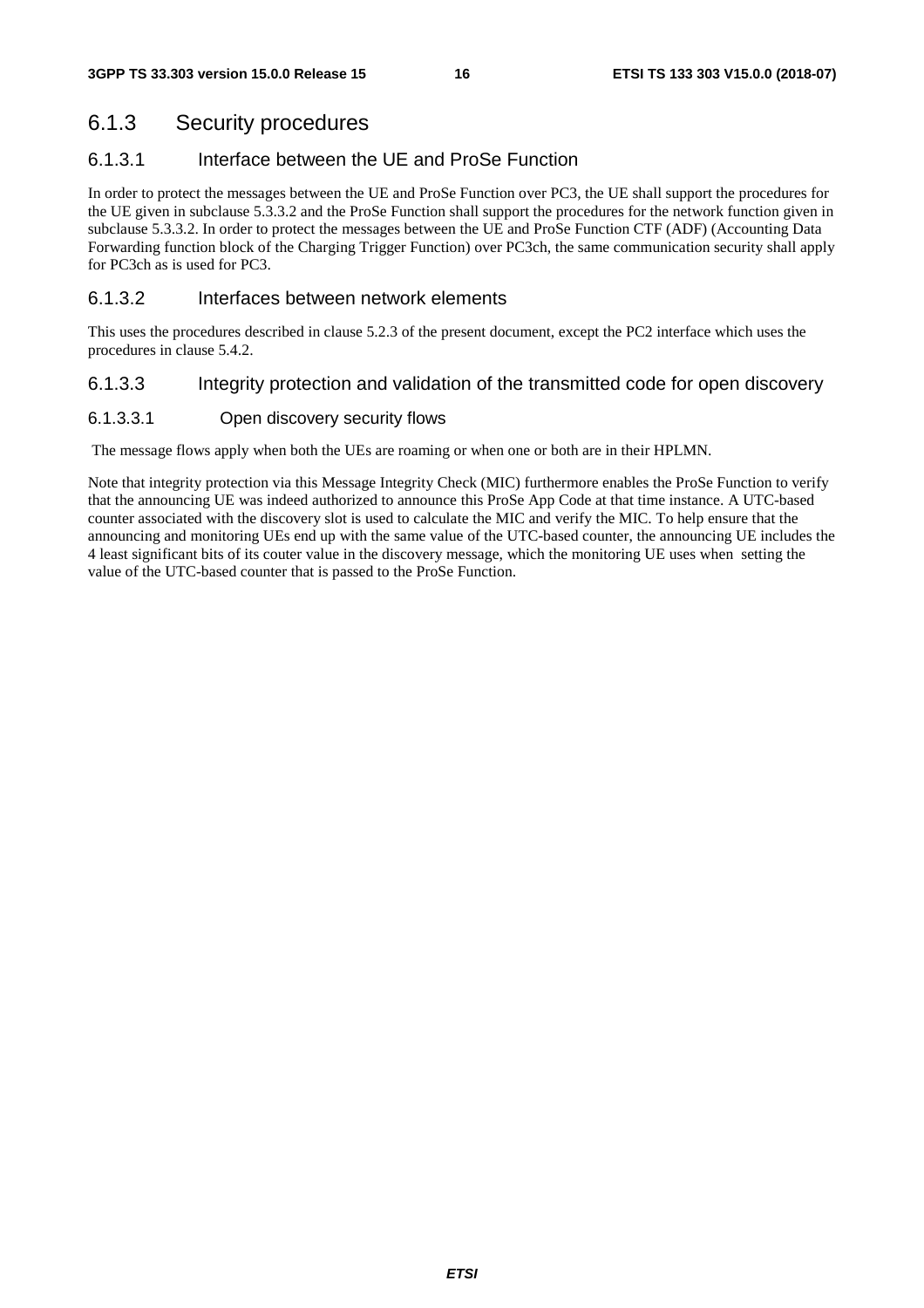

**Figure: 6.1.3.3.1-1: Integrity protection of the transmitted code** 

- 1. The Announcing UE sends a Discovery Request message containing the ProSe Application ID to the ProSe Function in its HPLMN in order to be allowed to announce a code on its serving PLMN (either VPLMN or HPLMN).
- 2./3. If the announcing UE wants to send announcements while in the VPLMN, it needs to be authorised from the VPLMN ProSe Function: The ProSe Function in the HPLMN requests authorization for sending announcements from the VPLMN ProSe Function by sending Announce Auth.() message. VPLMN ProSe Function responds with an Announce Auth. Ack () message, if authorization is granted. There are no changes to these messages for the purpose of protecting the transmitted code for open discovery. If the Announcing UE is not roaming, these steps do not take place.
- 4. The ProSe Function in HPLMN of the announcing UE returns the ProSe App Code that the announcing UE can announce and a 128-bit Discovery Key associated with it. The ProSe Function stores the Discovery Key with the ProSe App Code. In addition, the ProSe Function provides the UE with a CURRENT\_TIME parameter, which contains the current UTC-based time at the ProSe Function, a MAX\_OFFSET parameter, and a Validity Timer (see TS 23.303 [2]). The UE sets a clock which is used for ProSe authentication (i.e. ProSe clock) to the value of CURRENT\_TIME and the UE stores the MAX\_OFFSET parameter, overwriting any previous values. The announcing UE obtains a value for a UTC-based counter associated with a discovery slot based on UTC time. The counter is set to a value of UTC time in a granularity of seconds. The UE may obtain UTC time from any sources available, e.g. the RAN via SIB16, NITZ, NTP, GPS, via Ub interface (in GBA) (depending on which is available).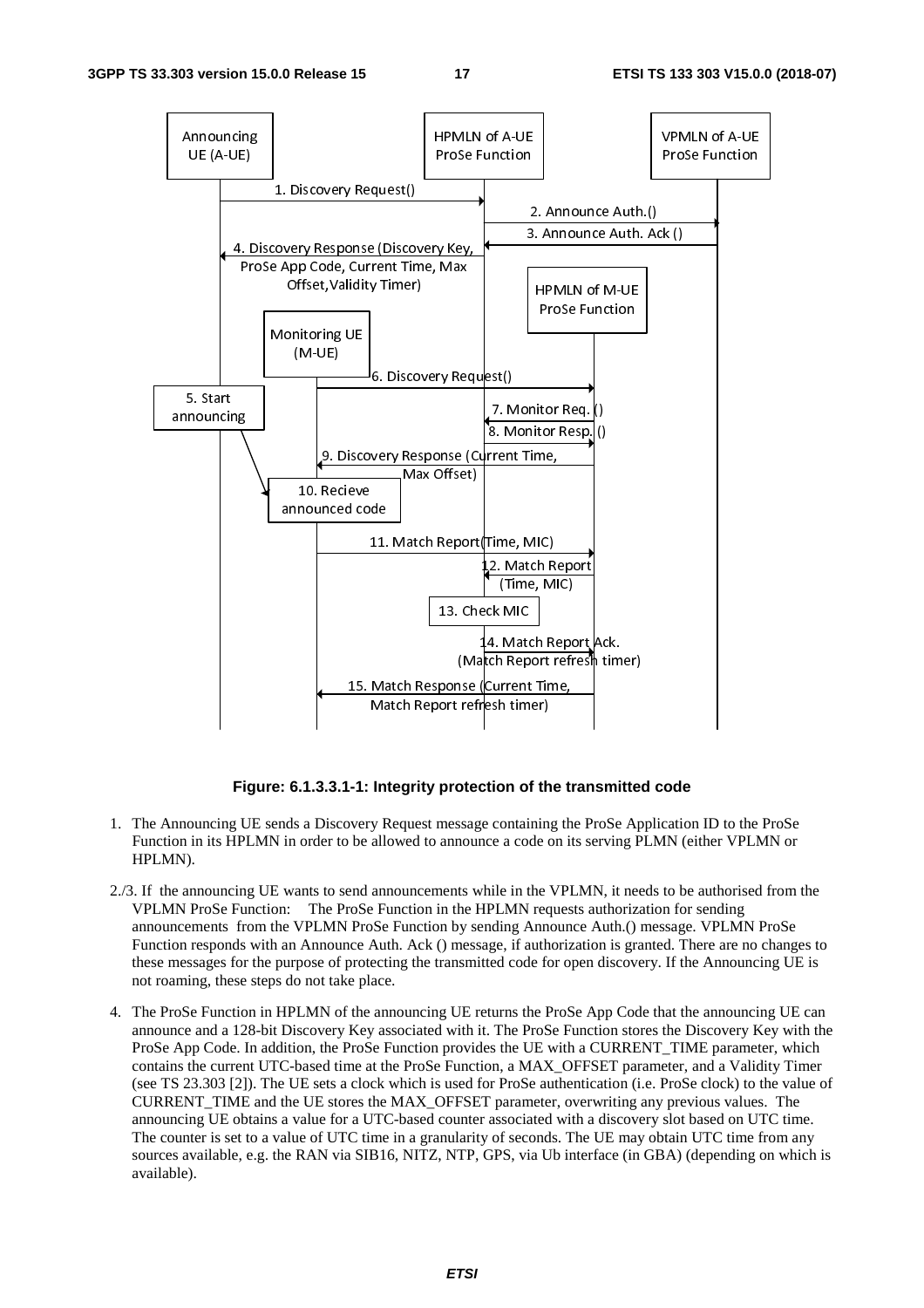NOTE 1: The UE may use unprotected time to obtain the UTC-based counter associated with a discovery slot. This means that the discovery message could be successfully replayed if a UE is fooled into using a time different to the current time. The MAX\_OFFSET parameter is used to limit the ability of an attacker to successfully replay discovery messages or obtain correctly MICed discovery message for later use. This is achieved by using MAX\_OFFSET as a maximum difference between the UTC-based counter associated with the discovery slot and the ProSe clock held by the UE.

NOTE 2: A discovery slot is the time at which an announcing UE sends the announcement.

- 5. The UE starts announcing, if the difference between UTC-based counter provided by the system associated with the discovery slot and the UE's ProSe clock is not greater than the MAX\_OFFSET and if the Validity Timer has not expired (see TS 23.303 [2]).For each discovery slot it uses to announce, the announcing UE calculates a 32 bit Message Integrity Check (MIC) to include with the ProSe App Code in the discovery message. Four least significant bits of UTC-based counter are transmitted along with the discovery message. The MIC is calculated as described in sub clause A.2 using the Discovery Key and the UTC-based counter associated with the discovery slot.
- 6. The Monitoring UE sends a Discovery Request message containing the ProSe Application ID to the ProSe Function in its HPLMN in order to get the Discovery Filters that it wants to listen for.
- 7/8. The ProSe Functions in the HPLMN of the monitoring UE and HPLMN of the announcing UEs exchange Monitor Req./Resp. messages. There are no changes to these messages for the purpose of protecting the transmitted code for open discovery.
- 9. The ProSe Function returns the Discovery Filter containing either the ProSe App Code(s), the ProSe App Mask(s) or both along with the CURRENT TIME and the MAX OFFSET parameters. The UE sets its ProSe clock to CURRENT\_TIME and stores the MAX\_OFFSET parameter, overwriting any previous values. The monitoring UE obtains a value for a UTC-based counter associated with a discovery slot based on UTC time. The counter is set to a value of UTC time in a granularity of seconds. The UE may obtain UTC time from any sources available, e.g. the RAN via SIB16, NITZ, NTP, GPS (depending on which is available).
- 10. The Monitoring UE listens for a discovery message that satisfies its Discovery Filter, if the difference between UTC-based counter associated with that discovery slot and UE's ProSe clock is not greater than the MAX OFFSET of the monitoring UE's ProSe clock.
- 11. On hearing such a discovery message, and if the UE has either not checked the MIC for the discovered ProSe App Code previously or has checked a MIC for the ProSe App Code and the associated Match Report refresh timer (see steps 14 and 15 for details of this timer) has expired, or as required based on the procedures specified in TS 23.303 [2], the Monitoring UE sends a Match Report message to the ProSe Function in the HPLMN of the monitoring UE. The Match Report contains the UTC-based counter value with four least significant bits equal to four least significant bits received along with discovery message and nearest to the monitoring UE's UTC-based counter associated with the discovery slot where it heard the announcement, and other discovery message parameters including the ProSe App Code and MIC.
- 12. The ProSe Function in the HPLMN of the monitoring UE passes the discovery message parameters including the ProSe App Code and MIC and associated counter parameter to the ProSe Function in the HPLMN of the announcing UE in the Match Report message.
- 13. The ProSe Function in the HPLMN of the announcing UE shall check the MIC is valid. The relevant Discovery Key is found using the ProSe App Code.
- 14. The ProSe Function in the HPLMN of the announcing UE shall acknowledge a successful check of the MIC to the ProSe Function in the HPLMN of the monitoring UE in the Match Report Ack message. The ProSe Function in the HPLMN of the announcing UE shall include a Match Report refresh timer in the Match Report Ack message. The Match Report refresh timer indicates how long the UE will wait before sending a new Match Report for the ProSe App Code.
- 15. The ProSe Function in the HPLMN of the monitoring UE returns an acknowledgement that the integrity checked passed to the Monitoring UE. The ProSe Function returns the parameter ProSe Application ID to the UE. It also provides the CURRENT\_TIME parameter, by which the UE (re)sets its ProSe clock The ProSe Function in the HPLMN of the monitoring UE may optionally modify the received Match Report refresh timer based on local policy and then shall include the Match Report refresh timer in the message to the Monitoring UE..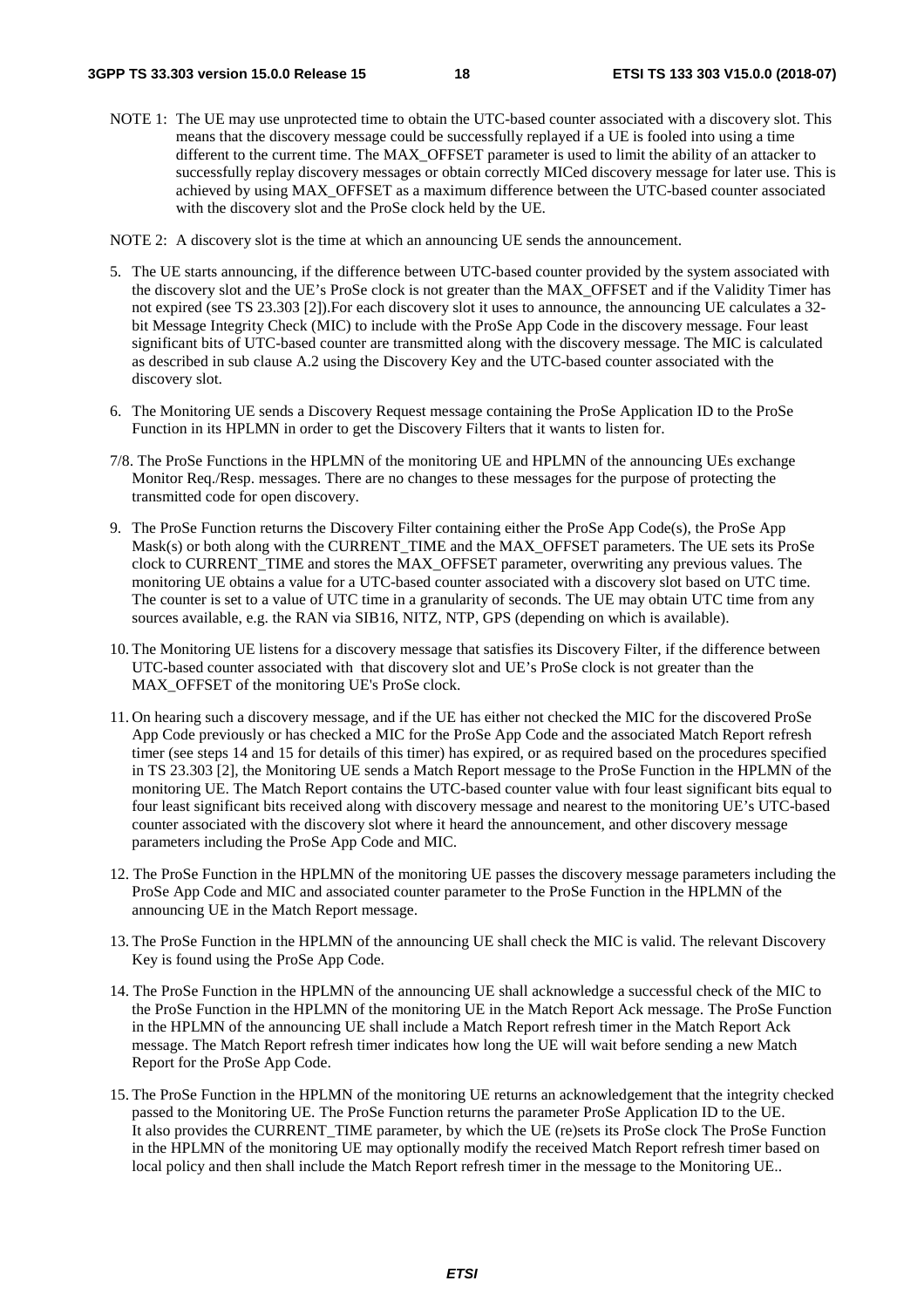### 6.1.3.4 Restricted discovery

### 6.1.3.4.1 General

The security for both models of restricted discovery is similar to that of open discovery described in subclause 6.1.3.3. Both models also use a UTC-based counter (see step 9 in clause 6.1.3.3) to provide freshness for the protection of the restricted discovery message on the PC5 interface. The parameters CURRENT\_TIME and MAX\_OFFSET are also provided to the UE from the ProSe Function in its HPLMN to ensure that the obtained UTC-based counter is sufficiently close to real time to protect against replays.

The major differences are that restricted discovery requires confidentiality protection of the discovery messages (e.g. to ensure a UE is not discovered by unauthorized parties or tracked due to constantly sending the same ProSe Restricted/Response Code in the clear) and that the MIC checking may be performed by the receiving UE (if allowed by the ProSe Function).

The security parameter needed by a sending UE to protect a discovery message (i.e., in model A the announcing UE and in model B the Discoverer UE sending the ProSe Query Code and the Discoveree UE sending the ProSe Response Code) are provided in the Code-Sending Security Parameters. Similarly the security parameters needed by a UE receiving a discovery message (i.e., in model A the monitoring UE and in model B the Discoverer UE receiving a ProSe Response Code and the Discoveree receiving a ProSe Query Code) are provided in the Code-Receiving Security Parameters.

#### 6.1.3.4.2 Security flows

#### 6.1.3.4.2.1 Model A security flows

This subclause contains the message flows for the protection of a model A restricted discovery. The flows show how a particular discovery is protected. The exact details of the actual protection to be applied to a discovery message are given in subclause 6.1.3.4.3. The message flows apply when both the UEs are roaming or when one or both are in their HPLMN. If either of the UEs is not roaming some steps in the flows are omitted as detailed in the flows.

The flows are broken down into 4 boxed stages to better relate to the procedures given in TS 23.303 [2]. The first, second and fourth stage correspond to subclause 5.3.3.4A, 5.3.3.5A and 5.3.4.2A of TS 23.303 [2] respectively. The interaction between the ProSe Function(s) and HSS is omitted for simplicity.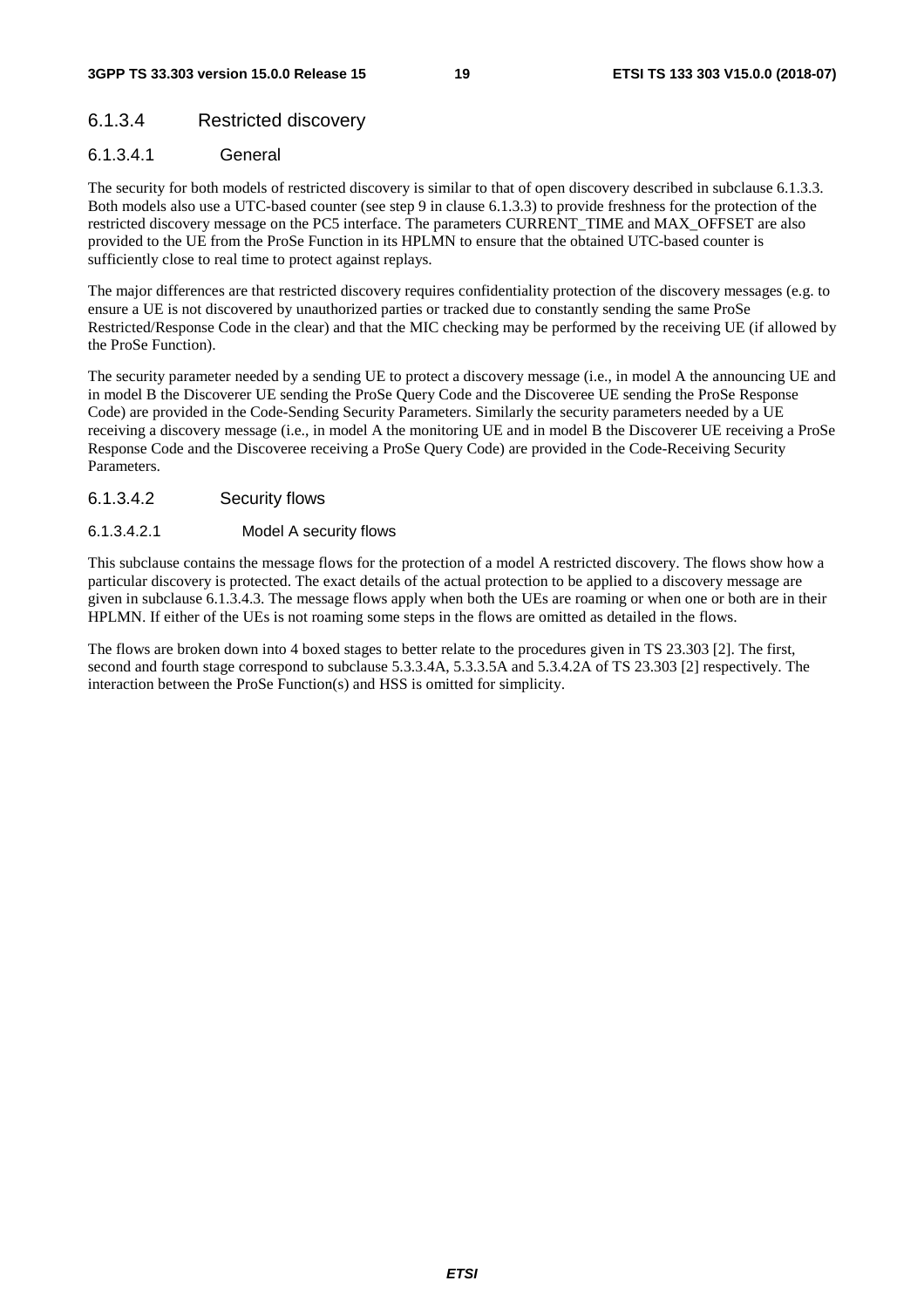

#### **Figure 6.1.3.4.2.1-1: Flows for securing model A restricted discovery**

Steps 1-4 refer to an Announcing UE.

- 1. Announcing UE sends a Discovery Request message containing the RPAUID to the ProSe Function in its HPLMN in order to get the ProSe Code to announce and to get the associated security material. The command indicates that this is for announce (Model A) operation, i.e. for an Announcing UE.
- 2. The ProSe Function may check for the announce authorization with the ProSe Application Server depending on ProSe Function configuration.
- 3. The ProSe Functions in the HPLMN and VPLMN of the Announcing UE exchange Announce Auth. messages. If the Announcing UE is not roaming, these steps do not take place.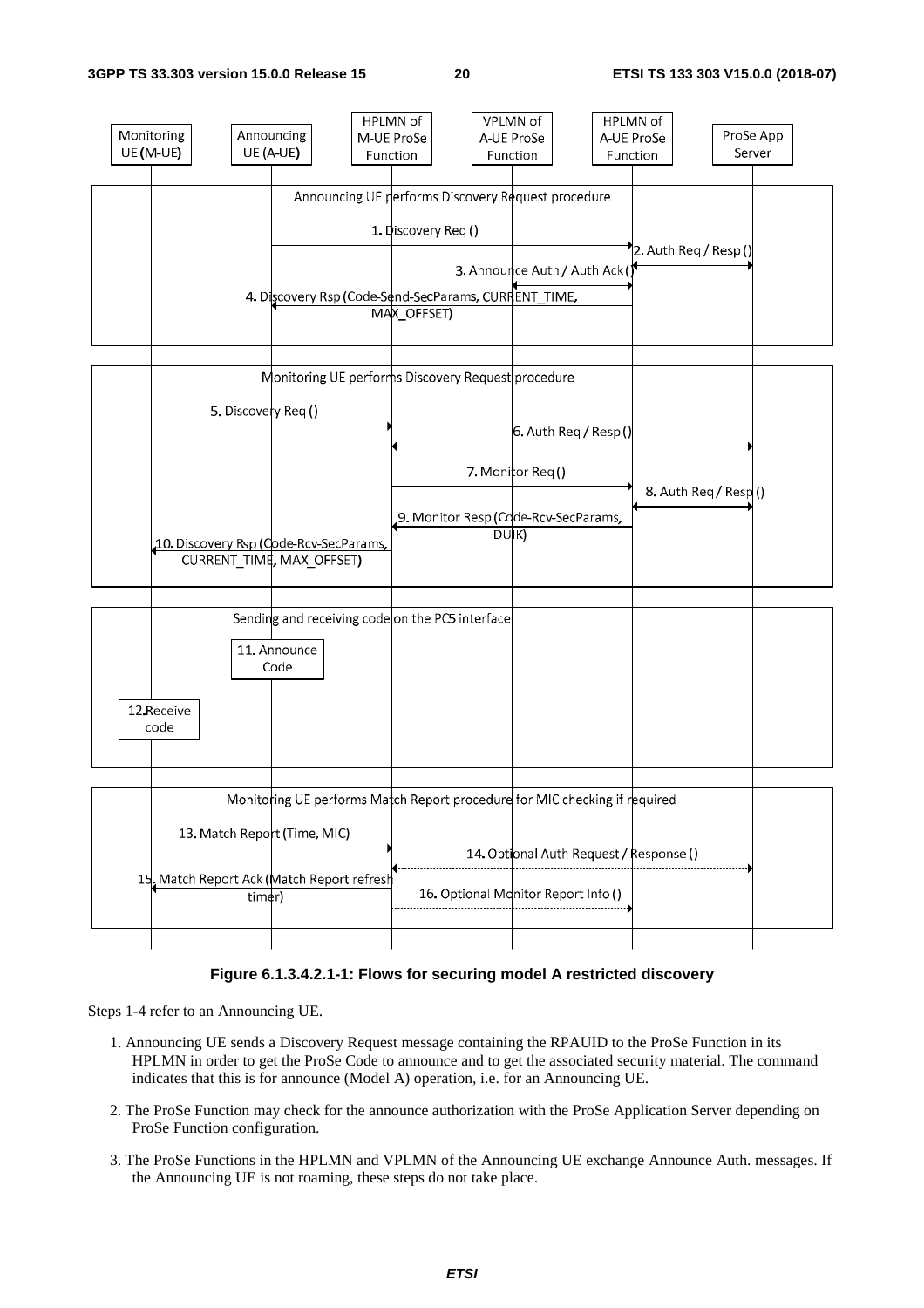4. The ProSe Function in the HPLMN of the Announcing UE returns the ProSe Code and the corresponding Code-Sending Security Parameters, along with the CURRENT\_TIME and MAX\_OFFSET parameters. The Code-Sending Security Parameters provide the necessary information for the Announcing UE to protect the transmission of the ProSe Code (see subclause 6.1.3.4.3.2) and are stored with the ProSe Code. The Announcing UE takes the same actions with CURRENT\_TIME and MAX\_OFFSET as described for the Announcing UE in step 4 of subclause 6.1.3.3.1 of the current specification.

Steps 5-10 refer to a Monitoring UE

- 5. The Monitoring UE sends a Discovery Request message containing the RPAUID to the ProSe Function in its HPLMN in order to be allowed to monitor for one or more Restricted ProSe Application IDs.
- 6. The ProSe Function in the HPLMN of the Monitoring UE sends an authorization request to the ProSe Application Server. If, based on the permission settings, the RPAUID is allowed to discover at least one of the Target RPAUIDs contained in the Application Level Container, the ProSe Application Server returns an authorization response.
- 7. If the Discovery Request is authorized, and the PLMN ID in the Target RPAUID indicates a different PLMN, the ProSe Function in the HPLMN of the Monitoring UE contacts the indicated PLMN's ProSe Function i.e. the ProSe Function in the HPLMN of the Announcing UE, by sending a Monitor Request message.
- 8. The ProSe Function in the HPLMN of the Monitoring UE may exchange authorization messages with the ProSe Application Server.
- 9. The ProSe Function in the HPLMN of the Announcing UE responds to the ProSe Function in the HPLMN of the Monitoring UE with a Monitor Response message including the ProSe Code, the corresponding Code-Receiving Security Parameters (see subclause 6.1.3.4.3.3) and an optional Discovery User Integrity Key (DUIK). The Code-Receiving Security Parameters provide the information needed by the Monitoring UE to undo the protection applied by the announcing UE. The DUIK shall be included as a separate parameter if the Code-Receiving Security Parameters indicate that the Monitoring UE shall use Match Reports for MIC checking. The ProSe Function in the HPLMN of the Monitoring UE stores the ProSe Code and the Discovery User Integrity Key (if it received one outside of the Code-Receiving Security Parameters).
- NOTE 1: There are two configurations possible for integrity checking, namely, MIC checked by the ProSe Function, and MIC checked at the UE side. Which of the configuration is used is decided by the ProSe Function that assigned the ProSe Code being monitored, and signalled to the Monitoring UE in the Code-Receiving Security Parameters.

10. The ProSe Function in the HPLMN of the Monitoring UE returns the Discovery Filter and the Code-Receiving Security Parameters, along with the CURRENT\_TIME and MAX\_OFFSET parameters. The Monitoring UE takes the same actions with CURRENT TIME and MAX OFFSET as described for the Monitoring UE in step 9 of subclause 6.1.3.3.1 of the current specification. The UE stores the Discovery Filter and Code-Receiving Security Parameters.

Steps 11 and 12 occur over PC5.

- 11. The UE starts announcing, if the UTC-based counter provided by the system associated with the discovery slot is within the MAX\_OFFSET of the announcing UE's ProSe clock and if the Validity Timer has not expired. The UE forms the discovery message and protects it as described in 6.1.3.4.3.2. The four least significant bits of UTC-based counter are transmitted along with the protected discovery message.
- 12. The Monitoring UE listens for a discovery message that satisfies its Discovery Filter, if the UTC-based counter associated with that discovery slot is within the MAX\_OFFSET of the monitoring UE's ProSe clock. In order to find such a matching message, it processes the message as described in 6.1.3.4.3.3. If the Monitoring UE was not asked to send Match Reports for MIC checking, it stops at this step from a security perspective. Otherwise it proceeds to step 13.
- NOTE 2: The UE checking the integrity of the discovery message on its own does not prevent the UE from sending a Match Report due to requirements in TS 23. 303 [2]. If such a Match Report is sent, then there is no security functionality involved.

Steps 13-16 refer to a Monitoring UE that has encountered a match.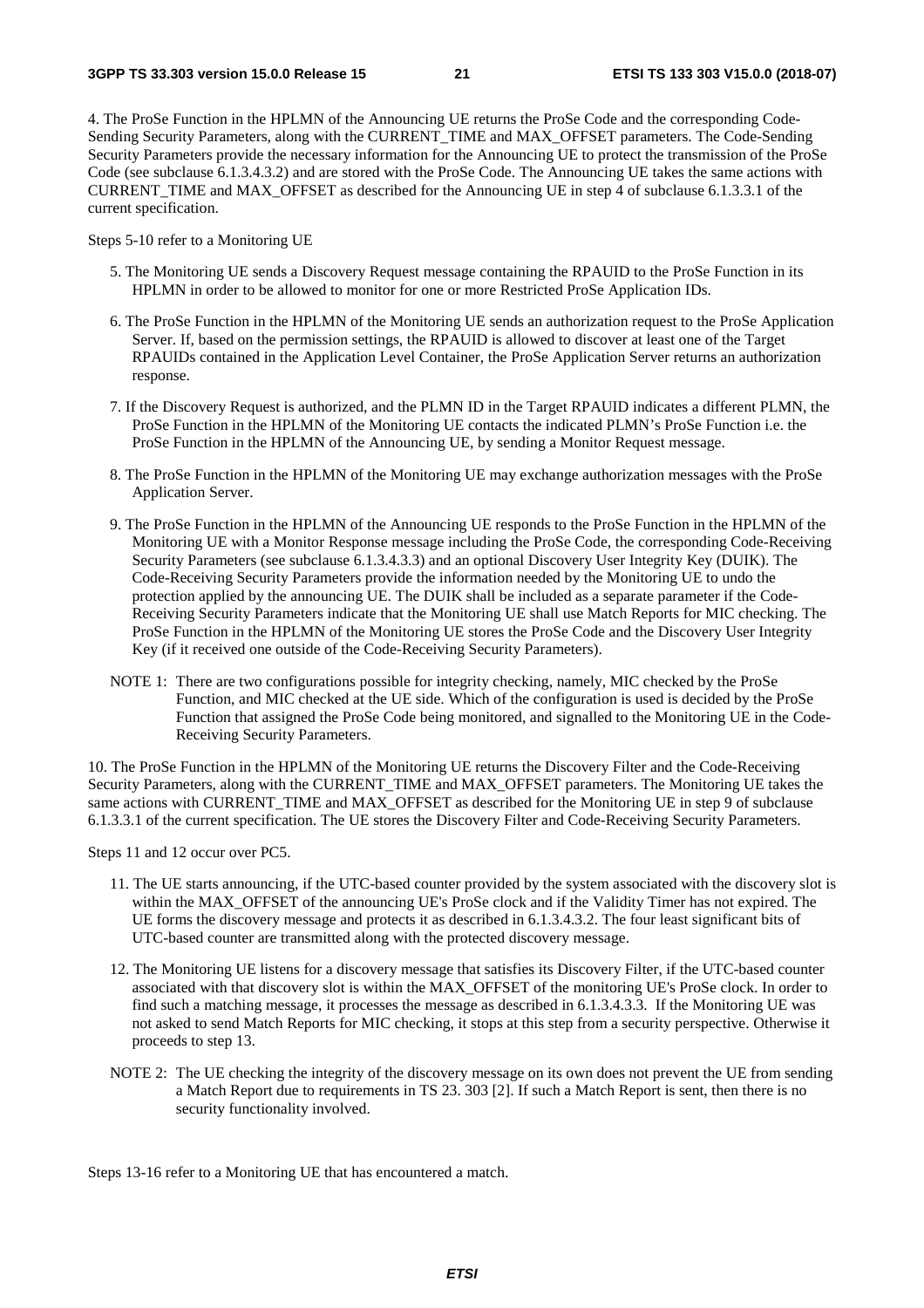- 13. If the UE has either not had the ProSe Function check the MIC for the discovered ProSe Code previously or the ProSe Function has checked a MIC for the ProSe Code and the associated Match Report refresh timer (see step 15 for details of this timer) has expired, then the Monitoring UE sends a Match Report message to the ProSe Function in the HPLMN of the monitoring UE. The Match Report contains the UTC-based counter value with four least significant bits equal to four least significant bits received along with discovery message and nearest to the monitoring UE's UTC-based counter associated with the discovery slot where it heard the announcement, and other discovery message parameters including the ProSe Code and MIC. The ProSe Function checks the MIC.
- 14. The ProSe Function in the HPLMN of the Monitoring UE may exchange an Auth Req/Auth Resp with the ProSe App Server to ensure that Monitoring UE is authorised to discover the Announcing UE.
- 15. The ProSe Function in the HPLMN of the monitoring UE returns to the Monitoring UE an acknowledgement that the integrity check passed. It also provides the CURRENT\_TIME parameter, by which the UE (re)sets its ProSe clock. The ProSe Function in the HPLMN of the Monitoring UE shall include the Match Report refresh timer in the message to the Monitoring UE. The Match Report refresh timer indicates how long the UE will wait before sending a new Match Report for the ProSe Code.

16. The Prose Function in the HPLMN of the Monitoring UE may send a Match Report Info message to the ProSe Function in the HPLMN of the Announcing UE.

#### 6.1.3.4.2.2 Model B security flows

This subclause contains the message flows for the protection of a model B restricted discovery. The flows show how a particular discovery is protected. The exact details of the actual protection to be applied to a discovery message are given in subclause 6.1.3.4.3. The message flows apply when both the UEs are roaming or when one or both are in their HPLMN. If either of the UEs is not roaming some steps in the flows are omitted as detailed in the flows.

The flows are broken down into 4 boxed stages to better to relate to the procedures given in TS 23.303 [2]. The first, second and fourth stage correspond to subclause 5.3.3A.3, 5.3.3A.5 and 5.3.4A.2 of TS 23.303 [2] respectively. The interaction between the ProSe Function(s) and HSS is omitted for simplicity.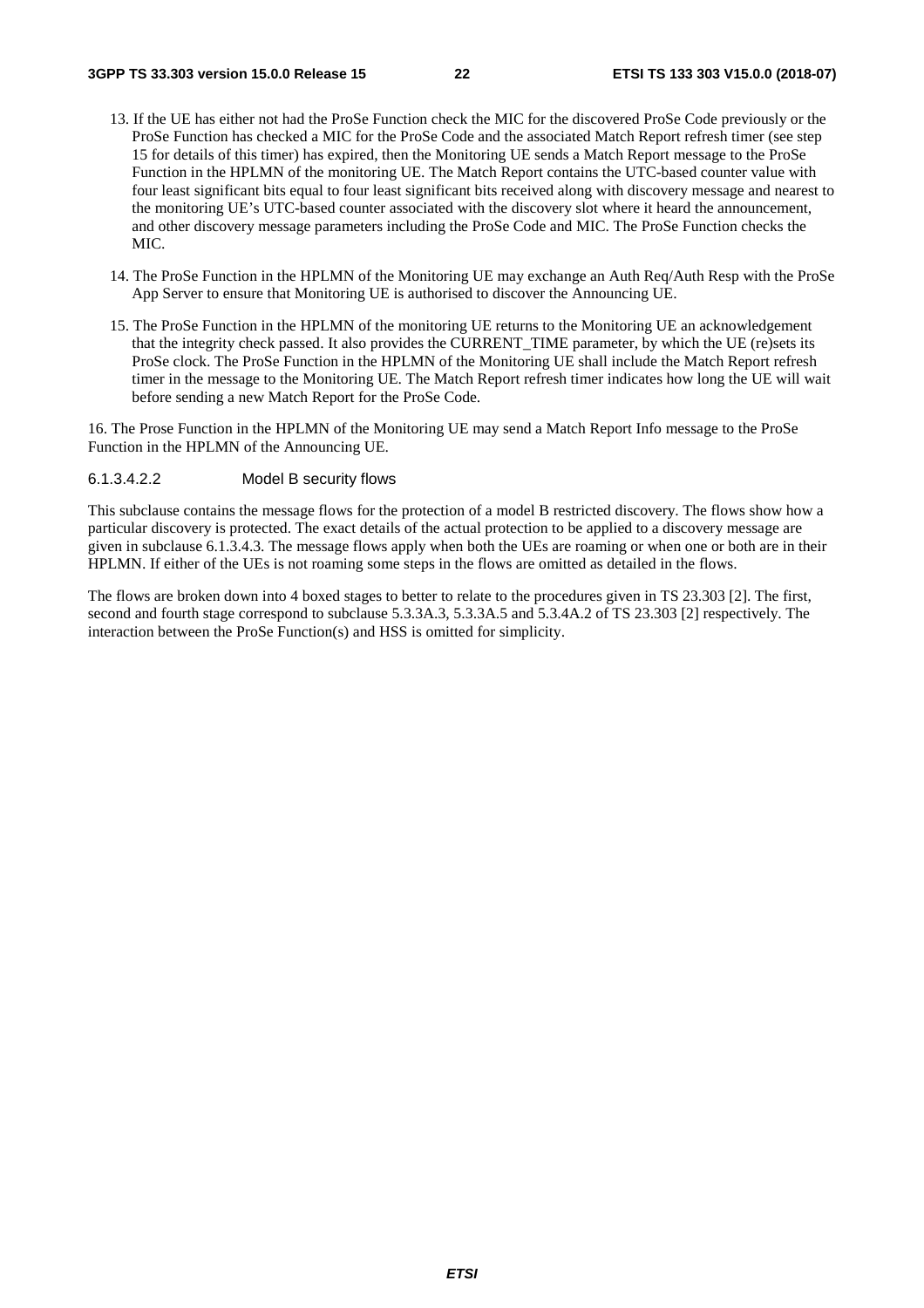

#### **Figure 6.1.3.4.2.2-1: Flows for securing model B restricted discovery**

Steps 1-4 refer to a Discoveree UE.

- 1. Discoveree UE sends a Discovery Request message containing the RPAUID to the ProSe Function in its HPLMN in order to get the ProSe Code to announce and associated security material. The command indicates that this is for ProSe Response (Model B) operation, i.e. for a Discoveree UE.
- 2. The ProSe Function may check for the announce authorization with the ProSe Application Server depending on ProSe Function configuration.
- 3. The ProSe Functions in the HPLMN and VPLMN of the Discoveree UE exchange Announce Auth. messages. If the Discoveree UE is not roaming, these steps do not take place.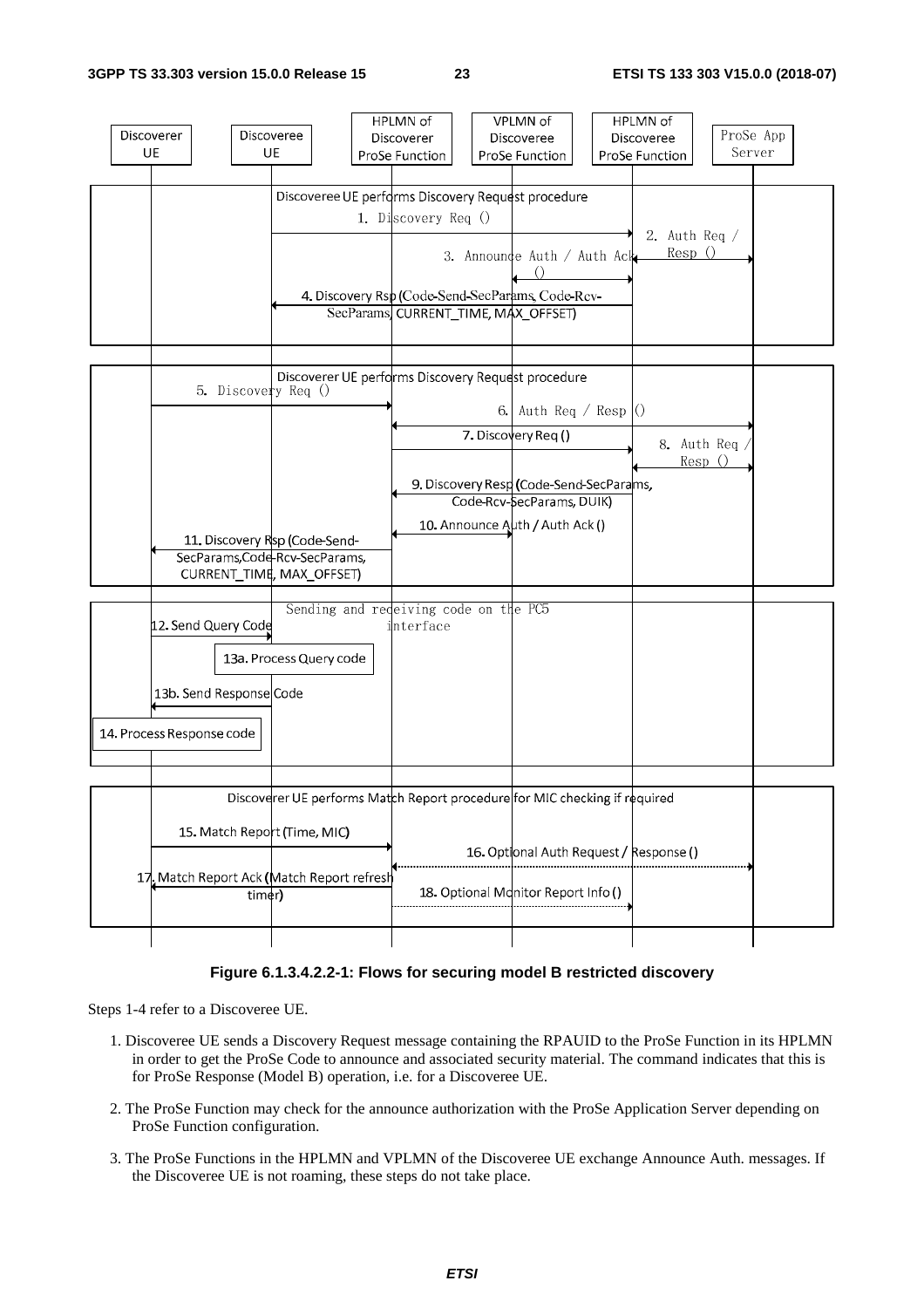4. The ProSe Function in the HPLMN of the Discoveree UE returns the ProSe Response Code and the Code-Sending Security Parameters, Discovery Query Filter(s) and their Code-Receiving Security Parameters corresponding to each discovery filter along with the CURRENT\_TIME and MAX\_OFFSET parameters. The Code-Sending Security Parameters provide the necessary information for the Discoveree UE to protect the transmission of the ProSe Response Code (see subclause 6.1.3.4.3.2) and are stored with the ProSe Response Code. The Code-Receiving Security Parameters provide the information needed by the Discoveree UE to undo the protection applied to the ProSe Query Code by the Discoverer UE (see subclause 6.1.3.4.3.3). The Code-Receiving Security Parameters shall indicate a Match Report will not be used for MIC checking. The UE stores each Discovery Filter with its associated Code-Receiving Security Parameters. The Discoveree UE takes the same actions with CURRENT\_TIME and MAX\_OFFSET as described for the Announcing UE in step 4 of subclause 6.1.3.3.1 of the current specification.

Steps 5-10 refer to a Discoverer UE

- 5. The Discoverer UE sends a Discovery Request message containing the RPAUID to the ProSe Function in its HPLMN in order to be allowed to discover one or more Restricted ProSe Application IDs.
- 6. The ProSe Function in the HPLMN of the Discoverer UE sends an authorization request to the ProSe Application Server. If, based on the permission settings, the RPAUID is allowed to discover at least one of the Target RPAUIDs contained in the Application Level Container, the ProSe Application Server returns an authorization response.
- 7. If the Discovery Request is authorized, and the PLMN ID in the Target RPAUID indicates a different PLMN, the ProSe Function in the HPLMN of the Discoverer UE contacts the indicated PLMN's ProSe Function i.e. the ProSe Function in the HPLMN of the Discoveree UE, by sending a Discovery Request message.
- 8. The ProSe Function in the HPLMN of the Discoveree UE may exchange authorization messages with the ProSe Application Server.
- 9. The ProSe Function in the HPLMN of the Discoveree UE responds to the ProSe Function in the HPLMN of the Discoverer UE with a Discovery Response message including the ProSe Query Code(s) and their associated Code-Sending Security Parameters, ProSe Response Code and its associated Code-Receiving Security Parameters (see subclause 6.1.3.4.3.3), and an optional Discovery User Integrity Key (DUIK) for the ProSe Response Code. The Code-Receiving Security Parameters provide the information needed by the Discoverer UE to undo the protection applied by the Discoveree UE. The DUIK shall be included as a separate parameter if the Code-Receiving Security Parameters indicate that the Discoverer UE shall use Match Reports for MIC checking. The ProSe Function in the HPLMN of the Discoverer UE stores the ProSe Response Code and the Discovery User Integrity Key (if it received one outside of the Code-Receiving Security Parameters). The Code-Sending Security Parameters provide the information needed by the Discoverer UE to protect the ProSe Query Code (see subclause 6.1.3.4.3.2)
- NOTE 1: There are two configurations possible for integrity checking, namely, MIC checked by the ProSe Function, and MIC checked at the UE side; this is decided by the ProSe Function that assigned the ProSe Code being monitored, and signalled to the Monitoring UE in the Code-Receiving Security Parameters.
- 10. The ProSe Functions in the HPLMN and VPLMN of the Discoverer UE exchange Announce Auth. messages. If the Discoverer UE is not roaming, these steps do not take place.
- 11. The ProSe Function in the HPLMN of the Discoverer UE returns the Discovery Response Filter and the Code-Receiving Security Parameters, the ProSe Query Code and the Code-Sending Security Parameters along with the CURRENT\_TIME and MAX\_OFFSET parameters. The Discoverer UE takes the same actions with CURRENT\_TIME and MAX\_OFFSET as described for the Monitoring UE in step 9 of subclause 6.1.3.3.1 of the current specification. The UE stores the Discovery Response Filter and its Code-Receiving Security Parameters and the ProSe Query Code and its Code-Sending Security Parameters.

Steps 12 to 14 occur over PC5.

12. The Discoverer UE sends the ProSe Query Code and also listens for a response message, if the UTC-based counter provided by the system associated with the discovery slot is within the MAX\_OFFSET of the announcing UE's ProSe clock and if the Validity Timer has not expired. The Discoverer UE forms the discovery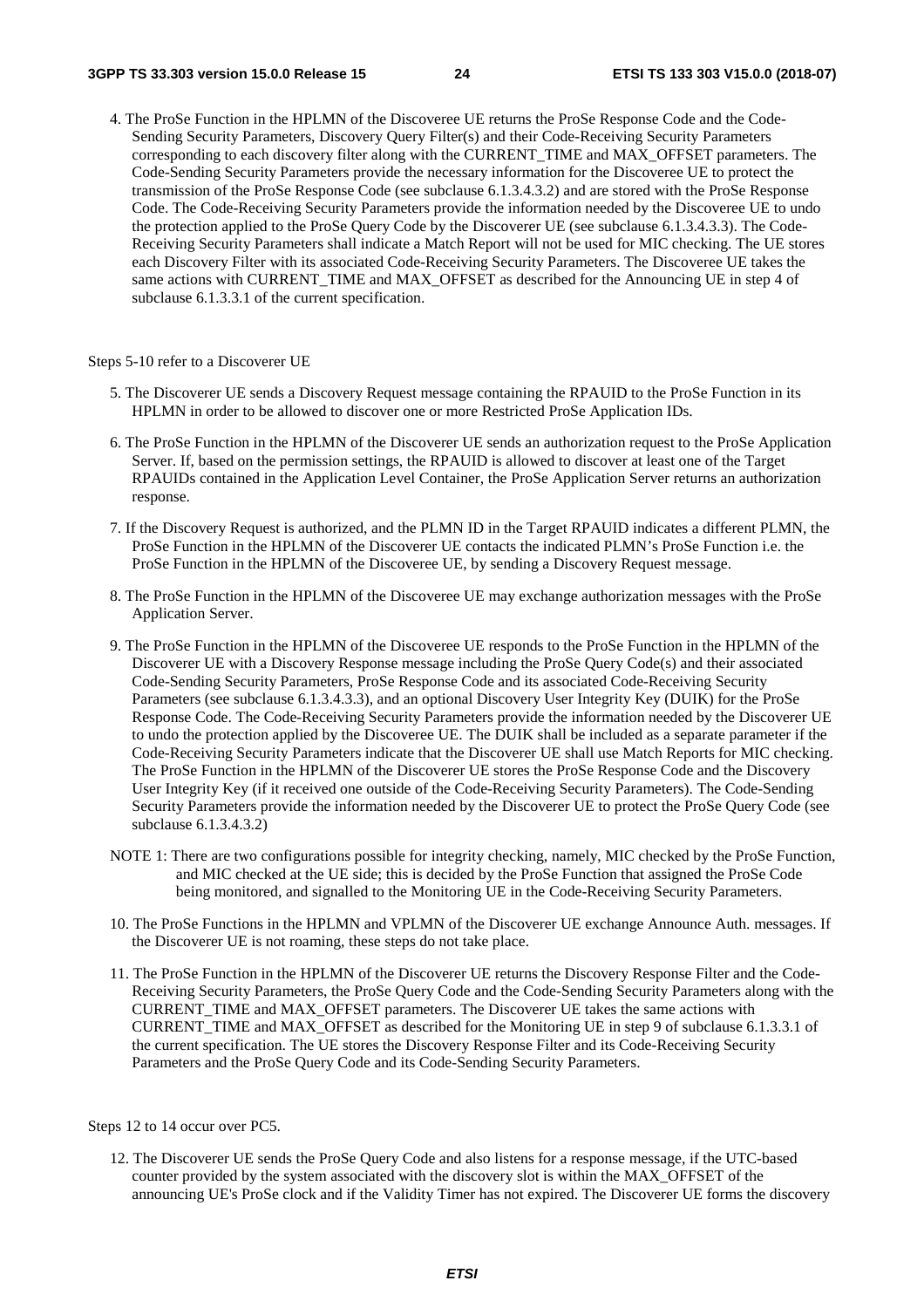message and protects it as described in 6.1.3.4.3.2. The four least significant bits of UTC-based counter are transmitted along with the protected discovery message.

- 13a. The Discoveree UE listens for a discovery message that satisfies its Discovery Filter, if the UTC-based counter associated with that discovery slot is within the MAX\_OFFSET of the Discoverer UE's ProSe clock. In order to find such a matching message, it processes the message as described in 6.1.3.4.3.3.
- NOTE 1a: Match Reports are not used for the MIC checking of ProSe Query Codes.
- 13b. The Discoveree sends the ProSe Response Code associated with the discovered ProSe Query Code. The Discoveree UE forms the discovery message and protects it as described in 6.1.3.4.3.2. The four least significant bits of UTC-based counter are transmitted along with the protected discovery message.
- 14. The Discoverer UE listens for a discovery message that satisfies its Discovery Filter. In order to find such a matching message, it processes the message as described in 6.1.3.4.3.3. If the Discoverer UE was not asked to send Match Reports for MIC checking, it stops at this step from a security perspective. Otherwise it proceeds to step 15.
- NOTE 2: The UE checking the integrity of the discovery message on its own does not prevent the UE from sending a Match Report due to requirements in TS 23. 303 [2]. If such a Match Report is sent, then there is no security functionality involved.

Steps 15-18 refer to a Discoverer UE that has encountered a match.

- 15. If the Discoverer UE has either not had the ProSe Function check the MIC for the discovered ProSe Response Code previously or the ProSe Function has checked a MIC for the ProSe Response Code and the associated Match Report refresh timer (see step 17 for details of this timer) has expired, then the Discoverer UE sends a Match Report message to the ProSe Function in the HPLMN of the Discoverer UE. The Match Report contains the UTC-based counter value with four least significant bits equal to four least significant bits received along with discovery message and nearest to the monitoring UE's UTC-based counter associated with the discovery slot where it heard the announcement, and other discovery message parameters including the ProSe Response Code and MIC. The ProSe Function checks the MIC.
- 16. The ProSe Function in the HPLMN of the Discoverer UE may exchange an Auth Req/Auth Resp with the ProSe App Server to ensure that Discoverer UE is authorised to discover the Discoveree UE.
- 17. The ProSe Function in the HPLMN of the Discoverer UE returns to the Discoverer UE an acknowledgement that the integrity check passed. It also provides the CURRENT\_TIME parameter, by which the UE (re)sets its ProSe clock. The ProSe Function in the HPLMN of the Discoverer UE shall include the Match Report refresh timer in the message to the Discoverer UE. The Match Report refresh timer indicates how long the UE will wait before sending a new Match Report for the ProSe Response Code.
- 18. The Prose Function in the HPLMN of the Discoverer UE may send a Match Report Info message to the ProSe Function in the HPLMN of the Discoveree UE.

### 6.1.3.4.3 Protection of the discovery messages over the PC5 interface

6.1.3.4.3.1 General

There are three general types of security that are used to protect the restricted discovery messages as they are transferred over the PC5 interface between the UEs.

Firstly, integrity protection is provided by appending a MIC as in Open Discovery (see subclauses 6.1.3.3.1). The MIC is calculated in the sending UE using a received Discovery User Integrity Key (DUIK) and may either be checked at the receiving UE using the supplied DUIK or at the ProSe Function using the DUIK.

Secondly, scrambling protection, which ensures that there is no relationship between the discovery messages sent by a particular UE, i.e. to prevent tracking of a UE over time. A scrambling keystream is calculated from the Discovery User Scrambling Key (DUSK) and the UTC-based counter associated with the discovery slot (see 6.1.3.4.3.5 for more details on the calculation).

Finally, message-specific confidentiality, which provides confidentiality protection for part of the discovery message. This is used either when several UEs use the same DUSK or if it is desired to obfuscate part of the discovery message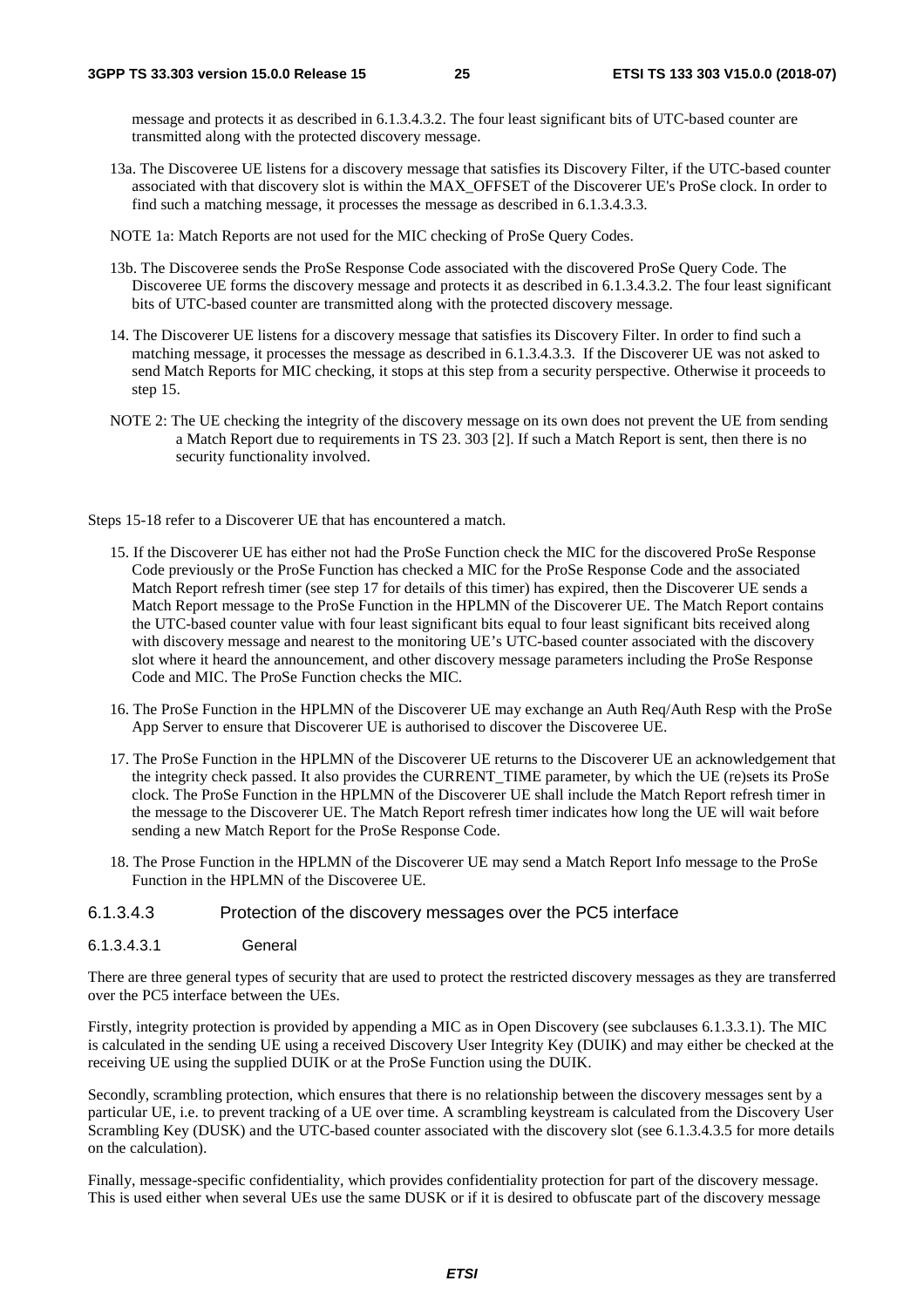from some of the UEs that are allowed to discover the UE. A keystream is calculated from the Discovery User Confidentility Key (DUCK), the content of the message and the UTC-based counter associated with the discovery slot (see 6.1.3.4.3.6 for more details on the calculation).

The security procedures that are applied at the sending and receiving UE are controlled by the ProSe Function by sending the Code-Sending Security Parameters and/or Code-Receiving Security Parameters to the appropriate UE (i.e. the UE shall support all of integrity protection, scrambling and message specific confidentiality) To achieve integrity protection for a ProSe restricted discovery message, either a DUSK or a DUIK needs to be provided. When a DUCK is used to apply message specific confidentiality, a DUIK is required for integrity protection as more than one message is being protected. Examples of combinations of Discovery User Keys according to use case type is provided in Annex G..

At the receiving side, the scrambling protection must be undone before any matching can be attempted. Given that the operation of undoing message-specific confidentiality is computationally intense, the matching operation that precedes it should have a very minimal chance of a false positive. To this end, the ProSe Function should ensure the number of bits in a discovery message that can be matched after any scrambling has been undone is at least 16 (leading to a false positive chance of 1 in 65,536 or less).

#### 6.1.3.4.3.2 Message Processing in the sending UE

The UE sending a discovery message receives the Code-Sending Security Parameters from the ProSe Function (as described in the security flows) to indicate how to protect the message. The Code-Sending Security Parameters may contain a DUSK and may contain a DUIK. The Code-Sending Security Parameters may contain both, a DUCK and an Encrypted\_bits\_mask.

The UE sending a discovery message does the following steps:

- 1. Form Discovery Message (e.g. add Suffix if only Prefix was allocated).
- 2. Calculate MIC if a DUIK was provided, otherwise set MIC to all zeros
- 3. Add message-specific confidentiality to the message if DUCK was received
- 4. Append MIC to the output of step 3.
- 5. Add scrambling over the output of step 4 if the DUSK was received.

#### 6.1.3.4.3.3 Protected message processing in the receiving UE

The Code-Receiving Security Parameters received from the ProSe Function (as described in the security flows) are used to indicate to a UE how a received discovery message is protected. The Code-Receiving Security Parameters may contain a DUSK, may contain either a DUIK or an indication whether to use Match Reports for MIC checking. The Match Reports option is not allowed for ProSe Query Codes. The Code-Receiving Security Parameters may also contain both a DUCK and a corresponding Encrypted\_bits\_mask.

The UE receiving a Discovery Message does the following steps:

- 1. Undo scrambling (as in step 5 of sending UE) if a DUSK was received.
- 2. Check for match on the bits of the message that are not encrypted using message specific confidentiality. If no match, then abort.
- NOTE 1: Some bits that the discovery filter indicates to be matched, may be encrypted by message-specific confidentiality at this stage. The UE can look for a match on the other bits after this step to minimise the amount of processing performed before finding a match.
- 3. Undo message-specific confidentiality if a DUCK was received (as in step 3 of sending UE)
- 4. Check for full match if only a match on non-encrypted bits was found in 3. If no match then abort
- 5. If a MIC check is required, check MIC directly (if a DUIK was given in the Discovery Filter Security Parameters) or via Match Report if indicated in the Discovery Filter Security Parameters.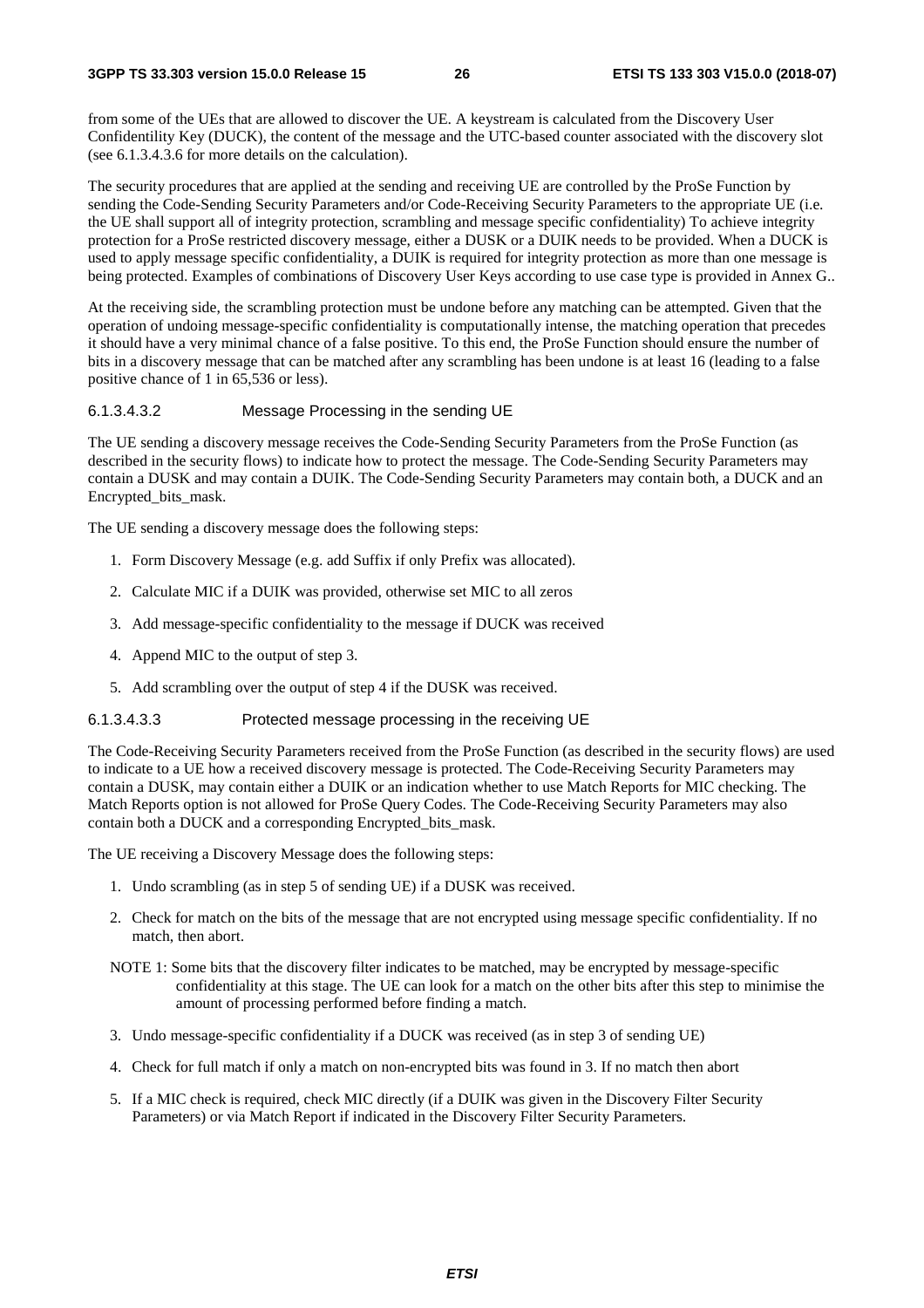NOTE 2: Requiring a checking of the MIC (at either the UE or via Match Reports) may only be omitted when the scrambling protection provides integrity protection of the bits of the message that are of interest to the receiving UE. Such integrity protection is only provided when (1) a given DUSK protects exactly one ProSe Code that the receiver matches, or (2) when message-specific confidentiality is applied to a ProSe Code but the receiving UE is not provided with the DUSK to remove the message-specific confidentiality and all the non-encrypted bits take a fixed value that the receiver matches. In the first case, if an attacker changes any bit of the message, the match will fail. In the second case, if an attacker changes a nonencrypted bit the match will fail and changing an encrypted does nothing as the receiving UE ignores these bits anyway. In latter case, the receiving UE could not successfully check the MIC.

#### 6.1.3.4.3.4 Integrity protection description

The sending UE does the following

- 1. Compute output bitsequence from DUIK, Message, and UTC-based counter passed through a MIC calculation function in Annex A.2.
- 2. Take the 4 bytes of the output of the function and set that as the value of the MIC for this Message.

The receiving UE or ProSe Function does the exact same steps but also does a comparison between the computed MIC and the received MIC.

#### 6.1.3.4.3.5 Scrambling description

The sending UE does the following:

- 1. Set the 4 LSBs of the UTC-based counter equal zero, for the purpose of this scrambling calculation only.
- 2. Compute the time-hash-bitsequence from DUSK and the UTC-based counter(modified as in step 1), passed through a keyed hash function.
- 3. XOR the time-hash-bitsequence with the entire Discovery Message (including MIC) being processed.

The receiving UE does the exact same steps except applied to the received message being processed.

#### 6.1.3.4.3.6 Message-specific confidentiality description

The sending UE does the following:

- 1. Compute *Key\_calc\_mask* = (*Encrypted\_bits\_mask* XOR 0xFF..FF) || 0xFFFFFFFF
- 2. Calculate *Keystream* = KDF (DUCK, UTC-based counter, (*Key\_calc\_mas*k AND (Message || MIC))).
- 3. XOR (*Keystream* AND *Encrypted\_bits\_mask*) into the Message.

The receiving UE does the exact same steps except applied to the received Discovery Message being processed.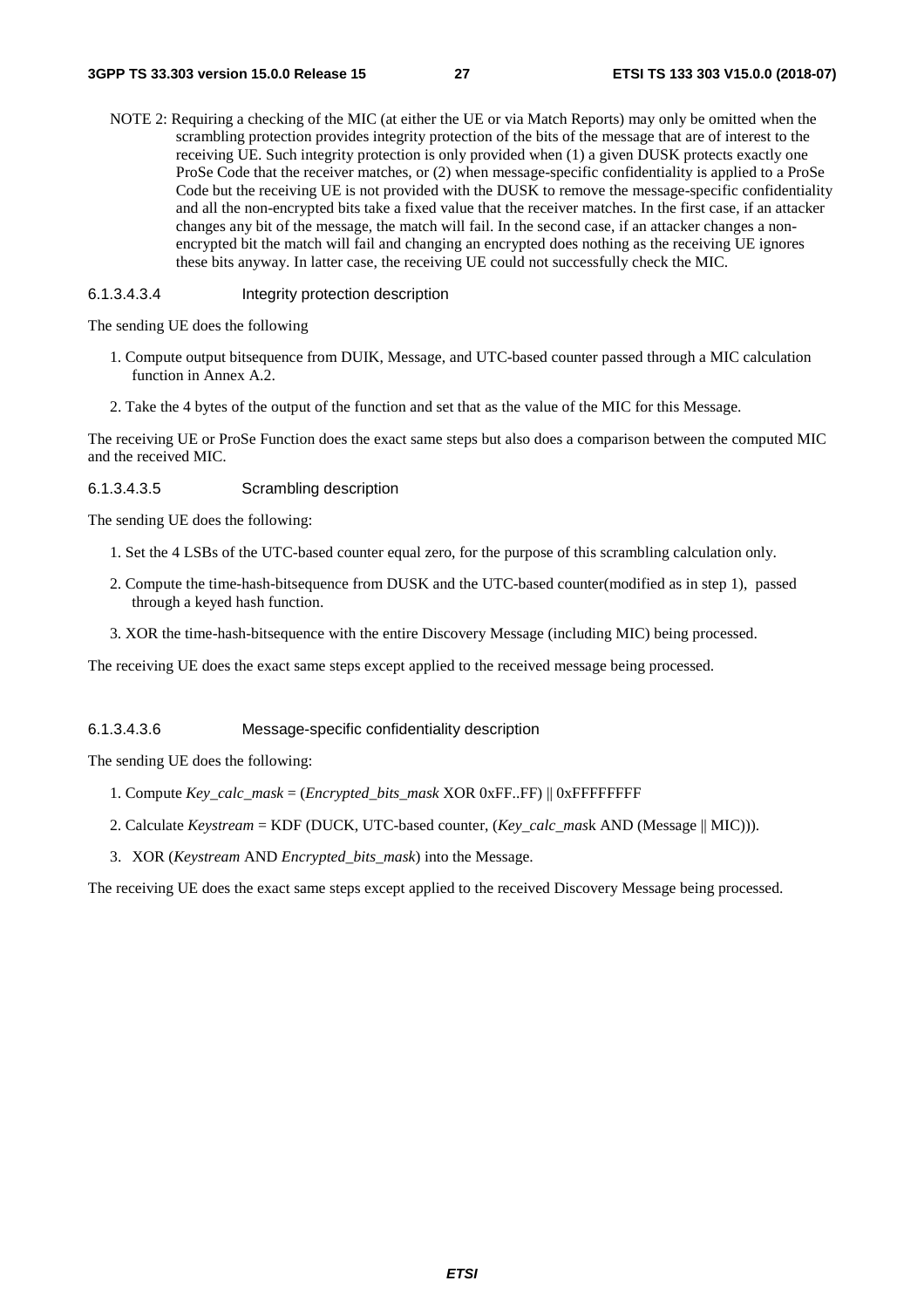## 6.2 Security for One-to-many ProSe direct communication

## 6.2.1 Overview of One-to-many ProSe direct communication

The One-to-many ProSe direct communication consists of the following procedures based on TS 23.303 [2]:

- 1. One-to-many ProSe Direct communication transmission;
- 2. One-to-many ProSe Direct communication reception.

The functionality in this clause may only be supported by ProSe-enabled Public Safety UEs.

Security for one-to-many ProSe direct communication consists of bearer level security mechanism (specified in subclause 6.2.3).

## 6.2.2 Security requirements

The requirements in clause 5.3.2 apply for the signalling between the UE and ProSe Function.

For the distribution of the keys, the following requirements apply:

- The shared keys and session keys shall be protected in integrity and confidentiality during their distribution.
- Only authorized Public Safety ProSe-enabled UEs shall receive the shared keys.
- It shall be possible for the Public Safety ProSe-enabled UE to authenticate the network entity distributing the shared keys.
- The Public Safety ProSe-enabled UE should support authentication of the group member distributing the session keys.
- It shall be possible for the Public Safety ProSe-enabled UE to store shared keys for past and future cryptoperiods.
- The mechanism for distributing session keys shall support late entry to group communications.
- Authorized Public Safety Prose-enabled UEs shall securely store the shared keys.

For the protection of the data transmission between the UEs, the following requirements apply

- The system shall support providing the Public Safety ProSe-enabled UEs with the all the necessary keying material and chosen algorithms that are used to protect the data sent between the Public Safety ProSe-enabled UE(s). This material shall be provided without requiring signalling between the Public Safety ProSe-enabled UEs.
- Confidentiality of one-to-many communications should be supported. Its use would be a configuration option related to network operations and should hence be under control of the network operator.
- Security mechanisms shall scale effectively to large groups, and be compatible with rapid setup of group communications.
- Security mechanism shall support multiple logical channels between the same source/destination pair. Security mechanism shall avoid key stream repetition (COUNTs is about to be re-used with the same key), when multiple PDCP entities exist in the Public Safety ProSe-enabled UE.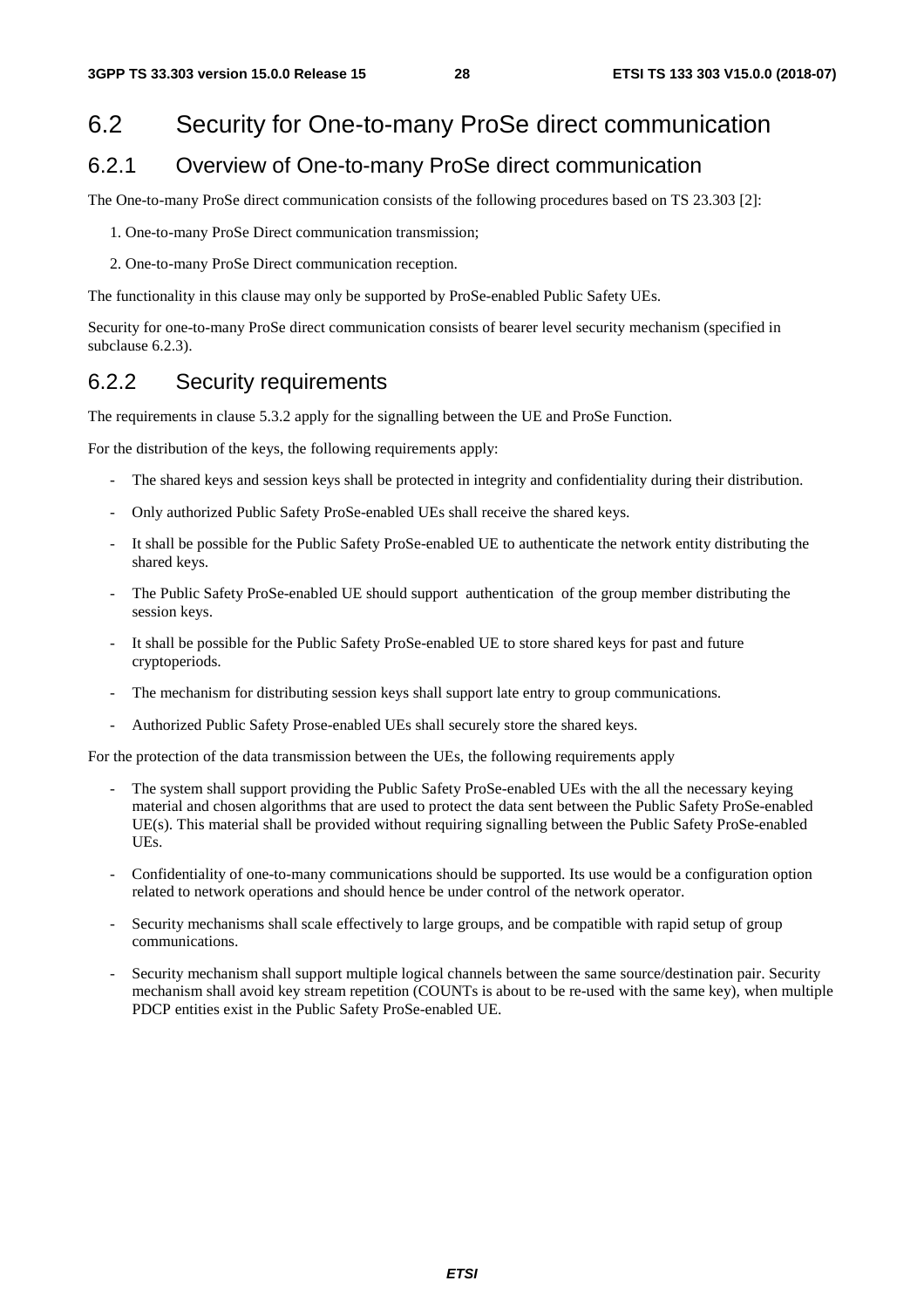## 6.2.3 Bearer layer security mechanism

### 6.2.3.1 Security keys and their lifetimes

As part of the TLS protected signalling between the UE and ProSe Key Management Function, a ProSe MIKEY Key (PMK) may be sent from the ProSe Key Management Function to the UE. This key is used to protect the MIKEY messages that are used to carry the PGKs to the UE. The usage of PMK to protect the MIKEY messages is described in clause 6.2.3.3.2.3. The UE keeps the PMK until it receives a new one from the ProSe Key Management Function.

A UE needs to have an algorithm identity and a PGK (ProSe Group Key) provisioned for each group that they belong to. From this key, a UE that wishes to broadcast data shall first generate a PTK (ProSe Traffic Key). The parameters used in this generation ensure that PTKs are unique for each UE and need to be transferred in the header of the user data packet (see below for more information). The PTK is derived when the first PDCP entity for a group is created and then PDCP entities created further for the same group shall use the PTK derived for the group.

From the PTK, a UE derives the needed ProSe Encryption Key (PEK) to be able to encrypt the data. The UE can protect the data to be sent with the relevant keys and algorithms at the bearer level (see clause 6.2.3.3 for more details). A receiving UE would need to derive the PTK using the information in the bearer header and then the PEK used to decrypt the data.

When the PGKs are provided to the UE, they shall be provided with an Expiry Time. The Expiry Time of the PGK needs to be set such that the keys for later periods have a longer expiration period. Each PGK for each group shall be associated with a different Expiry Time value.

When protecting data that is to be sent, the UE uses the PGK that has not expired and with the earliest expiration time to derive the PTK etc, for that group. When receiving protected data the UE shall only use a PGK that has not expired or the PGK that has most recently expired. All other expired PGK(s) should be deleted.

When a PGK key is deleted in the sending UE and receiving UE, all related keys as PTK and PEK derived from the expired PGK shall be deleted as well as the related PGK Identity, PTK Identity and Counter. After releasing all the PDCP entities of a group, the PTK and PEK derived for the group is deleted.

#### 6.2.3.2 Identities

The ProSe Key Management Function sends to the UE a PMK along with a 64 bit PMK identity. The UE uses both the PMK identity and the FQDN of the ProSe Key Management Function to identify the PMKs locally (e.g., PMK\_id@FQDN). The ProSe Key Management Function shall only allocate currently (and locally) unused PMK identities.

The PGKs are specific to a particular group and hence have a Group Identity associated with that group. This Group Identity is referred to as "ProSe Layer-2 Group ID" in TS 23.303 [2] and is 24 bits long. In addition, each PGK associated with a group has 8-bit PGK Identity to identify it. This allows several PGKs for a group to be held simultaneously as each can be uniquely identified. When allocating PGK ID, the ProSe Key Management Function shall ensure that all allocated PGKs that have not expired shall be uniquely identifiable by the 5 least significant bits of the PGK ID. This means that the combination of Group Identity and PGK Identity uniquely identifies a PGK. The Group Identity is the destination Layer 2 identity of the group. An all zero PGK Identity is used to signal special cases between the UE and ProSe Key Management Function, and hence is never used to identify a PGK.

Each member of a group has a unique 24-bit Group Members Identity, identifying a UE within a group and referred to as "ProSe UE ID" in TS 23.303 [2]. This is used a part of the PTK derivation to ensure each user generates unique PTKs for protecting the data that they send. The Group Members Identity is the source Layer 2 identity when the UE sends data.

The PTK identity shall be a 16-bit counter set to a unique value in the sending UE that has not been previously used together with the same PGK and PGK identity in the UE. Every time a new PTK needs to be derived, the PTK Identity counter is incremented.

A PTK is uniquely identified by the combination of Group Identity, PGK Identity, Group Member Identity of the sending UE and a 16-bit PTK identity. The PTK Identity is used as part of the derivation of PTK to ensure that all PTKs are unique. Under a particular PGK, the PTK identities are used in order starting with 1.

A Logical Channel ID (LCID) associated with the PDCP/RLC entity is used as an input for ciphering in order to avoid key stream repetition (i.e., to avoid counter being re-used with the same PEK by one or more PDCP entities corresponding to a group).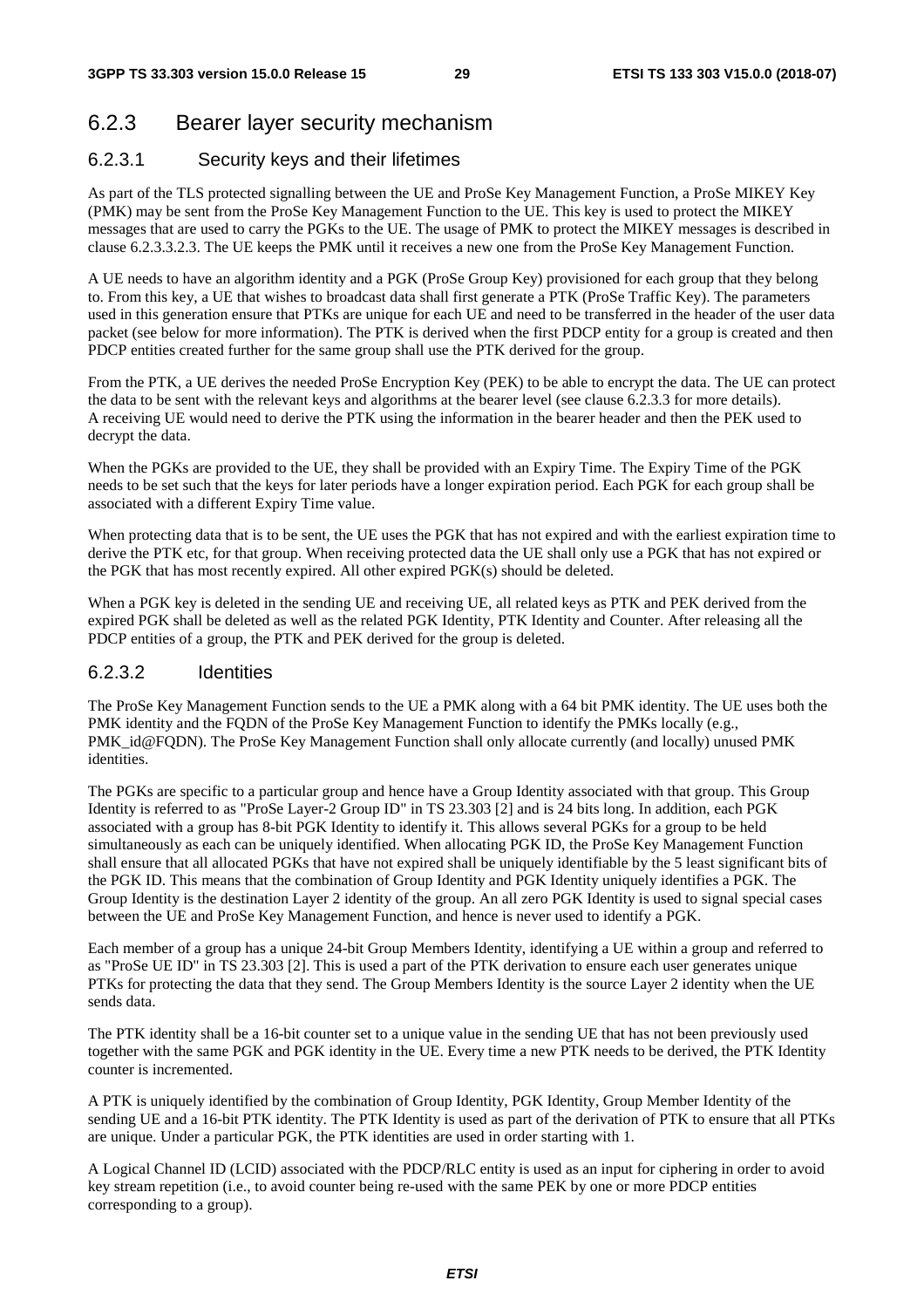A 16 bit counter is maintained per PDCP entity. Counter and LCID ensures key stream freshness across the transmission by multiple PDCP entities of the same group. The counter is same as the PDCP SN in regular LTE.

For each group that the UE is a member of, the ME shall store a value of PTK ID and counter in either the USIM or non-volatile memory on the ME to prevent the re-use of the same values with a LCID under a PGK in case the UE unexpectedly powers down. These stored values shall be associated with the PGK that is being used to send the data.

After power on but before sending any one-to-many data for a group, the ME shall handle the PTK ID and counter from the USIM or non-volatile memory of the ME as follows. The ME shall copy the values PTK ID and counter into volatile memory.

NOTE 1: The values stored in volatile memory represent the smallest values of PTK ID and Counter that the UE knows have not been used with currently unused LCIDs.

For USIM storage of PTK ID and counter, the ME shall also increase the PTK ID in the USIM by 3 if it is less than  $2^{\wedge}16$ -4 or to  $2^{\wedge}16$  – 1 otherwise, and set the value of counter to  $2^{\wedge}16$ -1 (its maximum value). If storage in non-volatile memory of the ME is used, the ME shall keep the value of PTK ID in the non-volatile memory of the ME the same, and set the counter to  $2^{\wedge}16$ -1.

NOTE 2: The PTK ID on the USIM is set higher than if it was held in non-volatile memory of the ME to reduce the number of writes to the USIM. It is not set to the maximal value in both cases as this would invalidate a PGK for a possibly out of coverage UE.

When a new PDCP entity is created for sending traffic, the UE shall select a currently unused LCID. If a previously unused PGK is to be used to provide the keys for protecting this PDCP entity, then the UE acts as below. Otherwise the ME selects a PTK Identity and counter values to use with the new PDCP entity, such that no larger PTK ID has been used for this PGK and LCID and no larger counter values have been used with this PGK, PTK ID and LCID.

NOTE 3: It is enough for the ME to use the values stored in the volatile memory of the ME to ensure keystream freshness, but more sophisticated methods may allow more efficient use of PTK ID and counters.

If a previously unused PGK is to be used with the PDCP entity, then for a PGK already stored on the USIM, the ME sets the PTK identity and counter on the USIM to 3 and  $2^{\wedge}16$ -1 respectively and associates them with this PGK. For a new PGK stored in non-volatile memory in the ME, the ME shall set the PTK identity and counter in the non-volatile memory of the ME to one and 2^16-1 respectively and associates them with this PGK. The ME shall set both the PTK ID and counter in volatile memory to one. The ME shall use the new PGK, a PTK ID of one and a counter of one to protect the traffic on the PDCP entity.

To encrypt the data for a PDCP entity, the ME shall calculate PTK (as described in Annex A.3) and then PEK from PTK (as described in Annex A.4). The ME then uses the PEK, LCID, PTK ID and counter to encrypt the next data packet as described in subclause 6.2.3.6.1. Immediately after encrypting the data packet, the ME shall increase the counter associated with the PDCP entity by one. If this causes the counter to wrap, then the ME shall behave as follows:

- If PTK ID  $<$  2^16-1, then the ME shall increase the PTK ID associated with the PDCP entity by one and set the counter associated with this PDCP entity to one. Furthermore for USIM storage of PTK ID, the ME shall increase the PTK ID stored on the USIM by 3 if it is less than 2^16-4 or to 2^16-1 otherwise if the stored PTK ID in USIM would be less than the one about to be used in ME. If non-volatile memory on the ME is used to store the PTK ID, the ME shall increase the PTK ID in non-volatile memory by one.
- If PTK ID =  $2^{\text{A}}16-1$  (i.e. PTK ID would wrap) and if the next PGK is previously unused (i.e. does not have the PTK ID and Counter in either the USIM or non-volatile memory of the ME associated with it), the ME shall act as though it just created a new PDCP entity with a previously unused PGK.
- Otherwise (i.e. PTK ID =  $2^{\text{A}}16-1$  and the next PGK has already been used in some other PDCP entity), the ME shall use the next PGK to generate keys for this PDCP entity and set the PTK ID and counter associated with this PDCP entity to one.

In all case of counter wrap, new PTK shall be derived from the PGK taking the new PTK Identity into use. A new PEK shall be derived from the new PTK as well. The old PTK associated with this PDCP entity shall be deleted together with the corresponding old PEK derived from the old PTK key.

When closing a PDCP entity, if the PGK being used by that PDCP context is the most recently used one, the ME shall update the PTK ID and counter values stored in the volatile memory of the ME as follows: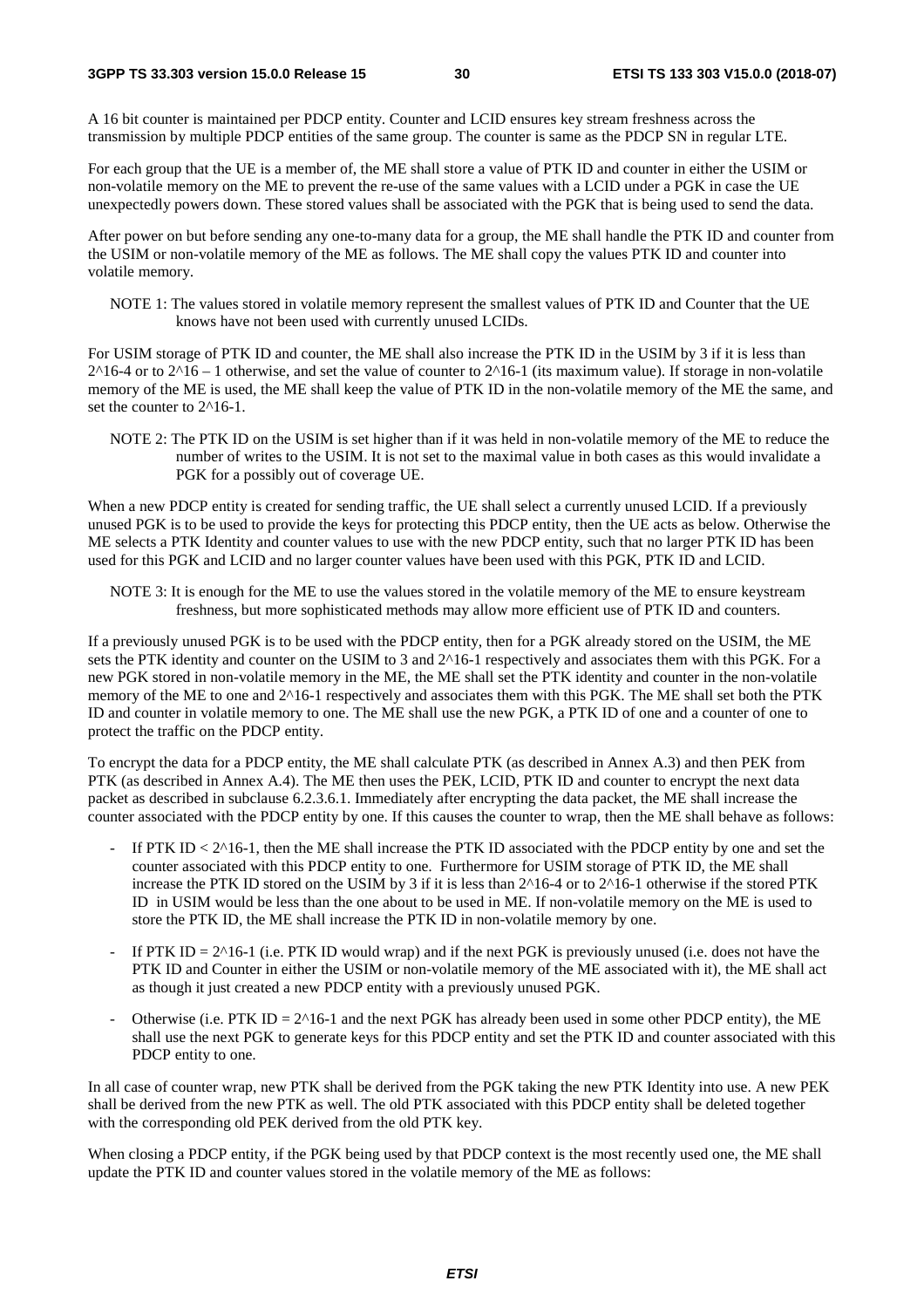- If the PTK ID in the PDCP entity is greater than the stored one, the ME shall update the PTK ID and counter stored in volatile memory of the ME to be the values from the PDCP entity;
- If the PTK ID in the PDCP entity is equal to the stored one and the counter values in the PDCP entity is greater than the stored one, the ME shall update the counter in the volatile memory of the ME to the value from the PDCP entity;
- Otherwise, no changes are made to the values stored in the volatile memory of the ME.

At power down, the UE first closes all its PDCP entities. Then for USIM storage of the PTK ID, the ME shall set the PTK ID and counter values in the USIM equal to those held in the volatile memory of the ME (i.e. the values that would be used to protect the next packet). Otherwise the ME shall set the PTK ID and counter values in the non-volatile memory equal to those held in the volatile memory of the ME.

If the receiving UE receives a PDCP packet on a PDCP entity with a new PTK Identity that has not been previously used with the same PGK and PGK identity in the receiving UE, then the receiving UE shall delete any old PTK for this PDCP entity and also delete the corresponding old PEK derived from the old PTK.

## 6.2.3.3 Security flows

6.2.3.3.1 Overview

The protection of one-to-many communication proceeds as shown in the figure below.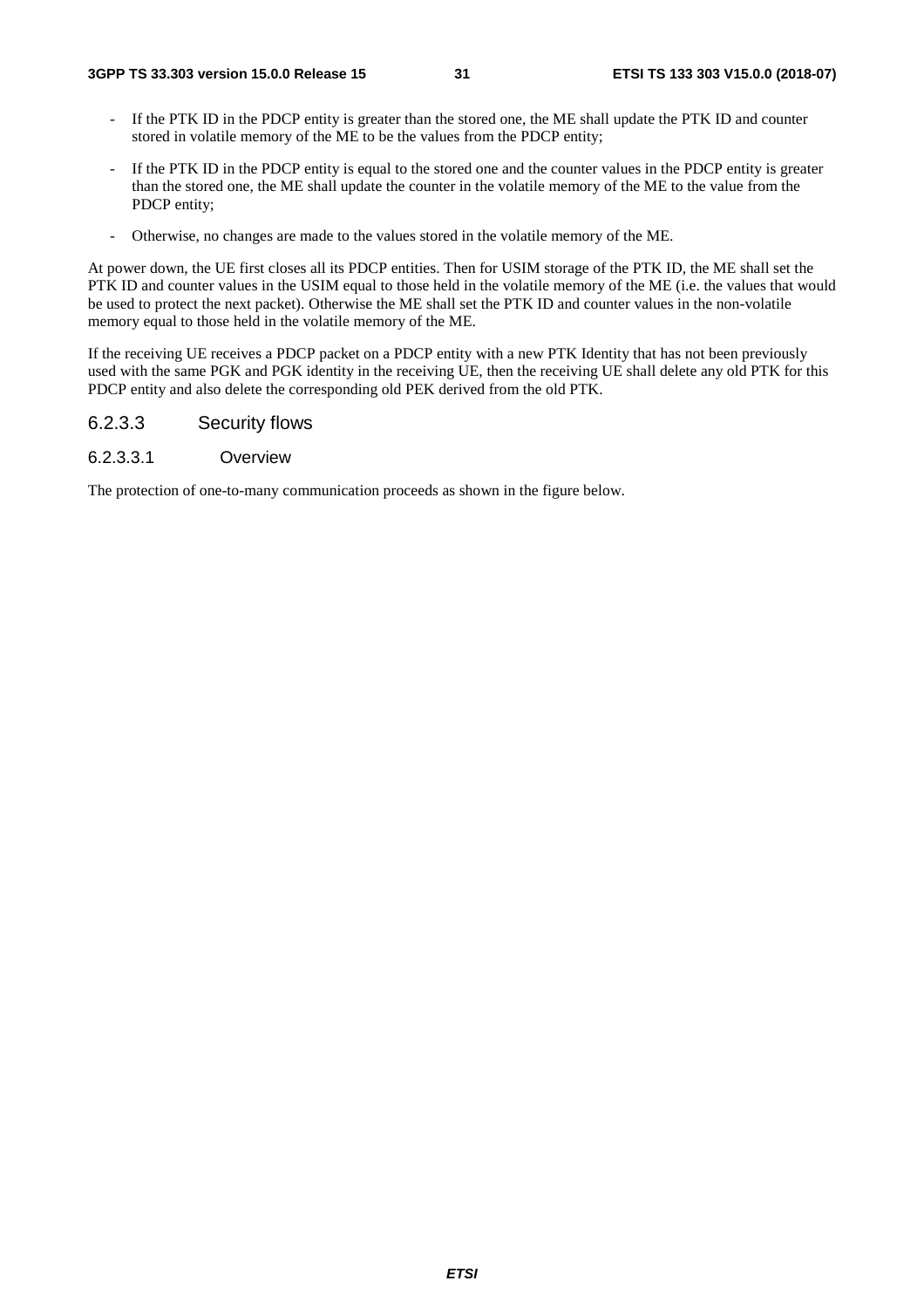

#### **Figure 6.2.3.3-1: One-to-many security flows**

0a or 0b: If needed the UE could be configured with any private keys, associated certificates or root certificate that they may need for contacting the ProSe Key Management Function to allow the keys to be kept secret from the operator. If none are provided, then the USIM credentials are used to protect that interface. The UE may also be pre-configured with the address of the ProSe Key Management Function.

NOTE 1: The ProSe Key Management Function is shown as a separate logical entity to allow the network operator to provision the radio level parameters and a  $3<sup>rd</sup>$  party, e.g. public safety service, to have control over provisioning the keys. If such a separation is not needed then the ProSe Key Management Function may be deployed as part of the ProSe Function

0c and 0d: The ProSe Function and ProSe Key Management Function need to be configured with which subscriptions (either mobile subscriptions or identities in certificates) are member of which groups.The ProSe Key Management Function needs to pre-select an encryption algorithm for each group based on a local policy.

1a or 1b: The UE fetches the one-to-many communication parameters from the ProSe Function. As part of this procedure the UE gets its Group Identity (see TS 23.303 [2]) and is informed whether bearer layer security is needed for this group. In addition the UE may be provided with the address of the ProSe Key Management Function that it uses for obtaining keys for this group.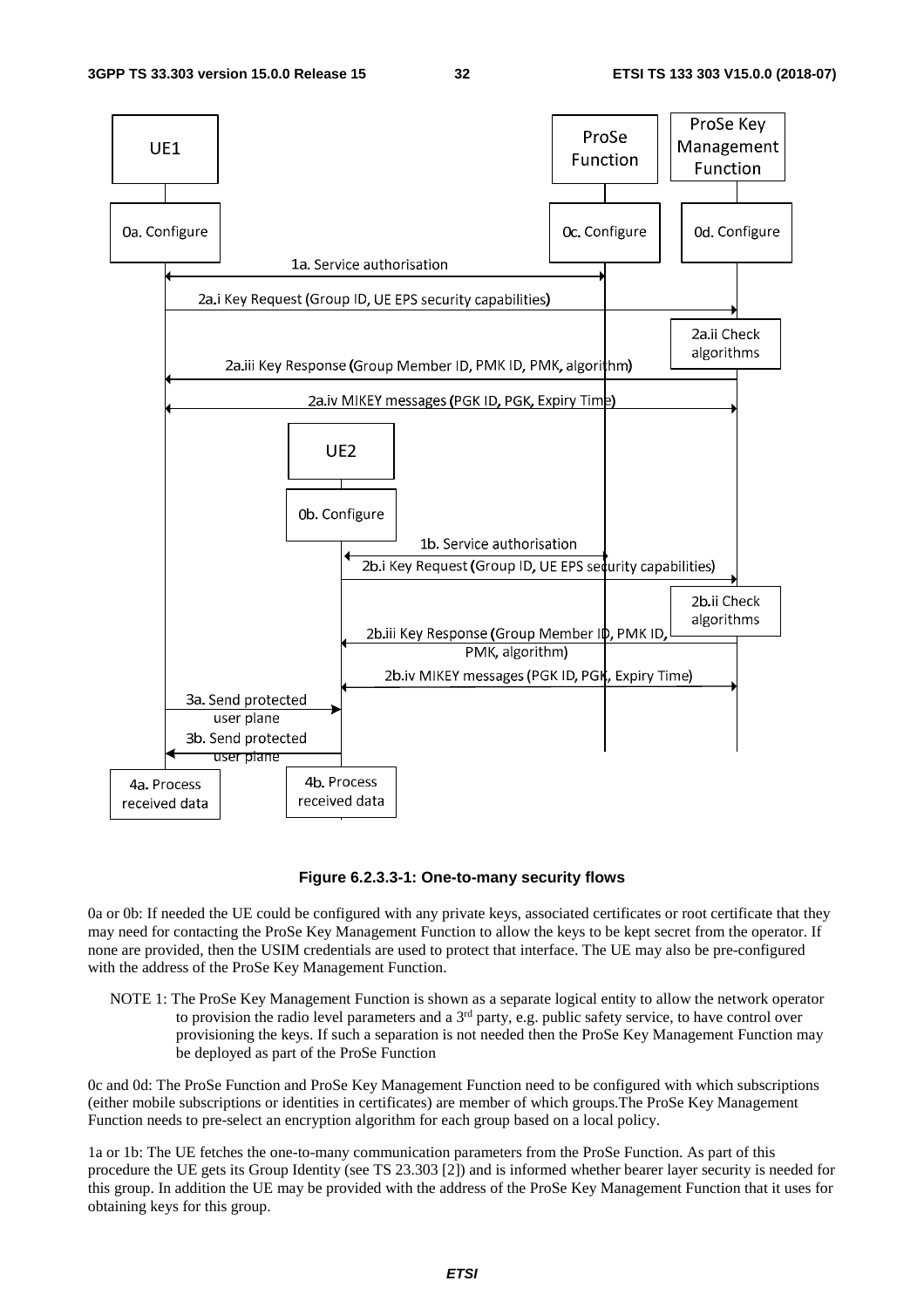2a.i or 2b.i: The UE sends the Key Request message to the ProSe Key Management Function including the Group Identity of the group for which it wants to fetch keys and UE EPS security capabilities (including the set of EPS encryption algorithms the UE supports).

2a.ii or 2b.ii: The ProSe Key Management Function checks whether the group encryption algorithm is supported by the UE according to the UE EPS security capabilities, i.e. whether the group encryption algorithm is included in the set of EPS encryption algorithms the UE supports.

2a.iii or 2b.iii: The ProSe Key Management Function responds with the Key Response message. If the check of step 2a.ii or 2b.ii is successful for a particular group, this message contains the Group Member Identity and the EPS encryption algorithm identifier that the UE should use when sending or receiving protected data for this group. Otherwise, this message contains an indicator of algorithm support failure as the UE does not support the required algorithm. This message may also contain a PMK and associated PMK ID if the ProSe Key Management Function decides to use a new PMK.

2a.iv or 2b.iv: The ProSe Key Management Function sends the relevant PGKs, PGK IDs and expiry time to the UE using MIKEY.

3a or 3b: The UE calculates the PTK and PEK to protect the traffic it sends to the group. It does this by selecting the PGK as described in subclause 6.2.3.1 and uses the next unused combination of PTK Identity and Counter. It then protects the data using the algorithm given in step 2x.ii.

4a or 4b: A receiving UE gets the LC ID, Group Identity and Group Member Identity from the layer 2 header. It then uses the received bits of the PGK Identity to identify which PGK was used by the sender. The UE first checks that the PGK is valid (see subclause 6.2.3.1) and if so calculates the PTK and PEK to process the received message.

#### 6.2.3.3.2 Messages between UE and ProSe Key Management Function

#### 6.2.3.3.2.1 General

There are two types of messages that flow between the UE and ProSe Key Management Function. Firstly, there are the Key Request and Response messages. The UE uses these messages to request keys for particular groups, while the ProSe Key Management Function uses these messages to provide the UE with its group member identifier(s) and the security algorithms to use with the various groups. Secondly, there are the MIKEY messages, which the ProSe Key Management Function uses to send the PGKs to the UE. These messages are detailed in the following subclauses.

#### 6.2.3.3.2.2 Key Request and Key Response messages

The purpose of these messages is for the UE to inform the ProSe Key Management Function of the groups that the UE wishes to receive keys for and the groups for which the UE no longer wishes to receive keys. The UE knows which ProSe Key Management Function to contact for each group as it is either pre-provisioned or provided by the ProSe Function. This is the FQDN of the ProSe Key Management Function.

The UE shall not release the PDN connection used to receive MIKEY messages containing PGKs until the UE has informed the ProSe Key Management Function that it no longer requires PGKs. This is to ensure that the ProSe Key Management Function is aware of the correct UE IP address for the purpose of performing PGK deliveries as specified in clause 6.2.3.3.2.3.

If the UE detects that a PDN connection, which is used for receiving PGKs is released by the network, the UE should try to send a new Key Request to inform the ProSe Key Management Function of its new IP address. This is to ensure that the ProSe Key Management Function becomes aware of the new UE IP address for the purpose of performing PGK deliveries. Any new IP address should override any existing ones of the UE at the ProSe Key Management Function.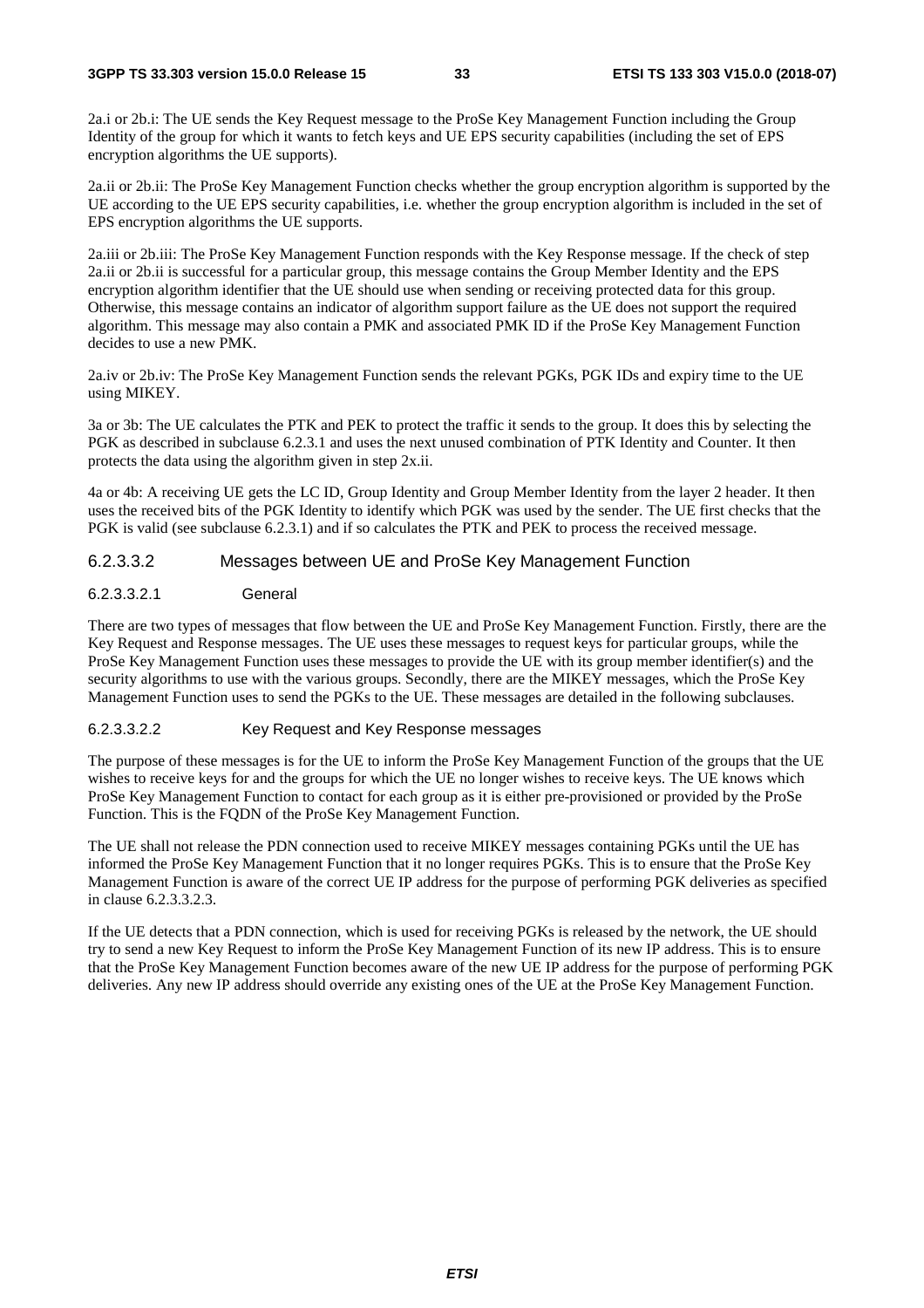

#### **Figure 6.2.3.3.2.2-1: Key Request/Key Response transaction**

The protection for the Key Request and Key Response message is described in subclause 6.2.3.5.

When sending a Key Request message to request the ProSe Key Management Function to send PGKs or to change the groups for which it wants to receive keys, the UE shall include the following information;

- The indication of security algorithms that the UE supports for one-to-many communications;
- List of Group Identities for which the UE would like to receive keys;
- For each Group Identity, the PGK IDs of any keys for that group. If the UE holds no keys for this group, then it sends an all zero PGK ID:
- List of Group Identities for which the UE would like to stop receiving keys.

The ProSe Key Management Function shall check that the UE is authorised to receive keys for the requested groups. This is done by using the UE identity that is bound to the keys that established the TLS tunnel in which the message is sent. It also checks that the UE supports the confidentiality algorithm required for each group. If the UE doesn't then the ProSe Key Management Function responds with the appropriate error for that group. The ProSe Key Management Function shall update the stored set of the groups for which the UE will be sent keys.

The ProSe Key Management Function responds to the UE with a Key Response message that includes the following parameters:

- List of the Group Identities that were included in the Key Request message;
- For each group that keys will be supplied for, the group member identity and the security algorithm that should be used to protect the data; and
- For each of the other groups, a status code to indicate why keys will not be supplied for that group.
- An optional PMK and PMK Identity.

For the groups that the UE will get keys for, the UE shall store the received information associated with that group identity. If a PMK and PMK identity are included, the UE shall store these and delete any previously stored ones for this ProSe Key Management Function.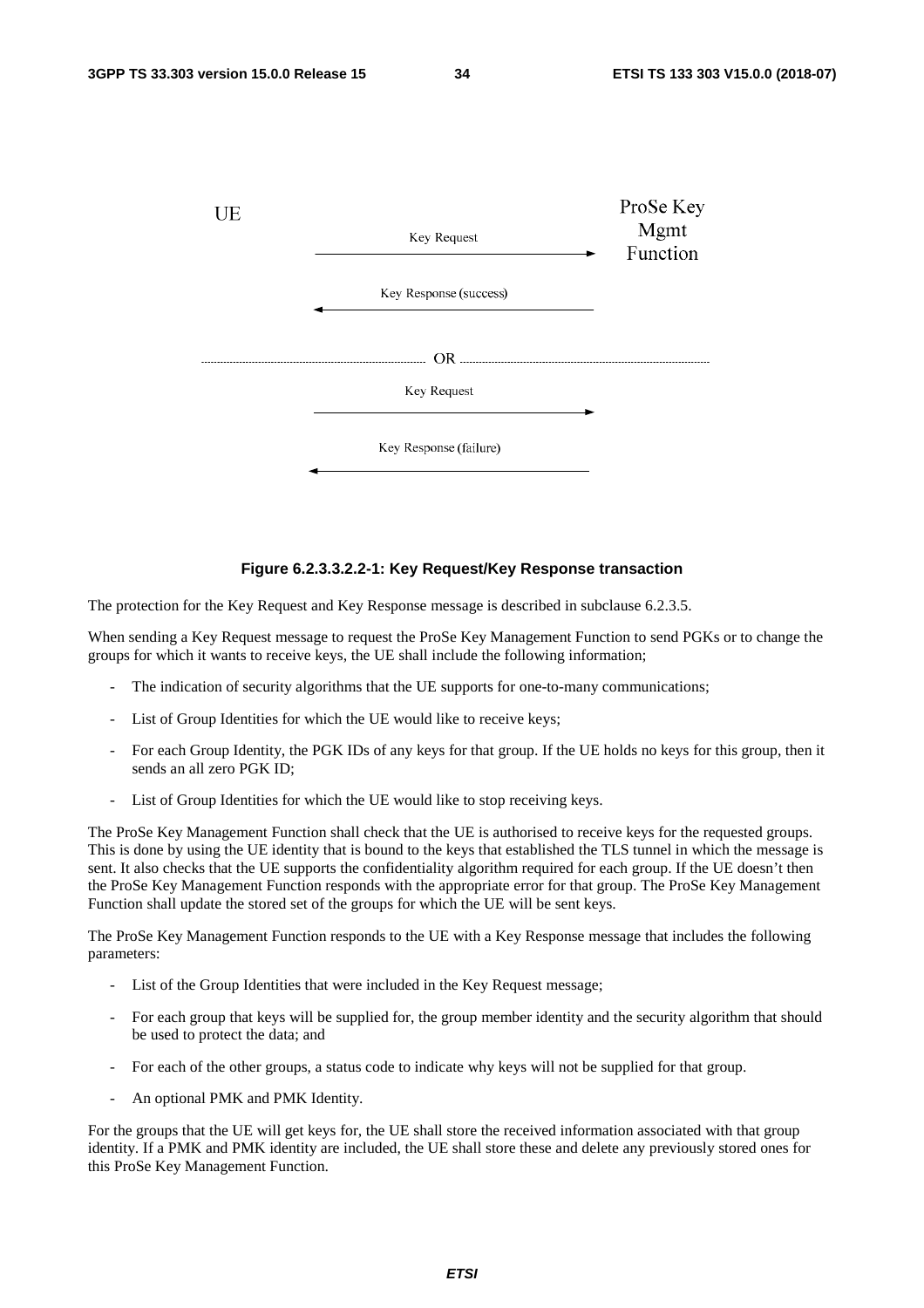The ProSe Key Management Function shall initiate the PGK delivery procedures for the keys that are needed by the UE.

6.2.3.3.2.3 MIKEY messages

#### 6.2.3.3.2.3.1 General

MIKEY is used to transport the PGKs from the ProSe Key Management Function to the UE. MIKEY shall be used with pre-shared keys as described in RFC 3830 [13]. The PMK shared by the ProSe Key Management Function and the UE shall be used as the pre-shared secret. The UDP port for MIKEY is 2269.

The ProSe Key Management Function may use the initial message to send the PGK to the UE. Alternatively the ProSe Key Management Function may use the initial MIKEY message (by setting the PGK\_ ID to all zeros) to trigger a Key Request message from the UE. As part of this Key Request Message, the ProSe Key Management Function may refresh the PMK used between the UE and ProSe Key Management Function.

The response message is optional and only used if explicitly requested in an initial message containing a PGK.

The replay protection of the MIKEY messages is provided by a 32-bit counter that is associated with each PMK. It is initially set to zero and is increased by one for every message sent. A received message is discarded if the counter value is not greater than the largest successfully received message.

#### 6.2.3.3.2.3.2 Creation of the MIKEY key delivery message

The initial MIKEY message is formed of the payloads which are filled as follows:

- **MIKEY common header**: The CSB ID field of the MIKEY common header id shall be set to a random number. If the ProSe Key Management Function requires an acknowledgement of the PGK delivery message, then, it sets the V-Bit to 1. The #CS field shall be set to zero. The CS ID map type subfield shall be set to "Empty map" as defined in RFC 4563 [35].
- **Timestamp payload**: The timestamp field shall be of type 2 and contain the value of the replay counter that is associated with this message.
- **MIKEY-RAND field**: The MIKEY-RAND field shall contain a 128-bit random number that is chosen by the ProSe Key Management Function.
- **IDi payload**: The ID Type shall be set to the value 0 to indicate an NAI with the identity formed from the Group Identity || PGK ID @ FQDN of the ProSe Key Management Function.
- **IDr payload**: The ID Type shall be set to the value 0 to indicate an NAI with the identity formed of the PMK identity of the PMK used to protect the MIKEY message @ the FQDN of the ProSe Key Management Function.
- **KEMAC Payload**: The Type Subfield shall be set to value 2. The use of the NULL algorithm in MAC field is not allowed. The use of the NULL alg in the Encr field is not allowed. The KV (Key Validity) subfield shall be set to the value 2. The lower and upper limits of the validity period of the PGK are expressed in unit of seconds and coded in binary format as the 40 least significant bits of the Coordinated Universal Time as defined in 3GPP TS 36.331 [40]. . In order to get the UE to delete a PGK, the ProSe Management Function shall set the lower and upper limits to be the same.

#### 6.2.3.3.2.3.3 Processing the MIKEY key delivery message

When a MIKEY message arrives at the ME, the processing process as follows:

- The UE shall extract PMK @ FQDN of the ProSe Key Management Function for the IDr payload to establish which PMK was used to protect the MIKEY message.
- The Timestamp Payload is checked and compared against the stored Counter for the PMK, and the message is rejected if that counter is not larger then the current Counter.
- The integrity of the message is checked. If this fails, the message is discarded, otherwise the processing continues as follows.
- The counter associated with the PMK shall be set to the values conveyed in the Timestamp payload.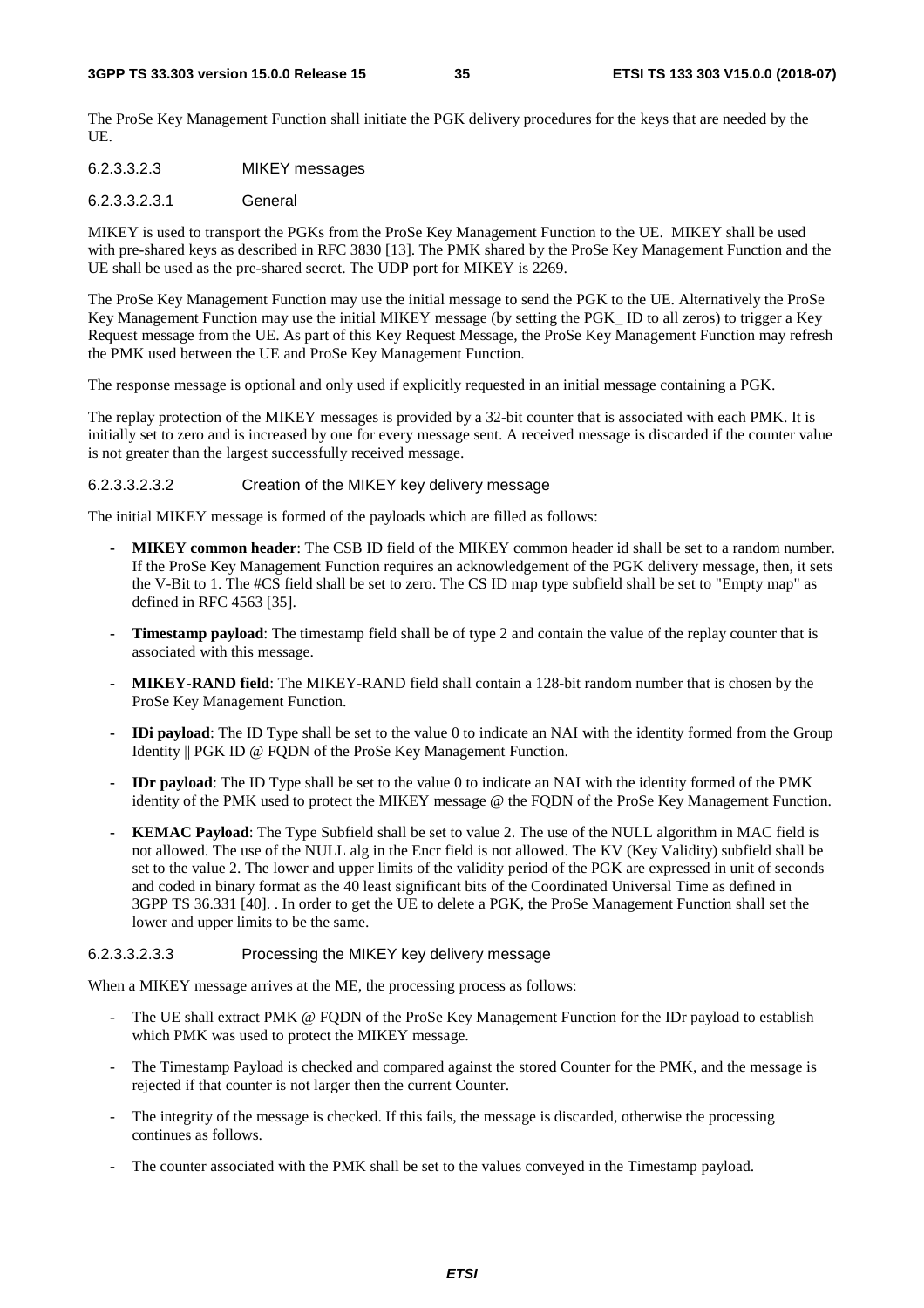- If the PMK used to protect the message is the not the last successfully used one, then it becomes the last successfully used one and any other PMK related to this ProSe Key Management Function is deleted.
- The UE shall extract the Group ID and PGK ID from the received IDi Payload. If PGK ID is all zeros, then the UE shall stop processing the message and send a Key Request message (as described in subclause 6.3.2.2.3.3).
- The UE shall extract the PGK and Key Validity data from the KEMAC payload as described in section 5 of RFC 3830 [5]. If the lower and upper limits are the same, then the UE shall delete any key with the Group ID and PGK ID contained in the MIKEY messages. Otherwise the UE shall store the PGK along PGK ID and the validity limits.

## 6.2.3.3.2.3.4 MIKEY Verification message

If the ProSe Key Management Function is expecting a response (i.e. set the V-bit in the MIKEY common header to 1), then the UE shall respond with a verification message. The verification message is made up of the payloads which are filled as described:

- **MIKEY common header**: The CS ID is the same as in the MIKEY message carrying the PGK. The #CS field shall be set to zero. The CS ID map type subfield shall be set to "Empty map" as defined in RFC 4563 [35].
- **Timestamp payload**: The timestamp field shall be of type 2 and contain the value of the replay counter that is associated with this message.
- **IDr payload**: The ID Type shall be set to the value 0 to indicate an NAI with the identity formed of the PMK identity of the PMK used to protect the MIKEY message @ the FODN of the ProSe Key Management Function.
- **Verification payload**: The use of the NULL algorithm in the MAC field is not allowed. The MAC included in the verification payload shall be calculated over both the initiator's and the responder's identities as well as the timestamp in addition to over the response message as defined in RFC 3830 [13].

## 6.2.3.4 Protection of traffic between UE and ProSe Function

In order to protect the messages between the UE and ProSe Function, the UE shall support the procedures for the UE given in subclause 5.3.3.2 and the ProSe Function shall support the procedures for the network function given in subclause 5.3.3.

# 6.2.3.5 Protection of traffic between UE and ProSe Key Management Function

In order to protect the UE-initiated messages between the UE and ProSe Key Management Function, the UE shall support the procedures for the UE given in subclause 5.3.3.2 and the ProSe Key Management Function shall support the procedures for the network function given in subclause 5.3.3.2.

The MIKEY messages are protected as described in subclause 6.2.3.3.2.3.

## 6.2.3.6 Protection of traffic between UEs

## 6.2.3.6.1 Protection of data

ProSe enabled Public Safety UEs shall implement EEA0, 128-EEA1 and 128-EEA2 and may implement 128-EEA3 for ciphering one-to-many traffic.

The LTE ciphering algorithms (see TS 33.401 [21]) are used with the following modifications;

- Direction is always set to 0;
- Bearer[0] to Bearer[4] are set to LCID;
- COUNT[0] to COUNT[15] are set to PTK ID;
- Counter is input into COUNT[16] to COUNT[31].

## 6.2.3.6.2 Key derivation data in PDCP header

In terms of signalling between the UEs to transfer the relevant security information, e.g. to indicate the correct PTK to use to calculate PEK, the header of the PDCP packet for user plane data shall contain the 5 least significant bits of the PGK Identity, PTK Identity and Counter. This is illustrated in figure 6.2.3.6.2-1.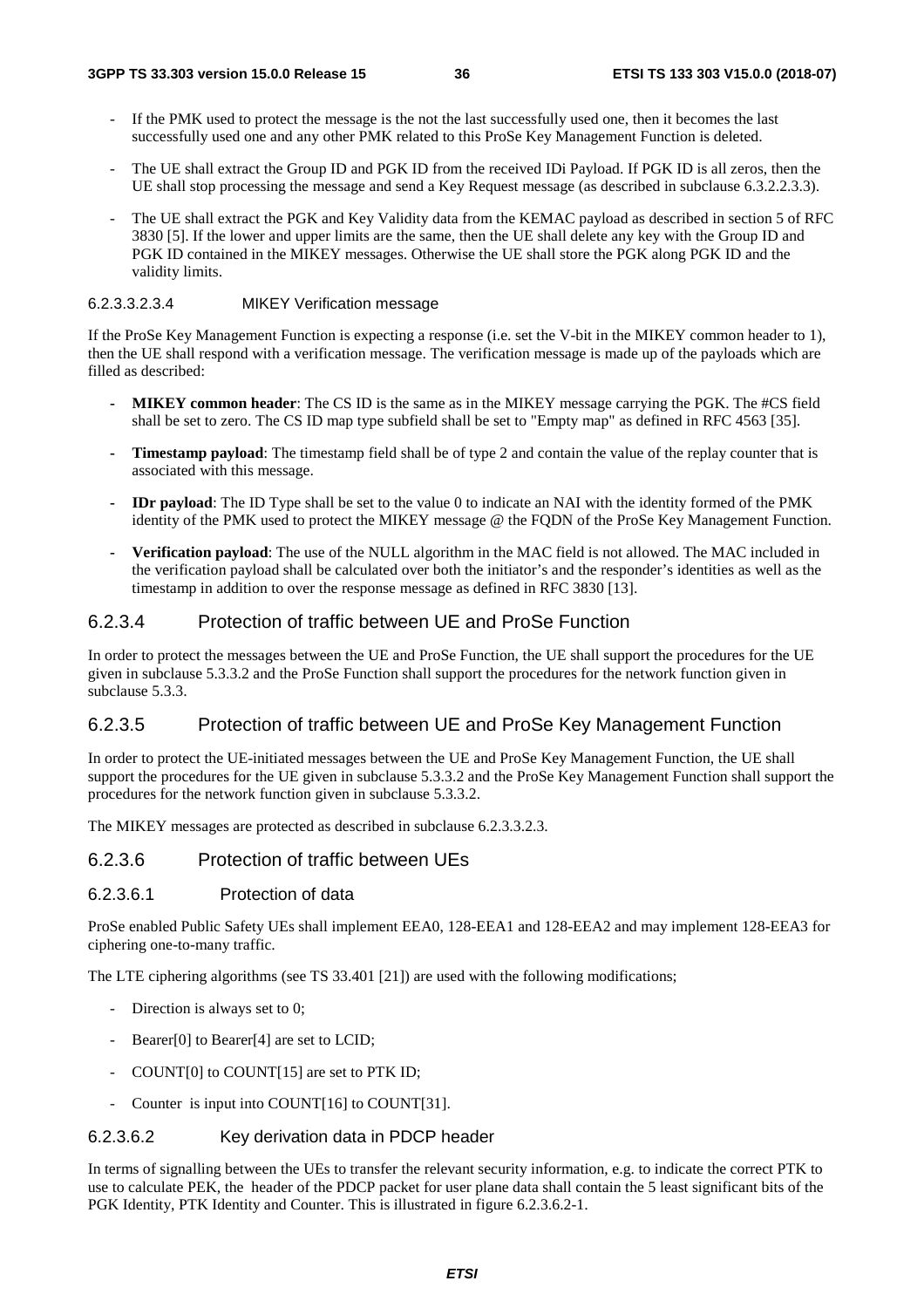| 5 LSBs of<br>PGK Id | PTK Id | Counter | Encrypted Payload |
|---------------------|--------|---------|-------------------|
|---------------------|--------|---------|-------------------|

## **Figure 6.2.3.6.2-1: Security aspects of the PDCP packet for user plane data**

NOTE: The Group Identity and Group Member Identity are carried in layers below the PDCP layer.

If the network configuration is not to use confidentiality protection, then the tramsmitting UE shall set the values of the security information (PGK Identity, PTK Identity and Counter) to zero in the header of the PDCP packet.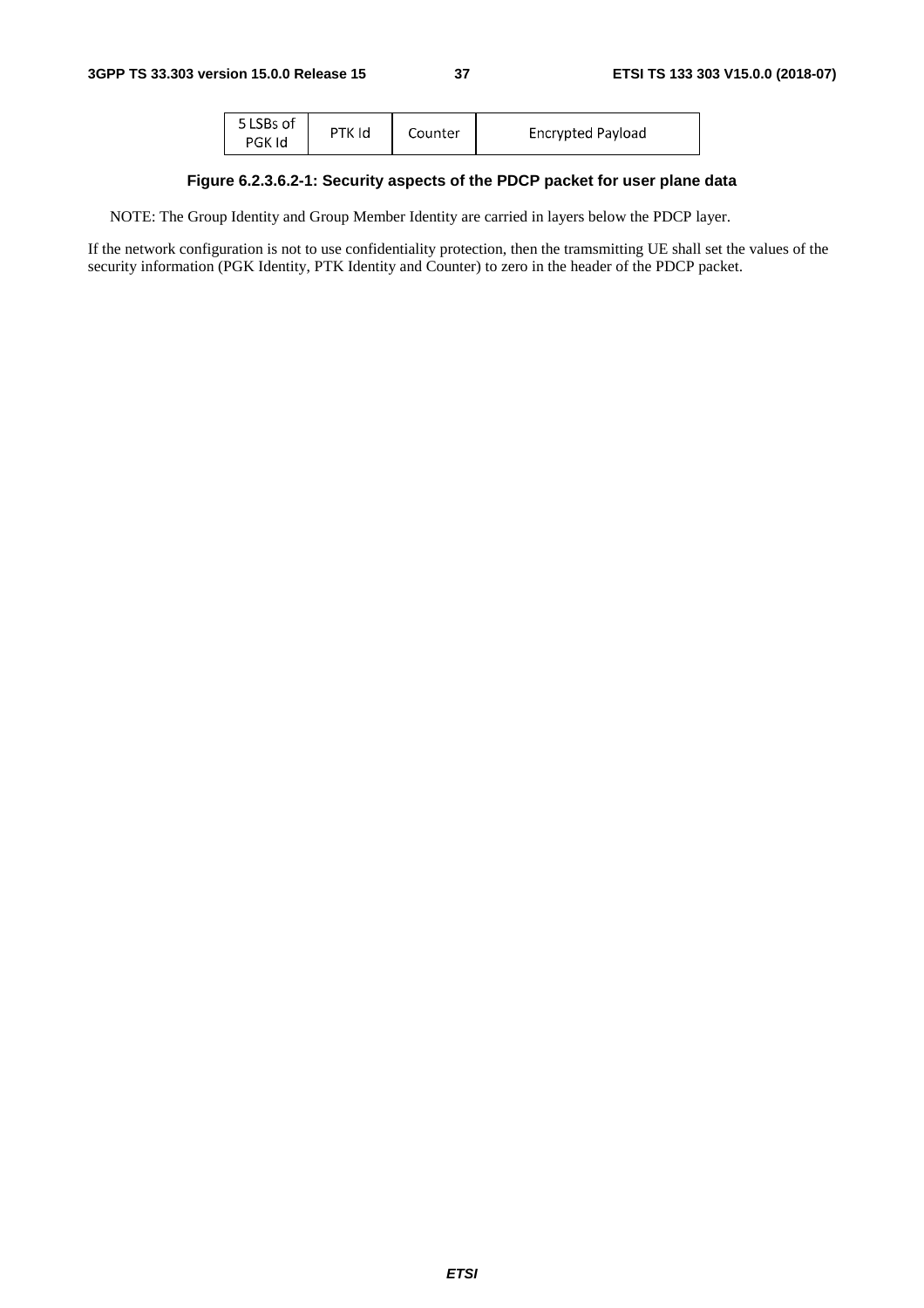# 6.2.4 Solution description for media security of one-to-many communications

Media security for Mission Critical Push-To-Talk (MCPTT) is defined in TS 33.179 [43]. The defined media security solution is designed to support public-safety users when operating either on-network or off-network (e.g. when using Proximity-based Services).

NOTE: The media security solution defined in TS 33.179 [43] is not back compatible with the ProSe media security solution defined in Rel-12 in this clause.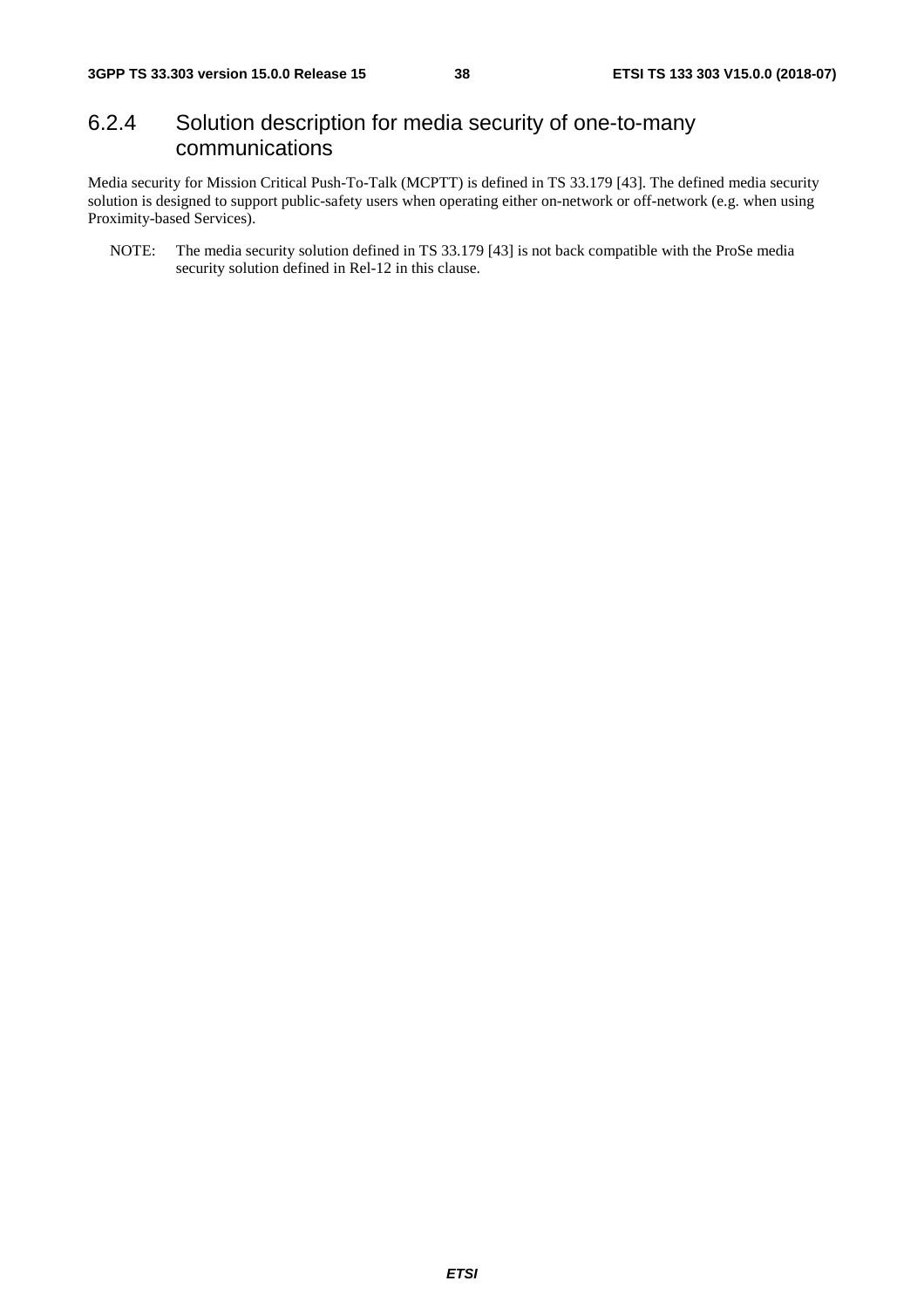# 6.3 EPC-level discovery of ProSe-enabled UEs

# 6.3.1 Security for proximity request authentication and authorization

## 6.3.1.1 General

The ProSe Function of two UEs may belong to different PLMNs and, according to the current version of TS 23.303 [2], the application server is the entity which discloses the EPUID of a particular target UE to a ProSe Function so that it can request to the Prose Function managing that target UE the sending of its location information for a particular period of time.

The risk is that it would take just one Proximity Request from the UE for the ProSe Function to actually keep a record of [ALUID\_B, EPUID\_B, PFID\_B] mapping and have the capability to later send a proximity request (step 4 of Proximity Request procedure in clause 5.5.5 of TS 23.303 [2]) although the UE didn't actually send a proximity request at all (step 4 of Proximity Request procedure in clause 5.5.5 of TS 23.303 [2]). This could lead to massive surveillance of users by other PLMNs that may be very difficult to detect by the PLMN which serves particular ProSe UEs.



**Figure 6.3.1.1-1: extract from 3GPP TS 23.303 [2], Proximity request procedure (clause 5.5.5)** 

## 6.3.1.2 Application Server-signed proximity request

UE A doesn't sign the proximity request sent to its ProSe Function A, but trusts the Application Server to control the authorization of the proximity request sent on its behalf.

The authorization criteria can be based on detection mechanisms of very high volume of incoming proximity requests from a ProSe Function that doesn't match with the frequency usage of the ProSe Application by the users, or it can be based on a presence detection mechanism over the PC1 interface.

ProSe Function A requests an authorization to the Application Server for each proximity request it shall transmit over the PC2 interface. The Application Server returns parameters which specify which operations are authorized (e.g. authorized to send only one request, authorized to send  $X$  requests until particular date, etc...).

ProSe Function B is assured of the authenticity of the proximity request received from ProSe Function A by verifying the signature with a verification key from the Application Server.

The token verification key is fetched over the PC2 interface between the ProSe Function B and the Application Server.

The procedure below further defines the Proximity Request procedure in clause 5.5.5 of TS 23.303 [2] to support authenticity of the request.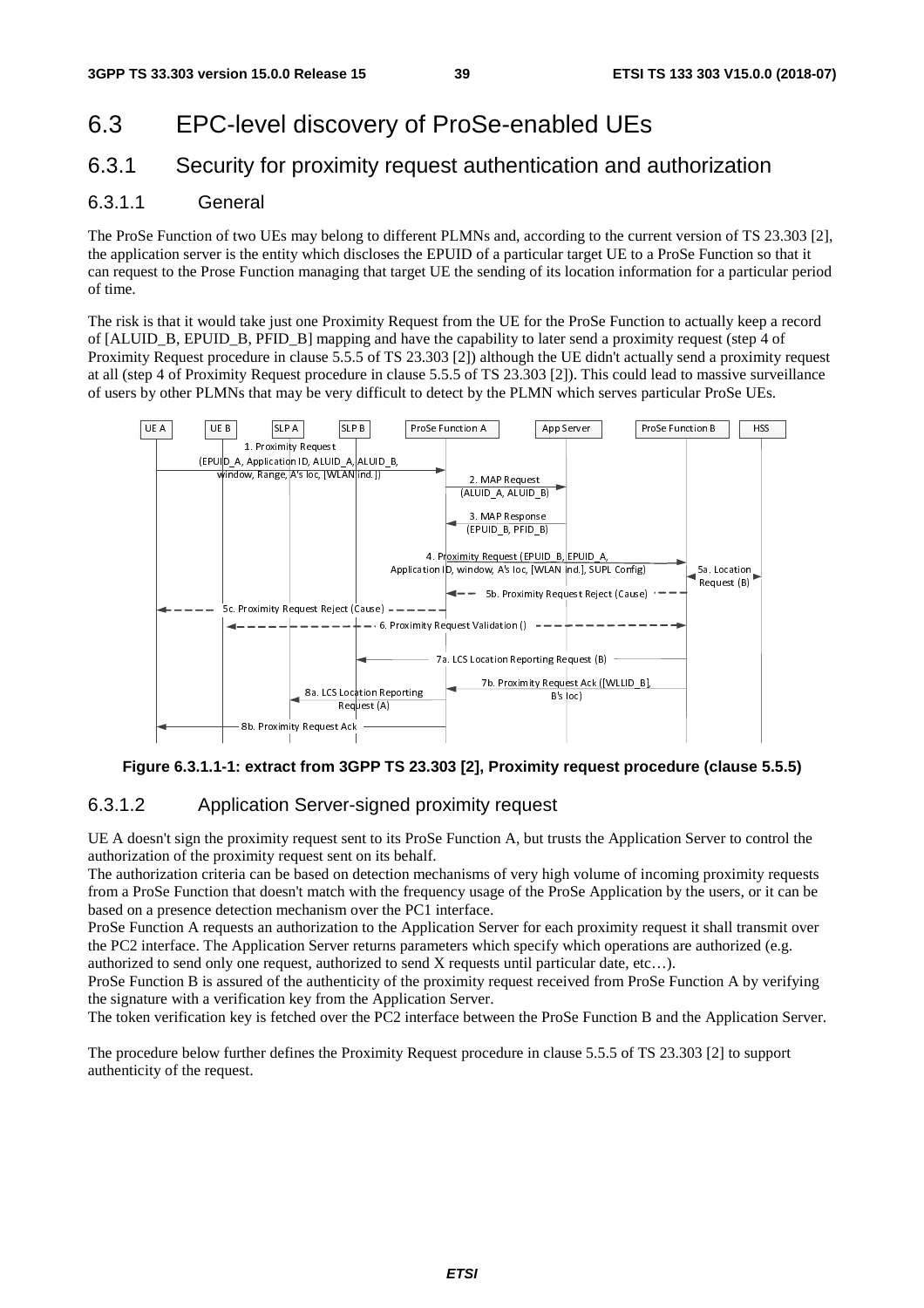

**Figure 6.3.1.2-1: Application Server-signed Proximity Request** 

- 1. Same as Step 1 of procedure in clause 5.5.5 of TS 23.303 [2]
- 2. Same as Step 2 of procedure in clause 5.5.5 of TS 23.303 [2]
- 3. The Application Server returns as part of the Map Response the following additional data: the authorized operations (e.g. authorized to send only one request, authorized to send X requests until particular date, etc…), a timestamp, the signature AS\_signature of the cryptographic hash of the concatenation of the EPUID\_A, the ALUID\_A, the ALUID\_B, the authorized operations and the timestamp value, and optionally the associated certificate CertKey\_AS of Application Server's verification key.
- 4. ProSe Function A sends as part of the Proximity Request to ProSe Function B the following additional data: the AS\_signature, ALUID\_A, ALUID\_B, the timestamp, the authorized operations, the Application ID and optionally the CertKey\_AS's certificate.
- 4a . If the CertKey\_AS's certificate wasn't part of the Proximity request, or that either the CertKey\_AS's certificate or verification key wasn't stored in internal memory, then ProSe Function B sends a Verification Key fetching requests to Application Server's verification key (identifiable with the Application ID).
- 4b . The Application Server returns the verification key.
- 4c . If the verification of signature from the Application Server is successful then the procedure continues the procedure from step 5 in clause 5.5.5 of TS 23.303 [2].

### 6.3.1.3 Proximity request digital signature algorithms and key strength

The cryptographic length of the signing asymmetric keys shall have at least a key strength equivalent to a 128-bits symmetric key. The following digital signature algorithms may be used: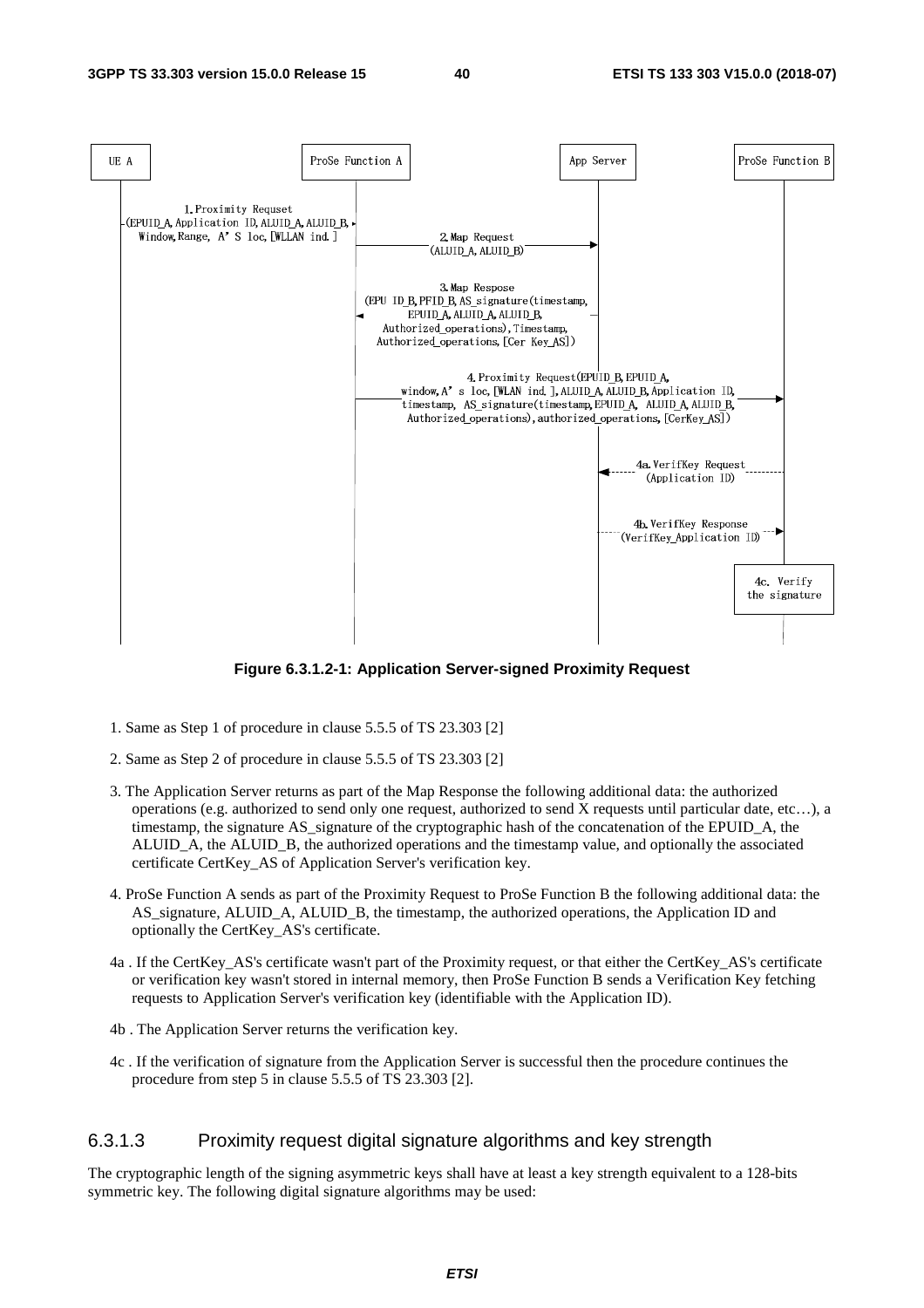- RSA as specified in FIPS 186-4 [15]: the minimum key length shall be 3072 bits. The minimal size for the hash function shall at least be SHA-256 which shall be used as specified by NIST [20].
- DSA as specified in FIPS 186-4 [15]: the minimum key length shall be 256 bits.
- ECDSA as specified in BSI TR-03111 [16]: the minimum key length shall be 256 bits, the elliptic curve domain parameters shall be selected among those available in RFC 5639 [17]. The corresponding hash function shall be chosen depending on the previously selected elliptic curve domain parameters (cf. clause 5 in RFC 5639 [17]).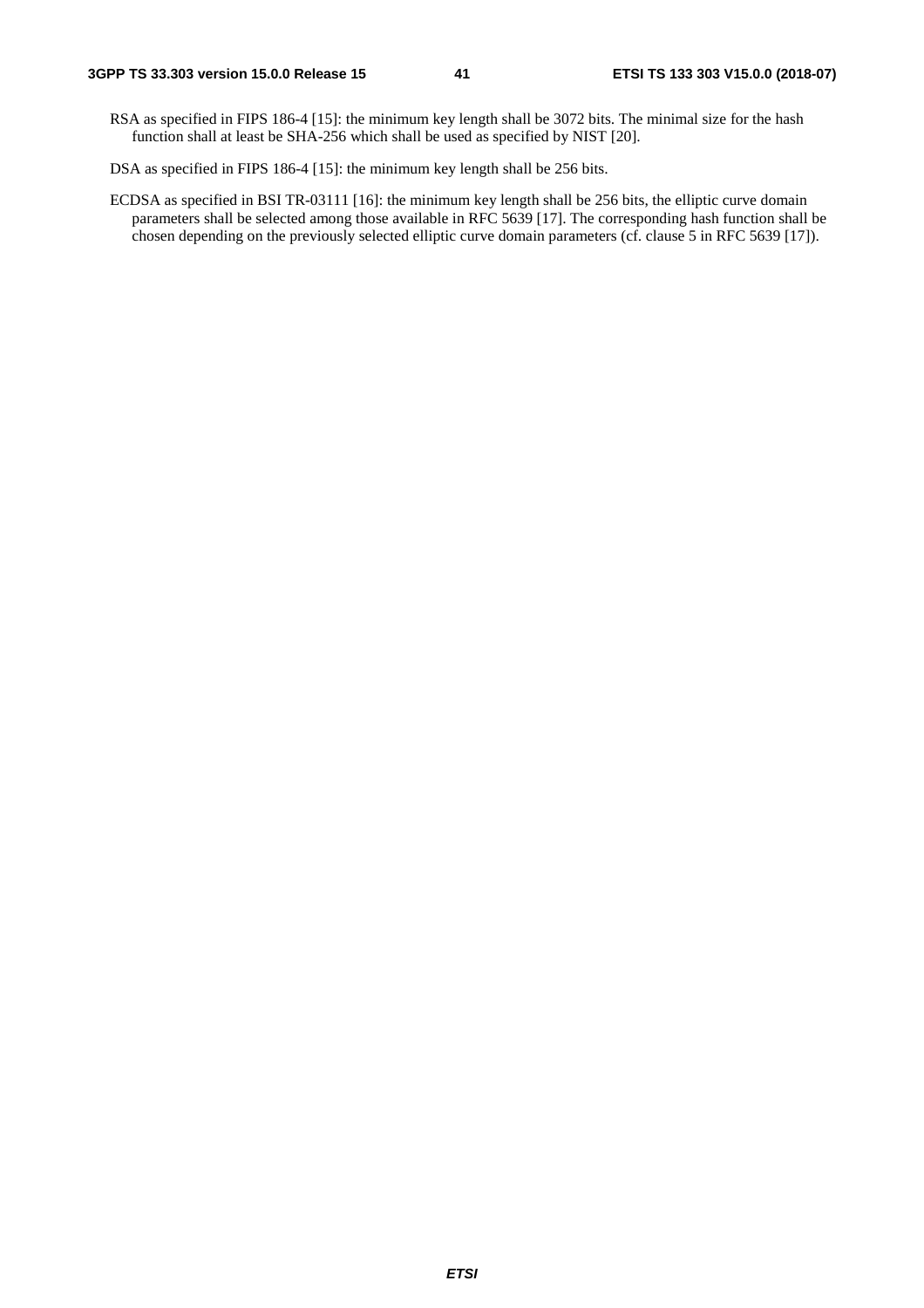### 6.3.1.4 Proximity request hash input format

The input to the hash function shall be encoded as specified in Annex B.1 of TS 33.220 [5] and shall consist of the concatenation of proximity request parameters and their respective lengths:

 $FC = 0x00$ 

 $P0 = EPUID$  A

 $LO =$  Length of P0 value

 $P1 = ALUID A$ 

- $L1 =$ Length of P1 value
- $P2 = ALUID$  B
- $L2 =$  Length of P2 value
- P3 = Timestamp. It shall use the date-time format as defined in clause 5.6 of RFC 3339 [18] and shall be encoded according to Annex B.2.1.2 of TS 33.220 [5]
- $L3 =$ Length of P3 value
- P4 = Authorized operations
- $L4 =$ Length of P4 value
- NOTE: The key derivation function defined in Annex B.1 of TS 33.220 [5] is not used, therefore the FC value should only be considered as a dummy value.

#### 6.3.1.5 Verification key format

The following shall be supported by the Application Server and the ProSe Function:

The verification key shall be formatted like the "Subject Public Key Info" element of a X.509 certificate. The "Subject Public Key Info" is specified in clause 4.1.2.7 of RFC 5280 [19]. RFC 5639 [17] shall also be supported in order to include ECDSA with Brainpool elliptic curve domain parameters.

#### 6.3.1.6 Profile for Application Server certificate

The following may be supported by the Application Server and the ProSe Function:

Certificates used for authentication of the Proximity Request shall meet the certificate profiles given in TS 33.310 [4] as follows:

- clause 6.1.3, for SEG certificates, shall apply to ALUID-associated certificates, and
- clause 6.1.4, for SEG CA certificates, shall apply to any CA certificates used in a chain to validate the certificates, with the following additions and exceptions:
	- Mandatory critical key usage: only digitalSignature shall be set.

# 6.3.2 Protection of traffic between UE and ProSe Function

In order to protect the messages between the UE and ProSe Function, the UE shall support the procedures for the UE given in subclause 5.3.3.2 and the ProSe Function shall support the procedures for the network function given in subclause  $5.3.3.2.2$ 

# 6.4 Security for EPC support WLAN direct discovery and communication

For EPC support for WLAN Direct Discovery, the security mechanisms as defined for EPC-level ProSe Discovery (clause 6.3) apply.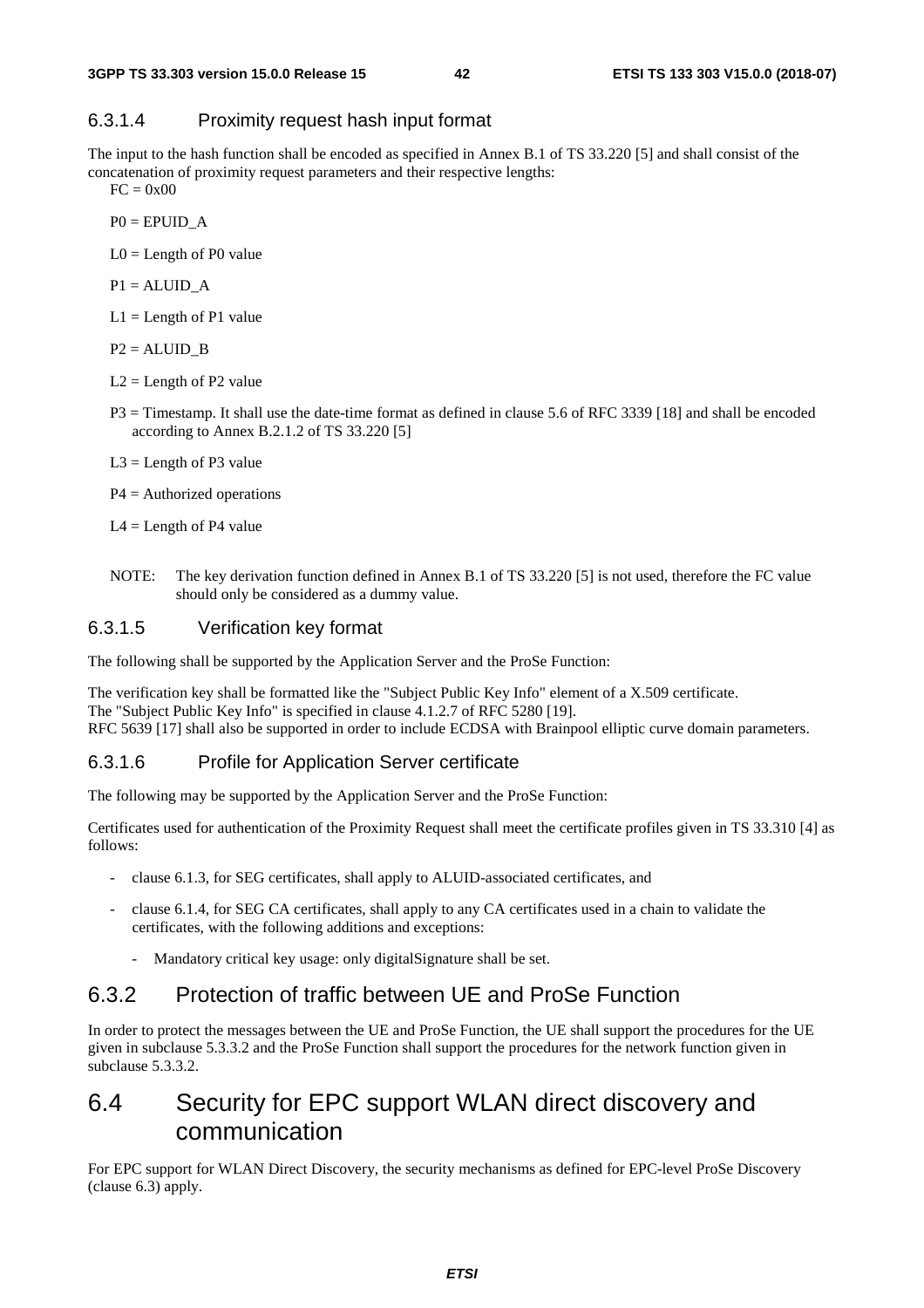For EPC support for WLAN Direct communication, based on the UEs WLAN security capabilities the ProSe Function may provide only such WLAN security parameters to the ProSe-enabled UEs that ensure confidentiality and integrity of the ProSe-assisted WLAN direct communication path to a level comparable with that provided by the existing 3GPP system.

NOTE: Release 12 does not provide stage 3 specification.

# 6.5 Security for One-to-one ProSe Direct communication

## 6.5.1 General

The one-to-one ProSe Direct communication procedures are described in TS 23.303 [2]. One-to-one ProSe Direct Communication is used by two UEs that want to directly exchange traffic or when a remote UE attaches to a ProSe UEto-network relay.

Security requirements are summarised in section 6.5.2. An overview of one-to-one ProSe Direct Communication is given in section 6.5.3. The authentication and key establishment procedures for the basic one-to-one communications are described in section 6.5.4. In section 6.5.5 the general security establishment that is used in all use cases is described.

The functionality in this clause may only be supported by ProSe-enabled Public Safety UEs.

# 6.5.2 Security Requirements

The following are the security requirements for ProSe Direct One-to-one Communication:

- A ProSe-enabled UE shall use different security contexts for ProSe one-to-one communication with different ProSeenabled UEs.
- Direct link signalling ciphering shall be supported and may be used. Direct link signalling ciphering is a configuration option.

Direct link user plane ciphering shall be supported and may be used.

Direct link signalling integrity protection and replay protection shall be supported and used.

Direct link user plane packets between UEs shall not be integrity protected.

Establishment of the security between the UEs shall be protected from man-in-the-middle attacks.

The system should support mutual authentication of public safety UEs out of network coverage.

Compromise of a single UE should not affect the security of the others.

Authentication credentials should be securely stored in UE.

## 6.5.3 Overview of One-to-one ProSe Direct communication

### 6.5.3.1 Description of differet layers of keys and their identities

ProSe Direct One-to-one communication uses 4 different layers of keys. These are the following:

- Long term key: This is the key that is provisioned (see the individual cases in 6.5.4 for more information on the provisioning) into the UE and is the root of the security for one-to-one communications. It may be a symmetric key or public/private key pair depending on the particular use case. Authentication signalling (denoted as "Direct Authentication and Key Establishment" - see subclause 6.5.4) is exchanged between the UEs and possibly some entities in the network, for example in the ProSe UE-to-network relay case to derive the  $K_D$ . The long term key is identified by the Long term ID.
- $K<sub>D</sub>$ : This is a 256-bit root key that is shared between the two entities communicating using ProSe Direct one-to-one communications. It may be refreshed by re-running the authentication signalling using the Long term key. In order to generate a  $K_{D\text{-}\mathrm{sess}}$  (the next layer of keys), nonces are exchanged between the communicating entities.  $K_D$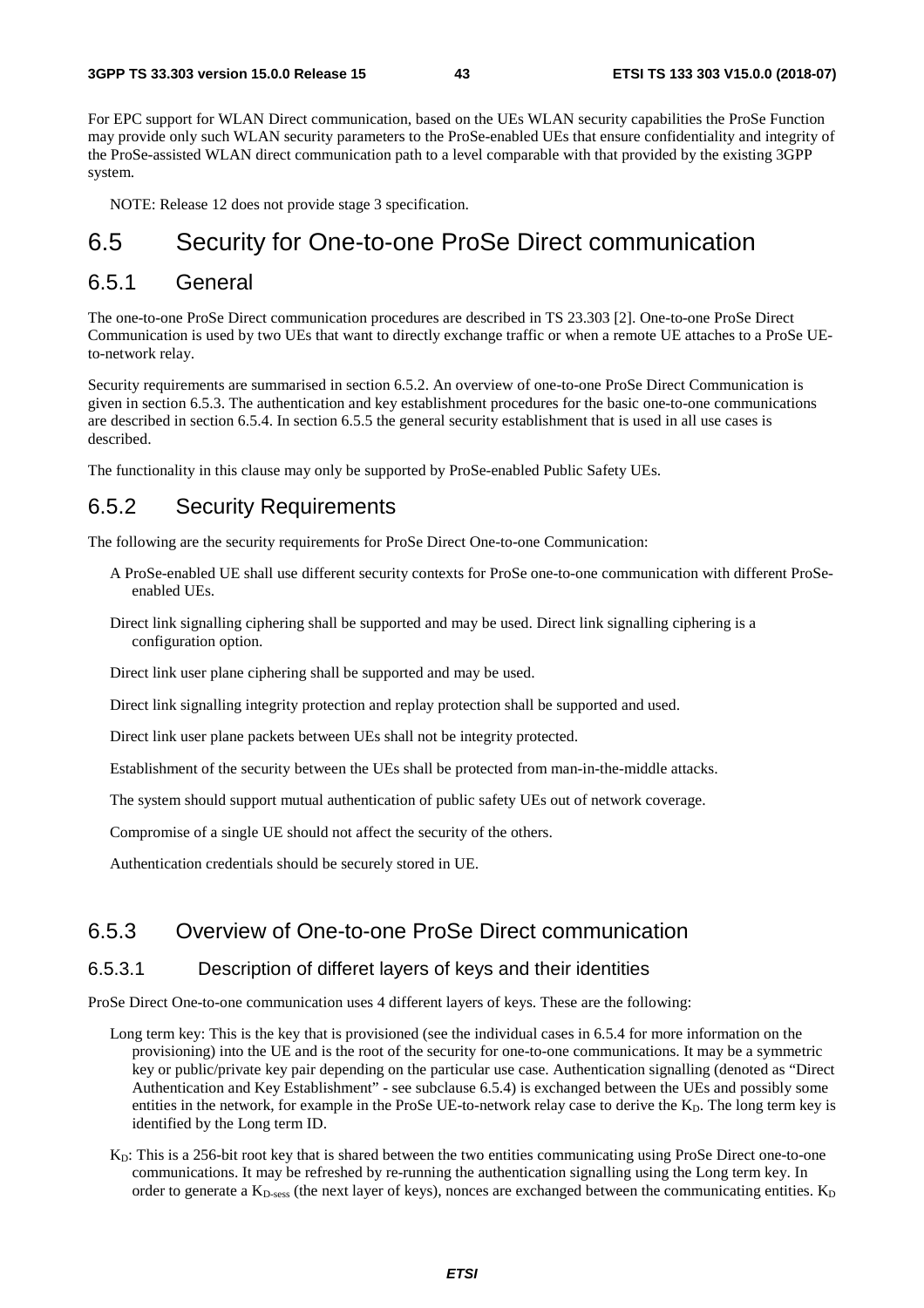may be kept even when the UEs have no active one-to-one communication session between them. The  $K_D$  ID is used to identify  $K_D$ .

- KD-sess: This is the 256-bit key that is the root of the actual security context that is being used (or at least in the process of being established) to protect the transfer of data between the UEs. During a communication between the UEs, the  $K_{D-<sub>sess</sub>}$  may be refreshed by running the rekeying procedure (see subclause 6.X.5.3). The actual keys (see next bullet) that are used in the confidentiality and integrity algorithms are derived directly from K<sub>D-sess</sub>. The 16 bit  $K_{D\text{-}\mathrm{sess}}$  ID identifies the  $K_{D\text{-}\mathrm{sess}}$ .
- A KD-sess ID with a zero value indicates no security is used and hence the UEs shall not assign an all zero value of KD-sess ID when creating a security context.
- PEK and PIK: The ProSe Encryption Key (PEK) and ProSe Integrity Key (PIK) are used in the chosen confidentiality and integrity algorithms respectively. They are derived from  $K_{D-<sub>s</sub>ess}$  and are refreshed automatically every time  $K_{D\text{-}\mathrm{sess}}$  is changed.

### 6.5.3.2 Security states

A UE may be in one of the three different security states with respect to another UE as follows:

Provisioned-security: This is where a UE just has its own long term keys.

- Partial-security: This is where a UE has recently communicated with another UE and still has the  $K_D$  that it used with the other UE, but no other derived keys.
- Full-security: This is where a UE is actually communicating with another UE and has K<sub>D</sub>, K<sub>D-sess</sub>, PEK and PIK, the chosen confidentiality and integrity algorithms and PDCP counters used with each bearer.

Once a UE ends its communication session with another UE, it shall delete K<sub>D-sess</sub>, PEK and PIK, the choice of algorithms and the counters. It may also delete  $K_D$ .

#### 6.5.3.3 High level overview of security establishment



#### **Figure 6.5.3.3-1: Overview of security establishment of ProSe Direct One-to-one communications**

Figure 6.5.3.3-1 provides a high level overview of security establishment. In this flow, authentication and key establishment happens during steps 1 to 3 with the requirement that UE 2 must know  $K_D$  at the end of step 2. Step 2 may involve several messages, and these messages depend on the type of Long term key(s). More details on this are provided in subclause 6.5.4. The actual establishment of a security context happens during steps 1, 3 and 4. More details on this are provided in subclause 6.5.5.

The integrity and confidentiality protection is applied at the PDCP layer. The details of this are given in subclause 6.5.6.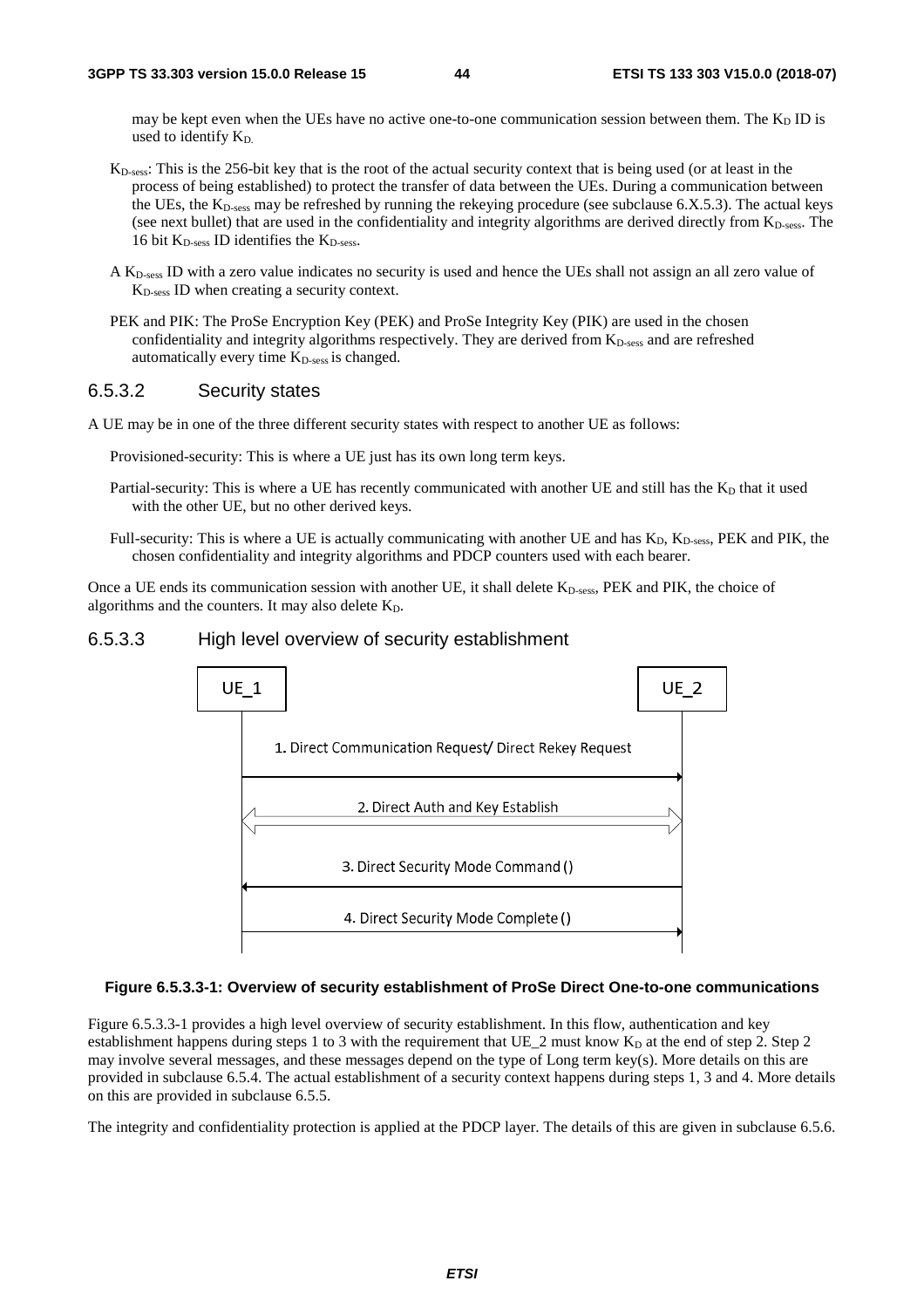# 6. 5.4 Direct Authentication and Key Establishment

## 6.5.4.1 General

There are various methods that ProSe Direct one-to-one communications may use to provide authentication and establishment of K<sub>D</sub>. These methods may vary from case to case and the description of any necessary Direct Authentication and Key Establishment signalling that is needed in addition to the Direct Security Mode Command and Complete message will be covered with each specific case.

NOTE: None of the cases included in this release require any Direct Authentication and Key Establishment signalling.

## 6.5.5 Security Establishment procedures

## 6.5.5.1 General

There are two different cases when a security context may be established; to set up a new connection and to re-key an ongoing connection. These cases are described in the following subclauses.

### 6.5.5.2 Security establishment during connection set-up

The subclause describes how security is established during connection set-up. The signalling flow is shown in figure  $6.5.5.2 - 1.$ 



**Figure 6.5.5.2-1: Security establishment at connection set-up** 

- 1. UE\_1 has sent a Direct Communication Request to UE\_2. This message shall include Nonce\_1 (for session key generation), UE  $\,$  1 security capabilities (the list of algorithms that UE  $\,$  1 will accept for this connection) and the most significant 8-bits of the  $K_{D-sess}$  ID. These bits shall be chosen such that UE 1 will be able to locally identify a security context that is created by this procedure. The message may also include a  $K_D$  ID if the UE\_1 has an exisiting  $K_D$  with the UE that it trying to communicate with. The absence of the  $K_D$  ID parameter indicates that UE\_1 does not have a  $K<sub>D</sub>$  for UE\_2. The message shall also contain the necessary information to establish a  $K<sub>D</sub>$ from the revelvant long terms keys held on the UE (see subclause 6.X.4). Long term ID is the info needed by the UE\_2 in order to retrieve the right Long term Key.
- 2. UE\_2 may initiate a Direct Auth and Key Establish procedure with UE\_1. This is mandatory if the UE\_2 does not have the  $K_D$  and  $K_D$  ID pair indicated in step 1, and signalling is needed to establish the keys for the particular use case.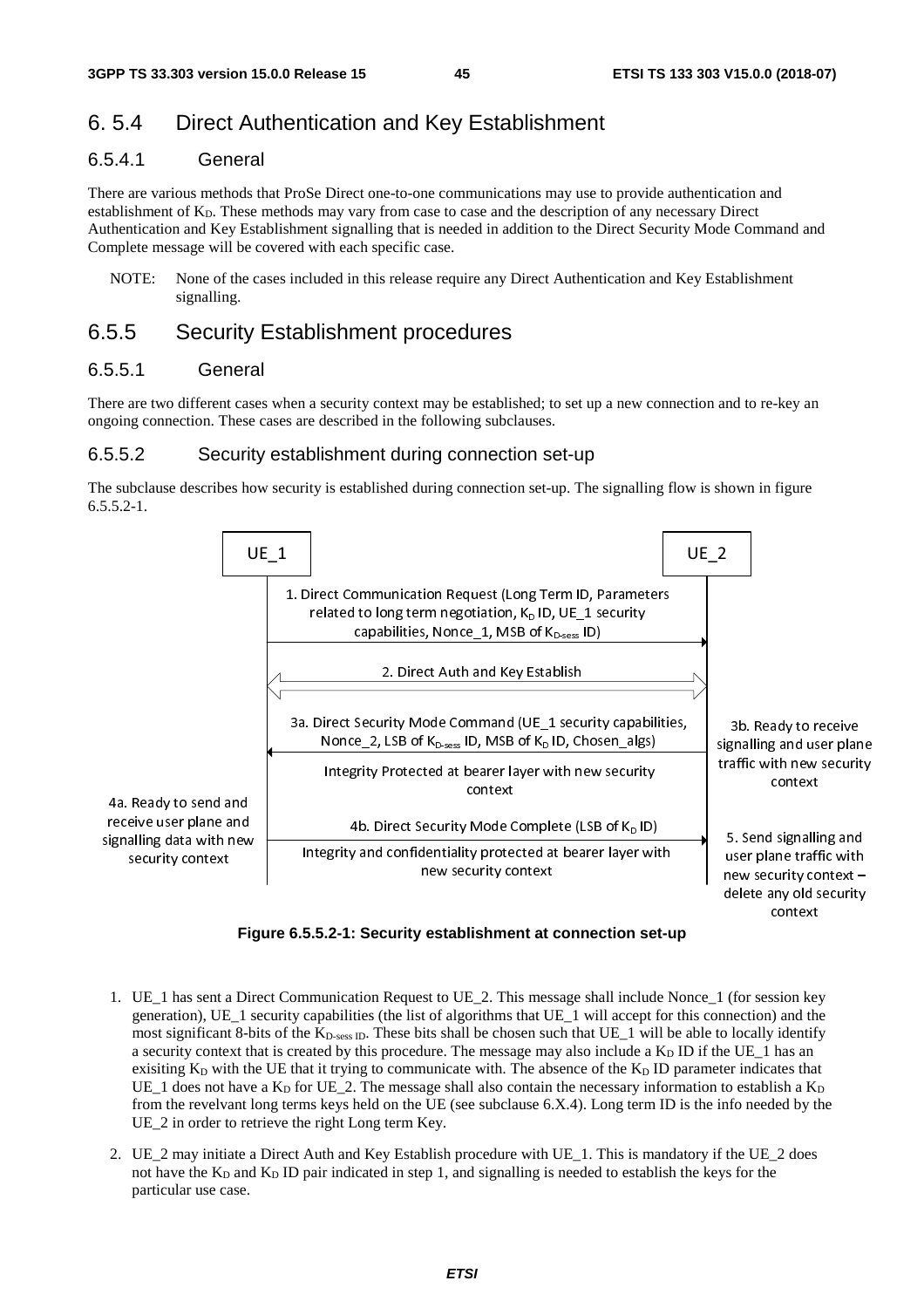- 3. UE\_2 sends the Direct Security Mode Command to UE\_1. It shall include the most significant bits of  $K_D$  ID if a fresh  $K_D$  is generated, Nonce  $2$  to allow a session key to be calculated and the Chosen\_algs parameter to indicate which security algorithms the UEs will use to protect the data. The included bits of  $K<sub>D</sub>$  ID shall uniquely identify the  $K_D$  at UE\_2. UE\_2 shall also return the UE\_1 security capabilities to provide protection against bidding down attacks. UE\_2 also includes the least significant 8-bits of K<sub>D-sess</sub> ID in the messages. This bits are chosen so that UE\_2 will be able to locally identify a security context that is created by this procedure. UE\_2 calculates  $K_{D-Sess}$  from  $K_D$  and Nonce 1 and Nonce 2 (see Annex A.9) and then derives the confidentiality and integrity keys based on the chosen algorithms (Annex A.4).
	- UE\_2 then integrity protects the Direct Security Mode Command before sending it to UE\_1. UE\_2 is then ready to receive both signalling and user plane traffic protected with the new security context. UE\_2 shall form the KD-sess ID from the most significant bits it received in message 1 and least significant bits it sent in message 3.
- 4. On receieving the Direct Security Mode Command,  $UE_1$  shall calculate  $K_{D-<sub>sess</sub>}$  and the confidentiality and integrity keys in the same way as UE\_2. UE\_1 shall check that the returned UE\_1 security capabilities are the same as those it sent in step 1. UE 1 shall also check the integrity protection on the message. If both these checks pass, then UE\_1 is ready to send and receive signalling and user traffic with the new security context. If most significant bits of  $K_D$  ID were included in the Direct Security Mode Command, UE\_1 shall generate the least significant bits of  $K_D$  ID such that these bits uniquely identify  $K_D$  at UE\_1 and shall store the complete  $K_D$ ID with  $K_D$ . UE<sub>1</sub> shall send an integrity protected and confidentiality protected (with the chosen algorithm which may be the null algorithm) Direct Security Mode Complete message to UE\_2. UE\_1 shall include the least significant bits of  $K_D$  ID in this message. UE\_1 shall form the  $K_{D\text{-}\mathrm{sess}}$  ID from the most significant bits it sent in message 1 and least significant bits it received in message 3.
- 5. UE\_2 checks the integrity protection on the received Direct Security Mode Complete. If this passes, UE\_2 is now ready to send user plane data and control signalling protected with the new security context. UE\_2 deletes any old security context it has for UE 1. UE 2 shall form the K<sub>D</sub> ID from the most significant bits it sent in step 3 and least significant bits it received in the Direct Security Mode Complete.UE 2 shall store the complete  $K_D$ ID with  $K_D$ .

## 6.5.5.3 Rekeying security

By rekeying, the UEs ensure fresh session keys  $K_D$  sess are used. Optionally the rekeying can also enforce refresh of  $K_D$ . Either UE may rekey the connection at any time. This shall be done before the counter for a particular LCID repeats with the current keys. A rekeying operation shall refresh the  $K_{D-<sub>5</sub>ess}$  and PEK and PIK, and may refresh  $K_{D}$ . A rekeying operation follows the flows given in figure 6.5.5.3-1.

NOTE 1: The UE that initiates a rekeying does not need to be the same one that iniated the connection set-up.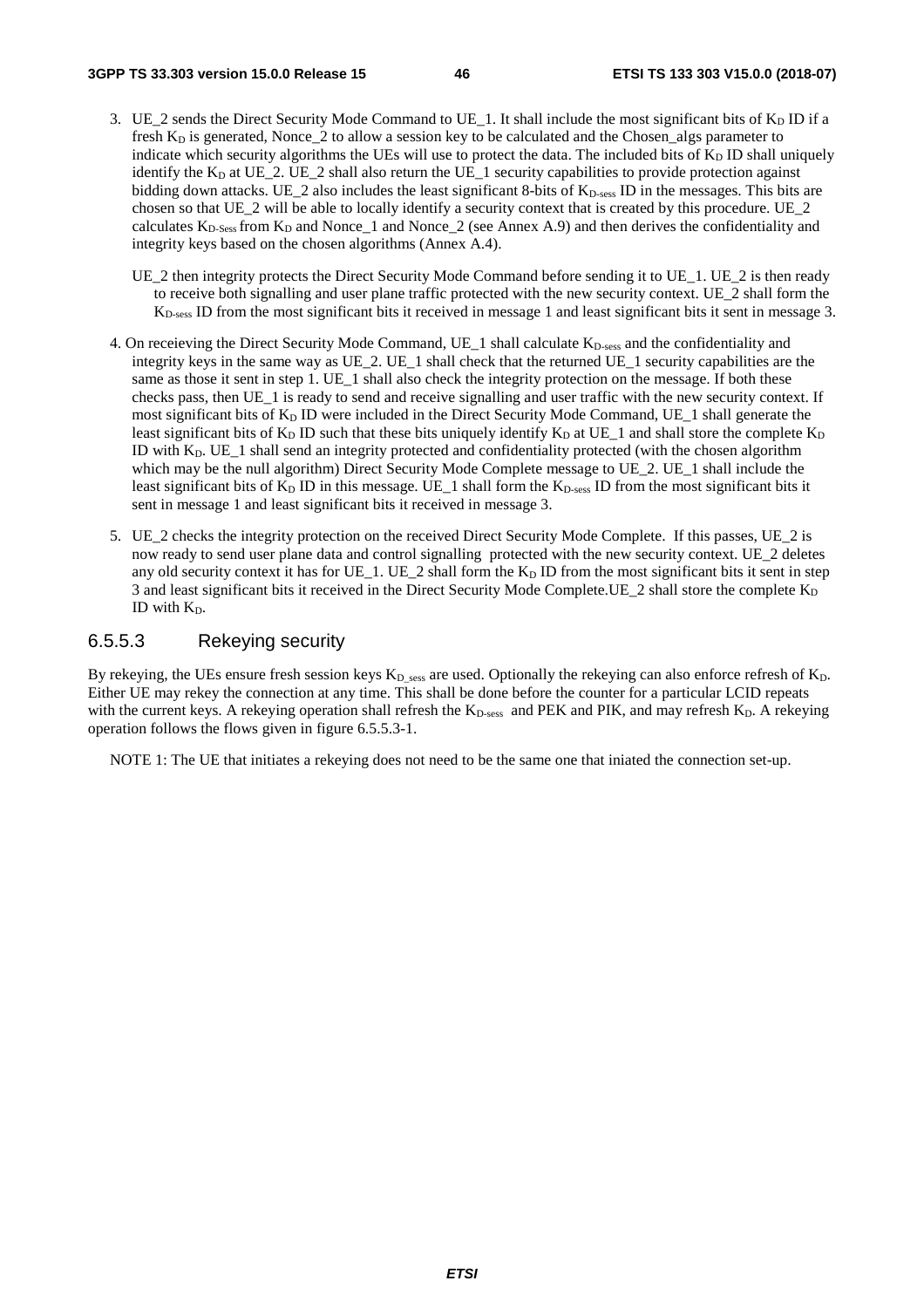

#### **Figure 6.5.5.3-1: Security establishment during rekeying**

- 1. UE\_1 sends a Direct Rekey Request to UE\_2. This message shall include Nonce\_1 (for session key generation), UE\_1 security capabilities (the list of algorithms that UE\_1 will accept for this connection) and the most significant 8-bits of the  $K_{D\text{-}\mathrm{sess\,ID}}$ . These bits are chosen such that UE\_1 will be able to locally identify a security context that is created by this procedure. The message may also include a Re-auth Flag, if UE\_1 wants to rekey  $K_D$ . The message shall also contain the necessary information to establish a  $K_D$  from the relevant long terms keys held on the UE (see subclause 6.5.4).
- 2. UE\_2 may initiate a Direct Auth Key Establish procedure with UE\_1. This is mandatory if UE\_1 included the Re-auth Flag and signalling is needed to establish  $K_D$ .
- 3. This step is the same as step 3 in 6.5.5.2 except the most significant bits of  $K<sub>D</sub>$  ID are included if a fresh  $K<sub>D</sub>$  is generated during this rekeying.
- 4. This step is the same as step 4 in 6.5.5.2.
- 5. This step is the same as step 5 in 6.5.5.2.
- 6. When UE\_1 receives a message integrity protected with the new security context, it shall delete any old security context is has still stored for UE\_2.

## 6.5.6 Protection of the one-to-one traffic

### 6.5.6.1 General

Protection for the signalling and user plane databetween the UEs is provided at the PDCP layer. As the security is not preserved through a drop of the connection, all signalling messages that need to be sent before security is established, may be sent with no protection.

#### Editor's note: This exact message that may be sent without protection are FFS.

All other signalling messages shall be integrity protected and may be confidentiality protected except the Direct Security Mode Command which is sent integrity protected only.

The bearer with  $LCD = 28$  shall be used to carry signalling messages that are not protected.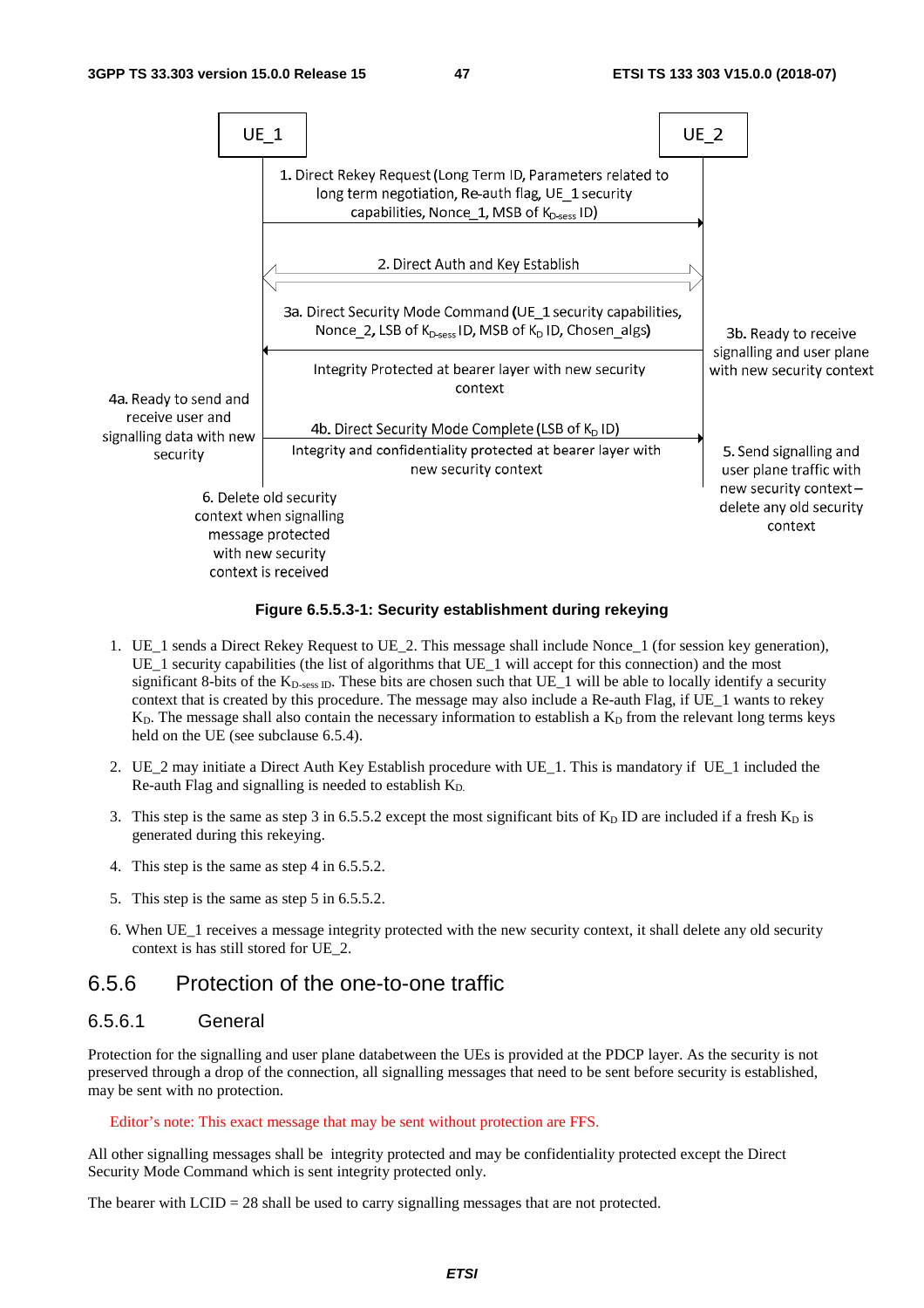The bearer with LCID = 29 shall be used for Direct Security Mode Command and Direct Security Mode Complete.

The bearer with LCID = 30 shall be used for other signalling messages that are confidentiality and integrity protected.

The bearer with  $LCD = 1$  to 10 may be used for user plane traffic with confidentiality protection.

### 6.5.6.2 Integrity protection

ProSe enabled Public Safety UEs shall implement 128-EIA1 and 128-EIA2 and may implement 128-EIA3 for integrity protection of one-to-one direct link signalling.

The LTE integrity algorithms (see TS 33.401 [21]) are used with the following modifications;

- The key used is PIK;
- Direction is set to 1 for direct link signalling transmitted by the UE that sent the Direct Security Mode Command for this security context and 0 otherwise;
- Bearer[0] to Bearer[4] are set to LCID;
- COUNT $[0]$  to COUNT $[15]$  are set to  $K_{D\text{-}\text{sess}}$  ID;
- Counter is input into COUNT[16] to COUNT[31].

The receiving UE shall ensure that received messages are not replayed.

#### 6.5.6.3 Confidentiality protection

ProSe enabled Public Safety UEs shall implement EEA0, 128-EEA1 and 128-EEA2 and may implement 128-EEA3 for ciphering of one-to-one traffic.

The LTE ciphering algorithms (see TS 33.401 [21]) are used with the following modifications;

The key used in PEK;

 $\overline{\phantom{a}}$ 

- Direction is set as for integrity protection (see 6.5.6.2);
- Bearer[0] to Bearer[4] are set to LCID;
- COUNT $[0]$  to COUNT $[15]$  are set to  $K_{D\text{-}\text{sess}}$  ID;
- Counter is input into COUNT[16] to COUNT[31].

### 6.5.6.4 Security contents in the PCDP header

The 16-bit K<sub>D-sess</sub> ID and 16-bit Counter parameters are carried in the PDCP header, along with any MAC that is needed for integrity protection. This is illustrated in the Figure 6.5.6.4-1.

| (Ciphered) Payload<br>MAC when required<br>Counter<br>ND-sess I <del>D</del> |
|------------------------------------------------------------------------------|
|------------------------------------------------------------------------------|

### **Figure 6.5.6.4-1: Security contexts of the PDCP header for one-to-one communications**

If the configuration is not to use confidentiality protection for one-to-one communication user plane, then the UE shall set the values of the security information (KD-sess ID and Counter) to zero in the header of the user plane PDCP packets.

For the signalling messages that are not protected, the K<sub>D-sess</sub> and Counter in PDCP format are set to zeros in the header of the PDCP packet.

## 6.5.7 ProSe one-to-one commuication security using ECCSI and SAKKE

### 6.5.7.1 General

The solution uses the "Elliptic Curve-based Certificateless Signatures for Identity-based Encryption" (ECCSI) signature scheme, as defined in RFC 6507 [14]. And, Sakai-Kasahara Key Encryption (SAKKE), as defined in RFC 6508 [24] to generate a shared secret that is used as a  $K_D$  (root key) for establishing a secure connection between the two UEs.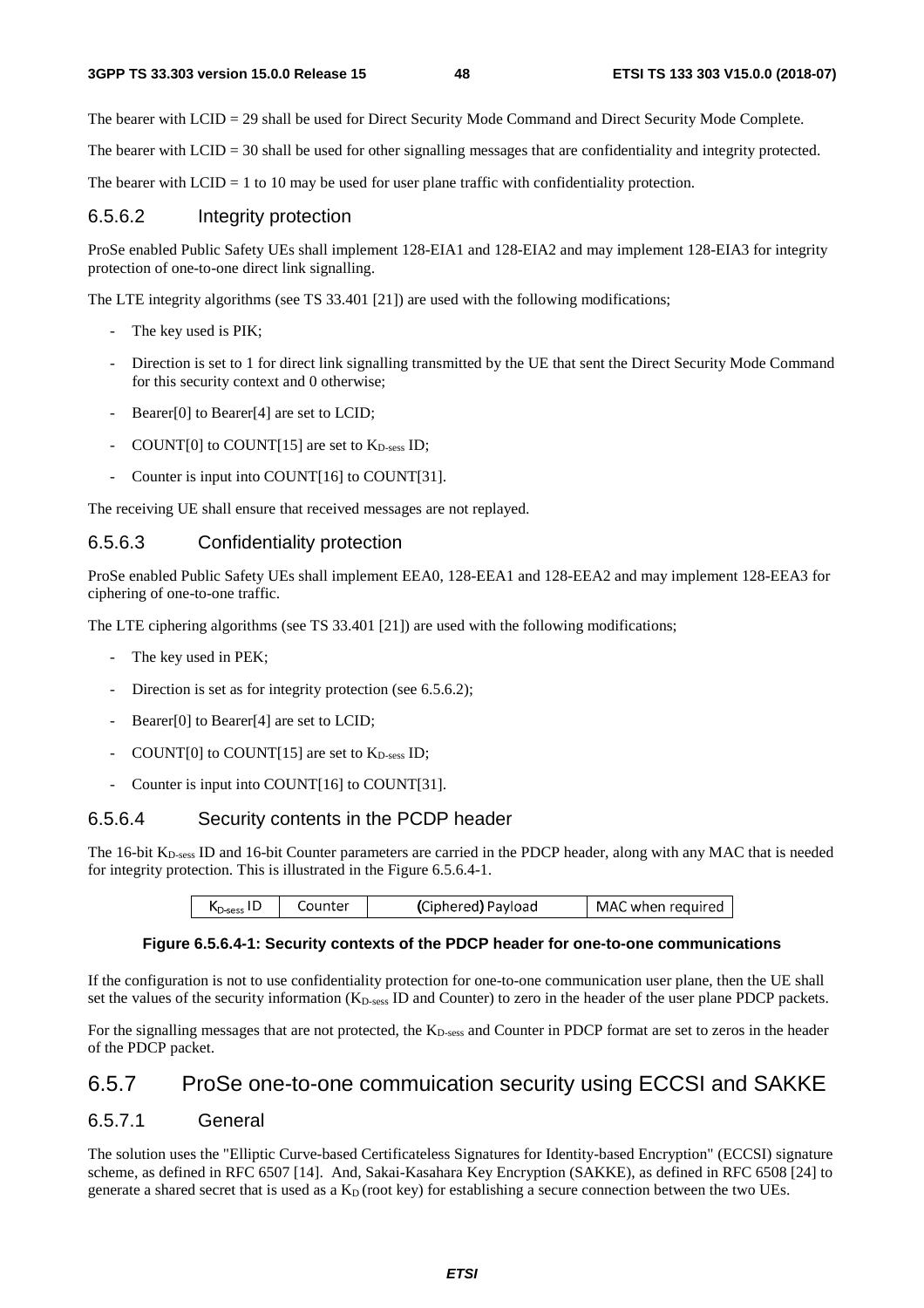## 6.5.7.2 Key and their identities

The UEs are provisioned with the required credentials (as defined in RFC 6507 [14] and RFC 6508[24) in advance, when the UEs have a secure access to their Key ManagementServer (KMS).

The KMS, common root of trust for the UEs, provisions the UEs with a set of credentials for ECCSI and SAKKE schemes.

Upon successful provisioning for ECCSI, each UE will be configured with the public key of the KMS, and a set of credentials associated with the UE's identity, which are: Secret Signing Key (SSK) and Public Validation Token (PVT). The UE must act as "signer" and "verifier". As a signer, the UE uses its SSK to sign a message, and when acting as a verifier, the UE uses the public key of the KMS and the signer's PVT to verify the signature.

Upon successful provisioning for SAKKE, each UE will be configured with the public key of the KMS, and a Receiver Secret Key (RSK) which is associated with the UE's identity. The sender UE uses the receiver's UE identity (receiving entity for SAKKE payload) and the public key of the KMS to create an encrypted SAKKE payload. The receiving UE uses its identity, its Receiver Secret Key and the public key of the KMS to decrypt SAKKE payload.

The public identity of a UE may be encoded in any format that is compatible with the guidelines provided in RFC 6509 [12]. For example, the public identity of a UE may be a concatenation of a fixed part (in the form of IMSI, SIP URI, TEL URI, other user@domain types of URI, etc.) and a varying part (in the form of a timestamp).

# 6.5.7.3 Security flows

## 6.5.7.3.1 Direct Connection Request

Figure 6.5.7.3.1-1 illustrates the establishment of a secure one-to-one ProSe Direct communication. It relies on the generic signalling set that is described in subclause6.5.5. The figure only includes the additional information in the messages.



#### **Figure 6.5.7.3.1-1: Security establishment at connection setup**

- 1. UE-1 wishing to engage in one-to-one ProSe Direct Communication with UE-2 sends a Direct Communication Request message including the following parameters:
	- User of UE-1 Info = upper layer information identifying the user of UE-1. This information is used to derive the Signer's identifier (used by ECCSI).
	- SIGN an ECCSI signature (as defined in RFC 6507 [14]) of the Direct Communication Request message. The signature is computed over the User of UE-1 Info parameters and the Nonce 1 (see subclause 6.5.5).

Editor's note: The exact format of input parameters to calculation of the signature is FFS

2. Upon reception of the Direct Communication Request message, UE-2 verifies the signature payload SIGN. If the verification test is successful, UE-2 presents the authenticated identity ("User of UE-1 Info") to the user of UE-2. If user of UE-2 decides to accept the request, UE-2 sends a Direct Security Mode Command message including the following parameters: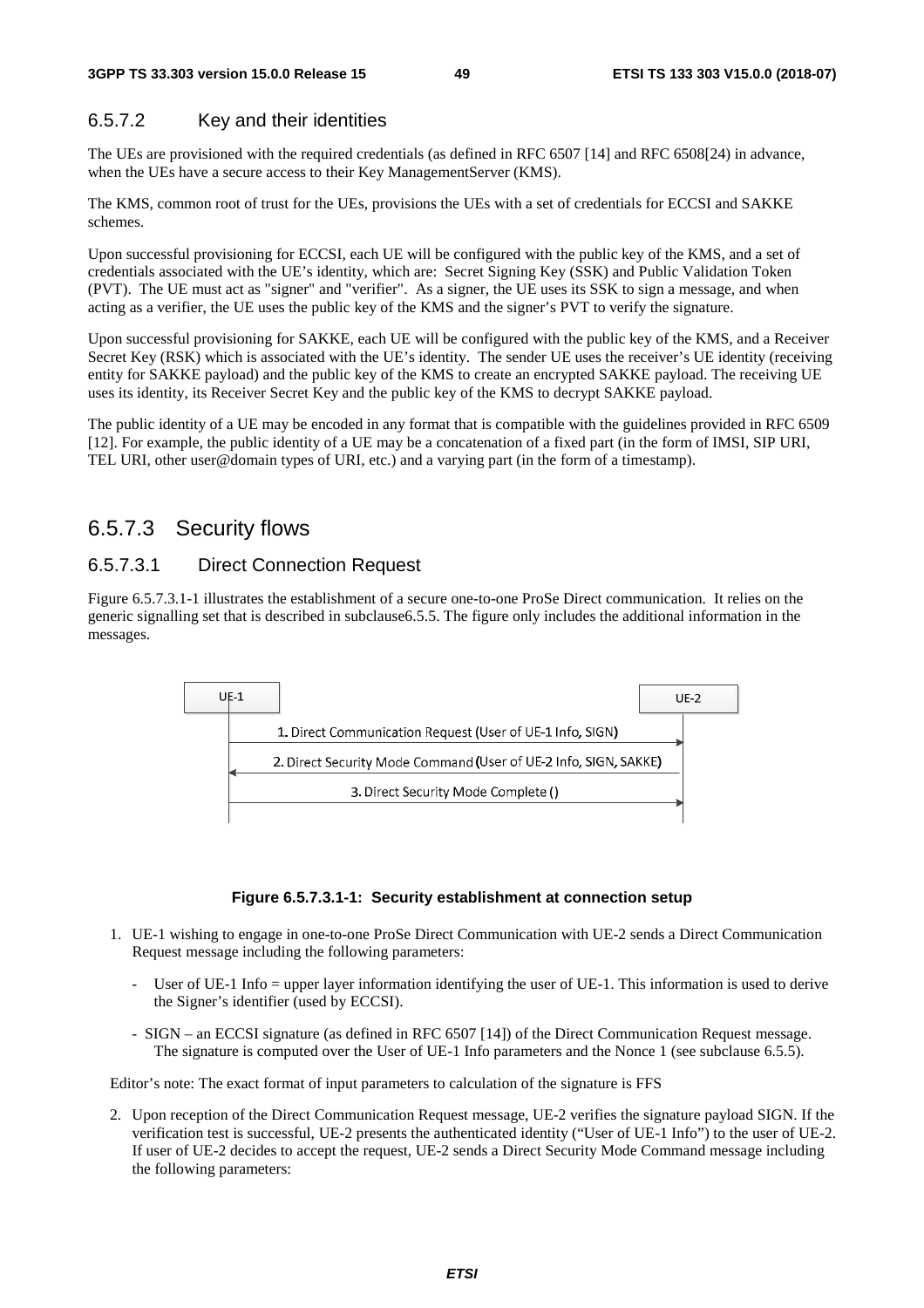- User of UE-2 Info = upper layer information identifying the user of UE-2. This information is used to derive the Signer's identifier (used by ECCSI).
- SIGN an ECCSI signature (as defined in RFC 6507 [14]) of the Direct Communication Response message. The signature is computed over the User of UE-2 Info, Nonce 1 and the SAKKE parameters.

Editor's note: The exact parameters of input parameters to calculation of the signature is FFS

SAKKE – UE-2 generates a 256-bit key Shared Secret Value (SSV), which is used as  $K_D$  (root key), and encodes SSV value into a SAKKE payload according to the algorithm described in RFC 6508 [24], using the KMS Pubic Key and the public identity of the user of UE-1.

- Upon receipt of the Direct Security Mode message, the UE-1 verifies the signature payload SIGN. If the verification test is successful, it decrypts SAKKE payload to extract the SSV which is used as a  $K_D$  (root key) from which other keys can be derived.
- 3. Upon successful processing of the Direct Security Mode Command message, UE-1 responds with a Direct Security Mode Complete.

Both UEs shall store their own and the other UE's User Info with the  $K_D$ .

## 6.5.7.3.2 Direct Rekeying Request

Figure 6.5.7.3.2-1 illustrates rekeying of an existing secure connection when  $K_D$  is changed. It relies on the generic signalling set that is described in subclauses 6.5.5 over an existing secure connection. The figure only includes the additional information in the messages. When  $K<sub>D</sub>$  is not changed the rekeying proceeds exactly as described in subclause 6.5.5.3.



#### **Figure 6.5.7.3.2-1: Security establishment when rekeying an existing connection**

- 1. UE-1 send a Direct Rekeying Request to UE-2.
- 2. UE-2 responds with a Direct Security Mode Command message including the following parameters:
	- SIGN an ECCSI signature (as defined in RFC 6507 [14]) of the Direct Communication Response message. The signature is computed over the User of UE-2 Info, Nonce 1 and the SAKKE parameters.

Editor's note: The exact parameters of input parameters to calculation of the signature is FFS

SAKKE – UE-2 generates a 256-bit key Shared Secret Value (SSV), which is used as  $K_D$  (root key), and encodes SSV value into a SAKKE payload according to the algorithm described in RFC 6508 [24], using the KMS Pubic Key and the public identity of the user of UE-1.

Upon receipt of the Direct Security Mode message, the UE-1 verifies the signature payload SIGN. If the verification test is successful, it decrypts SAKKE payload to extract the SSV which is used as a  $K<sub>D</sub>$  (root key) from which other keys can be derived.

3. Upon successful processing of the Direct Security Mode Command message, UE-1 responds with a Direct Security Mode Complete.

Both UEs shall store their own and the other UE's User Info with the  $K_D$ .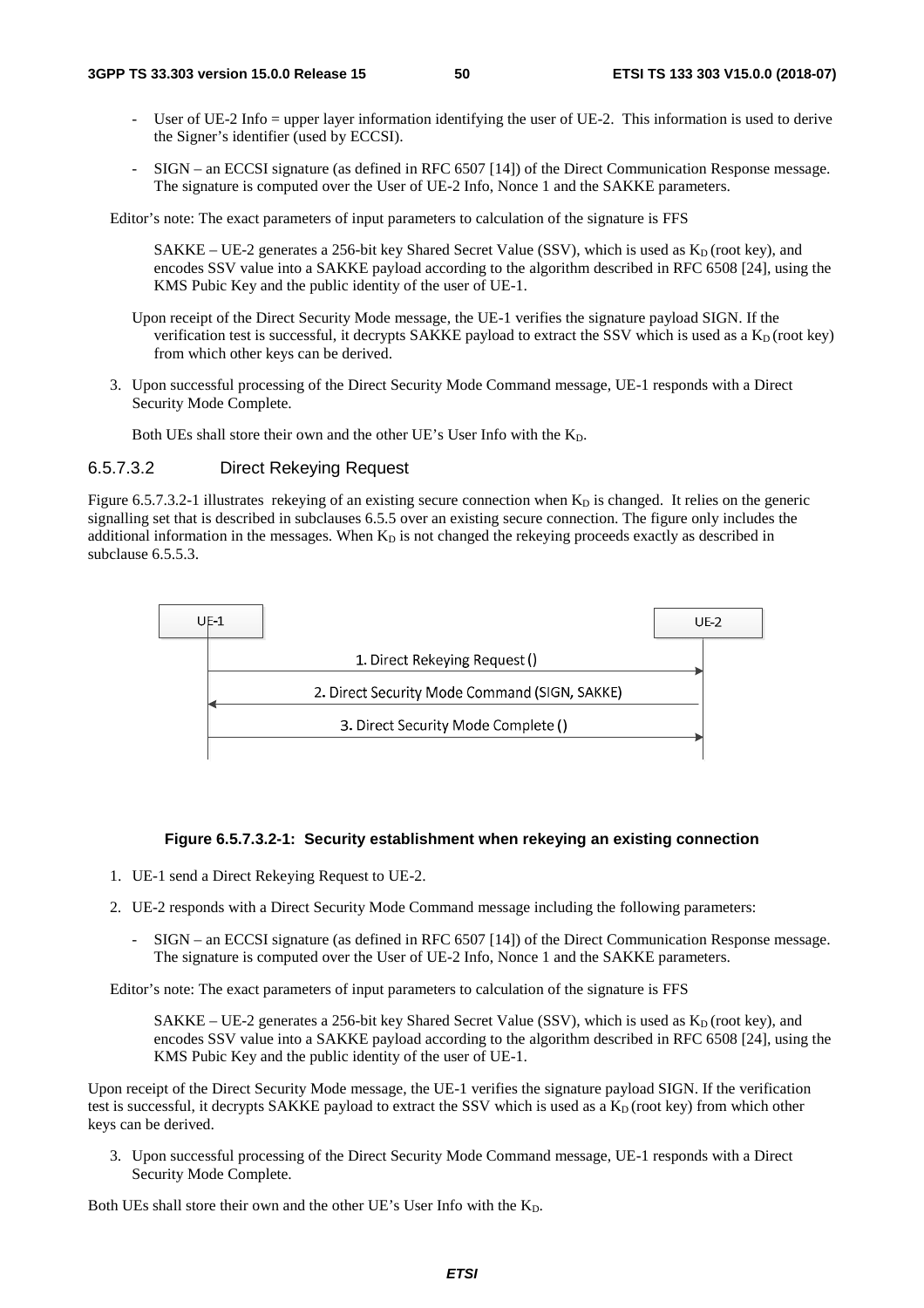# 6.6 Security for ProSe Public Safety Discovery

## 6.6.1 General

The ProSe Public Saftey Discovery procedures are described in TS 23.303 [2]. This clause details the security procedures for ProSe Public Safety Discovery.

The functionality in this clause may only be supported by ProSe-enabled Public Safety UEs.

# 6.6.2 Security Requirements

The requirements in clause 5.3.2 apply for the signalling between the UE and ProSe Function.

For the distribution of the keys used to protect the discovery message, the following requirements apply:

- The keys shall be protected in integrity and confidentiality during their distribution.
- Only authorized Public Safety ProSe-enabled UEs shall receive the keys.
- It shall be possible for the Public Safety ProSe-enabled UE to authenticate the network entity distributing the keys.
- It shall be possible for the Public Safety ProSe-enabled UE to store shared keys for past and future cryptoperiods.
- Authorized Public Safety Prose-enabled UEs shall securely store the shared keys.For the discovery messages over the PC5 interface, the following security requirements apply:
- The system shall support a method to mitigate the replay attack, source authenticity verification and integrity protection of public safety discovery messages.
- The system should provide a means of minimising the possibility of tracking of UEs based on the content of their discovery messages over time.
- The system shall support the confidentiality of information added to the messages.

# 6.6.3 Overview of ProSe Public Safety Discovery

## 6.6.3.1 General

There are two types of ProSe Public Safety Discovery described in TS 23.303 [2]: Relay Discovery (including the additonal Discovery messages) and Group Member Discovery. The security measures for both of these are identical and are reusing the following aspects:

- the key provisioning mechanism that ProSe one-to-many commuication uses, whereby a root key is fetched (the PGK – see subclause 6.2.3.1 of the present specification) along with associated security information; and
- the mechanisms defined for restricted discovery in terms of protecting the discovery messages over the air (see subclause 6.1.3.4.3 of the present specification with the needed DUIK, DUCK and DUSKs derived from the root key). It is optional to support scrambling for Public Safety Discovery.

Like open and restricted discovery, ProSe Public Safety Discovery also uses a UTC-based counter (see step 9 in clause 6.1.3.3) to provide freshness for the protection of the restricted discovery message on the PC5 interface. The parameters CURRENT\_TIME and MAX\_OFFSET are also provided to the UE from the PKMF to ensure that the obtained UTCbased counter is sufficiently close to real time to protect against replays.

### 6.6.3.2 Key and their identities

The Public Safety Discovery Key (PSDK) is the root key that is used for the protection of the Pubic Safet Discovery messages. It is identified by an 8-bit PSDK ID and each PSDK is assocciated with one or more Relay Service Codes and/or Discovery Group IDs. This association is achieved by allocating a 24-bit Key Type ID to the Relay Service Codes (RSCs) and Discovery Group IDs during the Key Request/Key Response procedure. The Key Type ID is also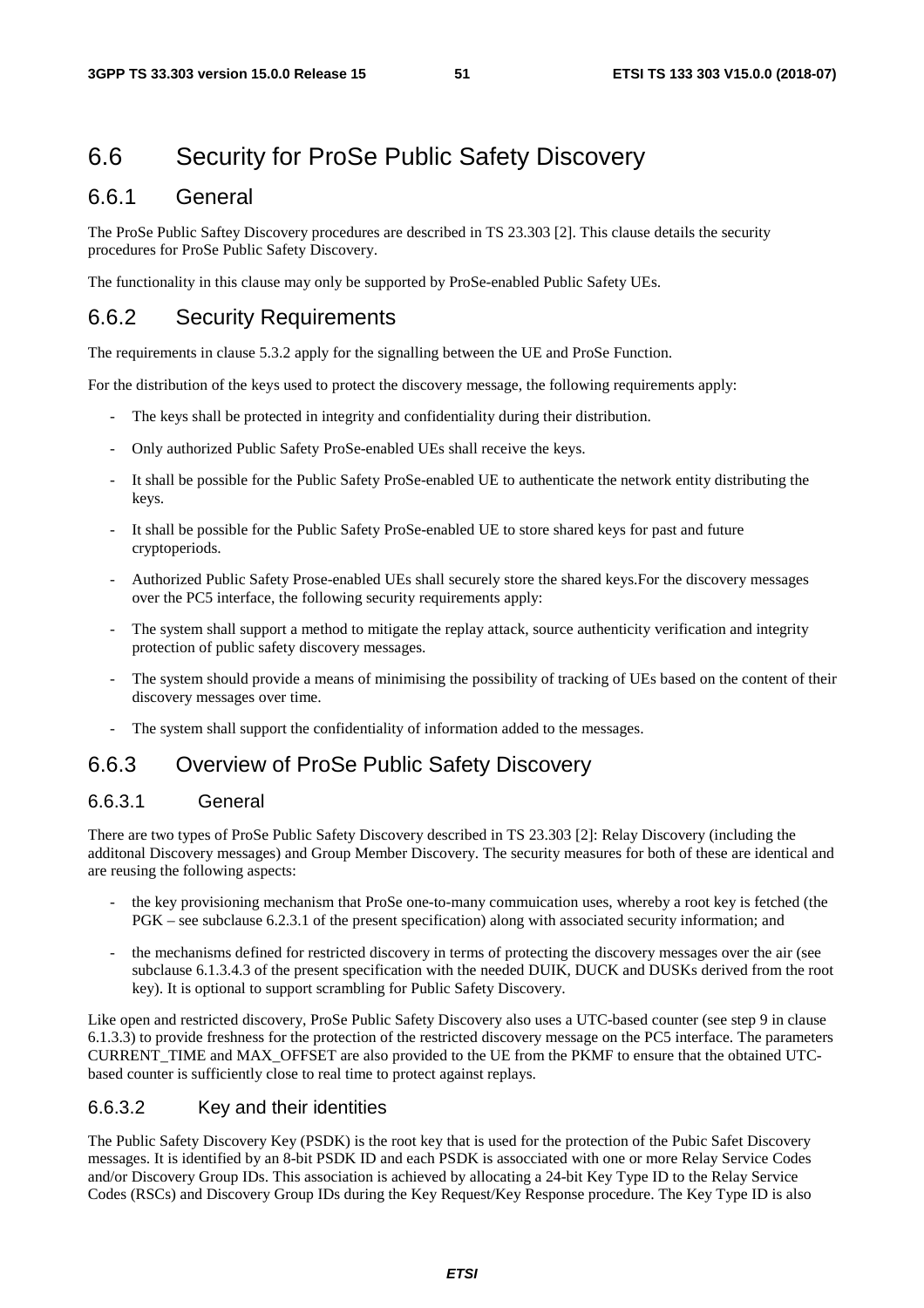included in the MIKEY message, so a delivered PSDK can be associated with the correct RSCs and/or Discovery Group IDs.

NOTE: The allocation of RSC and/or Discovery Group ID to a particular Key Type ID is specific to a UE and does not need to be common across all UEs.

When the PSDKs are provided to the UE, they shall be provided with an Expiry Time. The Expiry Time of the PSDK needs to be set such that the keys for later periods have a longer expiration period. Each PSDKs for each Key Type ID shall be associated with a different Expiry Time value.

All expired PSDK, except the most recently expired of the PSDK(s), should be deleted.

Public Safety discovery also uses the PMK and PMK ID for the MIKEY messages as described in subclauses 6.2.3.1 and 6.2.3.2 of the present specification.

## 6.6.4 Security flows

#### 6.6.4.1 Overview

The configuration of the security material for the protection of direct discovery messages is shown in the figure 6.6.4.1- 1:



**Figure 6.6.4.1-1: Configuration of parameters for public safety discovery** 

0: If needed the UE could be configured with any private keys, associated certificates or root certificate that may be needed for contacting the ProSe Key Management Function to allow the keys to be kept secret from the operator. If none are provided, then the USIM credentials are used to protect that interface.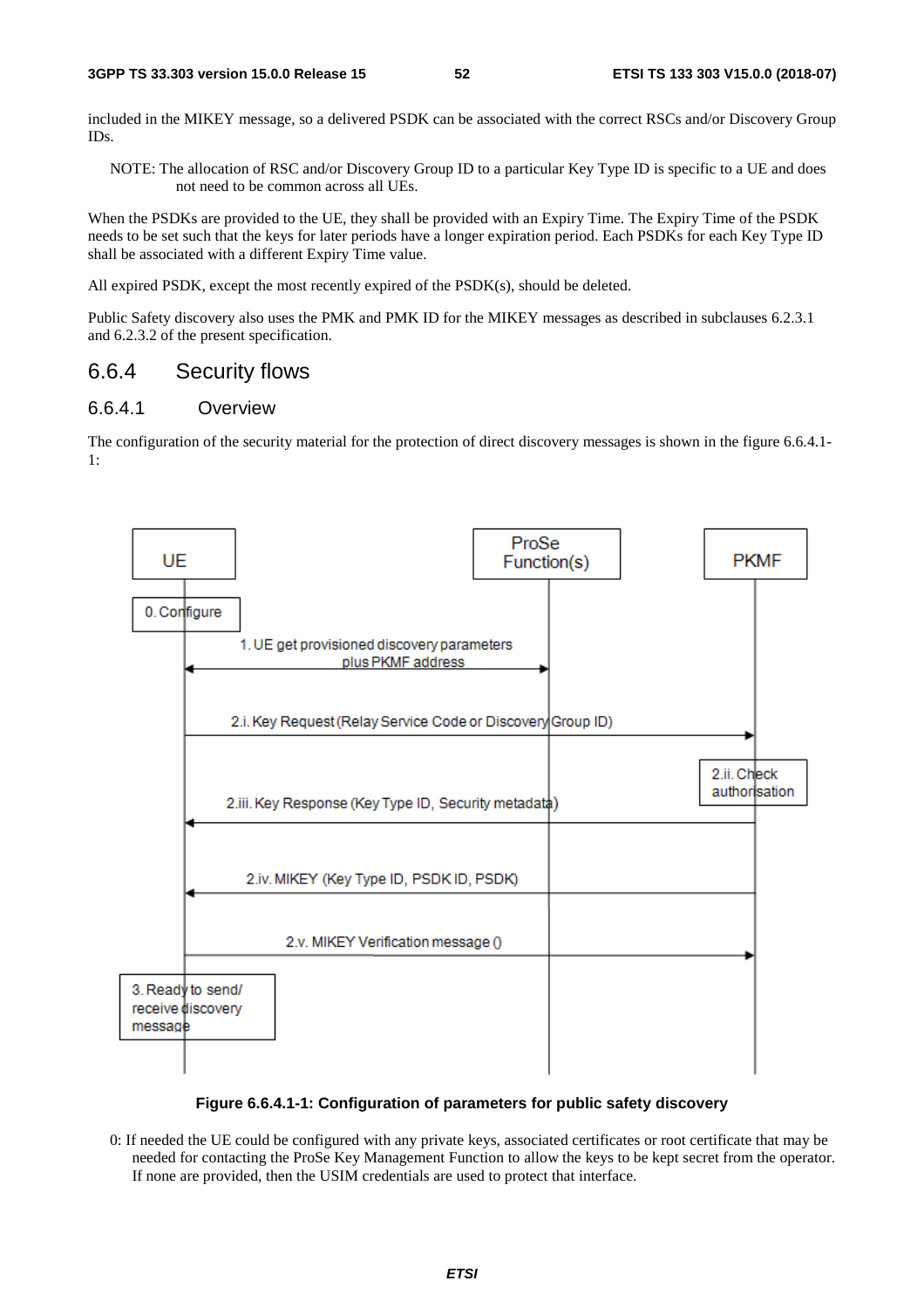- 1: The UE fetches the Relay Service Codes and Discovery Group IDs from its HPLMN ProSe Function. Each one of these is associated with the ProSe Key Management Function address that shall be used to fetch security parameters for these types of discovery. These parameters may also be pre-configured into the UE.
- 2.i: The Key Request and Response message are protected as described in subclause 6.Y.6. The UE sends the Key Request message to the ProSe Key Management Function including the relevant Relay Service Codes or the Discovery Group ID that it wishes to get security material for.
- 2.ii: The ProSe Key Management Function checks the authorization for the requested discoveries, and what types of protection to apply to it. The authorisation check performed by PKMF will be successful only if the Remote UE has subscribed to the relay service, the UE-to-Network relay is authorised to act as a relay, or if the requesting UE is in the group identified by the Discovery Group ID.
- 2.iii: The ProSe Key Management Function responds with the Key Response message. If the check of step 2.ii is successful, this message contains the *security metadata* associated with the discovery. Such *security metadata* include information on how to protect the discovery and the Key Type for that discovery.
- 2.iv: The ProSe Key Management Function sends the relevant PSDKs to the UE using MIKEY.
- 2.v. The UE responds with a MIKEY Verification message if requested by the PKMF
- 3. The UE is now ready to send or receive protected discovery messages.

## 6.6.4.2 Messages between UE and ProSe Key Management Function

### 6.6.4.2.1 General

There are two types of messages that are exchanged between the UE and ProSe Key Management Function. Firstly, there are the Key Request and Response messages. The UE uses these messages to request and receive the relevant PSDK and associated security material for the Public Safety Discoveries it wishes to protect. Secondly, there are the MIKEY messages, which the ProSe Key Management Function uses to send the PSDKs to the UE. These messages are detailed in the following subclauses.

#### 6.6.4.2.2 Key Request and Key Response messages

The purpose of these messages is for the UE to request the PSDK from the ProSe Key Management Function. The UE knows from which ProSe Key Management Function(s) to get the needed PSDK(S), as the FQDN of the PKMF are either pre-provisioned or provided by the ProSe Function.

The UE shall not release the PDN connection used to receive MIKEY messages containing PSDKs until the UE has informed each ProSe Key Management Function that it no longer requires PSDK(s). This is to ensure that the ProSe Key Management Function is aware of the correct UE IP address for the purpose of performing PSDK deliveries as specified in clause 6.6.4.2.3.

If the UE detects that a PDN connection, which is used for receiving PSDKs is released by the network, the UE should try to send a new Key Request to inform the ProSe Key Management Function of its new IP address. This is to ensure that the ProSe Key Management Function becomes aware of the new UE IP address for the purpose of performing PSDK deliveries. Any new IP address should override any existing ones of the UE at the ProSe Key Management Function.

When sending a Key Request for a PSDK, the UE shall include all the relevant details of all types of keys that the UE is expecting to receive form the PKMF, e.g. any PGKs for one-to-many ProSe communication.



**Figure 6.6.4.2.2-1: Key Request/Response message**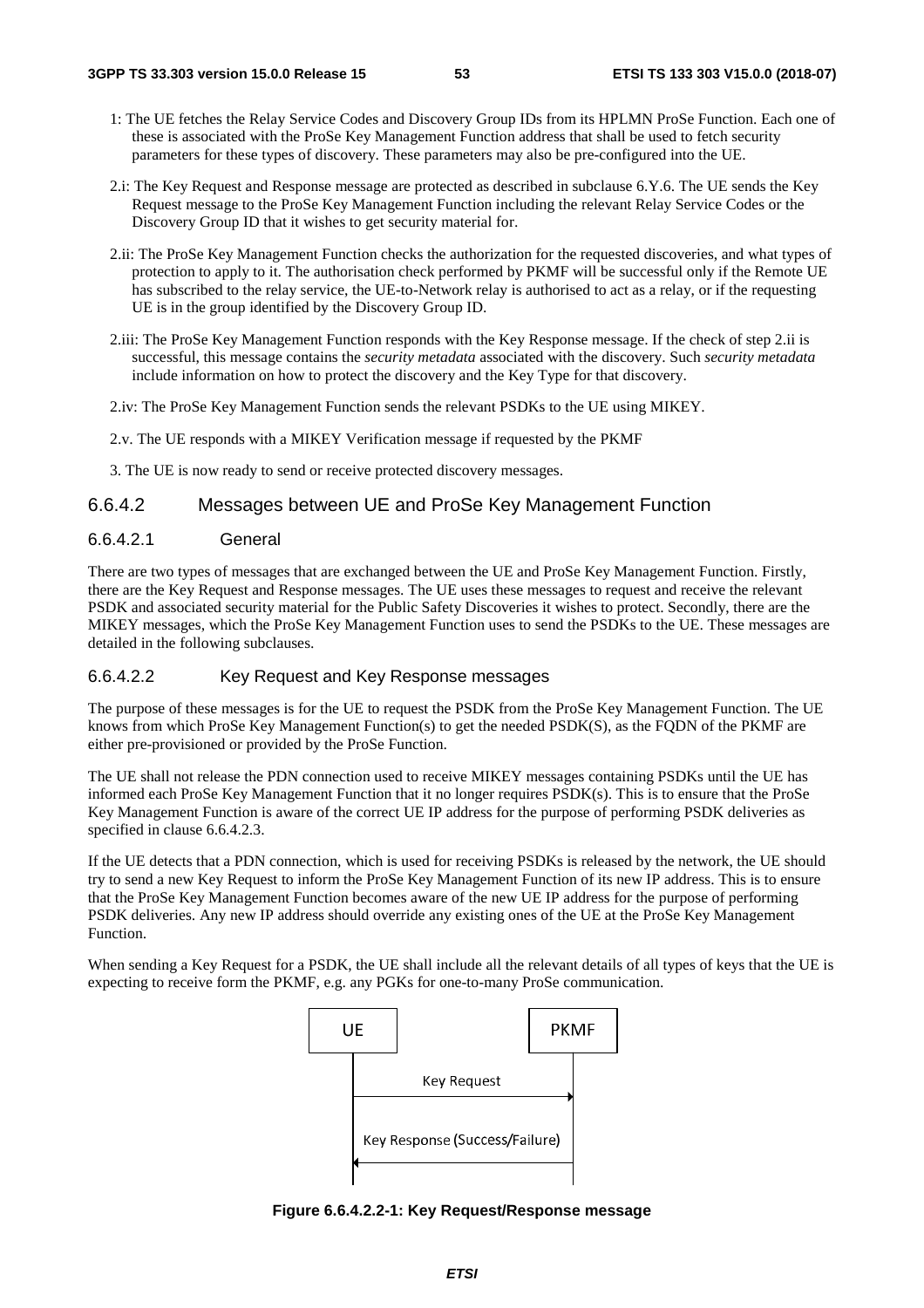The protection for the Key Request and Key Response message is described in subclause 6.6.6.

When sending a Key Request message to request the ProSe Key Management Function to send PSDKs or to change the Relay Service Codes or Group Discovery IDs for which it wants to receive keys, the UE shall include the following information;

- The UE's public safety discovery security capabilities, which indicate whether the UE supports scrambling or not;
- List of Relay Service Codes and Discovery Group IDs for which the UE would like to receive keys;
- For each Relay Service Code or Discovery Group ID, the PSDK ID of any keys for those discovery that the UE holds. If the UE holds no keys for this discovery, then it sends an all zero PSDK ID;
- List of Relay Service Codes and Discovery Group IDs for which the UE would like to stop receiving keys.

The ProSe Key Management Function shall check that the UE is authorised to receive keys for the requested discoveries. This is done by using the UE identity that is bound to the keys that established the TLS tunnel in which the message is sent. If the UE isn't then the ProSe Key Management Function responds with the appropriate error. The ProSe Key Management Function shall also check UE's public safety discovery security capabilities to find out whether UE supports scrambling or not, and responds with an appropriate error if not. The ProSe Key Management Function shall update the stored set of the discoveries for which the UE will be sent keys.

The ProSe Key Management Function responds to the UE with a Key Response message that includes the following parameters:

- List of the Relay Service Codes and Discovery Group IDs that were included in the Key Request message;
- For each discovery (relay or group member) that keys will be supplied for, the security meta-data that should be used to indicate how to protect the discovery message and the Key Type ID for the discovery; and
- for each of the other groups, a status code to indicate why keys will not be supplied for that group.
- An optional PMK and PMK Identity.
- CURRENT\_TIME and MAX\_OFFSET.

For the groups that the UE will get keys for, the UE shall store the received information associated with that discovery. If a PMK and PMK identity are included, the UE shall store these and delete any previously stored ones for this ProSe Key Management Function. The security meta-data inform the UE whether it needs to apply scrambling, message specific confidentiality and/or MIC checking (see subclause 6.1.3.4.3). If message-specific confidentiality is needed, then the security meta-data includes the Encrypted\_bit\_mask.

The UE uses CURRENT\_TIME and MAX\_OFFSET in the same way as from Open Discovery: the UE may start announcing only if the UTC-based counter provided by the system associated with the discovery slot is within the MAX\_OFFSET of the announcing UE's ProSe clock. The UE's ProSe clock is (re)set based on the provided CURRENT\_TIME.

The ProSe Key Management Function shall initiate the PGK delivery procedures for the keys that are needed by the UE.

## 6.6.4.2.3 MIKEY messages

#### 6.6.4.2.3.1 General

MIKEY is used to transport the PSDKs from the ProSe Key Management Function to the UE. MIKEY is used exactly as in subclause 6.2.3.3.2.3 (which is for carrying PGKs), except as follows:

- IDi payload is formed from the Key Type ID || PSDK ID @ FODN of the ProSe Key Management Function at the PKMF.
- The UE recognises that it is receiving a PSDK rather than PGK based on the Key Type ID in the IDi payload.
- An all zero PSDK ID is used to trigger the UE to send a Key Request message.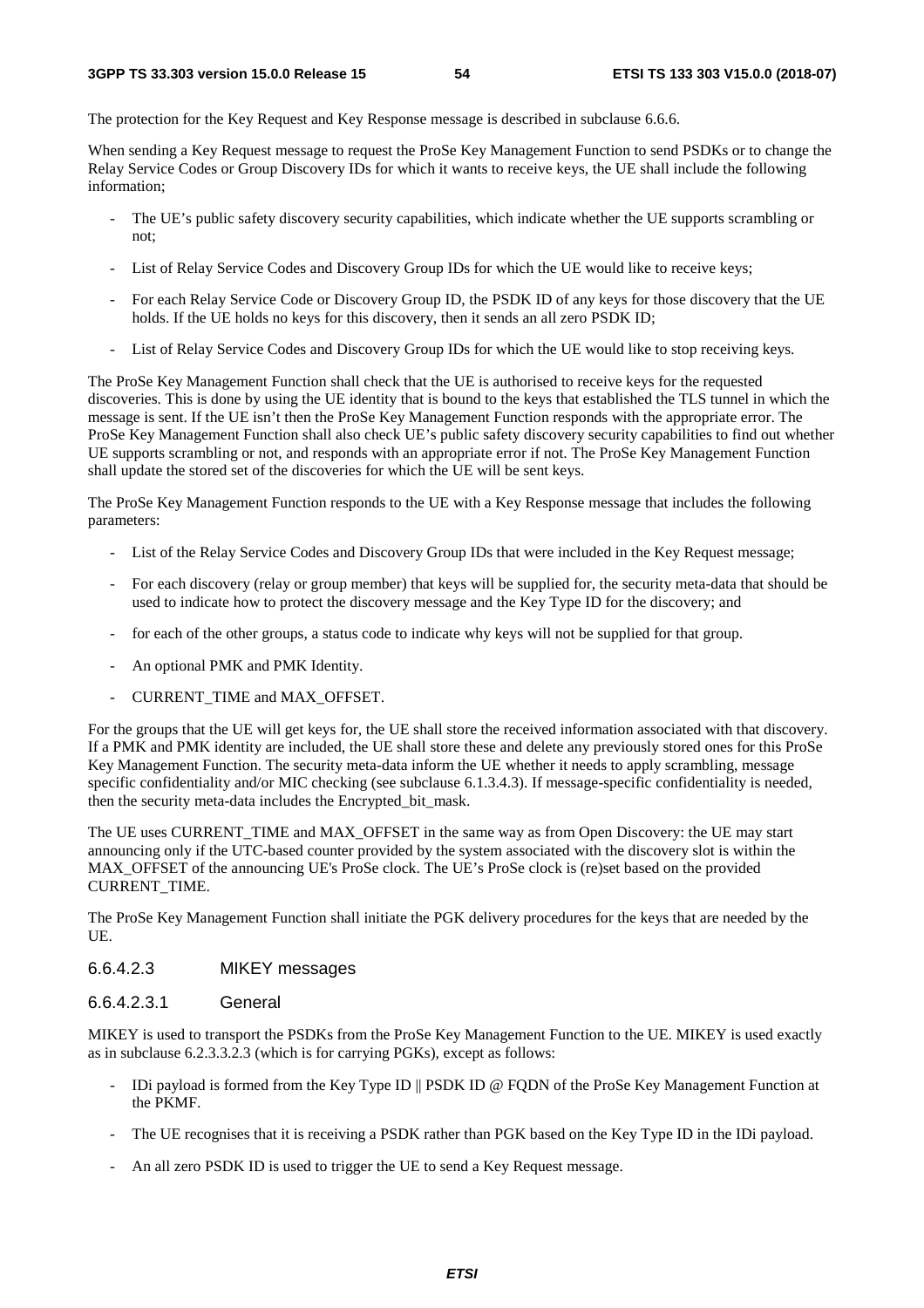# 6.6.5 Protection of traffic between UE and ProSe Function

In order to protect the messages between the UE and ProSe Function, the UE shall support the procedures for the UE given in subclause 5.3.3.2 and the ProSe Function shall support the procedures for the network function given in subclause 5.3.3.

# 6.6.6 Protection of traffic between UE and ProSe Key Management Function

In order to protect the UE-initiated messages between the UE and ProSe Key Management Function, the UE shall support the procedures for the UE given in subclause 5.3.3.2 and the ProSe Key Management Function shall support the procedures for the network function given in subclause 5.3.3.2.

The MIKEY messages are protected as described in subclause 6.6.4.2.3.1.

# 6.6.7 Protection of discovery messages between the UEs

The protection of ProSe Public Safety Discovery Message over PC5 is very similar to that of Restricted Discovery. When sending and receieving a discovery message, the UE uses the PSDK that has not expired (using the time in the UTC based counter associated with the discovery slot to check expiry) and has the earliest expiration time to derive the needed subkeys for the security of that message.

In order to protect the discovery messages over PC5, the UE first calculates the necessary (as indicated in the security meta-data) DUSK, DUCK and DUIK for the particular discovery using the appropriate PSDK. To this end, a KDF is used to derive each of the keys indicated in the security meta-data, as follows:

- If the security meta-data indicates a DUSK should be used, then the UE derives the DUSK from the PSDK using a KDF as in Annex A.8.
- If the security meta-data indicates a DUCK should be used, and an Encrypted\_bits\_mask is included, then the UE derives the DUCK from the PSDK using a KDF as in Annex A.8

If the security meta-data indicates a DUIK should be used, then the UE derives the DUIK from the PSDK using a KDF as in Annex A.8.

A sending UE then follows subclause 6.1.3.4.3.2, while a receiving UE follows subclause 6.1.3.4.3.3 except that it never sends the discovery message to the ProSe Function for MIC checking.

# 6.7 Security for ProSe UE-to-network relays

# 6.7.1 General

The ProSe UE-to-network relays procedures are described in TS 23.303 [2]. This clause details the security procedures for ProSe UE-to-network relays.

The functionality in this clause may only be supported by ProSe-enabled Public Safety UEs.

# 6.7.2 Security Requirements

The requirements in clause 5.3.2 apply for the signalling between the UE and ProSe Function.

For the discovery, the security requirement in subclause 6.6.2 apply.

For the distribution of the keys used to protect the relay signalling, the following requirements apply:

- The keys shall be protected in integrity and confidentiality during their distribution.
- Only authorized Public Safety ProSe-enabled UEs shall receive the keys.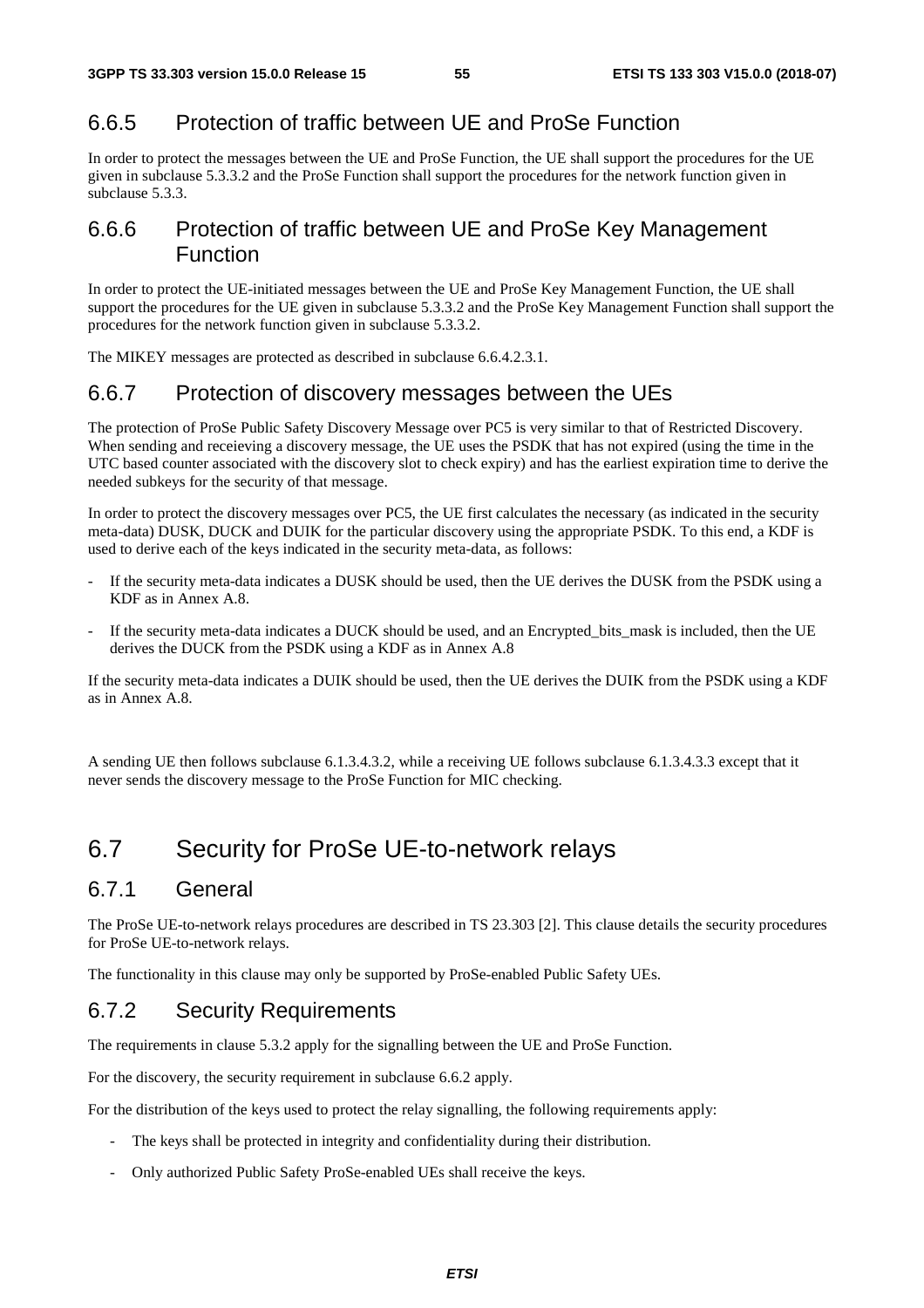- It shall be possible for the Public Safety ProSe-enabled UE to authenticate the network entity distributing the keys.
- Authorized Public Safety Prose-enabled UEs shall securely store the shared keys.For the non-discovery communication between the Remote UE and relay, the requirements on one-to-one communication in subclause 6.5.2 apply except the one on mutual authentication of out of coverage UEs.

The system shall support mutual authentication between Remote UE and UE-to-Network Relay.

Both Remote UE and UE-to-Network Relay shall be authorised by the ProSe Function.

# 6.7.3 Overview of ProSe UE-to-network relay security

# 6.7.3.1 General

The ProSe UE-to-network relay procedures consist of two distinct phases, i.e. the discovery of the UE-to-network relay and the communication between the Remote UE and UE-to-network relay.

The security of the discovery messages uses the procedures provided in the current specification. The security of the communication between the Remote UE and UE-to-network relay uses the procedures described in clause 6.5 to establish the security context and protect the actual communication. The part of the security establishment that is specific to the UE-to-network relay use case is the establishment of the shared key  $K<sub>D</sub>$ . The procedures for this operation are described in the next subclause.

Following the general sequence of flows for public safety one to one communication, a shared key  $K_D$  needs to be established. This key serves to derive session keys between the Remote UE and the UE-to-network relay.

In order to generate K<sub>D</sub>, the Remote UE needs a ProSe Relay User Key (PRUK) and an associated 64-bit PRUK ID from a PKMF. The PRUK ID is used to identify the PRUK to the PKMF of the UE-to-network relay. The PRUK can be used to generate  $K_D$  for any of the relays under a particular PKMF and hence only one PRUK for each Remote UE is needed from a particular PKMF. This PRUK needs to the fetched by the Remote UE while it is still in coverage. This implies that the Remote UE must contact all the PKMFs of any potential relays it wants to be able to use.

The Remote UE fetches its PRUK from the PKMF using the Key Request/Response messages or may receive one through GBA PUSH as part of establishing the communication with the relay. The UE-to-network relay fetches the  $K_D$ that will be used to secure the communication by sending to its PKMF the PRUK ID or IMSI if the Remote UE does not have a PRUK for the relay or the supplied PRUK has been rejected. At the PKMF side, the corresponding PRUK is retrieved. The  $K_D$  is then derived from the PRUK using a  $K_D$  Freshness Parameter (a locally generated random number), which the PKMF then passes to the Remote UE via the UE-to-network Relay, a nonce sent by the Remote UE via the UE-to-network Relay and the Relay Service Code the Remote UE wishes to access. The UE-to-network Relay receives the  $K_D$  and the  $K_D$  Freshness Parameter, and stores the  $K_D$ . Having obtained the  $K_D$  Freshness Parameter enables the Remote UE to derive the same  $K_D$  as the PKMF did.

If the Remote UE receives a new PRUK in a Key Response message, it deletes any previous one for that PKMF. If it receives a new one through a GBA PUSH message, it shall overwrite any PRUK received through a GBA PUSH message that has not been successfully used to establish a relay connection. Once a PRUK received through a GBA PUSH Message has been used to calculate a  $K<sub>D</sub>$  for a sucessful relay connection establishment, the Remote UE shall delete any previous PRUKs for this PKMF.

### 6.7.3.2 Security flows

### 6.7.3.2.1 Overview

This subclause describes the overall security flows for UE-to-network relays. These includes the basic attach flows, dealing with re-synchronisation errors in GPI and the rekeying flows.

#### 6.7.3.2.1.1 Remote UE attaching to a ProSe UE-to-network relay

There are several possible ways that the parameters needed for UE-to-network relay can be provisioned onto the Remote UE and UE-to-network relay. The flow described in Figure 6. 7.3.2.1.1-1 is for the case when the general pararmeters are fetched from the ProSe Function(s). In other cases some of the steps can be omited if the relevant parameters are already in place. The figure shows only the parameters that are relevant to the UE-to-network relay security and not all the parameters carried by each message.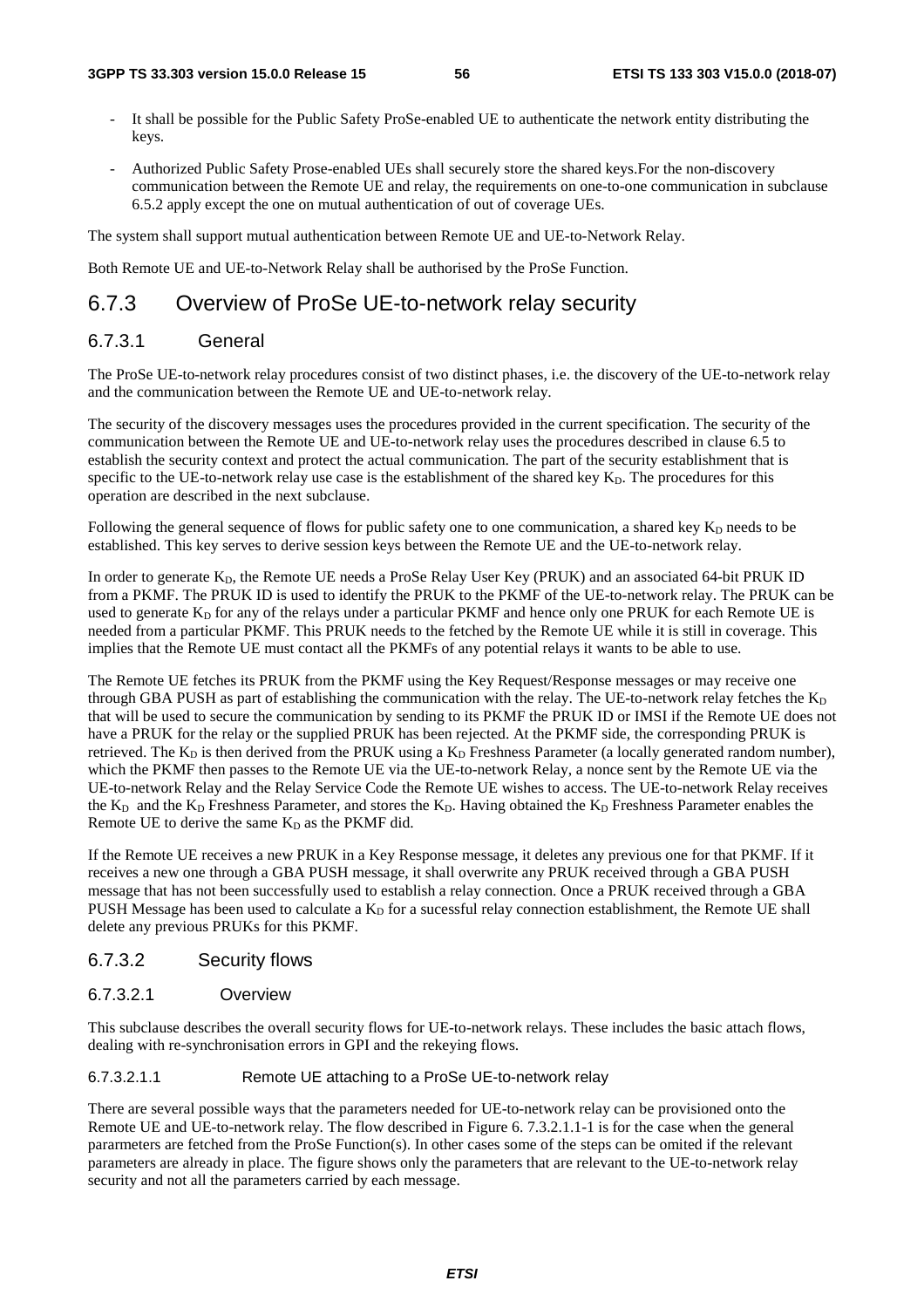

**Figure 6.7.3.2.1.1-1: UE-to-network relay security flows** 

- 0. The Remote UE and the UE-to-network relay fetch the parameters necessary to act as a Remote UE and UE-tonetwork relay respectively (see TS 23.303[2]), the PKMF address for accessing the relay and the security parameters required to protect the relay discovery messages (see subclause 6.6).
- NOTE: Part of step 0b may be performed at the same time as step 1a to 1b as the same messages are used to initiate fetching the keys for protecting relay discovery.
- 1a. The Remote UE sends a Key Request message to the PKMF of the UE-to-network relay. The message indicates that the Remote UE is requesting a ProSe Relay User Key (PRUK) from the PKMF. If the Remote UE already has a PRUK from this PKMF, the message shall also contain the PRUK ID of the PRUK.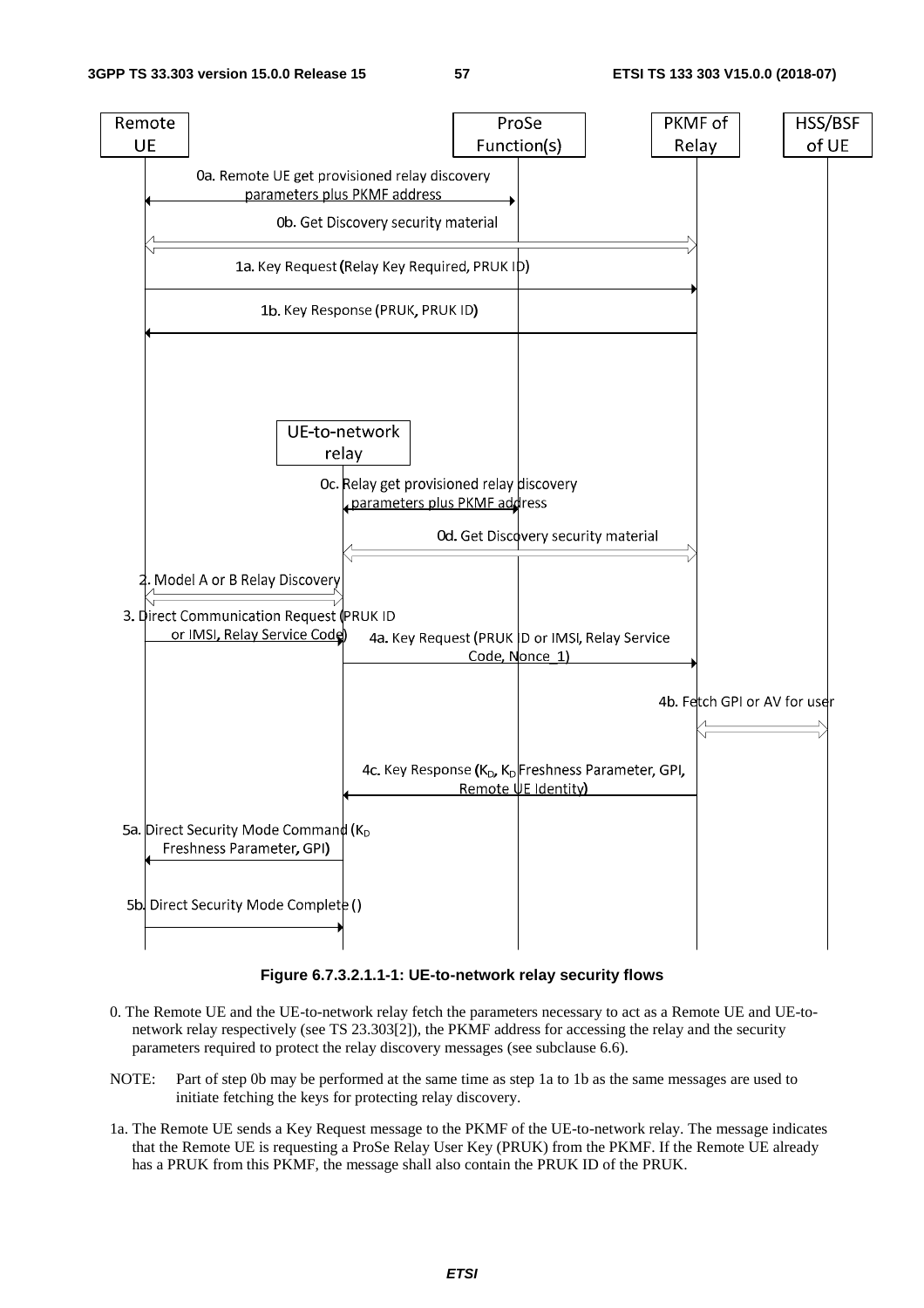- 1b. The ProSe Key Management Function shall check that the Remote UE is authorised to receive UE-to-network Relay service from one of its relays. This is done by using the Remote UE identity that is bound to the keys that established the TLS tunnel in which the message is sent. If the Remote UE is successfully authorised, the PKMF sends a Key Response message to the Remote UE that may contain a PRUK and PRUK ID. If a PRUK and PRUK ID are included, the Remote UE shall store these and delete any previously stored ones for this ProSe Key Management Function.
- 2. The Remote UE discovers the UE-to-network Relay using either model A or model B discovery.
- 3. The Remote UE sends a Direct Communication Request. The Long Term ID shall contain the PRUK ID of the PRUK that the Remote UE want to use to get relay connectivity if the Remote UE has a PRUK for this relay and an attempt to connect to this relay has not been rejected due to the PRUK ID not being recognised. Otherwise the Remote UE shall use its IMSI in the Long Term ID. The Direct Communication Request contains the Relay Service Code that the Remote UE would like to access.
- 4a. The UE-to-network relay sends a Key Request message to the PKMF. The message shall contain the PRUK ID or IMSI, the Relay Service Code and Nonce\_1 (see subclause 6.5.5.2) provided by the Remote UE. The PKMF identifies the UE by the PRUK ID or IMSI. The PKMF checks the context of the Remote UE to confirm whether it can connect to the network via the selected ProSe UE-to-network Relay for the given Relay Service Code.
- 4b. If the PKMF confirms the Remote UE can connect to the network via the selected ProSe UE-to- network Relay, the PKMF decides if it requires a new PRUK for this UE, i.e. policy in the PKMF decides that PRUK ID needs refreshing or the relay provided the IMSI of the UE. If so the PKMF proceeds as follows:
	- If the PKMF supports the Zpn interface to the BSF of the UE, the PKMF shall request a GBA Push Info (GPI see TS 33.223[38]) for the Remote UE from the BSF. When requesting the GPI, it includes a non-zero 64-bit PRUK ID in the P-TID field. On reception of the GPI, the PKMF uses Ks(\_ext)\_NAF as the PRUK.
	- If the PKMF support the PC4a interface to the HSS of the UE, then the PKMF shall request an Authentication Vector (AV) for the UE. On receiving the AV, the PKMF locally forms the GPI including a non-zero 64-bit PRUK ID in the P-TID field and sets PRUK as above.
- 4c. The PKMF generate a random number as the  $K_D$  Freshness Parameter. The PKMF uses the PRUK to calculate K<sub>D</sub> with the Relay Service Code, Nonce\_1 and K<sub>D</sub> Freshness Parameter as inputs. The PKMF shall send the Remote UE Identity, K<sub>D</sub>, K<sub>D</sub> Freshness Parameter and the GPI if used to calculate a fresh PRUK to the UE-tonetwork relay.
- 5a. Using the supplied  $K_D$  to protect the message, the UE-to-network relay sends a Direct Security Mode Command message to the Remote UE (see 6.5.2.2). This message shall contain the  $K<sub>D</sub>$  Freshness Parameter and the GPI if it received them from the PKMF.
- 5b. If the Remote UE receives a GPI, it calculates a new PRUK and associated PRUK ID (see step 4b above). The Remote UE derives  $K_D$  from its PRUK and the received  $K_D$  Freshness Parameter, Nonce\_1 and the Relay Service Code (as described in Annex A.Y). It then processes the Direct Security Mode Command as described in 6.5.2.2. If this is successful, the Remote UE responds with a Direct Security Mode Complete message and the Remote UE and UE-to-network relay may start to exchange user data.

#### 6.7.3.2.1.2 Re-synchronisation in GBA Push authentication

This subclause provides the flows when the UE discovers a synchronisation failure when processing the authentication challenge that was sent to it as part of the GPI (for details of synchronisation failures – see TS 33.102[42]). Synchronisation failures can happen in both the attachment flow (described in subclause 6.7.3.2.1.1) and the rekeying flow (described in subclause 6.7.3.1.3). The re-synchronisation flow is shown in figure 6.7.3.2.1.2-1, which only shows the contents of messages that are different for the synchronisation case.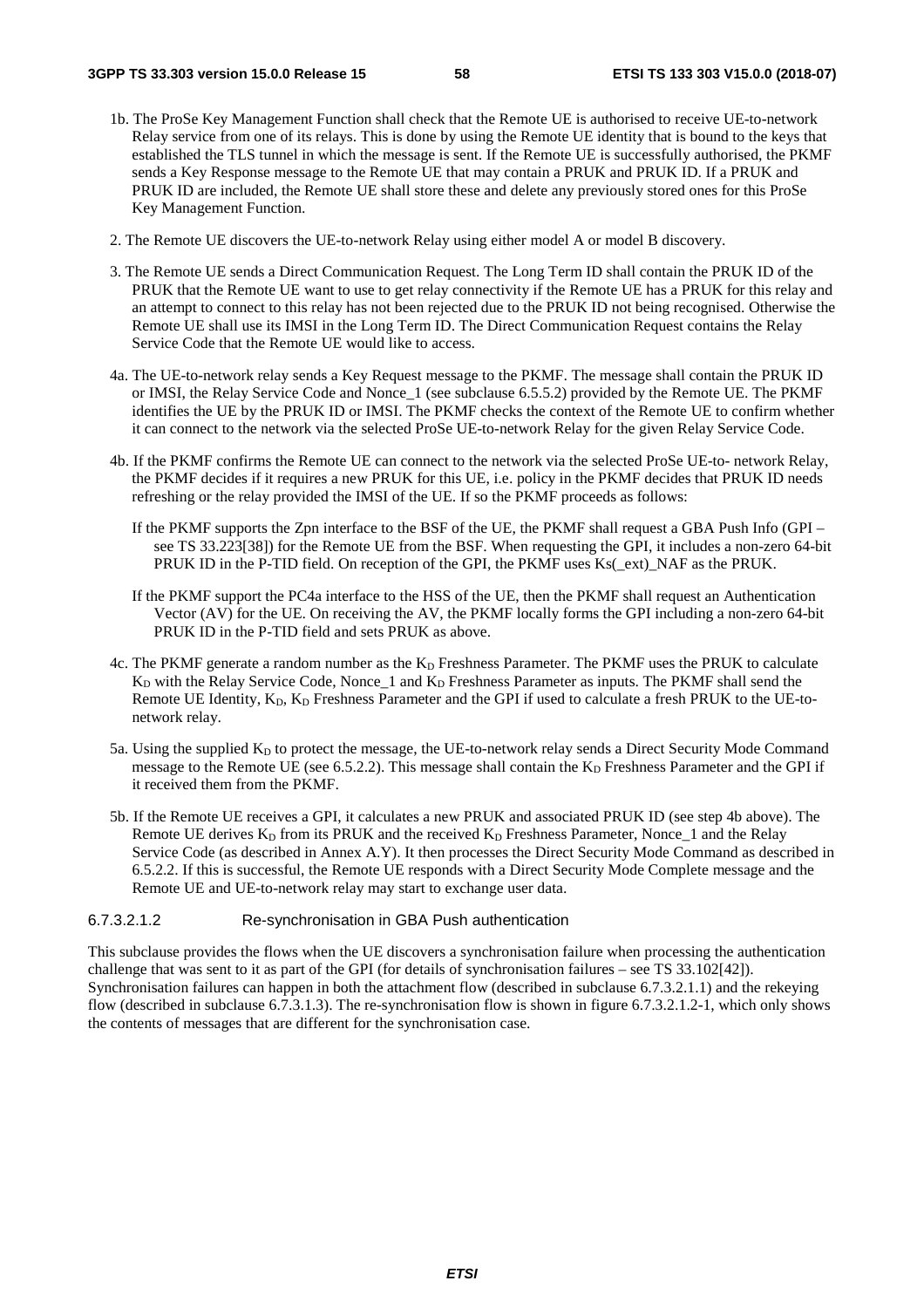

**Figure 6. 7.3.2.1.2-1: Re-synchronisation flows** 

This steps are the identical to the Attach and rekeying flows up to the Direct Security Mode Command in these flows

- 1a. The Direct Security Mode Command contains the same parameters as the Direct Security Mode Command in the Attach or rekeying flows. On processing the GPI parameter contained in this message, the ME receives a synchronisation failure response for the USIM.
- 1b. The Remote UE send a Direct Security Mode Failure to the relay that contains the RAND and AUTS parameters
- 2a. The relay send a Key Request message to the PKMF of the Relay and includes the RAND and AUTS received from the Remote UE.
- 2b. If the PKMF supports the Zpn interface to the BSF of the UE, the PKMF shall request a GBA Push Info (GPI see TS 33.223[38]) for the Remote UE from the BSF and include the RAND and AUTS parameters. When requesting the GPI, it includes the 64-bit PRUK ID in the P-TID field. On reception of the GPI, the PKMF uses Ks(\_ext)\_NAF as the PRUK.
	- If the PKMF support the PC4a interface to the HSS of the UE, then the PKMF shall request an Authentication Vector (AV) for the UE and include the RAND and AUTS parameters. On receiving the AV, the PKMF locally forms the GPI including the 64-bit PRUK ID in the P-TID field and sets PRUK as above.

2c, 3a and 3b. These messages are identical to the corresponding messages in the Attach and rekeying flows.

#### 6.7.3.2.1.3 Rekeying procedures

Due to the asymmetric nature of the keying for relays, there are three rekeying cases that need to be considered. Firstly there is the rekeying that only changes  $K<sub>D-Sess</sub>$  but not  $K<sub>D</sub>$ . Secondly there is the rekeying that is initiated by the Remote UE that changes  $K_D$  and finally rekeying that is initiated by the relay that changes  $K_D$ . Each of these is described in turn.

Rekeying without changing  $K_D$  happens exactly as described in subclause 6.5.5.3. The Remote UE includes its PRUK ID as the Long Term ID in the Direct Rekey Request messages, whereas the relay does not include a Long Term Key ID.

A rekeying that changes  $K<sub>D</sub>$  that is triggered by the Remote UE is shown in figure 6.7.3.2.1.3-1. The steps follow subclause 6.5.5.3 and only message contents that are specific to this use are included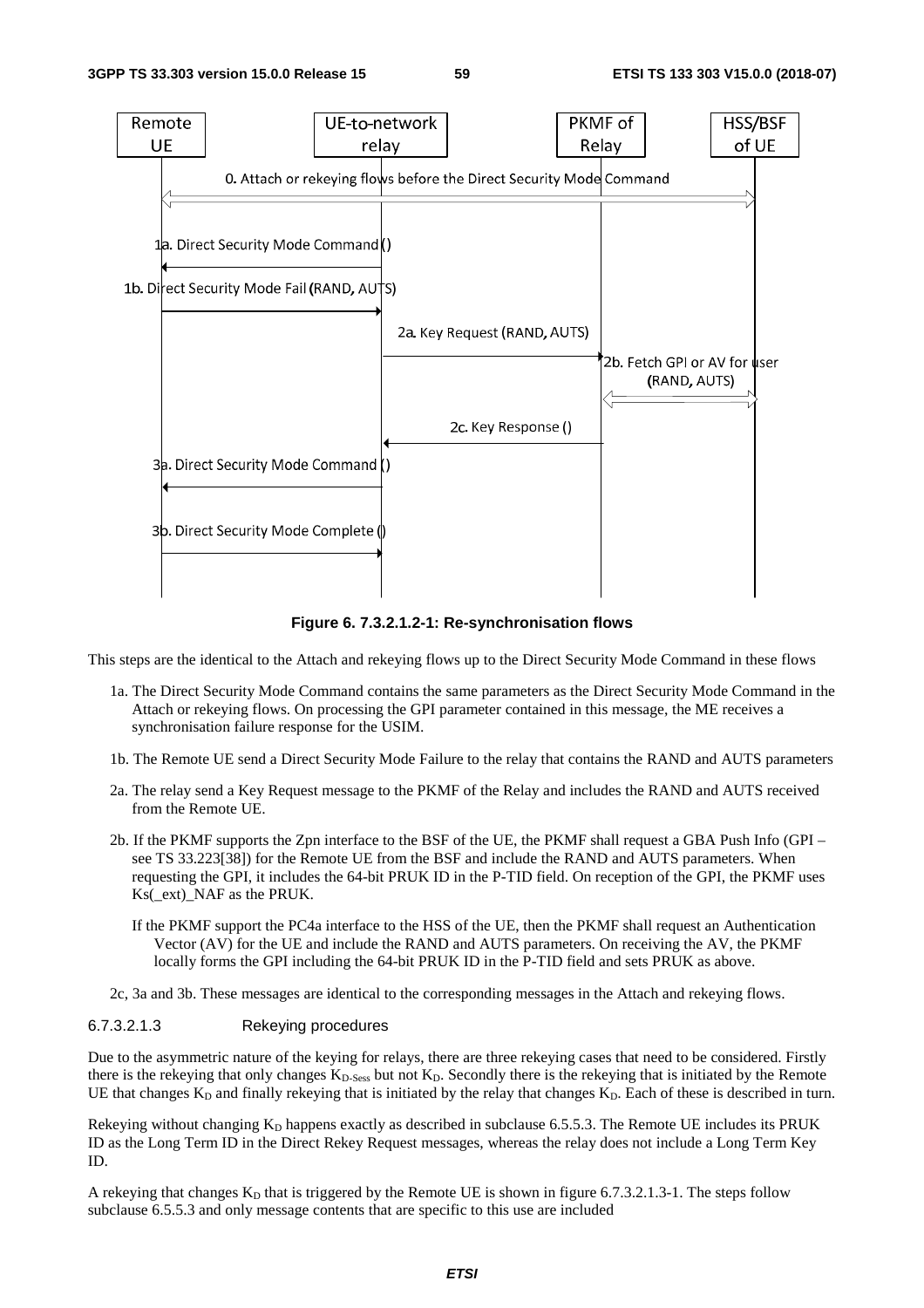

Figure 6.7.3.2.1.3-1: Rekeying K<sub>D</sub> when rekeying was initiated by the Remote UE

1; The Remote UE send a Direct Rekey Request including its PRUK ID to the Relay.

2a, 2b, 2c, 3a and 3b. The content and handling of these messages are the same as messages in the Attach flow (subclause 6. 7.3.2.1.1) except the security contexts are handled as in subclause  $6.5.5.3$ .

A rekeying that changes  $K_D$  that is initiated by the relay proceeds as follows. The relay sends a Direct Key Request that does not contain a Long Term ID. Instead of responding to this message, the Remote UE sends its own Direct Rekey Request and the procedure continues as for the rekeying that changes  $K<sub>D</sub>$  that is triggered by the Remote UE.

### 6.7.3. 2.2 Messages between the Remote UE and ProSe Key Management Function

### 6.7.3. 2.2.1 General

Key Request and Response messages are exchanged between the Remote UE and ProSe Key Management Function. The Remote UE uses these messages to request a PRUK to use with relays. These messages are detailed in the following subclauses.

#### 6.7.3. 2.2.2 Key Request and Key Response messages

The purpose of these messages is for the Remote UE to request the PRUK from the ProSe Key Management Function. The Remote UE knows from which ProSe Key Management Function(s) to get the needed PRUK(s) as the FQDN(s) of the PKMF(s) are either pre-provisioned or provided by the ProSe Function in the HPLMN of the Remote UE.

When sending a Key Request for a PRUK, the Remote UE shall include all the relevant details of all types of keys that the Remote UE is expecting to receive from the PKMF, e.g. any PGKs for one-to-many ProSe communication.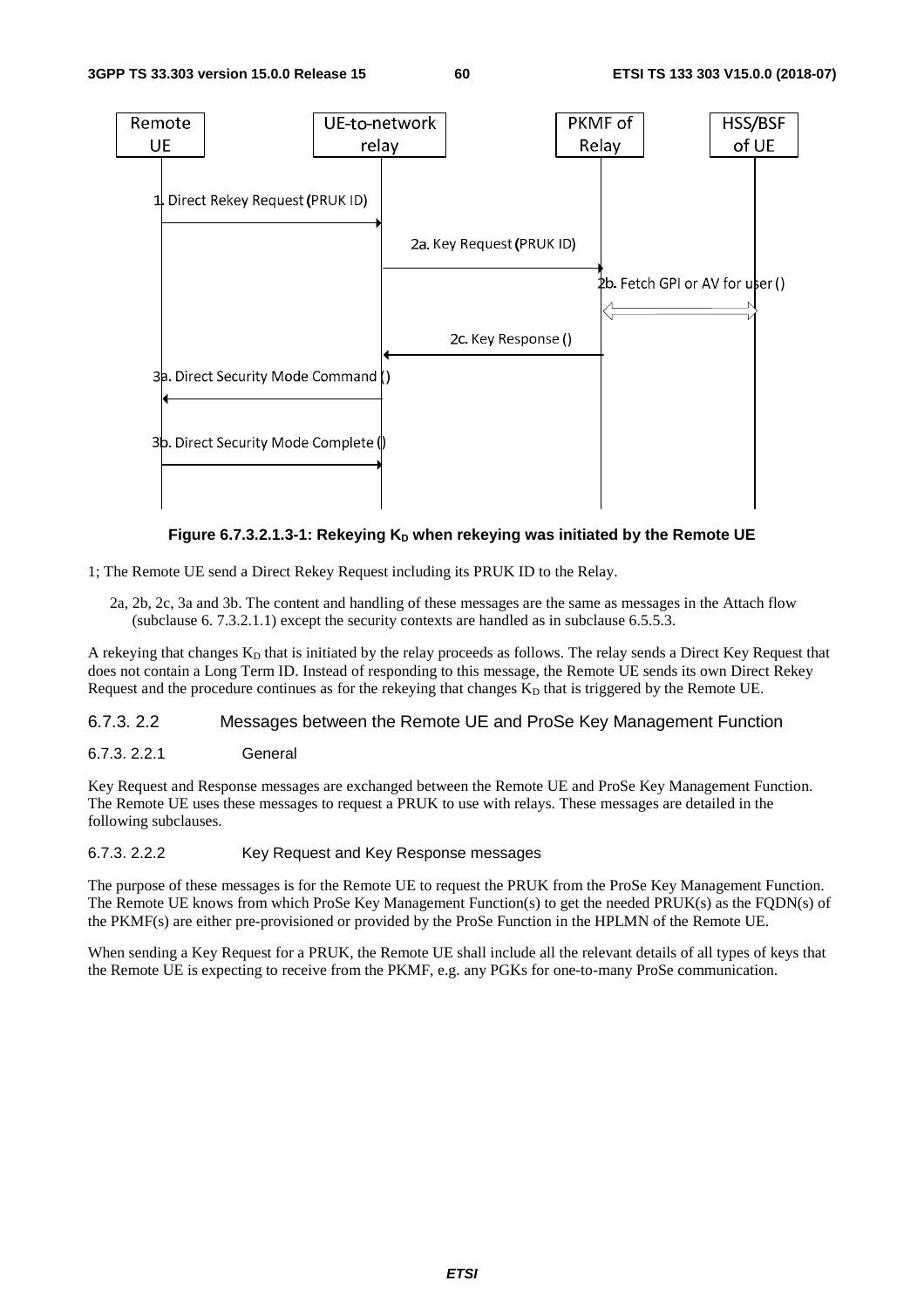

#### **Figure 6.7.3.** 2**.2.2-1: Key Request/Response for Remote UE**

The protection for the Key Request and Key Response message is described in subclause 6.7.3.4.

When sending a Key Request message to request the ProSe Key Management Function to send to either get a PRUK or ensure its PRUK is upto date, the Remote UE shall include the following information;

- An indication of whether the Remote UE wants to receive PRUKs from this PKMF.
- PRUK ID (if any) that the Remote UE has for this PKMF. If it has none it send an all zero PRUK ID.

The ProSe Key Management Function shall check that the Remote UE is authorised to receive PRUKs. This is done by using the Remote UE identity that is bound to the keys that established the TLS tunnel in which the message is sent. If the Remote UE is not authorised, then the ProSe Key Management Function responds with the appropriate error.

The ProSe Key Management Function responds to the Remote UE with a Key Response message that includes the following parameters:

- If the Remote UE is authorised to receive PRUKs, then the message may include a PRUK and PRUK ID
- Otherwise, a status code to indicate why PRUKs will not be supplied.

If a PRUK and PRUK ID are included, the Remote UE shall store these and delete any previously stored ones that were obtained from this ProSe Key Management Function.

#### 6.7.3. 2.3 Messages between the Relay and ProSe Key Management Function

#### 6.7.3. 2.3.1 General

There are only Key Request/Response messages exchanged between the UE-to-network Relay and ProSe Key Management Function.

#### 6.7.3. 2.3.2 Key Request and Key Response messages

The purpose of these messages is for the Relay to request the  $K<sub>D</sub>$  from the ProSe Key Management Function.



**Figure 6.7.3.** 2**.3.2-1: Key Request/Response for Relay** 

The protection for the Key Request and Key Response message is described in subclause 6. 7.3.4.

When sending a Key Request message to request the ProSe Key Management Function to request a  $K<sub>D</sub>$ , the UE-tonetwork relay shall include the following information;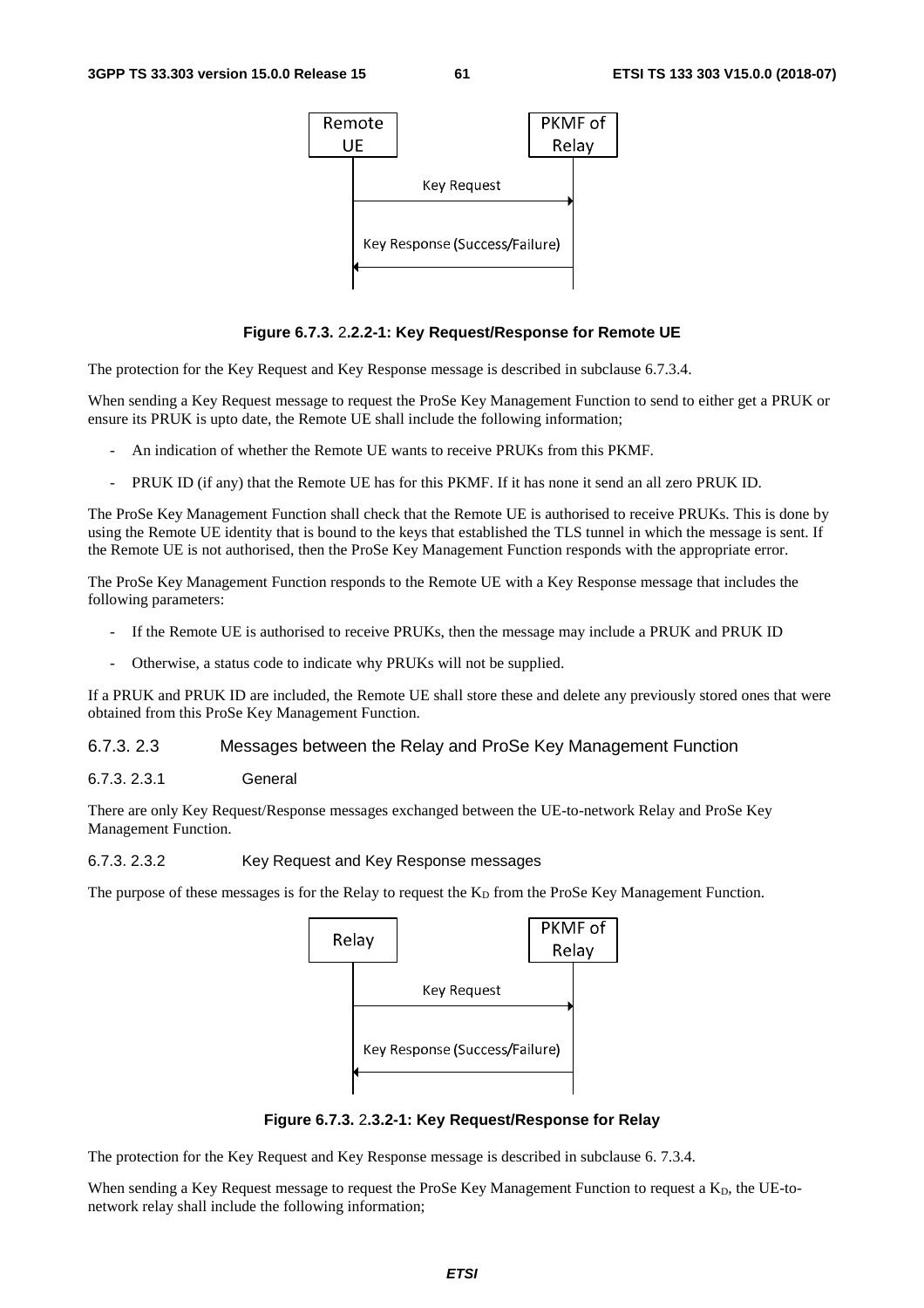- Either the PRUK ID or the IMSI that was provided in the Direct Communication Request message or Direct Rekey Request;
- Relay Service Code that the Remote UE requested to use;
- Nonce 1 that was sent from the Remote UE to the UE-to-network relay in either the Direct Commuications Request or Direct Rekey Request that triggered this Key Request; and
- RAND and AUTS, in the case of a synchronisation failure of the AV in the GPI.

The ProSe Key Management Function shall check that the Relay is authorised to serve the identified Remote UE for the supplied Relay Service Code. This is done by using the Relay's identity that is bound to the keys that established the TLS tunnel in which the message is sent. If the Relay is not authorised or the Remote UE can not be identified, then the ProSe Key Management Function responds with the appropriate error.

If the ProSe Key Management Function decides to provide a  $K<sub>D</sub>$  to the UE-to-network relay, then it generates a random number that it sends as the K<sub>D</sub> Freshness parameter to the UE-to-network relay. The ProSe Key Management Function also calculates the  $K_D$  (as described in Annex A.Y) from either the PRUK related to the supplied PRUK ID or the new PRUK if this is to be updated (see subclause 6.X.3.2.1.1). In addition to these parameter, the ProSe Key Management Function also provides a Remote UE Identity that the UE-to-network relay provides to the MME. The Remote UE Identity is either the IMSI, MSISDN or a 128-bit string.

NOTE: In general, IMSI should not be sent outside of the operator network in order to protect user privacy. The UEto-Network Relay cannot be regarded as a network entity in the traditional sense e.g. as an eNB. On the other hand, the PKMF may have a sufficient level of trust in a UE-to-Network Relays to provide the IMSI. Instead of sending the IMSI, the PKMF can send a 128-bit string to the UE-to-Network Relay instead of the IMSI. The string should be such that the MME map the character string to a wanted Remote UE identity (e.g. IMSI) but that the UE-to-Network Relay cannot deduce the Remote UE identity. How this mapping is done in the MME has not be specified by SA3. The mapping information needs to be provisioned into the MME.

The ProSe Key Management Function responds to the Relay with a Key Response message that includes the following parameters:

- For a successful case,
	- $a K_D$ ;
	- $K_D$  Freshness parameter;
	- an optional GPI; and
	- Remote UE Identity.
- Otherwise, a status code to indicate why  $K_D$  will not be supplied.

## 6.7.3.3 Protection of traffic between Remote UE or Relay and ProSe Function

In order to protect the messages between the Remote UE/UE-to-network Relay and ProSe Function, the Remote UE/UE-to-network relay shall support the procedures for the UE given in subclause 5.3.3.2 and the ProSe Function shall support the procedures for the network function given in subclause 5.3.3.2.

## 6.7.3.4 Protection of traffic between Remote UE or Relay and ProSe Key Management Function

In order to protect the messages between the Remote UE/ UE-to-network Relay and ProSe Key Management Function, the Remote UE/UE-to-network Relay shall support the procedures for the UE given in subclause 5.3.3.2 and the ProSe Key Management Function shall support the procedures for the network function given in subclause 5.3.3.2.

### 6.7.3.5 Protection of traffic between Remote UE and Relay

The signalling and user plane traffic sent between the Remote UE and UE-to-network relay are protected as described in subclause 6.5.6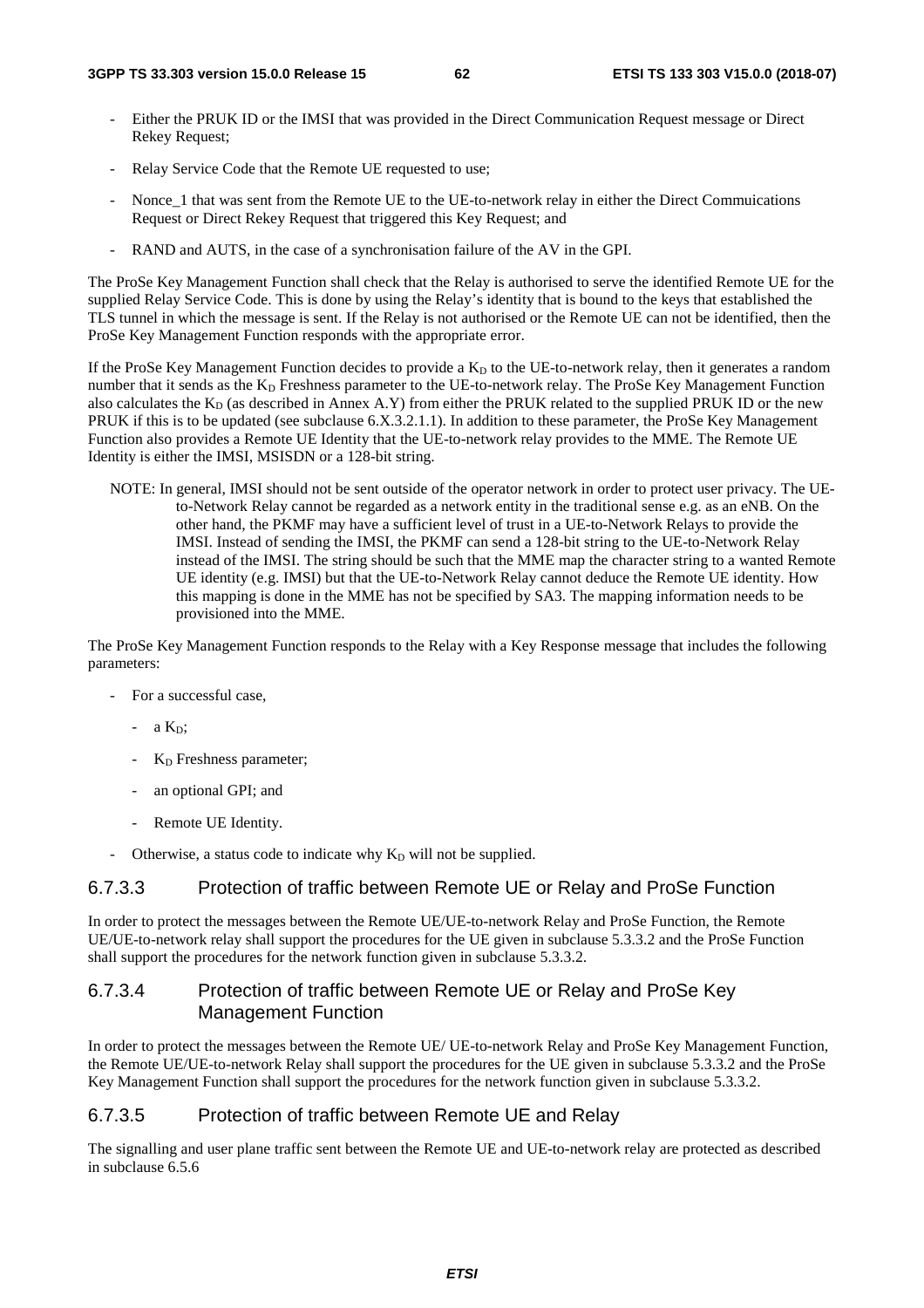# Annex A (normative): Key derivation functions

# A.1 KDF interface and input parameter construction

# A.1.1 General

This annex specifies the use of the Key Derivation Function (KDF) specified in TS 33.220 [5] for the current specification. This annex specifies how to construct the input string, S, to the KDF (which is input together with the relevant key). For each of the distinct usages of the KDF, the input parameters S are specified below.

# A.1.2 FC value allocations

The FC number space used is controlled by TS 33.220 [5].

# A.2 Calculation of the MIC value

When calculating a MIC using the Discovery Key for open discovery or the DUIK for restricted discovery, the following parameters shall be used to form the input S to the KDF that is specified in Annex B of TS 33.220 [5]:

- $-$  FC = 0x49.
- $-$  P0 = Message Type (see TS 24.334).
- $LO =$  length of above (i.e. 0x00 0x01).
- P1 = ProSe Application Code for open discovery or ProSe Restricted Code for restricted discovery.
- $L1 =$  length of above (i.e. 0x00 0x17).
- $P2 = UTC$ -based counter associated with the discovery slot.
- $L2 =$  length of above (i.e. 0x00 0x04).

The MIC is set to the 32 least significant bits of the output of the KDF.

The Discovery Key, DUIK, Time parameter and discovery message follow the encoding also specified in Annex B of TS 33.220 [5].

# A.3 Calculation of PTK

When calculating a PTK from PGK, the following parameters shall be used to form the input S to the KDF that is specified in Annex B of TS 33.220 [5]:

- $-$  FC = 0x4A.
- $P0 =$  Group Member Identity (i.e. the Layer 2 source address of the sending UE).
- $LO =$  length of Group Member Identity (i.e. 0x00 0x03).
- $P1 = PTK$  Identity.
- $L1 =$  length of PTK Identity (i.e. 0x00 0x02).
- $P2 = Group Identity$ .
- $L2 =$  length of Group Identity (i.e. 0x00 0x03).

The input key shall be the 256-bit PGK.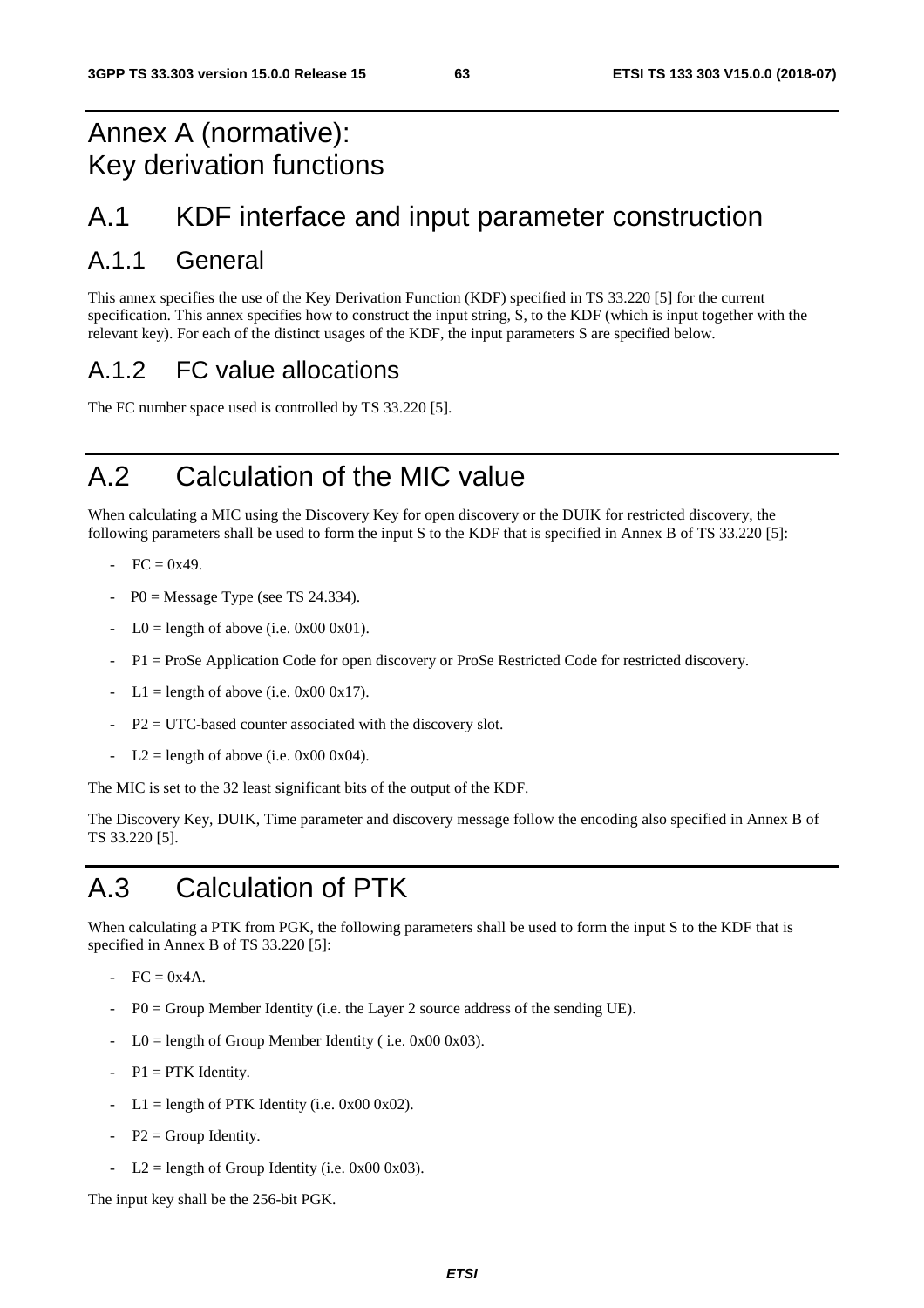# $A.4$  Calculation of keys from PTK and  $K_{D\text{-}\mathrm{sess}}$

When calculating a PIK or PEK from PTK or  $K_{D\text{-sess}}$ , the following parameters shall be used to form the input S to the KDF that is specified in Annex B of TS 33.220 [5]:

- $FC = 0x4B$
- $P0 = 0x00$  if PEK is being derived or 0x01 if PIK is being derived
- $LO =$  length of P0 (i.e. 0x00 0x01)
- $P1 =$  algorithm identity
- $L1 =$  length of algorithm identity (i.e. 0x00 0x01)

```
NOTE: Void.
```
The algorithm identity shall be set as described in TS 33.401 [21].

The input key shall be the 256-bit PTK or the 256-bit K<sub>D-sess</sub>.

For an algorithm key of length n bits, where n is less or equal to 256, the n least significant bits of the 256 bits of the KDF output shall be used as the algorithm key.

# A.5 Calculation of scrambling bits for discovery

When calculating the time-hash-bitsequence for discovery, the following parameters shall be used to form the input S to the KDF that is specified in Annex B of TS 33.220 [5]:

- $FC = 0x4C$
- P0 = UTC-based counter for scrambling associated with the discovery slot see subclause 6.1.3.4.3.5.
- $L2 =$  length of above (i.e. 0x00 0x04).

The input key shall be the 256-bit DUSK.

The time-hash-bitsequence keystream is set to the 216 least significant bits of the output of the KDF.

# A.6 Calculation of message-specific confidentiality keystream for discovery

When calculating the message-specific confidentiality keystream for discovery, the following parameters shall be used to form the input S to the KDF that is specified in Annex B of TS 33.220 [5]:

- $FC = 0x4D$
- $P0 = UTC$ -based counter associated with the discovery slot see subclause 6.1.3.4.3.6.
- $L2$  = length of above (i.e. 0x00 0x04).
- $P1 = (Key\_calc\_mask AND (Message || MIC)) see subclause 6.1.3.4.3.6$
- $L2 =$  length of above (i.e. 0x00 0x1B).

The input key shall be the 256-bit DUCK.

The message-specific confidentiality keystream is set to the 184 least significant bits of the output of the KDF.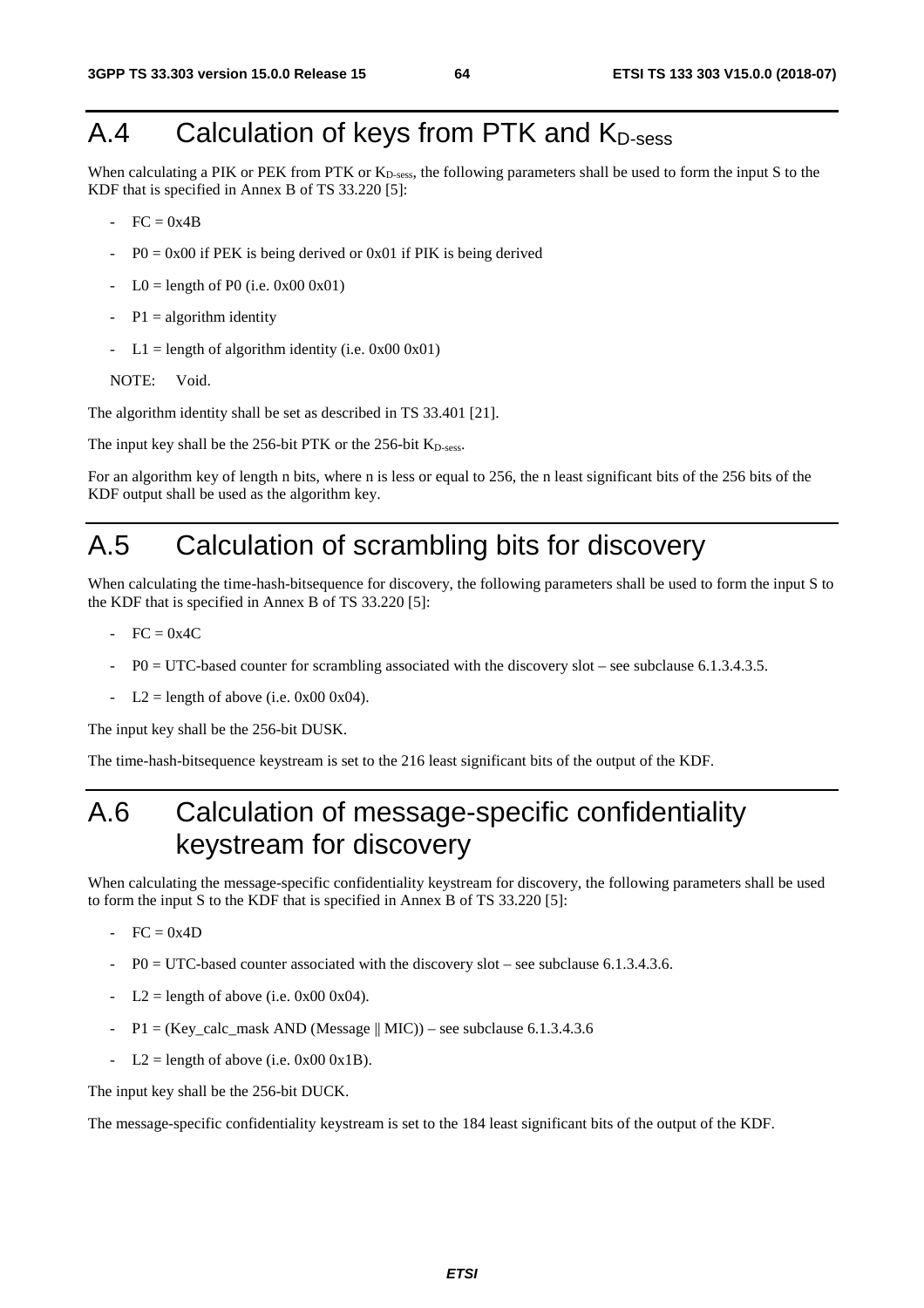# A.7 Calculation of  $K_D$  for UE-to-network relays

When calculating  $K_D$  from PRUK, the following parameters shall be used to form the input S to the KDF that is specified in Annex B of TS 33.220 [5]:

- $FC = 0x48$
- $P0 =$  Relay Service Code
- $LO =$  length of Relay Service Code (i.e. 0x00 0x03)
- $-P1 = None 1$
- L1 = length of Nonce  $_1$  (i.e. 0x00 0x10)
- $P2 = K_D$  Freshness Parameter
- $L2 =$  length of Nonce  $2$  (i.e. 0x00 0x10)

The input key shall be the 256-bit PRUK.

# A.8 Calculation of discovery keys from PSDK

When calculating a DUSK, DUCK or DUIK from the PSDK, the following parameters shall be used to form the input S to the KDF that is specified in Annex B of TS 33.220 [5]:

- $FC = 0x4F$
- $P0 = 0x00$  if DUSK is being derived, 0x01 if DUCK is being derived, or 0x02 if DUIK is being derived
- $LO =$  length of P0 (i.e. 0x00 0x01)
- $P1 = algorithm$  identity
- $L1 =$  length of algorithm identity (i.e. 0x00 0x01)

The algorithm identity shall be set to 0x00. Later releases may define other values.

The input key shall be the 256-bit PSDK.

For an algorithm key of length n bits, where n is less or equal to 256, the n least significant bits of the 256 bits of the KDF output shall be used as the algorithm key.

# A.9 Calculation of  $K_{D\text{-sess}}$  from  $K_D$

When calculating  $K_{D-<sub>scss</sub>}$  from  $K_{D}$ , the following parameters shall be used to form the input S to the KDF that is specified in Annex B of TS 33.220 [5]:

- $-$  FC = 0x4E
- $P0 = \text{None}$  1
- $LO = length of None_1$  (i.e.  $0x00 0x10$ )
- $P1 = \text{None } 2$
- $L1 =$  length of Nonce  $2$  (i.e. 0x00 0x10)

The input key shall be the  $256$ -bit  $K_D$ .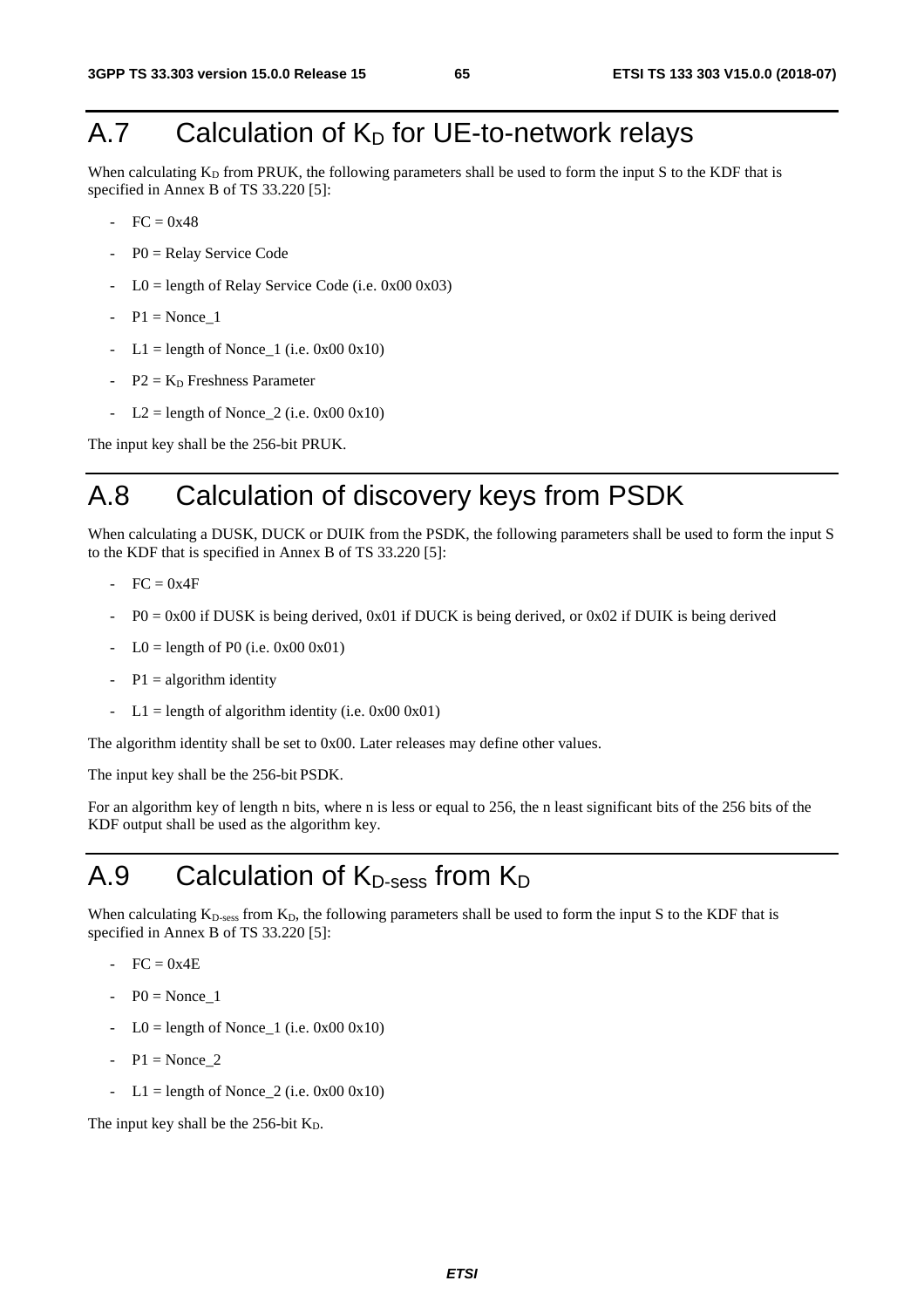Annex B (informative): Void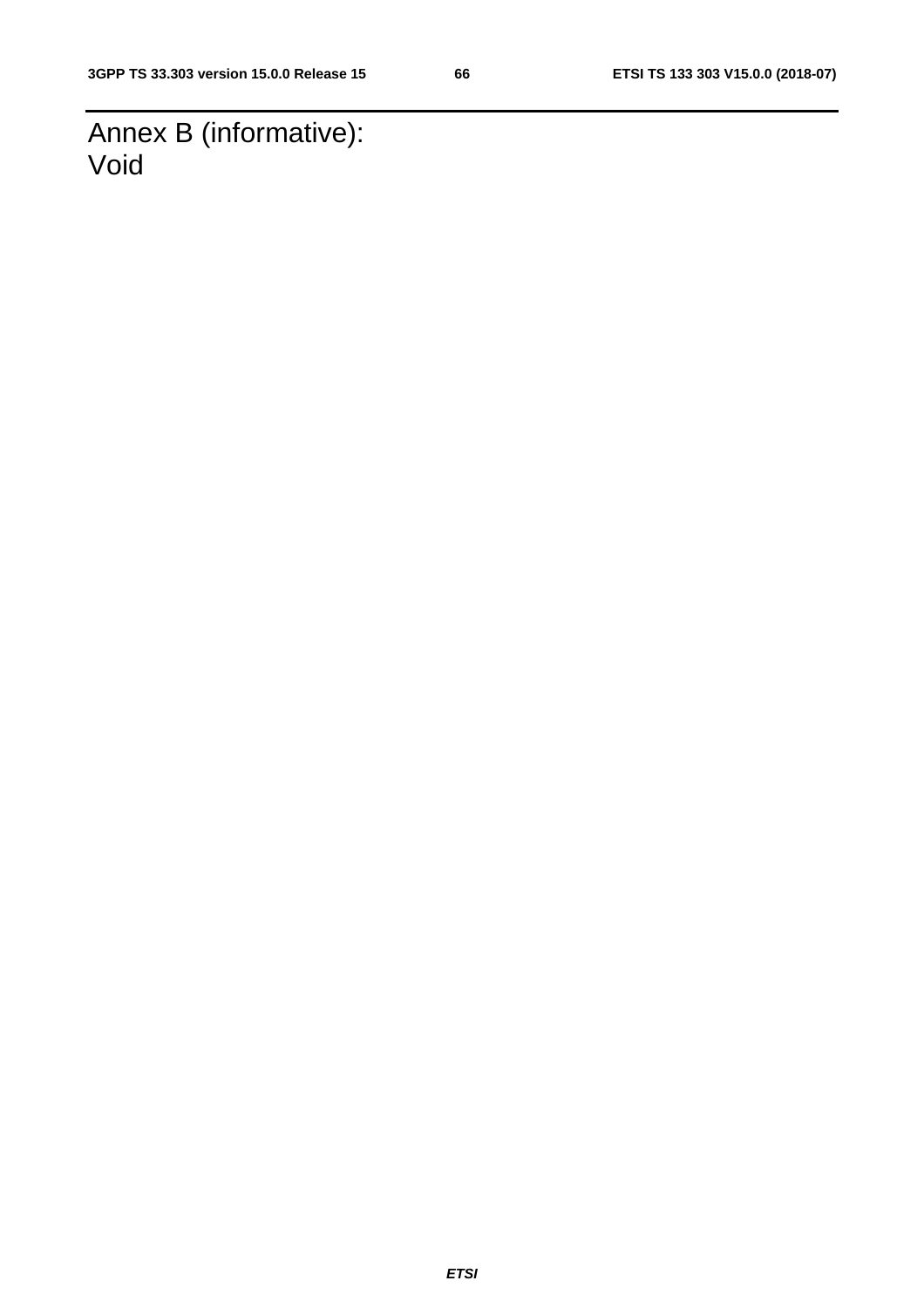Annex C (informative): Void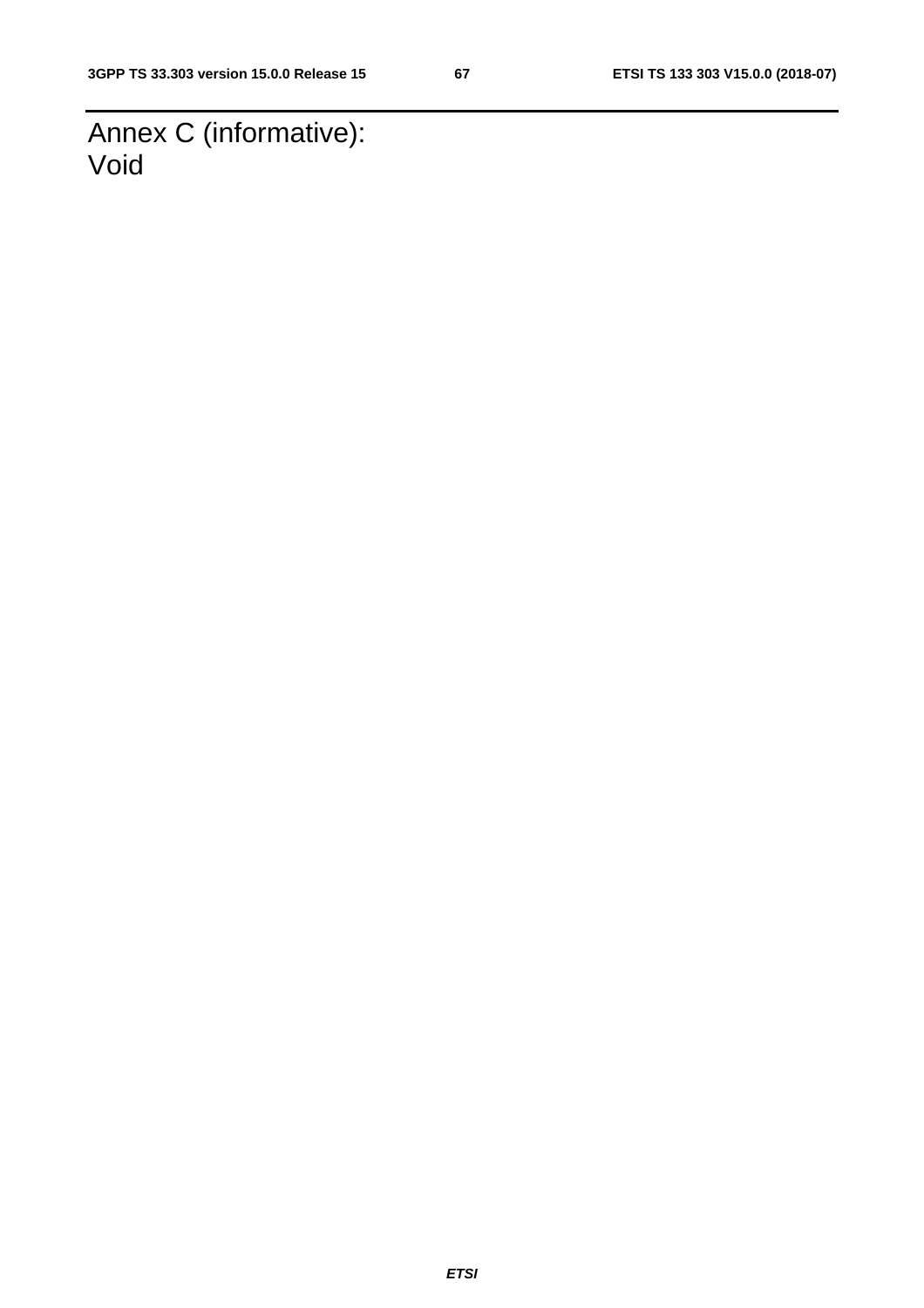Annex D (informative): Void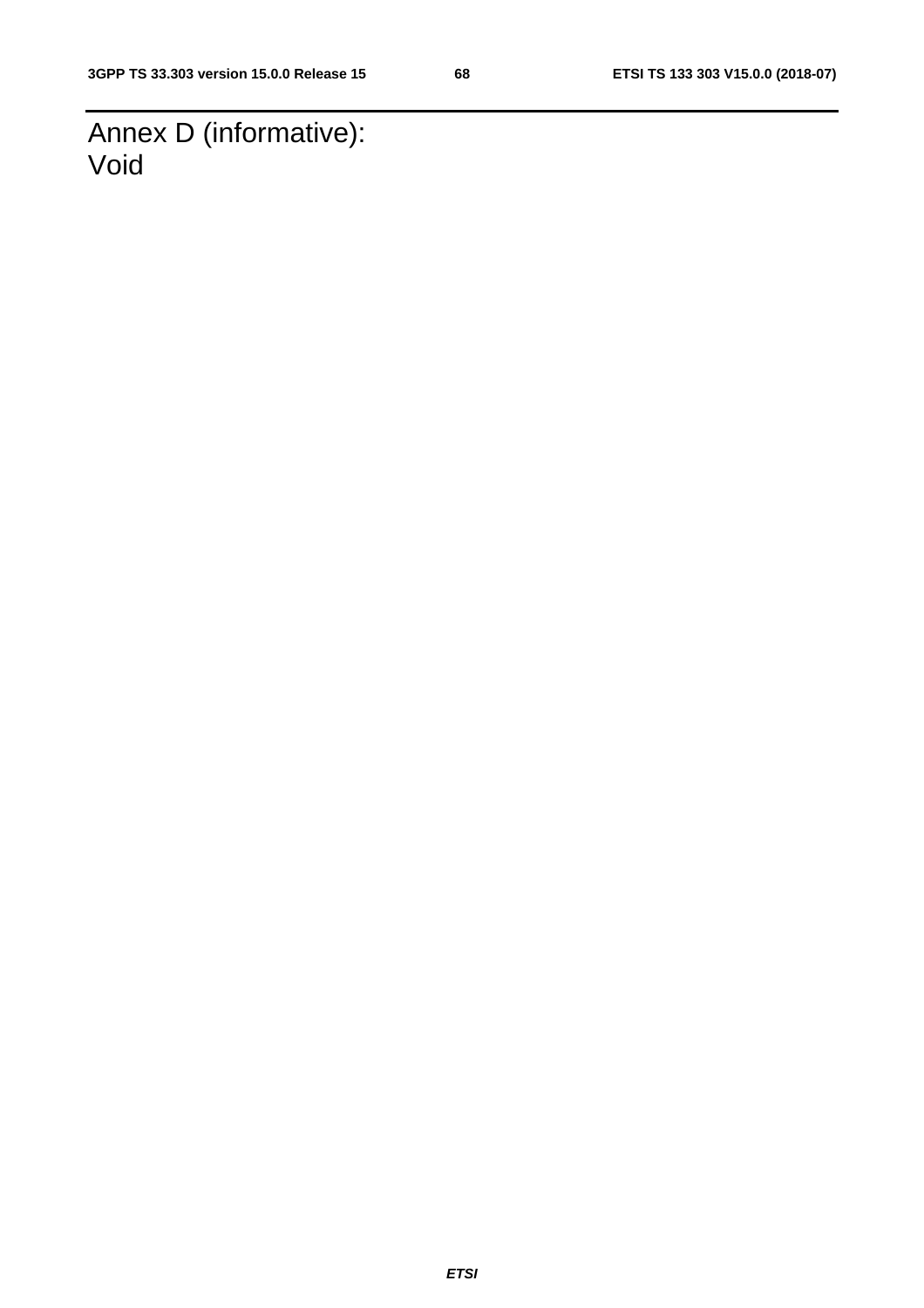# Annex E (Normative): Key Request and Response messages

# E.1 Introduction

This annex defines the Key Request and Key Response procedures between the UE and the ProSe Key Management Function for ProSe one-to-many communications.

# E.2 Transport protocol for messages between UE and ProSe Key Management Function

The UE and ProSe Key Management Function shall use HTTP 1.1 as specified in IETF RFC 2616 [37] as the transport protocol for the messages between the UE and ProSe Key Management Function. The ProSe messages described here shall be included in the body of either an HTTP request message or an HTTP response message. The following rules apply:

- The UE initiates the transactions with an HTTP request message;
- The ProSe Key Management Function responds to the requests with an HTTP response message; and
- HTTP POST methods are used for the procedures.

# E.3 XML Schema

Implementations in compliance with the present document shall implement the XML schema defined below for messages used in ProSe key management procedures.

```
<?xml version="1.0" encoding="UTF-8"?> 
<xs:schema xmlns:xs="http://www.w3.org/2001/XMLSchema" 
            xmlns="urn:3GPP:ns:ProSe:KeyManagement:2014" 
            elementFormDefault="qualified" 
            targetNamespace="urn:3GPP:ns:ProSe:KeyManagement:2014"> 
         <xs:annotation> 
             <xs:documentation> 
                 Info for ProSe Key Management Messages Syntax 
             </xs:documentation> 
         </xs:annotation> 
   <!-- Complex types defined for parameters with complicate structure --> 
   <xs:complexType name="GroupKey-Request"> 
     <xs:sequence> 
       <xs:element name="GroupId" type="xs:integer"/> 
       <xs:element name="PGKId" type="xs:integer" maxOccurs="unbounded"/> 
       <xs:element name="anyExt" type="anyExtType" minOccurs="0"/> 
       <xs:any namespace="##other" processContents="lax" minOccurs="0" maxOccurs="unbounded"/> 
     </xs:sequence> 
     <xs:anyAttribute namespace="##any" processContents="lax"/> 
   </xs:complexType> 
   <xs:complexType name="GroupKey-Reject"> 
     <xs:sequence> 
       <xs:element name="GroupId" type="xs:integer"/> 
       <xs:element name="error-code" type="xs:integer"/> 
       <xs:any namespace="##any" processContents="lax" minOccurs="0" maxOccurs="unbounded"/> 
     </xs:sequence> 
     <xs:anyAttribute namespace="##any" processContents="lax"/> 
   </xs:complexType> 
   <xs:complexType name="GroupKey-Response"> 
     <xs:sequence> 
          <xs:element name="GroupId" type="xs:integer"/> 
       <xs:element name="GroupMemberId" type="xs:integer"/>
```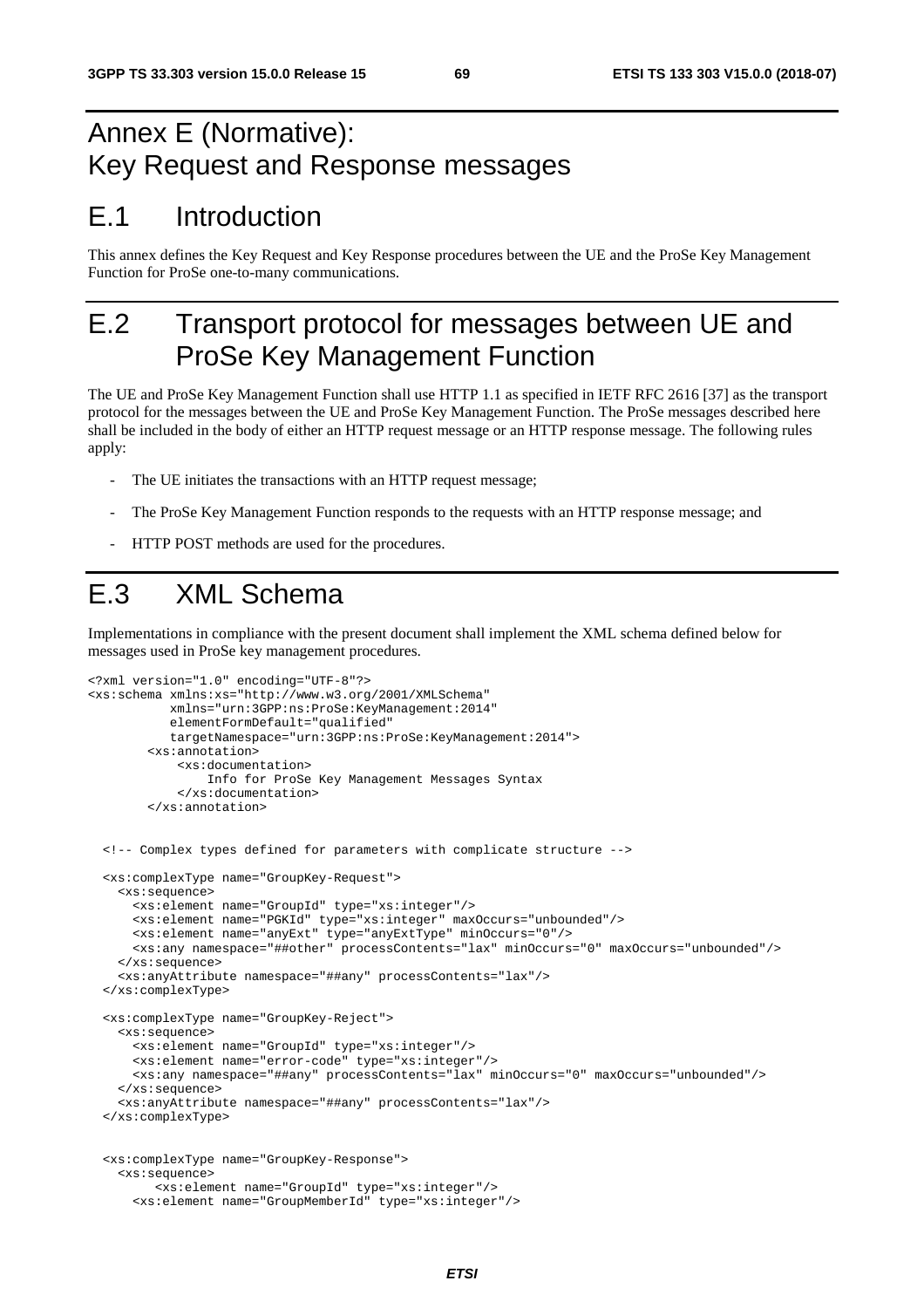<xs:element name="AlgorithmInfo" type="xs:hexBinary" /> <xs:any namespace="##any" processContents="lax" minOccurs="0" maxOccurs="unbounded"/> </xs:sequence> <xs:anyAttribute namespace="##any" processContents="lax"/> </xs:complexType> <xs:complexType name="PMK-info"> <xs:sequence> <xs:element name="PMK-ID" type="xs:hexBinary" /> <xs:element name="PMK" type="xs:hexBinary"/> <xs:any namespace="##any" processContents="lax" minOccurs="0" maxOccurs="unbounded"/> </xs:sequence> <xs:anyAttribute namespace="##any" processContents="lax"/> </xs:complexType> <xs:complexType name="IMSI-info"> <xs:sequence> <xs:element name="MCC" type="xs:integer"/> <xs:element name="MNC" type="xs:integer"/> <xs:element name="MSIN" type="xs:integer"/> <xs:any namespace="##any" processContents="lax" minOccurs="0" maxOccurs="unbounded"/> </xs:sequence> <xs:anyAttribute namespace="##any" processContents="lax"/> </xs:complexType> <xs:complexType name="MSISDN-info"> <xs:sequence> <xs:element name="CC" type="xs:integer"/> <xs:element name="NDC" type="xs:integer"/> <xs:element name="SN" type="xs:integer"/> <xs:any namespace="##any" processContents="lax" minOccurs="0" maxOccurs="unbounded"/> </xs:sequence> <xs:anyAttribute namespace="##any" processContents="lax"/> </xs:complexType> <xs:complexType name="PRUK-info"> <xs:sequence> <xs:element name="PRUKID" type="xs:hexBinary" /> <xs:element name="PRUK" type="xs:hexBinary"/> <xs:any namespace="##any" processContents="lax" minOccurs="0" maxOccurs="unbounded"/> </xs:sequence> <xs:anyAttribute namespace="##any" processContents="lax"/> </xs:complexType> <xs:complexType name="KDReq-info"> <xs:sequence> <xs:element name="PRUKID" type="xs:hexBinary" minOccurs="0" /> <xs:element name="IMSI" type="IMSI-info" minOccurs="0" /> <xs:element name="RelayServiceCode" type="xs:string" /> <xs:element name="Nonce1" type="xs:hexBinary" /> <xs:element name="RAND" type="xs:hexBinary" minOccurs="0" /> <xs:element name="AUTS" type="xs:hexBinary" minOccurs="0" /> <xs:element name="anyExt" type="anyExtType" minOccurs="0"/> <xs:any namespace="##any" processContents="lax" minOccurs="0" maxOccurs="unbounded"/> </xs:sequence> <xs:anyAttribute namespace="##any" processContents="lax"/> </xs:complexType> <xs:complexType name="KDResp-info"> <xs:sequence> <xs:element name="KeyKD" type="xs:hexBinary" /> <xs:element name="KDFreshnessParameter" type="xs:hexBinary" /> <xs:element name="GPI" type="xs:hexBinary" minOccurs="0" /> <xs:element name="RemoteUEIMSI" type="IMSI-info" minOccurs="0" /> <xs:element name="RemoteUEMSISDN" type="MSISDN-info" minOccurs="0" /> <xs:element name="RemoteUEOtherID" type="xs:hexBinary" minOccurs="0" /> <xs:element name="anyExt" type="anyExtType" minOccurs="0"/> <xs:any namespace="##other" processContents="lax" minOccurs="0" maxOccurs="unbounded"/> </xs:sequence> <xs:anyAttribute namespace="##any" processContents="lax"/> </xs:complexType> <xs:complexType name="RelayDiscoveryKey-Request"> <xs:sequence> <xs:element name="RelayServiceCode" type="xs:string"/> <xs:element name="PSDKId" type="xs:integer" maxOccurs="unbounded"/> <xs:element name="anyExt" type="anyExtType" minOccurs="0"/>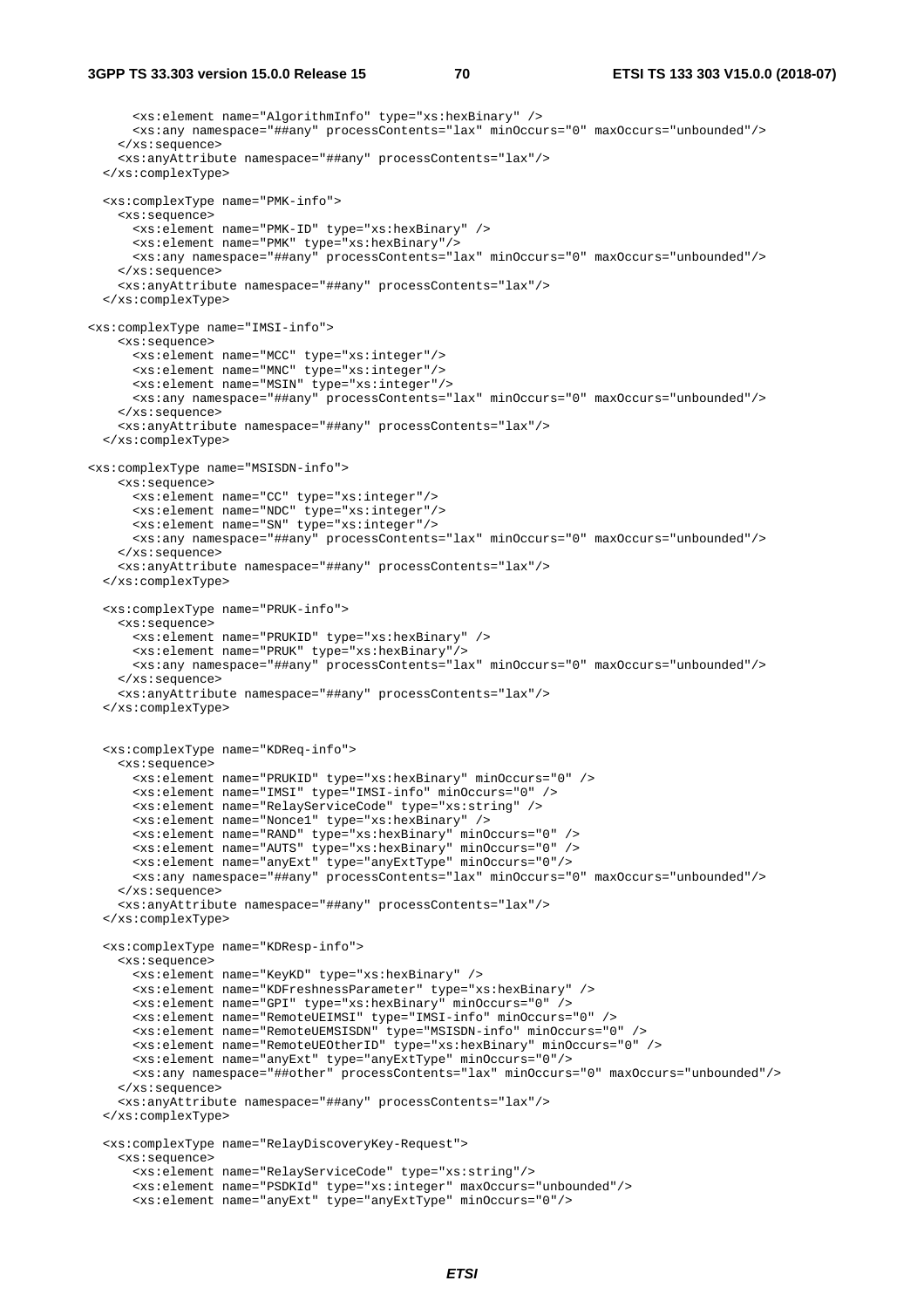<xs:any namespace="##other" processContents="lax" minOccurs="0" maxOccurs="unbounded"/> </xs:sequence> <xs:anyAttribute namespace="##any" processContents="lax"/> </xs:complexType> <xs:complexType name="Relay-Reject"> <xs:sequence> <xs:element name="RelayServiceCode" type="xs:string"/> <xs:element name="error-code" type="xs:integer"/> <xs:any namespace="##any" processContents="lax" minOccurs="0" maxOccurs="unbounded"/> </xs:sequence> <xs:anyAttribute namespace="##any" processContents="lax"/> </xs:complexType> <xs:complexType name="Relay-Response"> <xs:sequence> <xs:element name="RelayServiceCode" type="xs:string"/> <xs:element name="KeyTypeID" type="xs:string"/> <xs:element name="ProtectionProfile" type="xs:hexBinary"/> <xs:element name="EncryptedBitMask" type="xs:hexBinary" minOccurs="0" /> <xs:element name="anyExt" type="anyExtType" minOccurs="0"/> <xs:any namespace="##other" processContents="lax" minOccurs="0" maxOccurs="unbounded"/> </xs:sequence> <xs:anyAttribute namespace="##any" processContents="lax"/> </xs:complexType> <xs:complexType name="GroupMemberDiscoveryKey-Request"> <xs:sequence> <xs:element name="DiscoveryGroupID" type="xs:string"/> <xs:element name="PSDKId" type="xs:integer" /> <xs:any namespace="##any" processContents="lax" minOccurs="0" maxOccurs="unbounded"/> </xs:sequence> <xs:anyAttribute namespace="##any" processContents="lax"/> </xs:complexType> <xs:complexType name="GroupMember-Reject"> <xs:sequence> <xs:element name="DiscoveryGroupID" type="xs:string"/> <xs:element name="error-code" type="xs:integer"/> <xs:any namespace="##any" processContents="lax" minOccurs="0" maxOccurs="unbounded"/> </xs:sequence> <xs:anyAttribute namespace="##any" processContents="lax"/> </xs:complexType> <xs:complexType name="GroupMember-Response"> <xs:sequence> <xs:element name="DiscoveryGroupID" type="xs:string"/> <xs:element name="KeyTypeID" type="xs:string"/> <xs:element name="ProtectionProfile" type="xs:hexBinary"/> <xs:element name="EncryptedBitMask" type="xs:hexBinary" minOccurs="0" /> <xs:element name="anyExt" type="anyExtType" minOccurs="0"/> <xs:any namespace="##other" processContents="lax" minOccurs="0" maxOccurs="unbounded"/> </xs:sequence> <xs:anyAttribute namespace="##any" processContents="lax"/> </xs:complexType> <!-- Complex types defined for transaction-level --> <xs:complexType name="KeyReq-info"> <xs:sequence> <xs:element name="transaction-ID" type="xs:integer"/> <xs:element name="AlgorithmAvailable" type="xs:hexBinary" minOccurs="0"/> <xs:element name="GroupKeyReq" type="GroupKey-Request" minOccurs="0" maxOccurs="unbounded"/> <xs:element name="GroupKeyStop" type="xs:integer" minOccurs="0" maxOccurs="unbounded"/> <xs:element name="PSDiscoverySecurityCapabilities" type="xs:hexBinary" minOccurs="0" maxOccurs="1"/> <xs:element name="RelayDiscoveryKeyRequest" type="RelayDiscoveryKey-Request" minOccurs="0" maxOccurs="unbounded"/> <xs:element name="RelayDiscoveryKeyStop" type="xs:integer" minOccurs="0" maxOccurs="unbounded"/> <xs:element name="GroupMemberDiscoveryKeyRequest" type="GroupMemberDiscoveryKey-Request" minOccurs="0" maxOccurs="unbounded"/> <xs:element name="GroupMemberDiscoveryKeyStop" type="xs:integer" minOccurs="0" maxOccurs="unbounded"/> <xs:element name="PRUKID" type="xs:hexBinary" minOccurs="0" /> <xs:element name="KDReqinfo" type="KDReq-info" minOccurs="0"/> <xs:any namespace="##other" processContents="lax" minOccurs="0" maxOccurs="unbounded"/> <xs:element name="anyExt" type="anyExtType" minOccurs="0"/>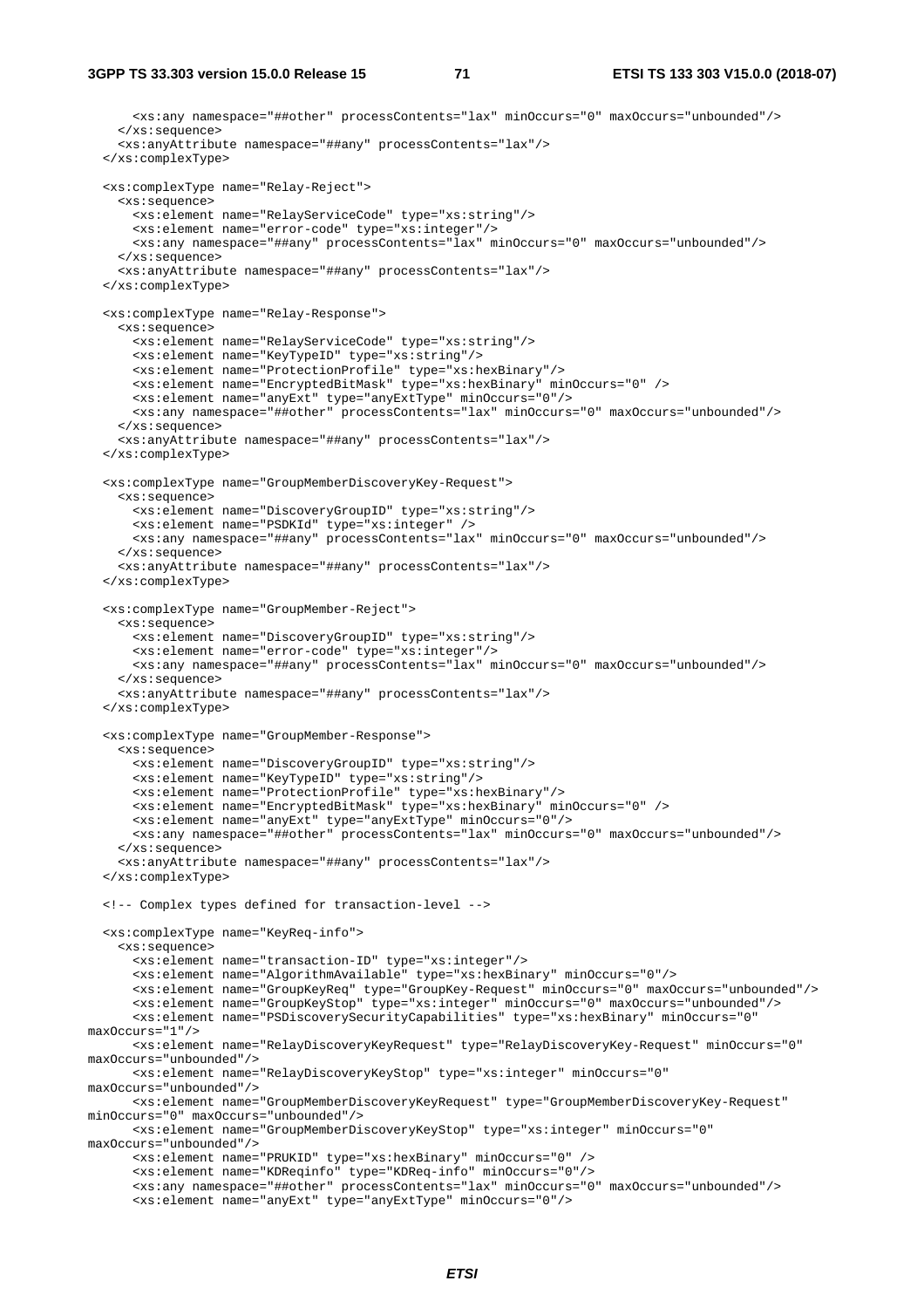```
 </xs:sequence> 
     <xs:anyAttribute namespace="##any" processContents="lax"/> 
   </xs:complexType> 
   <xs:complexType name="KeyRsp-info"> 
     <xs:sequence> 
       <xs:element name="transaction-ID" type="xs:integer"/> 
       <xs:element name="GroupNotSupported" type="GroupKey-Reject" minOccurs="0" 
maxOccurs="unbounded"/> 
       <xs:element name="GroupResponse" type="GroupKey-Response" minOccurs="0" 
maxOccurs="unbounded"/> 
       <xs:element name="RelayNotSupported" type="Relay-Reject" minOccurs="0" maxOccurs="unbounded"/> 
       <xs:element name="RelayResponse" type="Relay-Response" minOccurs="0" maxOccurs="unbounded"/> 
       <xs:element name="GroupMemberNotSupported" type="GroupMember-Reject" minOccurs="0" 
maxOccurs="unbounded"/> 
      <xs:element name="GroupMemberResponse" type="GroupMember-Response" minOccurs="0" 
maxOccurs="unbounded"/> 
       <xs:element name="Key-info" type="PMK-info" minOccurs="0"/> 
       <xs:element name="CurrentTime" type="xs:dateTime" minOccurs="0" /> 
       <xs:element name="MaxOffset" type="xs:integer" minOccurs="0" /> 
       <xs:element name="PRUKinfo" type="PRUK-info" minOccurs="0"/> 
       <xs:element name="PRUKError" type="xs:integer" minOccurs="0"/> 
       <xs:element name="KDRespinfo" type="KDResp-info" minOccurs="0"/> 
       <xs:element name="KDError" type="xs:integer" minOccurs="0"/> 
       <xs:element name="anyExt" type="anyExtType" minOccurs="0"/> 
       <xs:any namespace="##other" processContents="lax" minOccurs="0" maxOccurs="unbounded"/> 
     </xs:sequence> 
     <xs:anyAttribute namespace="##any" processContents="lax"/> 
   </xs:complexType> 
   <!-- extension allowed --> 
   <xs:complexType name="KeyManagementMsgExtType"> 
     <xs:sequence> 
       <xs:any namespace="##any" processContents="lax" minOccurs="0" maxOccurs="unbounded"/> 
     </xs:sequence> 
   </xs:complexType> 
   <!-- XML attribute for any future extensions --> 
   <xs:complexType name="anyExtType"> 
     <xs:sequence> 
      <xs:any namespace="##any" processContents="lax" minOccurs="0" maxOccurs="unbounded"/> 
     </xs:sequence> 
   </xs:complexType> 
<!-- Top level Key Management Message definition --> 
   <xs:element name="prose-key-management-message"> 
     <xs:complexType> 
       <xs:choice> 
         <xs:element name="KEY_REQUEST" type="KeyReq-info"/> 
         <xs:element name="KEY_RESPONSE" type="KeyRsp-info"/> 
         <xs:element name="message-ext" type="KeyManagementMsgExtType"/> 
         <xs:any namespace="##other" processContents="lax"/> 
       </xs:choice> 
     </xs:complexType> 
   </xs:element> 
</xs:schema>
```
An entity receiving the XML body ignores any unknown XML element and any unknown XML attribute.

### E.4 Semantics

### E.4.1 General

The < prose-key-management-message > element is the root element of this XML document and it can be one of the following elements:

- < KEY\_REQUEST>;
- < KEY\_RESPONSE>:
- <message-ext> element containing other ProSe key management message defined in future releases; or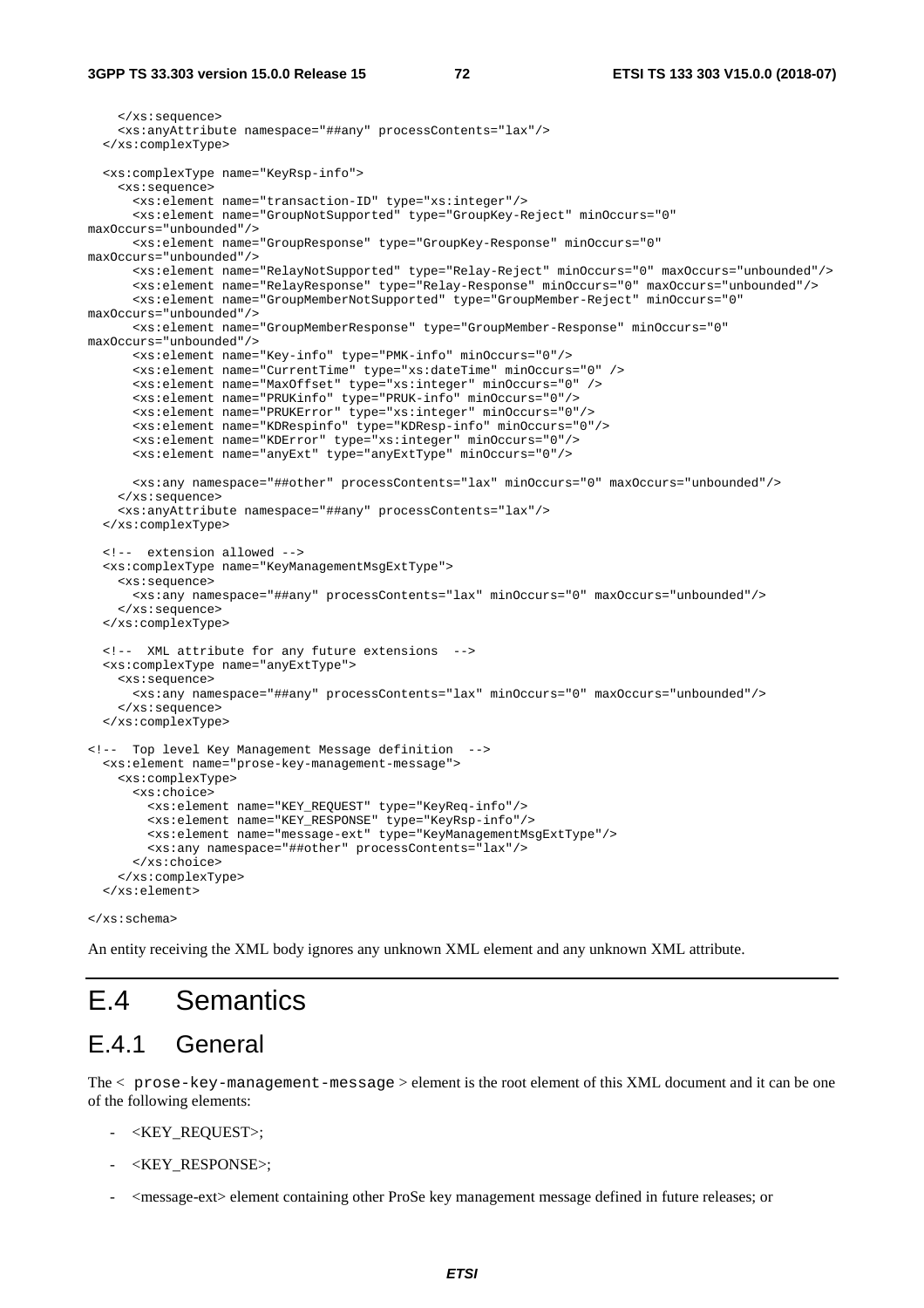an element from other namespaces defined in future releases.

### E.4.2 Semantics of <KEY\_REQUEST>

The <KEY\_REQUEST> element consists of:

- 1) <transaction-ID> element which contains the parameter defined in subclause E.5.2.2.1:
- 2) zero or one <AlgorithmAvailable> element contains the parameter defined in subclause E.5.2.2.2.
- 3) zero or more <GroupKeyRequest> element, each of which consists of:
	- a) a <GroupId> element containing the parameter defined in subclause E.5.2.2.3;
	- b) one or more <PGKId> element containing the parameter defined in subclause E.5.2.2.4;
	- c) zero or one <anyExt> element containing elements defined in future releases;
	- d) zero, one or more elements from other namespaces defined in future releases; and
	- e) zero, one or more attributes defined in future releases;
- 4) zero or one <PRUKId> element containing the parameter defined in subclause E.5.2.2.10;
- 5) zero or one <KDRequest> element, each of which consists of:
	- a) zero or one <PRUKId> element containing the parameter defined in subclause E.5.2.2.10;
	- b) zero or one <IMSI> element containing the parameter defined in subclause E.5.2.2.12;
	- c) one <RelayServiceCode> element containing the parameter defined in subclause E.5.2.2.13;
	- d) one <Nonce1> element containing the parameter defined in subclause E.5.2.2.15;
	- e) zero or one <RAND> element containing the parameter defined in subclause E.5.2.2.16;
	- f) zero or one <AUTS> element containing the parameter defined in subclause E.5.2.2.17;
	- g) zero or one <anyExt> element containing elements defined in future releases;
	- h) zero, one or more elements from other namespaces defined in future releases; and
	- i) zero, one or more attributes defined in future releases;
- 6) zero or more <GroupKeyStop> element containing the parameter defined in subclause E.5.2.2.5
	- 7) zero or one <PSDiscoverySecurityCapabilities> element contains the parameter defined in subclause E.5.2.2.22.
	- 8) zero or more <RelayDiscoveryKeyRequest> element, each of which consists of:
		- a) a <RelayServiceCode> element containing the parameter defined in subclause E.5.2.2.23;
		- b) one or more <PSDKId> element containing the parameter defined in subclause E.5.2.2.24; c) zero, one or more elements defined in future releases; and
		- d) zero, one or more attributes defined in future releases;
	- 9) zero or more <RelayDiscoveryKeyStop> element containing the parameter defined in subclause E.5.2.2.23.
	- 10) zero or more <GroupMemberDiscoveryKeyRequest> element, each of which consists of:
		- a) a <DiscoveryGroupID> element containing the parameter defined in subclause E.5.2.2.25;
		- b) one or more <PSDKId> element containing the parameter defined in subclause E.5.2.2.26;
		- c) zero, one or more elements defined in future releases; and
		- d) zero, one or more attributes defined in future releases;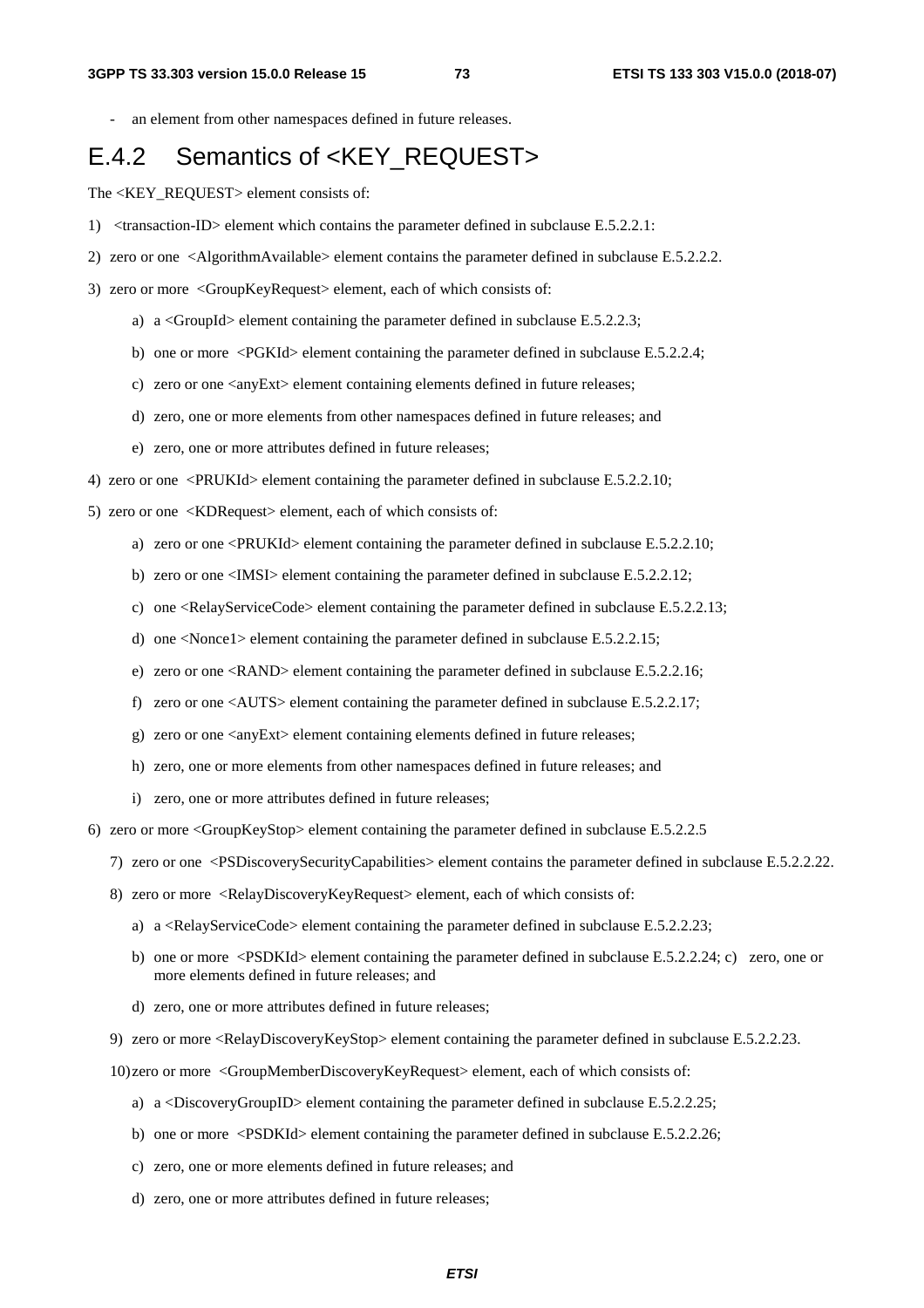- 11) zero or more <GroupMemberDiscoveryKeyStop> element containing the parameter defined in subclause E.5.2.2.25. 10.
- 12) zero or one <anyExt> element containing elements defined in future releases;
- 13) zero, one or more elements from other namespaces defined in future releases; and
- 14) zero, one or more attributes defined in future releases.

### E.4.3 Semantics of <KEY\_RESPONSE>

The <KEY\_RESPONSE> element consists of:

- 1) a <transaction-ID> element which contains the parameter defined in subclause E.5.2.2.1: and
- 2) zero or more <GroupNotSupported> element, each of which consists of :
	- a) a <GroupId> element containing the parameter defined in subclause E.5.2.2.3;
	- b) a <Error-Code> element containing the parameter defined in subclause E.5.2.2.5;
	- c) zero, one or more elements defined in future releases; and
	- d) zero, one or more attributes defined in future releases;
- 3) zero or more <GroupResponse> element, each of which consists of:
	- a) a <GroupId> element containing the parameter defined in subclause E.5.2.2.3;
	- b) a  $\leq$ GroupMemberID $>$  element containing the parameter defined in subclause E.5.2.2.6;
	- c) a <AlgorithmInfo> element containing the parameter defined in subclause E.5.2.2.7;
	- d) zero, one or more elements defined in future releases; and
	- e) zero, one or more attributes defined in future releases;
- 4) zero or one <Key-info> element, each of which consists of:
	- a) a <PMK-ID> element containing the parameter defined in subclause E.5.2.2.8;
	- b) a <PMK> element containing the parameter defined in subclause E.5.2.2.9;
	- c) zero, one or more elements defined in future releases; and
	- d) zero, one or more attributes defined in future releases;
- 5) zero or one <PRUKinfo> element, each of which consists of:
	- a) a  $\langle$ PRUKID $>$  element containing the parameter defined in subclause E.5.2.2.10;
	- b) a <PRUK> element containing the parameter defined in subclause E.5.2.2.11;
	- c) zero, one or more elements defined in future releases; and
	- d) zero, one or more attributes defined in future releases;
- 6) zero or one <PRUKError> element element containing the parameter defined in subclause E.5.2.2.5;
- 7) zero or one <KDResponse> element, each of which consists of:
	- a) a  $\langle$ KeyKD $\rangle$  element containing the parameter defined in subclause E.5.2.2.18;
	- b) a <KDFrehsnessParameter> element containing the parameter defined in subclause E.5.2.2.19;
	- c) zero or one <GPI> element containing the parameter defined in subclause E.5.2.2.20;
	- d) zero or one <RemoteUEIMSI> element containing the parameter defined in subclause E.5.2.2.12;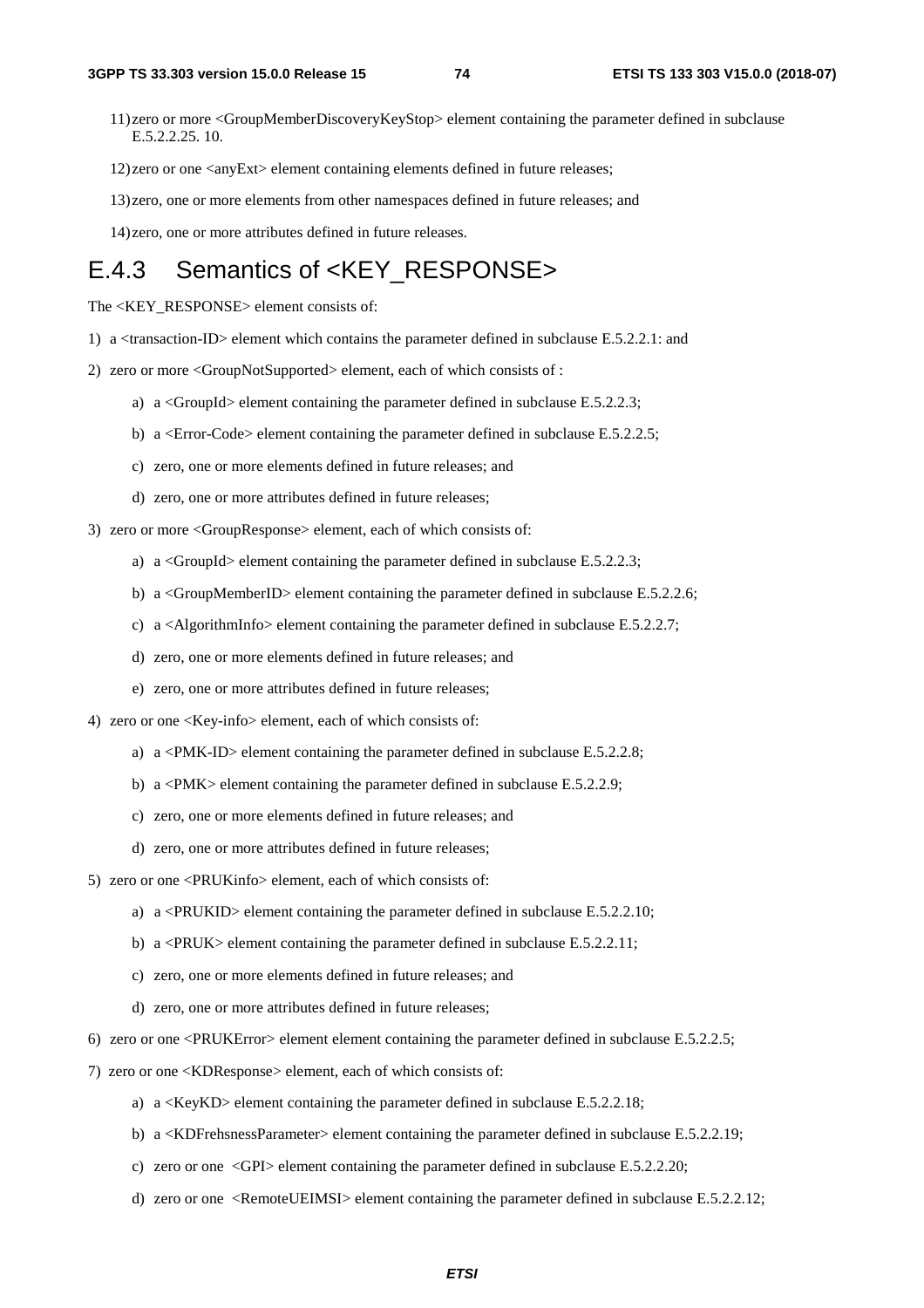- e) zero or one <RemoteUEMSISDN> element containing the parameter defined in subclause E.5.2.2.14;
- f) zero or one <RermoteUEOtherID> element containing the parameter defined in subclause E.5.2.2.21;
- g) zero, one or more elements defined in future releases; and
- h) zero, one or more attributes defined in future releases;
- 8) zero or one <KDError> element element containing the parameter defined in subclause E.5.2.2.5;
- 9) zero or more <RelayNotSupported> element, each of which consists of :
	- a) a <RelayServiceCode> element containing the parameter defined in subclause E.5.2.2.23;
	- b) a  $\leq$  Error-Code> element containing the parameter defined in subclause E.5.2.2.5;
	- c) zero, one or more elements defined in future releases; and
	- d) zero, one or more attributes defined in future releases;

10) zero or more <RelayResponse> element, each of which consists of:

- a) a  $\leq$ RelayServiceCode $\geq$  element containing the parameter defined in subclause E.5.2.2.23;
- b) a <KeyTypeID> element containing a parameter defined in subclause E.5.2.2.28.
- c) a <ProtectionProfile> element containing the parameter defined in subclause E.5.2.2.26;
- d) zero or one <EncryptedBitMask> element containing the parameter defined in subclause E.5.2.2.27;
- e) zero or one <anyExt> element containing elements defined in future releases;
- f) zero, one or more elements from other namespaces defined in future releases; and
- g) zero, one or more attributes defined in future releases;

11) zero or more <GroupMemberDiscoveryNotSupported> element, each of which consists of :

- a) a  $\langle$ DiscoveryGroupID $\rangle$  element containing the parameter defined in subclause E.5.2.2.25;
- b) a <Error-Code> element containing the parameter defined in subclause E.5.2.2.5;
- c) zero, one or more elements defined in future releases; and
- d) zero, one or more attributes defined in future releases;

12) zero or more <GroupMemberDiscoveryResponse> element, each of which consists of:

- a) a <DiscoveryGroupID> element containing the parameter defined in subclause E.5.2.2.25;
- b) a <KeyTypeID> element containing a parameter defined in subclause E.5.2.2.28.
- c) a  $\leq$ ProtectionProfile $\geq$  element containing the parameter defined in subclause E.5.2.2.26;
- d) zero or one <EncryptedBitMask> element containing the parameter defined in subclause E.5.2.2.27;
- e) zero or one <anyExt> element containing elements defined in future releases;
- f) zero, one or more elements from other namespaces defined in future releases; and
- g) zero, one or more attributes defined in future releases;

13) zero or one <CurrentTime> element contains the parameter defined in subclause E.5.2.2.29.

14) zero or one <MaxOffset> element contains the parameter defined in subclause E.5.2.2.30.

15) zero or one <anyExt> element containing elements defined in future releases;

16) zero, one or more elements from other namespaces defined in future releases; and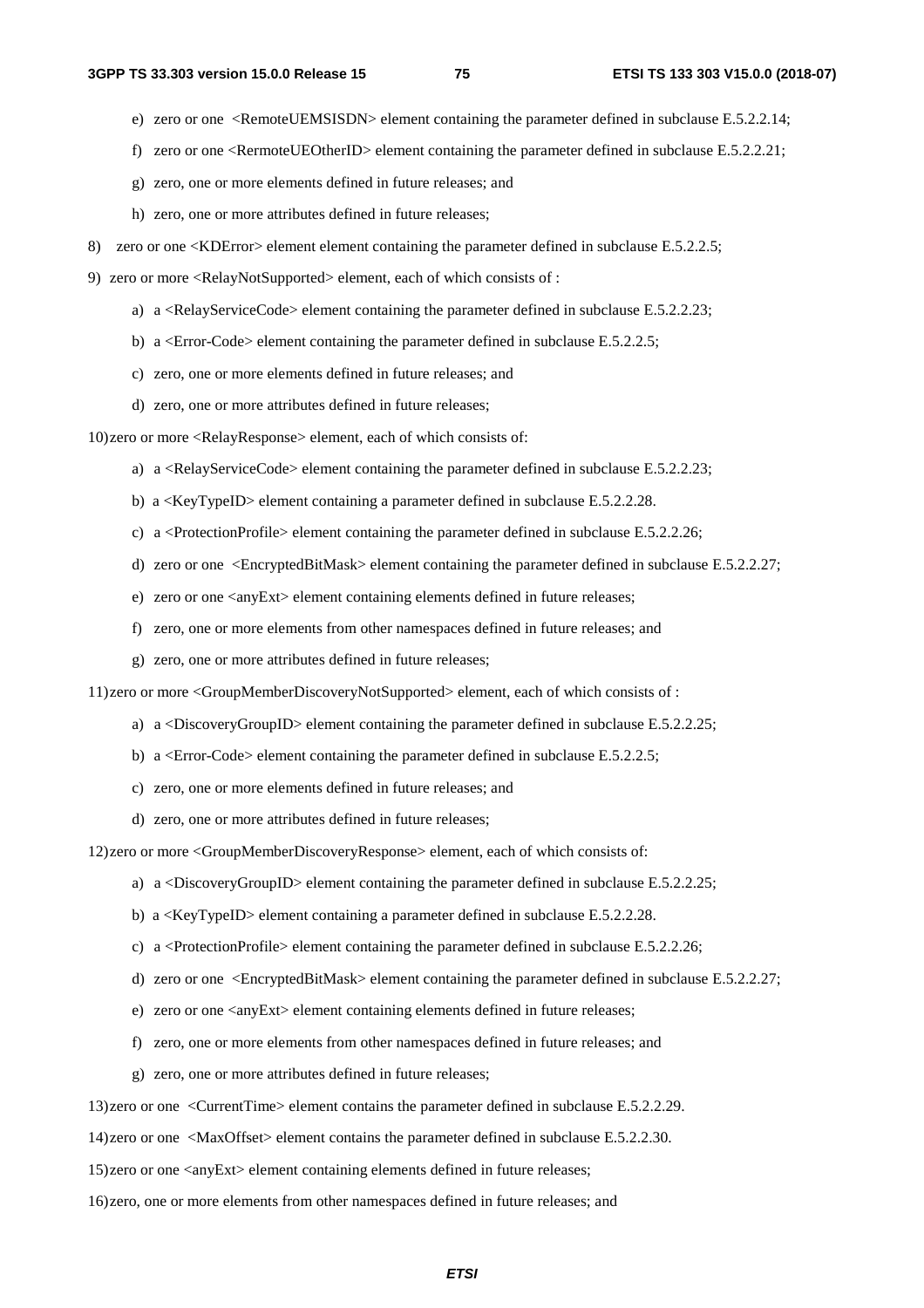17) zero, one or more attributes defined in future releases.

# E.5 General message format and information elements coding

### E.5.1 Overview

This clause contains general message format and information elements coding for the messages used in the procedures described in the present document.

### E.5.2 ProSe direct discovery message formats

#### E.5.2.1 Data types format in XML schema

To exchange structured information over the transport protocol, XML text format/notation is introduced.

The corresponding XML data types for the data types used in Key Management messages are provided in table E.5.5.1- 1.

| Table E.2.5.1-1: Primitive or derived types for ProSe Parameter Type |
|----------------------------------------------------------------------|
|----------------------------------------------------------------------|

| <b>ProSe Parameter Type</b> | Type in XML Schema |
|-----------------------------|--------------------|
| Integer                     | decimal            |
| String                      | string             |
| Boolean                     | boolean            |
| Binary                      | hexBinary          |
| Date and Time               | ldateTime          |

For complex data types described in subclause E.5.2.2, an XML "complexType" can be used.

Message construction shall be compliant with W3C REC-xmlschema-2- 20041028: "XML Schema Part 2: Datatypes" [36]

### E.5.2.2 Parameters in ProSe key management messages

#### E.5.2.2.1 Transaction ID

This parameter is used to uniquely identify a ProSe Key management transaction. The UE shall set this parameter to a new number for each outgoing new discovery request. The transaction ID is an integer in the 0-255 range.

#### E.5.2.2.2 Supported Algorithm

This parameter is used to indicate which encryption algorithm the UE supports for one-to-many commuications. It is a 1 octet long binary parameter encoded as shown in table E.5.2.2.2-1: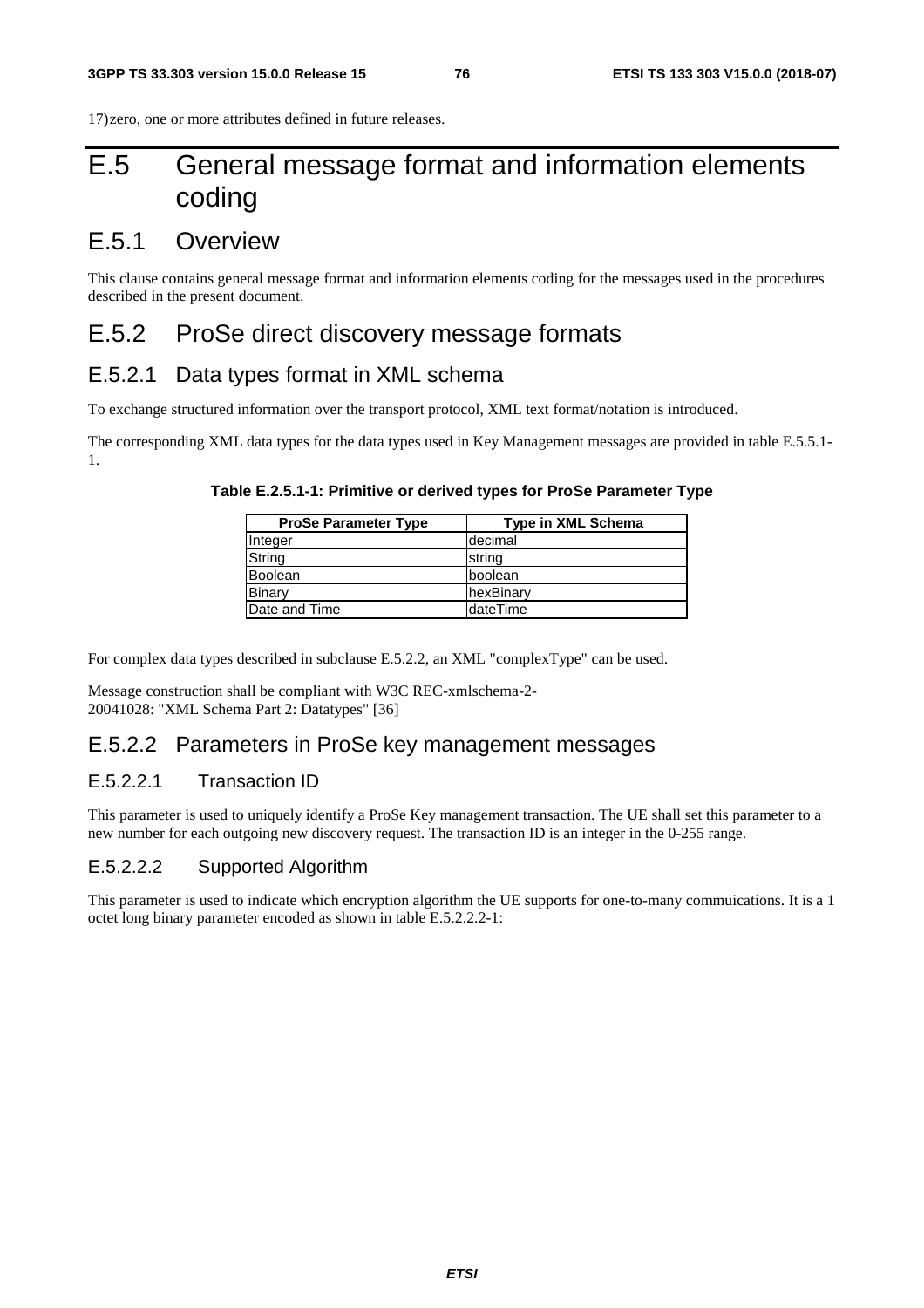| EPS encryption algorithms supported (octet 1)                                                                                                                                      |
|------------------------------------------------------------------------------------------------------------------------------------------------------------------------------------|
| EPS encryption algorithm EEA0 supported (octet 1, bit 8)<br>EPS encryption algorithm EEA0 not supported<br>0<br>$\mathbf{1}$<br>EPS encryption algorithm EEA0 supported            |
| EPS encryption algorithm 128-EEA1 supported (octet 1, bit 7)<br>EPS encryption algorithm 128-EEA1 not supported<br>0<br>1<br>EPS encryption algorithm 128-EEA1 supported           |
| EPS encryption algorithm 128-EEA2 supported (octet 1, bit 6)<br>EPS encryption algorithm 128-EEA2 not supported<br>0<br>$\mathbf 1$<br>EPS encryption algorithm 128-EEA2 supported |
| EPS encryption algorithm 128-EEA3 supported (octet 1, bit 5)<br>EPS encryption algorithm 128-EEA3 not supported<br>0<br>$\mathbf 1$<br>EPS encryption algorithm 128-EEA3 supported |
| EPS encryption algorithm EEA4 supported (octet 1, bit 4)<br>EPS encryption algorithm EEA4 not supported<br>0<br>1<br>EPS encryption algorithm EEA4 supported                       |
| EPS encryption algorithm EEA5 supported (octet 1, bit 3)<br>EPS encryption algorithm EEA5 not supported<br>0<br>1<br>EPS encryption algorithm EEA5 supported                       |
| EPS encryption algorithm EEA6 supported (octet 1, bit 2)<br>EPS encryption algorithm EEA6 not supported<br>0<br>1<br>EPS encryption algorithm EEA6 supported                       |
| EPS encryption algorithm EEA7 supported (octet 1, bit 1)<br>EPS encryption algorithm EEA7 not supported<br>0<br>EPS encryption algorithm EEA7 supported                            |

**Table E.5.2.2.2-1: UE encryption algorithm capability information element** 

#### E.5.2.2.3 Group ID

This parameter is used to indicate the Group that the UE is requesting keys for. It is an integer in the 0-167777215 range.

#### E.5.2.2.4 PGK ID

This parameter is used to indicate the PGK IDs for a particular group. It is an integer in the 0-255 range.

#### E.5.2.2.5 Error Code

This parameter is used to indicate the particular reason why the UE will not be receiving keys for a requested group. It is an integer in the 0-255 range encoded as follows:

- 0 Reserved
- 1 UE does not support the required security algorithms for this one-to-many communication group or discovery (relay or group member).
- 2 The ProSe Key Management Function does not supply keys for this one-to-many communication group or discovery (relay or group member).
- 3 UE is not authorised to receive keys for this one-to-many communication group or discovery (relay or group member).
- 4 UE requested to stop receiving PGKs for this group or PSDKs for this discovery (relay or group member).
- 5 UE not authorised to receive PRUKs from this PKMF.
- 6 PRUK ID or IMSI not recognised.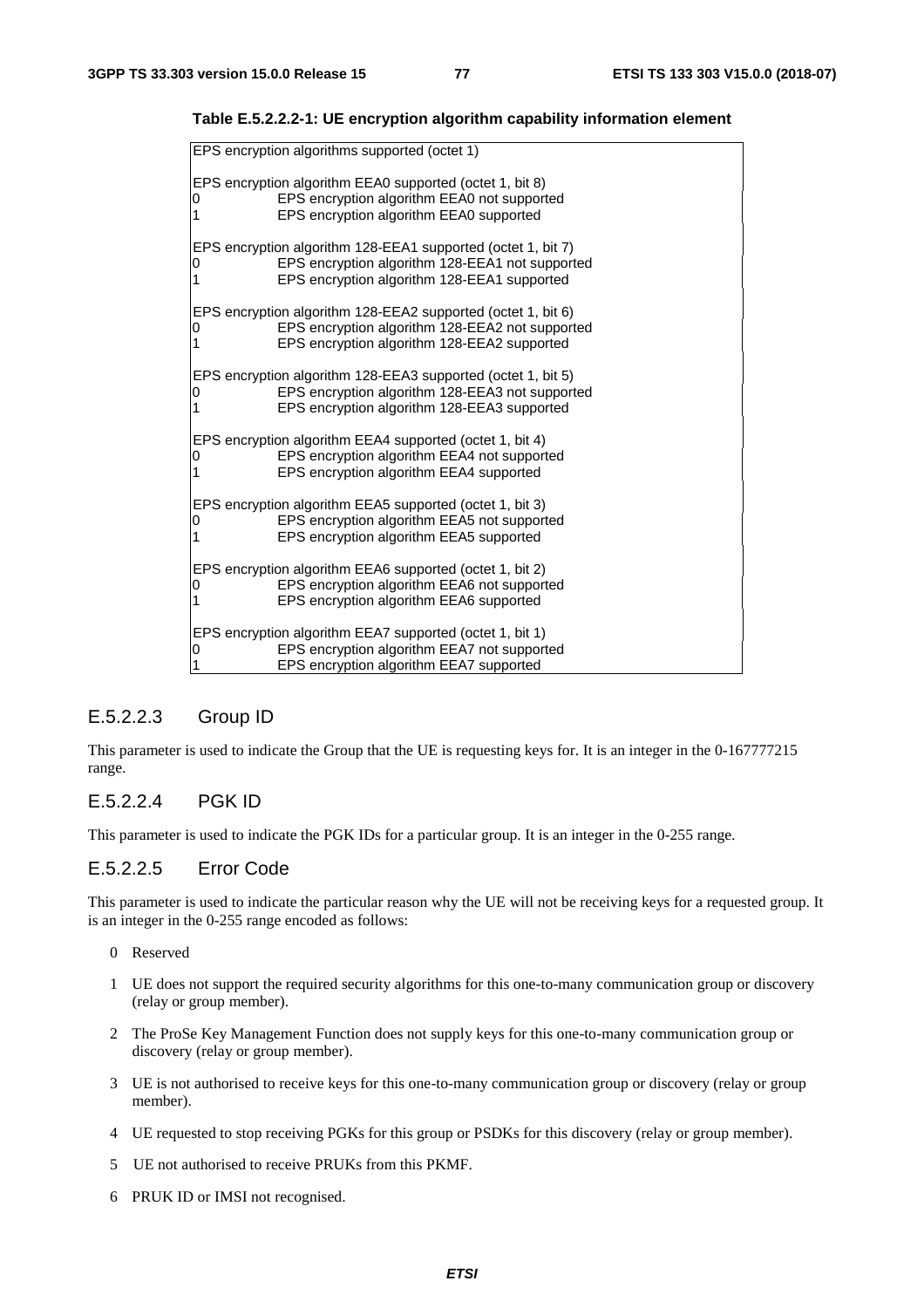- 7 UE-to-network relay not authorised to serve this UE.
- 8-255 Unused

#### E.5.2.2.6 Group Member ID

This parameter is used as the identity of the UE within a Group. It is an integer in the 0-167777215 range.

#### E.5.2.2.7 Algorithm Info

The purpose of the Algorithm info is to indicate the confidentilaity algorithms to be used for ciphering protection of the particular group traffic. It is a binary parameter of length 1 octet that is encoded as shown in table E.5.2.2.7-1.

#### **Table E.5.2.2.7-1: Selected security algorithm information element**

| - 5<br>6<br>$\Omega$<br>$\overline{0}$<br>0 <sub>1</sub><br>$1\quad 0$<br>$1 \quad 1$<br>0<br>$\overline{0}$<br>0<br>$\overline{\phantom{0}}$ 1 | EPS encryption algorithm EEA0 (null ciphering algorithm)<br>EPS encryption algorithm 128-EEA1 |
|-------------------------------------------------------------------------------------------------------------------------------------------------|-----------------------------------------------------------------------------------------------|
| 0<br>0<br>10<br>0<br>1<br>1                                                                                                                     |                                                                                               |
|                                                                                                                                                 |                                                                                               |
|                                                                                                                                                 |                                                                                               |
|                                                                                                                                                 | EPS encryption algorithm 128-EEA2                                                             |
|                                                                                                                                                 | EPS encryption algorithm 128-EEA3                                                             |
|                                                                                                                                                 | EPS encryption algorithm EEA4                                                                 |
|                                                                                                                                                 | EPS encryption algorithm EEA5                                                                 |
| $1\quad 0$<br>1                                                                                                                                 | EPS encryption algorithm EEA6                                                                 |
| 1<br>$\overline{\phantom{0}}$ 1                                                                                                                 | EPS encryption algorithm EEA7                                                                 |

#### E.5.2.2.8 PMK ID

This parameter is used to identify a PMK. It is an 8 octet long binary parameter.

#### E.5.2.2.9 PMK

This parameter is a key that is used to protect MIKEY messages. It is a 32 octet long binary parameter.

#### E.5.2.2.10 PRUK ID

This parameter is used to identify a PRUK. It is an 8 octet long binary parameter.

#### E.5.2.2.11 PRUK

This parameter is a key that is shared by the Remote UE and PKMF and is used to generate keys for protecting Remote UE to UE-to-network relay connections. It is a 32 octet long binary parameter.

#### E.5.2.2.12 IMSI

This parameter is used to carry the Remote UE's IMSI. The coding of IMSI is defined in 3GPP TS 23.003 [39].

#### E.5.2.2.13 Relay Service Code

This parameter is used to indicate the Relay Service Code for which the UE is requesting service. It is a 24-bit long string.

#### E.5.2.2.14 MSISDN

This parameter is used to carry the Remote UE's MSISDN. The coding of MSISDN is defined in 3GPP TS 23.003 [39].

#### E.5.2.2.15 Nonce 1

This random number is generetaed by the Remote UE to ensure fresh keys. It is a 16 octet long binary parameter.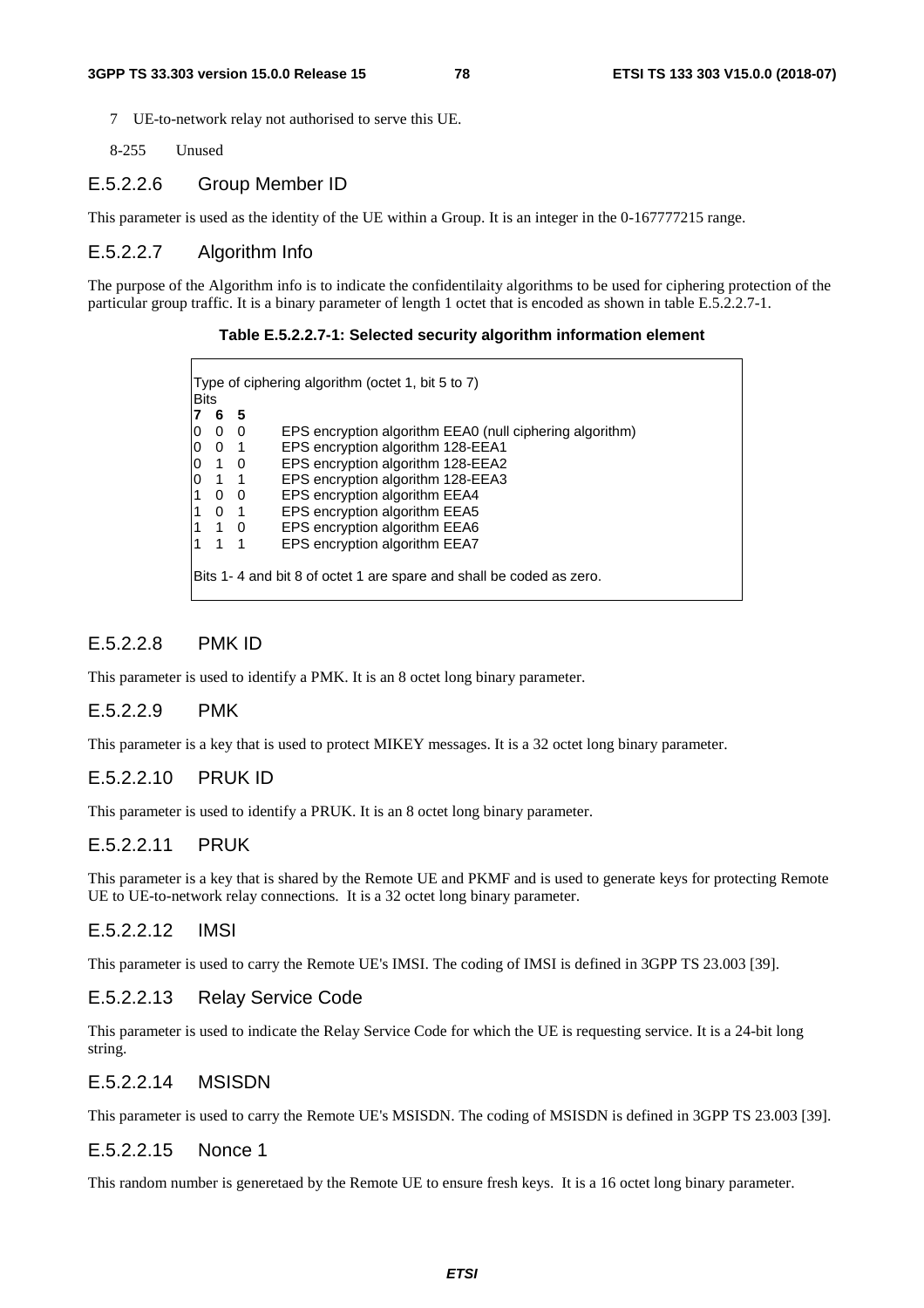#### E.5.2.2.16 RAND

This parameter is the RAND from the authemtication challenge used in the GBA PUSH authentication. It is a 16 octet long binary parameter.

#### E.5.2.2.17 AUTS

This parameter is the AUTS that is generated in a synchronisation failure. It is a 14 octet long binary parameter.

#### $E.5.2.2.18$  Key K<sub>D</sub>

This parameter is a key that is shared by the Remote UE and UE-to-netwrok relay and is used to generate keys for protecting Remote UE to UE-to-network relay connections. It is a 32 octet long binary parameter.

#### E.5.2.2.19 K<sub>D</sub> Freshness parameter

This random number is generetaed by the PKMF to ensure the  $K<sub>D</sub>$  that it derives is fresh. It is a 16 octet long binary parameter.

#### E.5.2.2.20 GPI

This is the GPI parameter that is sent to the UE as part of GBA PUSH proecdures (see TS 33.223[38]). It is a binary parameter.

#### E.5.2.2.21 Remote UE other identity

This parameter is a permanent identity of the Remote UE and is used when the KMF does not supply an IMSI of the Remote UE (e.g. the PKMF considers it a privacy issue sending IMSI to non-network elements). It is a 16 octet long binary parameter.

#### E.5.2.2.22 Public Safety Discovery Security Capabilities

This parameter is used to indicate the UE's security capabilities for protecting Public Safety Discovery messages. It is a binary parameter of length 1 octet that is encoded as shown in table E.5.2.2.22-1.

#### **Table E.5.2.2.22-1: Public Safety Discovery Security Capabilities IE**

Scrambling protection bit (octet 1, bit 8) 0 Scrambling is not supported 1 Scrambling is supported

Bits 1- 7 of octet 1 are spare and shall be coded as zero.

#### E.5.2.2.23 Relay Service Code

This parameter is used to indicate the Relay Service Code for which the UE is requesting keys. It is a 24-bit long string.

#### E.5.2.2.24 PSDK ID

This parameter is used to indicate the PSDK IDs for a particular Relay Service Code or Discovery Group ID. It is an integer in the 0-255 range.

#### E.5.2.2.25 Discovery Group ID

This parameter is used to indicate the Discovery Group ID for which the UE is requesting keys. It is a 24-bit long string.

#### E.5.2.2.26 Protection Profile

This parameter is used to indicate which out of scrambling, integrity protection and message-specific confidentiality will be applied to protect the discovery. It is a binary parameter of length 1 octet that is encoded as shown in table E.5.2.2.26-1.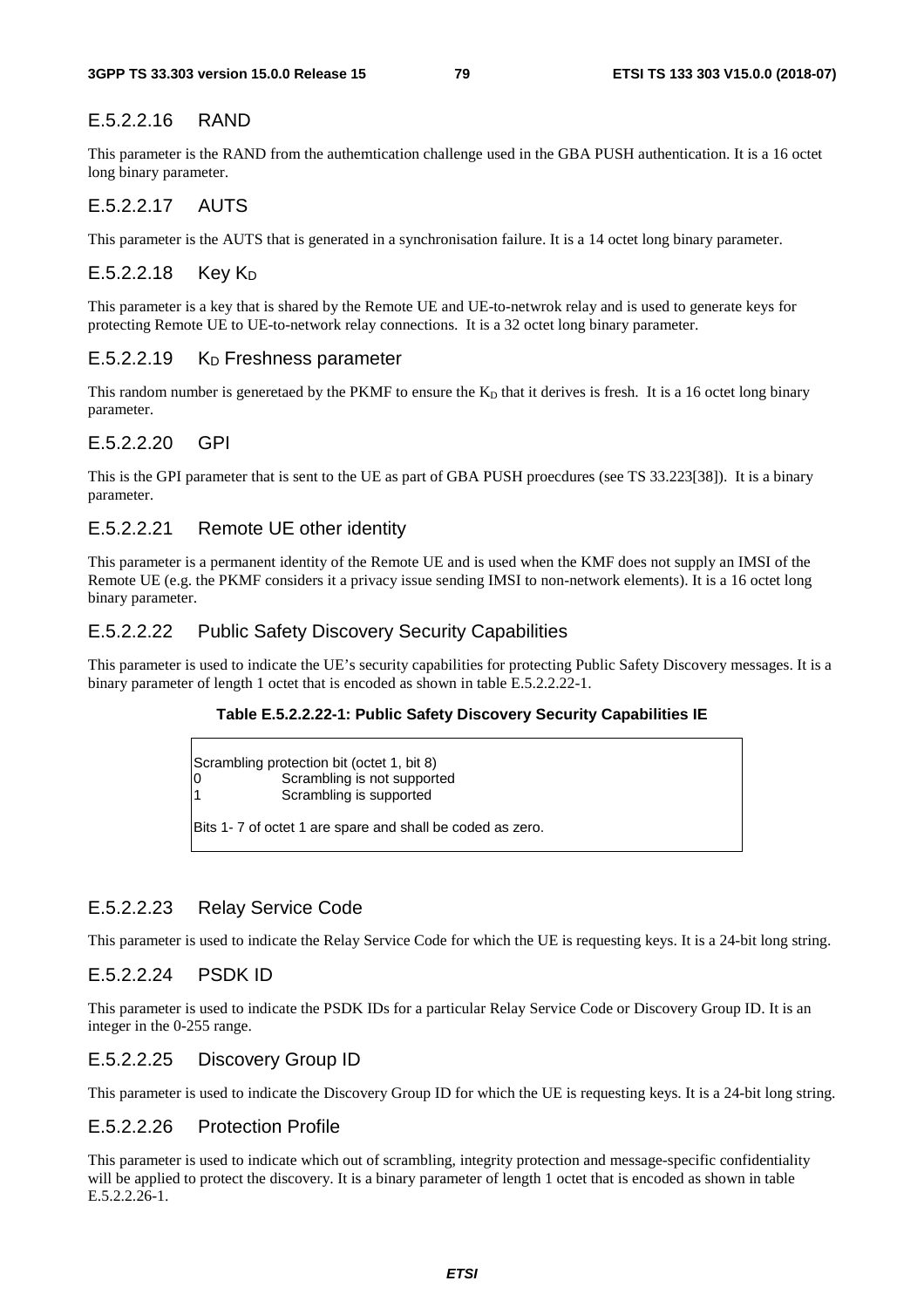| ΙO                                                                                                                                                                                      | Scrambling protection bit (octet 1, bit 8)<br>Scrambling is not used for this discovery<br>Scrambling is used for this discovery                    |  |  |  |  |  |  |
|-----------------------------------------------------------------------------------------------------------------------------------------------------------------------------------------|-----------------------------------------------------------------------------------------------------------------------------------------------------|--|--|--|--|--|--|
| ΙO                                                                                                                                                                                      | Integrity protection bit (octet 1, bit 7)<br>Integrity protection is not used for this discovery<br>Integrity protection is used for this discovery |  |  |  |  |  |  |
| Message specific confidentiality bit (octet 1, bit 6)<br>Message specific confidentiality is not used for this discovery<br>Message specific confidentiality is used for this discovery |                                                                                                                                                     |  |  |  |  |  |  |
| Bits 1-5 of octet 1 are spare and shall be coded as zero.                                                                                                                               |                                                                                                                                                     |  |  |  |  |  |  |

**Table E.5.2.2.26-1: Selected security algorithm information element** 

#### E.5.2.2.27 Encrypted bit mask

This parameter is included if message-specific confidentilaity is to used for the discovery. It is used to indicate which bits of the message have message specific confidentiality applied to them. It is a binary parameter of length 23 octets.

#### E.5.2.2.28 Key Type ID

This parameter is used to indicate which discovery (relay or group member) the key belongs to when it arrives in a MIKEY message. It is a 24-bit long string parameter.

#### E.5.2.2.29 Current time

This parameter proviodes the UE with the time at the PKMF, and along with the Max Offset parameter, is used to ensure that the time the UE assoicates with the discovery slot is reasonably close to the real time. It is of type Date and Time.

#### E.5.2.2.30 Max Offset

This parameter indicates how close the time associated with the discovery slot needs to be to the time provided by the PKMF. Max Offset is measured in seconds. It is an integer in the 1-32 range.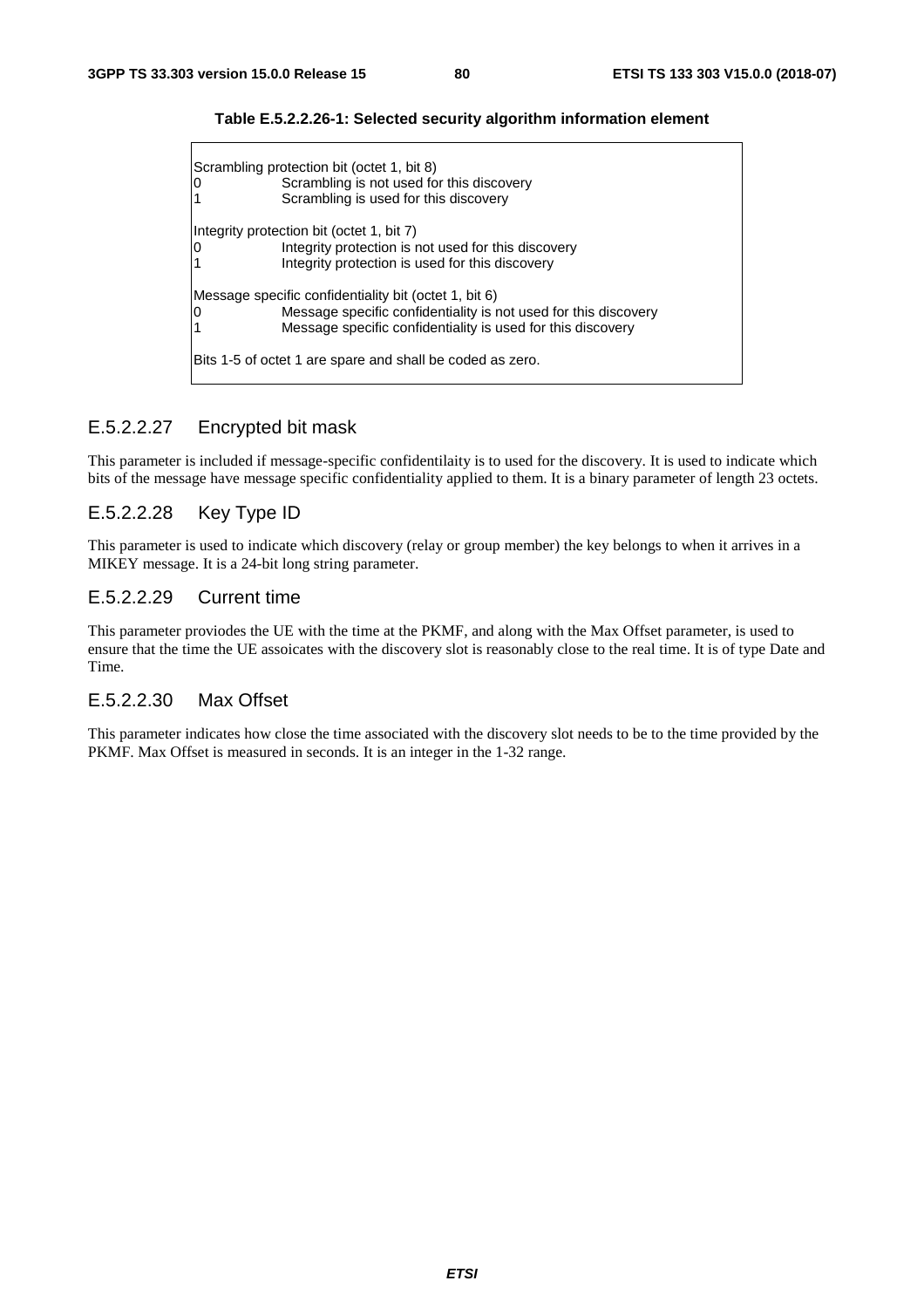# Annex F (Informative): Network options for PC3 security

### F.1 General

The present annex describes the network options for securing PC3 and PC8 interfaces.

# F.2 Prose Function using standalone BSF

The network option for Prose Function using standalone BSF is described below:



#### **Figure F.2-1: Prose Function using standalone BSF.**

This architecture follows the GBA architecture, where the ProSe Function and the ProSe Key Management Function are acting asa NAF.

# F.3 BSF - Prose Function/NAF colocation

The network option for Prose Function using colocated BSF is described below: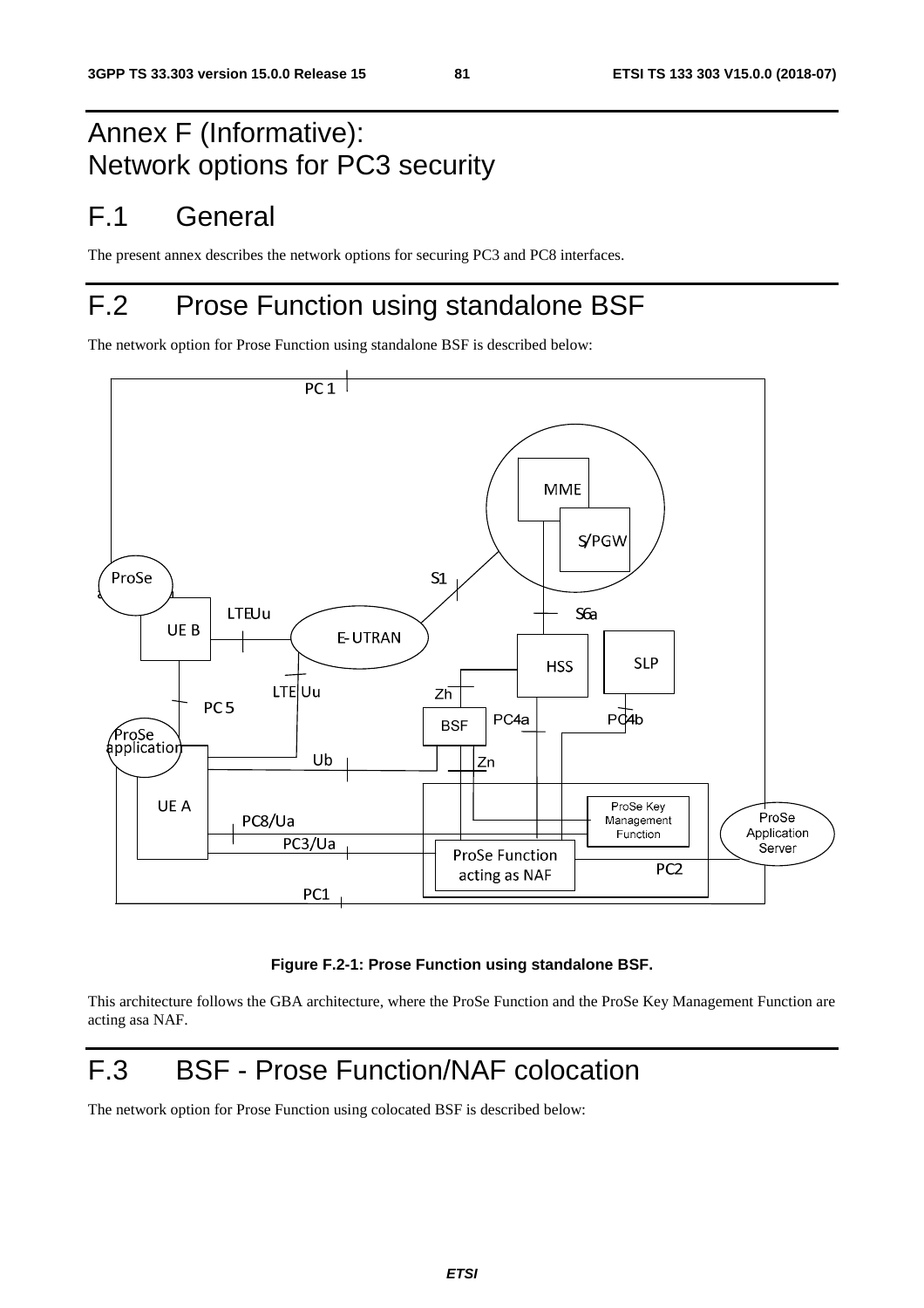

**Figure F.3-1: BSF – Prose Function colocation** 

In this architecture the BSF is colocated with the ProSe Function and the ProSe Key Management Function acting as a NAF. Zn interface is present between BSF and ProSe Function and also between BSF and ProSe Key Management Function.

# F.4 Prose Function with bootstrapping entity

The network option for Prose Function with bootstrapping entity is described below: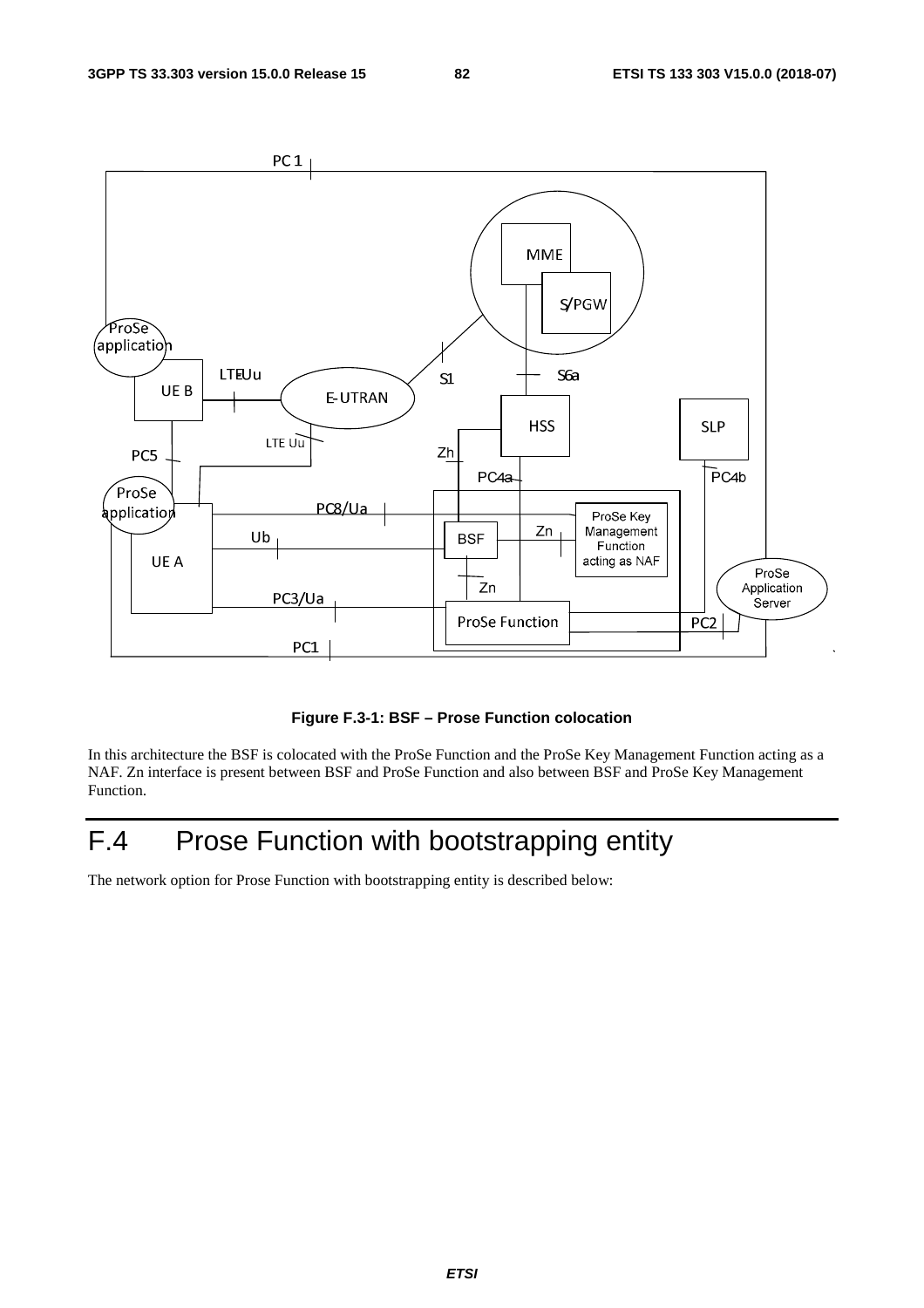

**Figure F.4-1: Prose Function with bootstrapping entity** 

In this architecture the ProSe Function and the ProSe Key Management Function are enhanced in the way that the subset of BSF and NAF functionality towards the UE is reused, specifically the protocols defined for Ub and Ua reference points. Interfaces Zn and Zh are not used. Functionality of retrieving the authentication vector in order to support the mutually authenticated key exchange is the responsibility of the PC4a interface between the ProSe Function and the HSS, or the PC4a\* interface between ProSe Key Management Function and HSS.

*ETSI*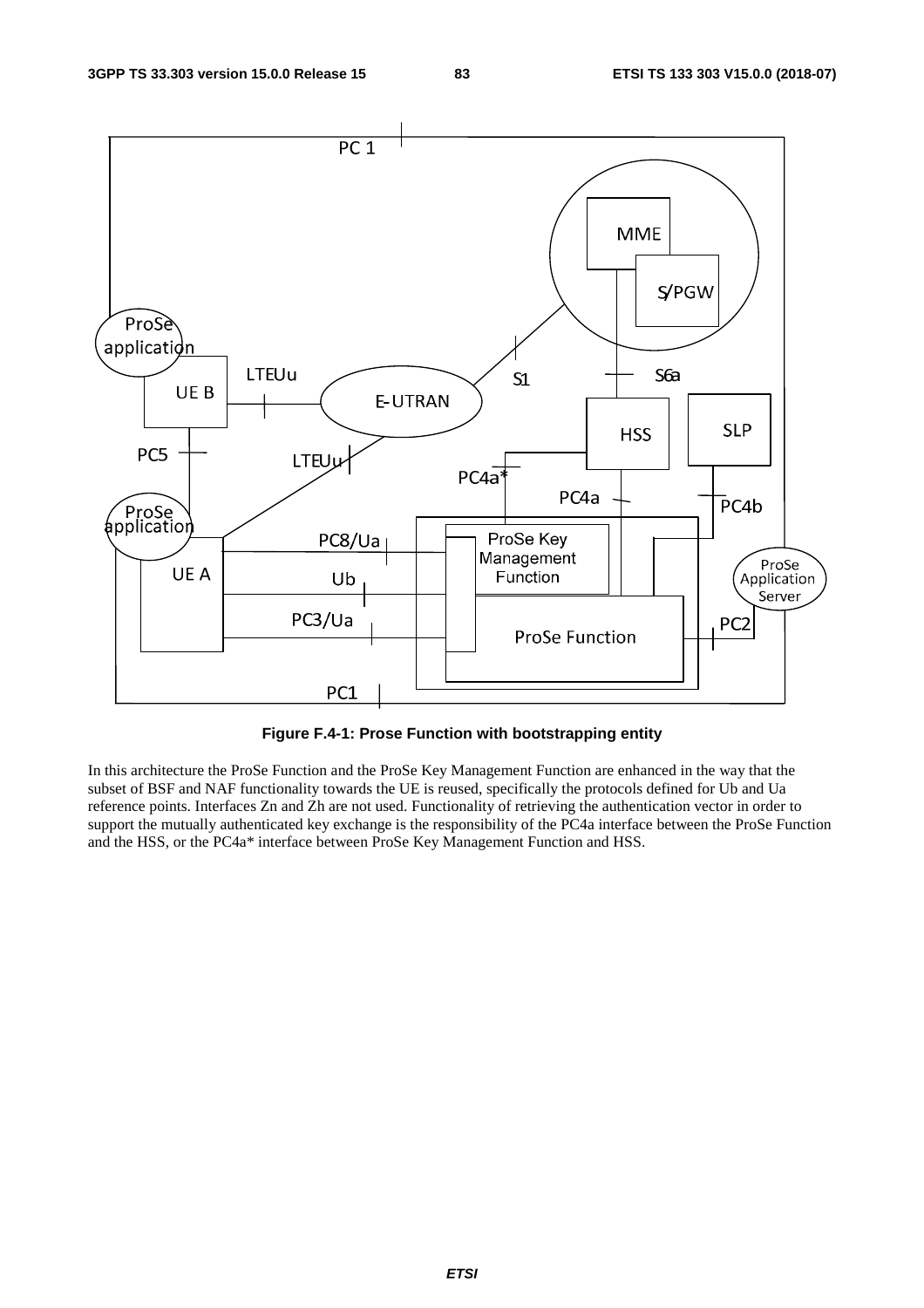# Annex G (Informative): Protection of Restricted Discovery and Public Safety Discovery messages

### G.1 General

Both Restricted Discovery messages and Public Saftey Discovery message are to be protected by some combination of scrambling, message-specific confidentiality and integrity protection (see subclause 6.1.3.4.3). The particular combinations that may be applied to each of these cases are not restricted by the standard, but are controlled by the ProSe Function(s) (in the case of Restricted Discovery) and the PKMF (in the case of Public Safety Discovery). This control is applied by the ProSe Function or PKMF signalling the chosen security measures for a particular discovery to the UE. The UE then applies the requested security to discovery messages that it sends or receives. This Annex provides information on the security provided by the combinations of security mechanisms.

### G.2 Different combinations of security mechanisms

Table G.2-1 provides details of the security provided and sample use case(s) for the various combinations of security mechanisms that are possible for Restricted Discovery and Public Safety Discovery. This table is provided to help with the configuration in the ProSe Function or PKMF of the appropriate security mechanisms for a particular discovery and does not restrict the combination of security mechansisms that the UE supports for either Restricted or Public Safety Discovery (for details on UE processing of discovery messages, see subclauses 6.1.3.4.3.2 and 6.1.3.4.3.3).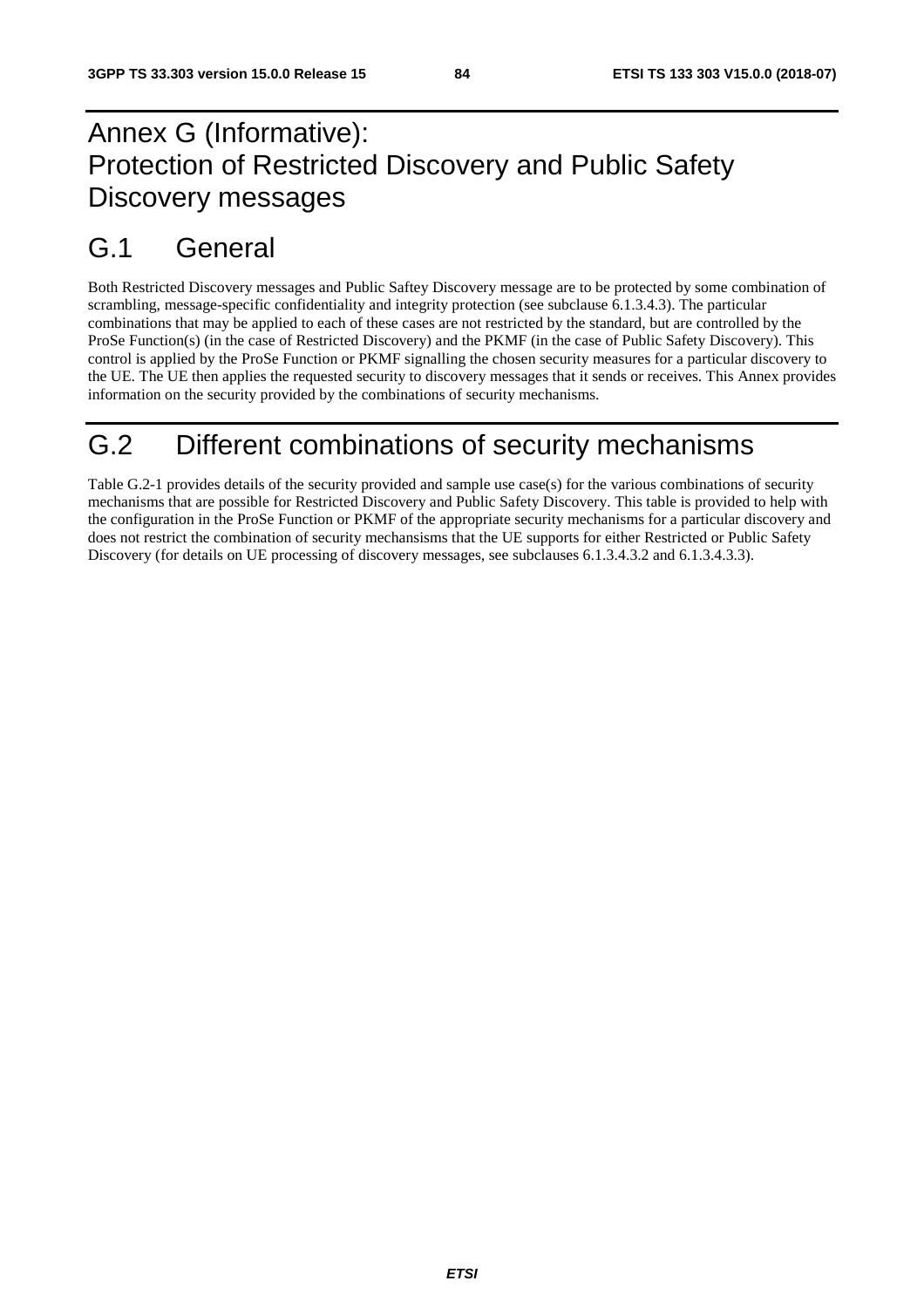| <b>Sending</b><br>UE                    | Receiving<br><b>Side</b>         | <b>Security provided</b>                                                                                                                                                                                                                                                                                                                                                                                                                                                                                                                                | Comments and/or example use<br>case                                                                                                                                                                                            |
|-----------------------------------------|----------------------------------|---------------------------------------------------------------------------------------------------------------------------------------------------------------------------------------------------------------------------------------------------------------------------------------------------------------------------------------------------------------------------------------------------------------------------------------------------------------------------------------------------------------------------------------------------------|--------------------------------------------------------------------------------------------------------------------------------------------------------------------------------------------------------------------------------|
| <b>DUIK</b>                             | <b>DUIK</b>                      | Discovery message is only integrity protected.                                                                                                                                                                                                                                                                                                                                                                                                                                                                                                          | Relay Discovery where the Relay has<br>no requirement for tracking or<br>confidentiality protection.                                                                                                                           |
| <b>DUSK</b>                             | <b>DUSK</b>                      | Hiding of the parts of the message that identify the<br>user (e.g. ProSe Code) to prevent the user being<br>discovered or tracked by unauthorised users. Note:<br>only works if there is exactly one message to be<br>protected with the DUSK (as then the scrambling<br>provides integrity protection).                                                                                                                                                                                                                                                | Restricted discovery where exactly<br>one ProSe code is protected by<br>thisDUSK.                                                                                                                                              |
| <b>DUSK</b>                             | <b>DUSK</b>                      | As above                                                                                                                                                                                                                                                                                                                                                                                                                                                                                                                                                | As above                                                                                                                                                                                                                       |
| and DUIK                                | <b>DUSK</b> and<br><b>DUIK</b>   | Hiding of the parts of the message that identify the<br>user (e.g. ProSe Code) to prevent the user being<br>discovered or tracked by unauthorised users.<br>When only one user uses the DUSK, it prevents<br>tracking of the user. When multiple users are using<br>the same DUSK, the XOR difference between the<br>unprotected discovery messages will be preserved<br>and would enable some tracking of a user.<br>Integrity protection of the whole message.<br>Confidentiality protection of the whole message when<br>only one user uses the DUSK | Restricted Discovery when one user<br>uses DUSK to send Code with<br>Application Controlled Extension bits<br>Restricted Discovery with several<br>users sending unique codes and no<br>Application Controlled Extension bits. |
| DUSK,<br><b>DUIK</b> and<br><b>DUCK</b> | <b>DUSK</b>                      | Hiding of the parts of the message that identify the<br>user (e.g. ProSe Code) to prevent the user being<br>discovered or tracked by unauthorised users.<br>Note: only works if there is exactly one message to be<br>protected with the DUSK (as then the scrambling<br>provides integrity protection)                                                                                                                                                                                                                                                 | DUSK applies to exactly one full code<br>and ciphered Application Controlled<br>Extension bits included in the<br>message but are not decryptable by<br>a receiver that only gets DUSK, as it<br>was not given DUCK.           |
|                                         | DUSK,<br>DUIK and<br><b>DUCK</b> | Hiding of the parts of the message that identify the<br>user (e.g. ProSe Code) to prevent the user being<br>discovered or tracked by unauthorised users. When<br>only one user uses the DUSK, it prevents tracking of<br>the user. When multiple users are using the same<br>DUSK, the XOR difference between the unprotected<br>discovery messages will be preserved and would<br>enable some tracking of a user.<br>Integrity protection of the whole message, plus<br>confidentiality protection of part of the message.                             | Restricted Discovery with more than<br>one sender using the same DUSK<br>and there are Application Controlled<br>Extensions bits that are<br>encrypted/decrypted using DUCK.                                                   |
| <b>DUCK</b><br>and DUIK                 | <b>DUCK</b> and<br><b>DUIK</b>   | Integrity protection of the whole message and<br>confidentiality protection of part of the message.                                                                                                                                                                                                                                                                                                                                                                                                                                                     | Group Member Discovery where the<br>Discovery Group ID is sent in the<br>clear and the rest of the message is<br>protected by message-specific<br>confidentiality.                                                             |

| Table G.2-1: Impact and example use case for the various combinations of security mechanisms |  |  |  |
|----------------------------------------------------------------------------------------------|--|--|--|
|----------------------------------------------------------------------------------------------|--|--|--|

The "Sending UE" column describes what keys need to be known to the sending UE in the case of Restricted Discovery or signalled for use by the PKMF in the case of Public Safety Discovery. The "Receiving side" column shows what keys need to be sent to the receiving UE for Restricted Discovery, except if ProSe Function MIC checking is required (when the DUIK is kept at the ProSe Function in the HPLMN of the receiving UE), or signalled for use by the PKMF. The "Security provided" column details the security that this combination of security mechanisms provide. The final column provides example use case(s) where this combination of security mechanisms can be used.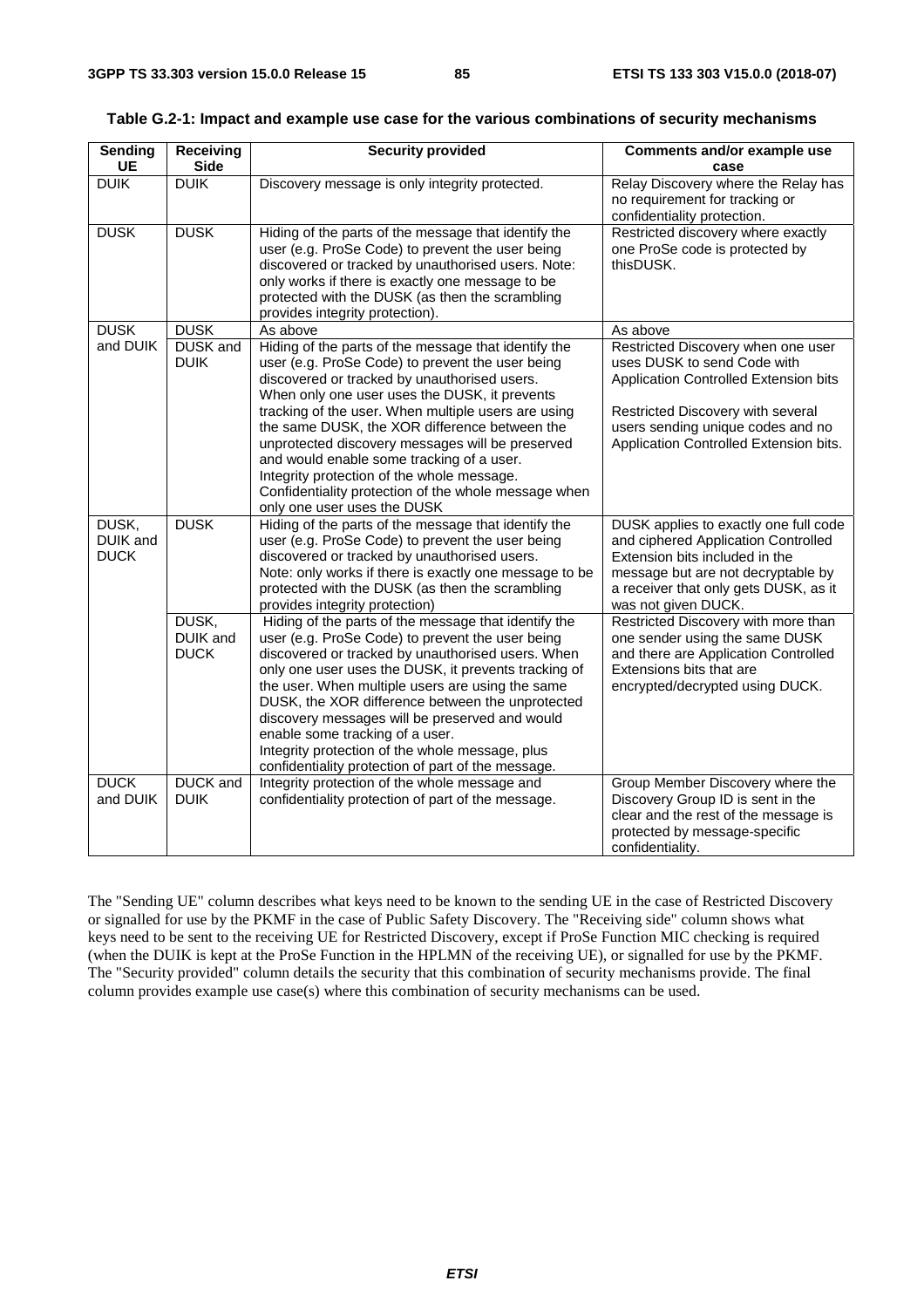Annex H (informative): Change history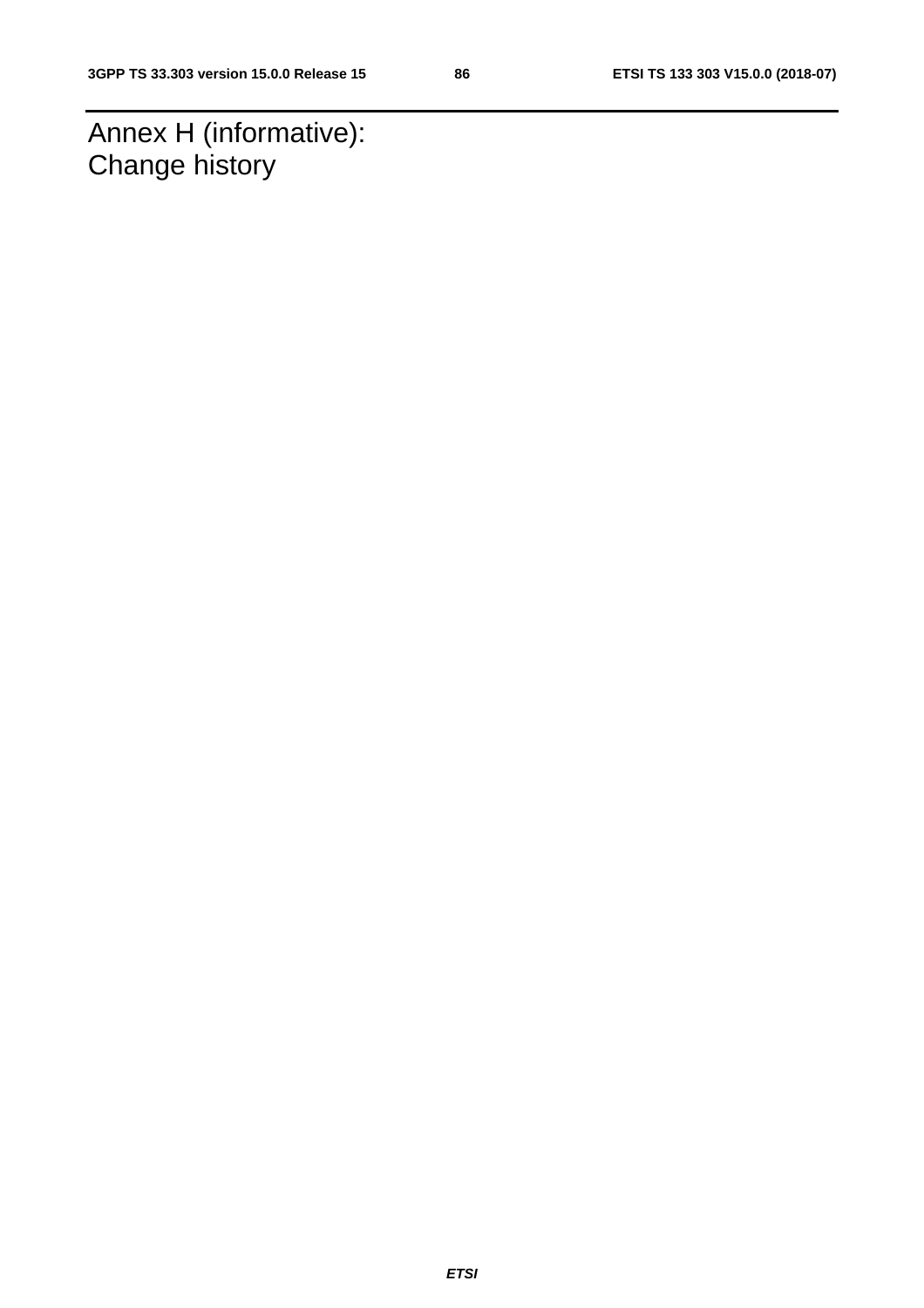| <b>Change history</b> |       |                 |                                           |                         |                                                                                         |               |               |  |
|-----------------------|-------|-----------------|-------------------------------------------|-------------------------|-----------------------------------------------------------------------------------------|---------------|---------------|--|
| Date                  |       | TSG #  TSG Doc. | <b>CR</b>                                 |                         | <b>Rev Subject/Comment</b>                                                              | Old           | <b>New</b>    |  |
|                       |       |                 | 001                                       | 1                       | Correction of key on Ua interface                                                       |               |               |  |
|                       |       |                 | 002                                       | 1                       | Addition of abbreviations                                                               |               |               |  |
|                       |       |                 | 003                                       | $\overline{\mathbf{c}}$ | Modification of Open Discovery Security Flows                                           |               |               |  |
|                       |       |                 | 004                                       | 1                       | ProSe PTK Calculation                                                                   |               |               |  |
|                       |       |                 | 005                                       | 1                       | ProSe PTK ID                                                                            |               |               |  |
|                       |       |                 | 006                                       | $\mathbf{1}$            | ProSe Group Key Clarification                                                           |               |               |  |
|                       |       |                 | 007                                       |                         | ProSe PEK clarification                                                                 |               |               |  |
|                       |       |                 | 008                                       | 1                       | Protection of UE identity on PC3 interface                                              |               |               |  |
|                       |       |                 | 009                                       | 1                       | Fix the procedure of Application Server-signed Proximity Request                        |               |               |  |
|                       |       |                 | 011                                       | $\mathbf{1}$            | Discovery Filter using ProSe Application Mask                                           |               |               |  |
| 2014-09 SP-65         |       | SP-             | 012                                       | $\overline{2}$          | EPS encryption algorithm in ProSe Direct Communication                                  |               | 12.0.0 12.1.0 |  |
|                       |       | 140591          | 014                                       | 1                       | Deletion of parameters related to PGK key                                               |               |               |  |
|                       |       |                 | 016                                       | $\mathbf{1}$            | Correct the conditions for sending of Match Report in ProSe Direct                      |               |               |  |
|                       |       |                 |                                           |                         | Discovery                                                                               |               |               |  |
|                       |       |                 | 017                                       | 2                       | Alignment of identifier definitions for ProSe one-to-many communications                |               |               |  |
|                       |       |                 | 018                                       | 1                       | Sending only the LSB of PGK Id in the PDCP header                                       |               |               |  |
|                       |       |                 | 022                                       | 1                       | Defining for the time parameter used in ProSe discovery                                 |               |               |  |
|                       |       |                 | 024                                       | 1                       | Support for multiple PDCP entities for a Group                                          |               |               |  |
|                       |       |                 | 027                                       | 1                       | KMS Provisioning Message Formats for media security                                     |               |               |  |
|                       |       |                 | 028                                       | 1                       | SRTP/SRTCP Profile for ProSe Media Security                                             |               |               |  |
|                       |       |                 | 029                                       | 1                       | MIKEY message formats for media security                                                |               |               |  |
|                       |       |                 | 030                                       | 1                       | Clarification on link between Group UIDs and GMKs                                       |               |               |  |
|                       |       |                 | 019                                       | 2                       | Adding the details of the PGK delivery                                                  |               |               |  |
|                       |       |                 | 020                                       | 3                       | Adding details of the PC3 message security                                              |               |               |  |
|                       |       |                 | 023                                       | $\overline{c}$          | Clarifying PTK handling for one-to-many communications                                  |               |               |  |
|                       |       |                 | 035                                       | 1                       | Considerations on security for EPC supported WLAN direct discovery and                  |               |               |  |
|                       |       |                 |                                           |                         | communication                                                                           |               |               |  |
|                       |       |                 | 037                                       | 1                       | Algorithms for ProSe communication                                                      |               |               |  |
|                       |       |                 | 038                                       | 1                       | Clarification of service authorization                                                  |               |               |  |
|                       |       | SP-             | 039                                       | 1                       | PGK Usage clarification                                                                 |               |               |  |
| 2014-12 SP-66         |       | 140828          | 040                                       |                         | Add Missing Acronym                                                                     |               | 12.1.0 12.2.0 |  |
|                       |       |                 | 041                                       | 1                       | Including PTK ID into the encryption algorithm input                                    |               |               |  |
|                       |       |                 | 042                                       | $\mathbf{1}$            | Removing editors notes from one-to-many security requirements                           |               |               |  |
|                       |       |                 | 043                                       | 1                       | Alignment of Group Identity and Group Member Identity with RAN                          |               |               |  |
|                       |       |                 |                                           |                         | specifications                                                                          |               |               |  |
|                       |       |                 | 045                                       | 1                       | Correction and Clarification on ProSe UE behaviour                                      |               |               |  |
|                       |       |                 | 048                                       | 1                       | Calculation of the MIC value                                                            |               |               |  |
|                       |       |                 | 049<br>050                                |                         | Algorithm distinguisher                                                                 |               |               |  |
| 2015-03 SP-67 SP-     |       |                 |                                           |                         | Correction of missing figure                                                            |               |               |  |
|                       |       | 150150          | 052<br>053                                | 1                       | <b>Discovery Slot Clarification</b><br>Clarifying PTK Identity description in TS 33.303 | 12.2.0        | 12.3.0        |  |
| 054<br>1              |       |                 | Clarification of one-to-many requirements |                         |                                                                                         |               |               |  |
|                       |       |                 |                                           | 1                       | Security information in PDCP Header                                                     |               |               |  |
|                       |       |                 | 055<br>056                                | $\mathbf{1}$            | Adding a MIC Check timer to direct discovery procedures                                 |               |               |  |
| 2015-06 SP-68 SP-     |       |                 | 057                                       | 1                       | ProSe NAF Key Indication                                                                |               | 12.3.0 12.4.0 |  |
|                       |       | 150300          | 060                                       | 1                       | Annex F correction to show ProSe Key Management Function KMS and                        |               |               |  |
|                       |       |                 |                                           |                         | PC8                                                                                     |               |               |  |
|                       |       |                 | 062                                       | 1                       | Correction of the hash input parameters for proximity request                           |               |               |  |
|                       |       |                 | 063                                       | 1                       | Corretion on PTK ID handing                                                             |               |               |  |
|                       |       |                 | 064                                       | 1                       | PGK expiration                                                                          |               |               |  |
|                       |       |                 | 065                                       |                         | Clarifying MIC Calculation is based on parameters, not the discovery                    |               |               |  |
|                       |       |                 |                                           |                         | message itself                                                                          |               |               |  |
|                       |       |                 | 067                                       |                         | Clarification on PC3ch (charging interface) security                                    |               |               |  |
|                       |       |                 | 068                                       |                         | Correction of standalone BSF term                                                       |               |               |  |
|                       |       |                 | 058                                       | 1                       | <b>VPLMN</b> clarification                                                              | 12.4.0 13.0.0 |               |  |
|                       |       | $SP-$           | 066                                       |                         | UE obtaining the current time UTC from the BSF                                          |               |               |  |
|                       |       | 150299          |                                           |                         |                                                                                         |               |               |  |
| 2015-09               | SP-69 | $SP-$           | 074                                       | 1                       | Matching scope section with content of spec - ProSe Rel-13                              |               | 13.0.0 13.1.0 |  |
|                       |       | 150472          | 076                                       |                         | Correction to terminology - ProSe Rel-13                                                |               |               |  |
|                       |       |                 | 081                                       |                         | Correction of the MIKEY message details for one-to-many comms                           |               |               |  |
|                       |       |                 | 083                                       | 1                       | Correction of the XML for Key Requests and Response                                     |               |               |  |
|                       |       | SP-             | 085                                       | $\overline{\mathbf{c}}$ | Security requirements and security procedures for reference point PC2                   |               |               |  |
|                       |       | 150471          | 086                                       | 2                       | Security flows for restricted discovery                                                 |               |               |  |
|                       |       |                 | 088                                       | 1                       | Details of one-to-one commuincation security                                            |               |               |  |
| 2015-12 SP-70 SP-     |       |                 | 092                                       |                         | Modification on Model A security flows                                                  |               | 13.1.0 13.2.0 |  |
|                       |       | 150725          | 093                                       | 1                       | Modification on Model B security flows                                                  |               |               |  |
|                       |       | $SP-$           | 097                                       | $\mathbf{1}$            | Annex A update of MIC computation for discovery messages                                |               |               |  |
|                       |       | 150726          |                                           |                         |                                                                                         |               |               |  |
|                       |       | $SP-$           | 098                                       | 1                       | Corrections to ProSe one-to-one communication                                           |               |               |  |
|                       |       | 150725          | 100                                       | $\mathbf{1}$            | Miscellaneous editorials in 33.303                                                      |               |               |  |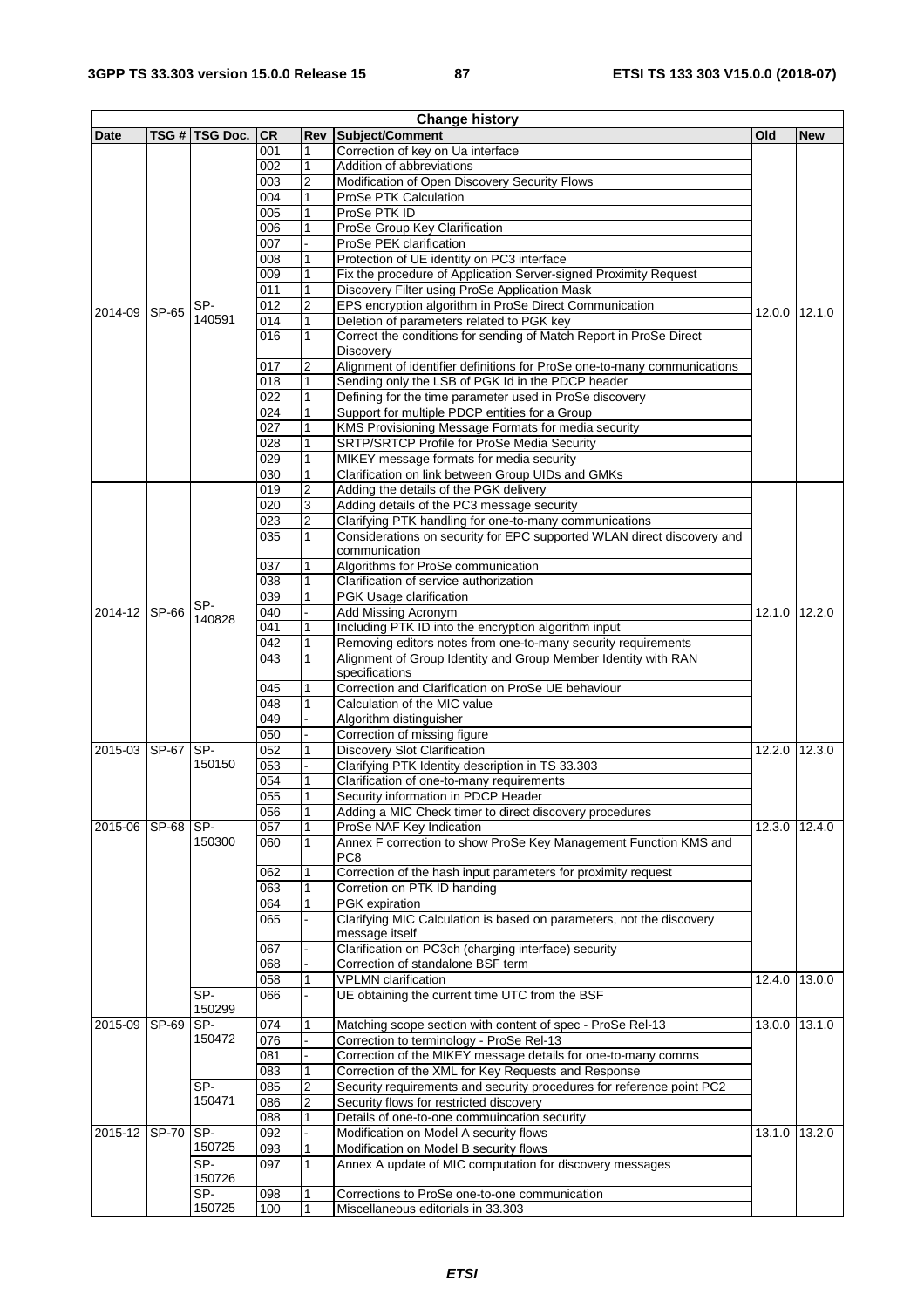|                   |              |                      | 101  | $\mathbf{1}$   | Details of the scrambling and message specific confidentiality calculations<br>for restricted discovery    |        |               |
|-------------------|--------------|----------------------|------|----------------|------------------------------------------------------------------------------------------------------------|--------|---------------|
|                   |              |                      | 102  | 1              | Details of the security provided for restricted discovery and public safety<br>discovery                   |        |               |
|                   |              |                      | 103  | 1              | Align LCID allocation with RAN specification                                                               |        |               |
|                   |              |                      | 104  | 1              | Protecting Public Safety Discovery messages                                                                |        |               |
|                   |              | SP-                  | 106  | $\overline{c}$ | Usage of AEAD_AES_128_GCM_12 in ProSe                                                                      |        |               |
|                   |              | 150726               | 108  |                | Alignment with 23.303                                                                                      |        |               |
| 2016-03           | <b>SP-71</b> | <b>SP-</b><br>160051 | 0089 | $\overline{4}$ | Security for UE-to-network relay communications                                                            | 13.2.0 | 13.3.0        |
| 2016-03 SP-71     |              | SP-<br>160051        | 0099 | 2              | Protection for restricted discovery to reduce processing at the monitoring<br>UE-side                      | 13.2.0 | 13.3.0        |
| 2016-03           | SP-71        | SP-<br>160051        | 0109 | $\mathbf{1}$   | Clarification on authorisation check in the Public Safetry Discovery and<br>correction to Figure 6.6.4.1-1 | 13.2.0 | 13.3.0        |
| 2016-03           | SP-71        | SP-<br>160051        | 0110 | $\mathbf{1}$   | Corrections to 6.1.3.4.2.2                                                                                 | 13.2.0 | 13.3.0        |
| 2016-03           | SP-71        | SP-<br>160051        | 0114 | $\mathbf{1}$   | Configuration of not applying confidentiality protection in one-to-one<br>communication                    |        | 13.2.0 13.3.0 |
| 2016-03           | SP-71        | SP-<br>160051        | 0115 | 1              | Security Key Agreement for ProSe UE-2-UE Direct Communication                                              | 13.2.0 | 13.3.0        |
| 2016-03 SP-71 SP- |              | 160051               | 0117 | $\mathbf{1}$   | Clarification in 6.1.3.3.1                                                                                 | 13.2.0 | 13.3.0        |
| 2016-03           | SP-71        | SP-<br>160051        | 0118 |                | Modifications on the figure of flows for securing model B restricted<br>discoverv                          |        | 13.2.0 13.3.0 |
| 2016-03 SP-71     |              | <b>SP-</b><br>160051 | 0119 | $\mathbf{1}$   | Security requirements of ProSe direct discovery                                                            |        | 13.2.0 13.3.0 |
| 2016-03 SP-71     |              | SP-<br>160051        | 0121 |                | Correction to fig F.4-1<br>13.2.0                                                                          |        | 13.3.0        |
| 2016-03 SP-71     |              | SP-<br>160051        | 0123 | $\mathbf{1}$   | Protection of public safety restricted discovery<br>13.2.0                                                 |        | 13.3.0        |
| 2016-03           | <b>SP-71</b> | SP-<br>160051        | 0124 |                | Providing details of the replay protection and XML signalling for public<br>13.2.0<br>safety discovery     |        | 13.3.0        |
| 2016-03           | SP-71        | SP-<br>160051        | 0126 | $\mathbf{1}$   | Specifying the derivation of KD-sess for ProSe one-to-one<br>communications                                | 13.2.0 | 13.3.0        |
| 2016-03           | SP-71        | SP-<br>160051        | 0127 | 1              | Removal of public safety media security from TS 33.303                                                     | 13.2.0 | 13.3.0        |

| <b>Change history</b> |                |             |      |                |   |                                                                                  |                       |  |  |
|-----------------------|----------------|-------------|------|----------------|---|----------------------------------------------------------------------------------|-----------------------|--|--|
| <b>Date</b>           | <b>Meeting</b> | <b>TDoc</b> | ICR. | <b>Rev Cat</b> |   | Subject/Comment                                                                  | <b>New</b><br>version |  |  |
| 2016-06               | SA#72          | SP-160451   | 0128 | $\overline{2}$ | F | Corrections to TS33.303                                                          | 13.4.0                |  |  |
| 2016-06               | SA#72          | SP-160451   | 0129 | $\overline{2}$ | F | Mandatory confidentiality protection for ProSe Public<br><b>Safety Discovery</b> | 13.4.0                |  |  |
| 2016-06               | SA#72          | SP-160451   | 0130 |                | F | Adding a missing FC value to TS 33.303                                           | 13.4.0                |  |  |
| 2016-06               | SA#72          | SP-160451   | 0132 |                |   | Editorial corrections to TS 33.303                                               | 13.4.0                |  |  |
| 2017-03               | SA#75          |             |      |                |   | Promotion to Release 14 without technical change                                 | 14.0.0                |  |  |
| 2017-06               | SA#76          | SP-170428   | 0134 |                | А | Correcting the XML for the UE to PKMF interface                                  | 14.1.0                |  |  |
| 2018-06               | ۰.             |             |      |                |   | Update to Rel-15 version (MCC)                                                   | 15.0.0                |  |  |